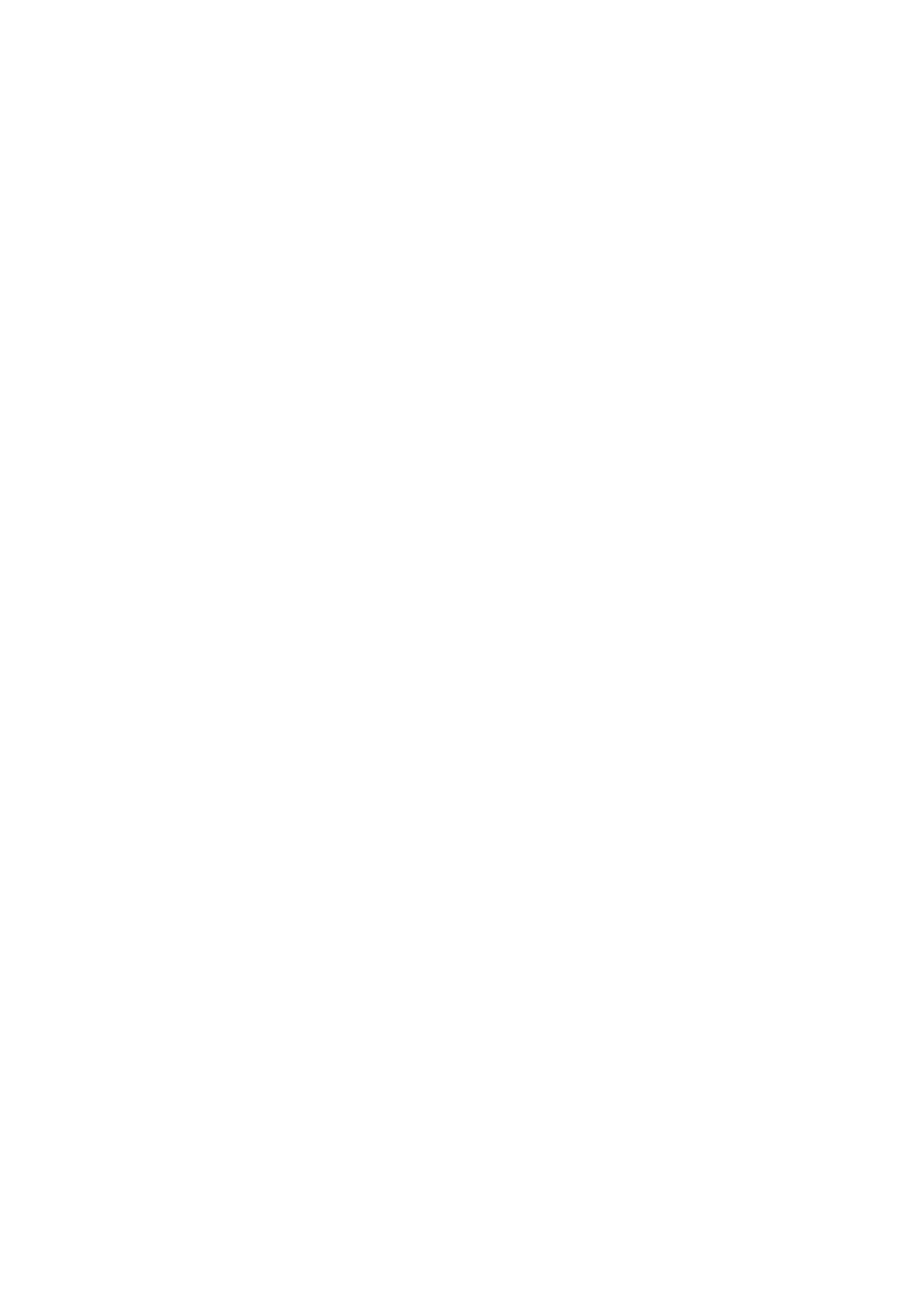# **2022 Reprint**

This reprint is provided for historical interest only. Although printed from original source files, some editorial corrections have been made for compatibility with more recent software versions. Some formulae were re-created and there are minor changes in layout and pagination. As a result, no guarantee can be given that the contents are identical in all respects to the hard copy published in 1995.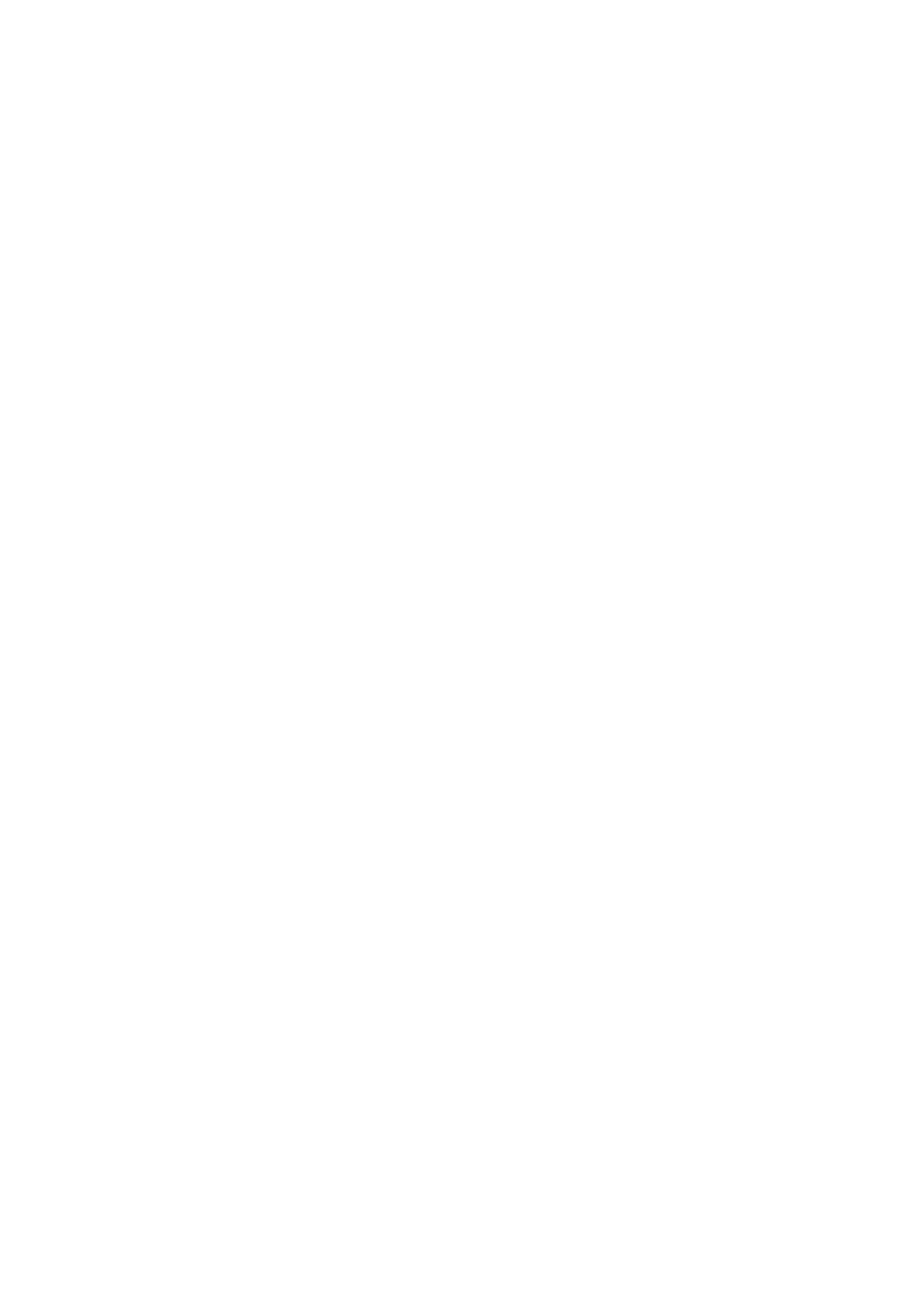# **Quantifying Uncertainty in Analytical Measurement**

**Eurachem** MARIATION A FOCUS FOR

English Edition

First Edition 1995

This document was prepared by the EURACHEM Working Group on Uncertainty in Chemical Measurement. Members of the Working Group at March 1995 were:

A. Williams, UK, Chairman B. De Halleux, Université Catholique de Louvain, Belgium B. Diamondstone, National Institute of Science and Technology, USA S. Ellison, Laboratory of the Government Chemist, UK W. Haesselbarth, Bundesanstalt fur Materialforschung und Prufung, Germany R. Kaarls, Netherlands Measurement Institute, Netherlands M. Mansson, Swedish National Testing and Research Institute H. Möller, NEFO, Denmark P. Taylor, Institute for Reference Materials and Measurements, Belgium B. Thomas, National Physical Laboratory, UK W. Wegscheider, University of Mining and Metallurgy, Leoben, Austria R. Wood,Ministry of Agriculture, Food and Fisheries, UK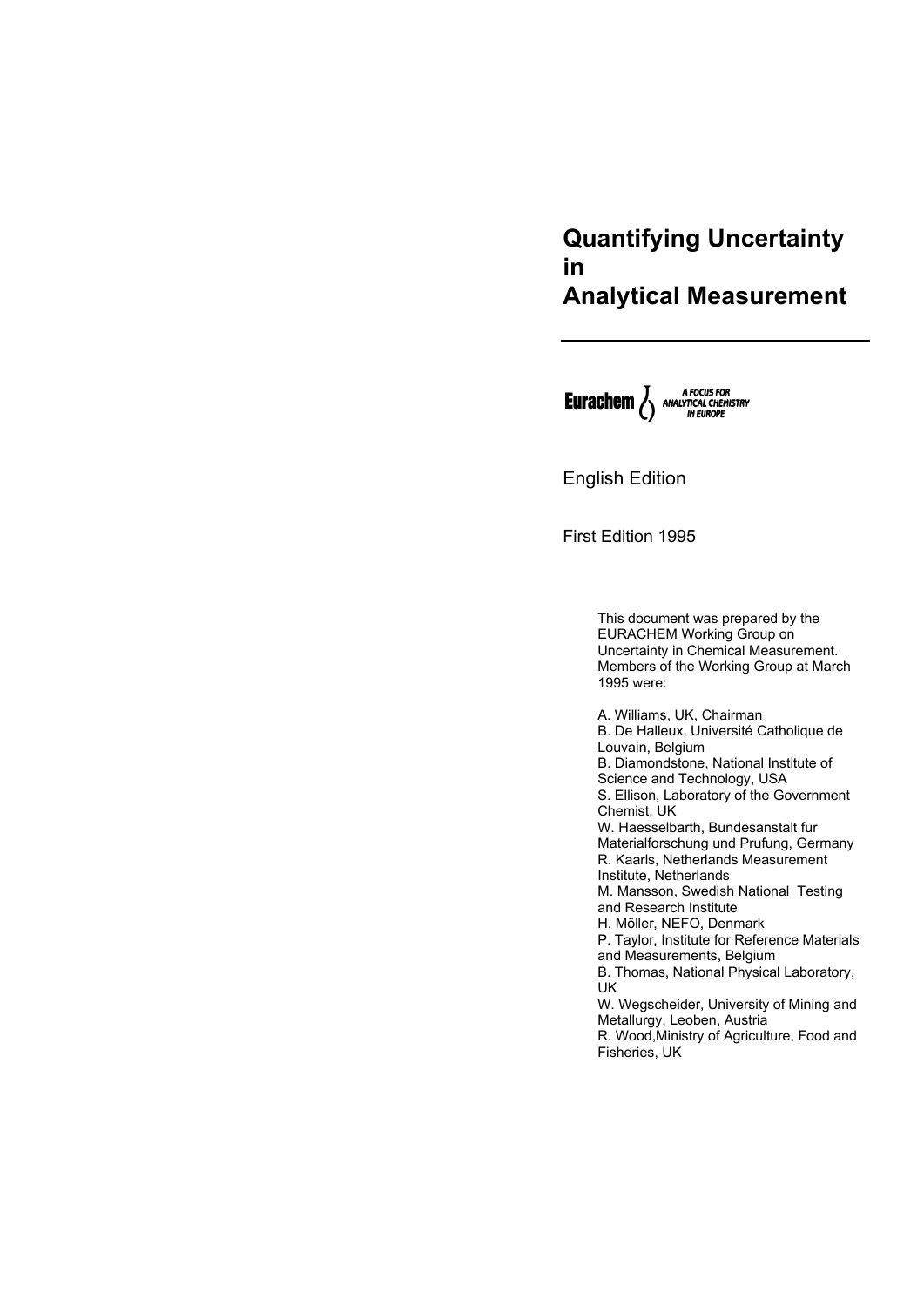Quantifying Uncertainty in Analytical Measurement English edition

First edition 1995 ISBN 0-948926-08-2

Crown Copyright © 1995

Publication of this English edition was supported by the DTI Valid Analytical Measurement (VAM) initiative

Extracts from BS 6748:1986 are reproduced with the permission of BSI. Complete copies can be obtained by post from BSI customer services, 389 Chiswick High Road, London, W4 4AL, England. **■0181 996 7000.**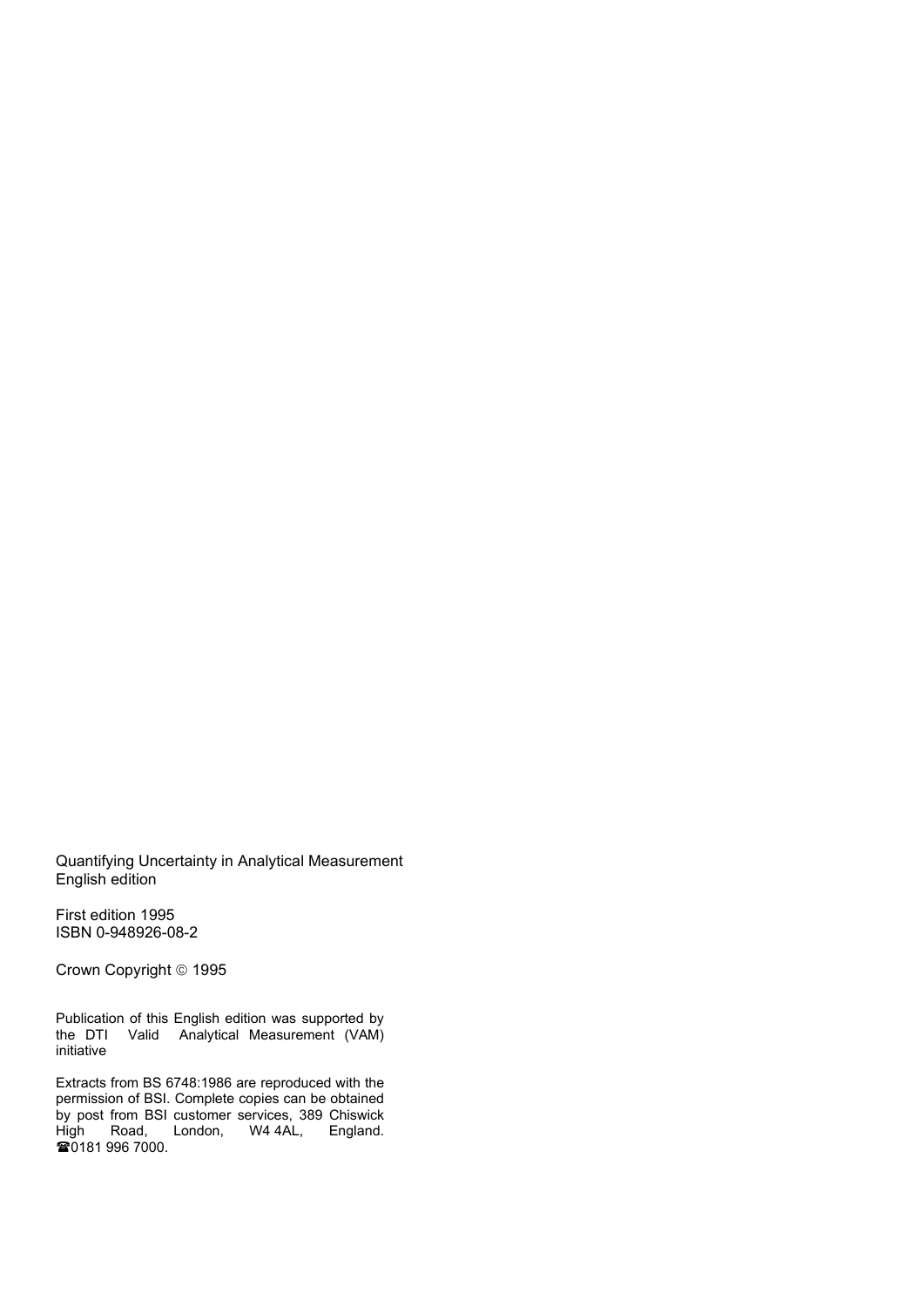# **Contents**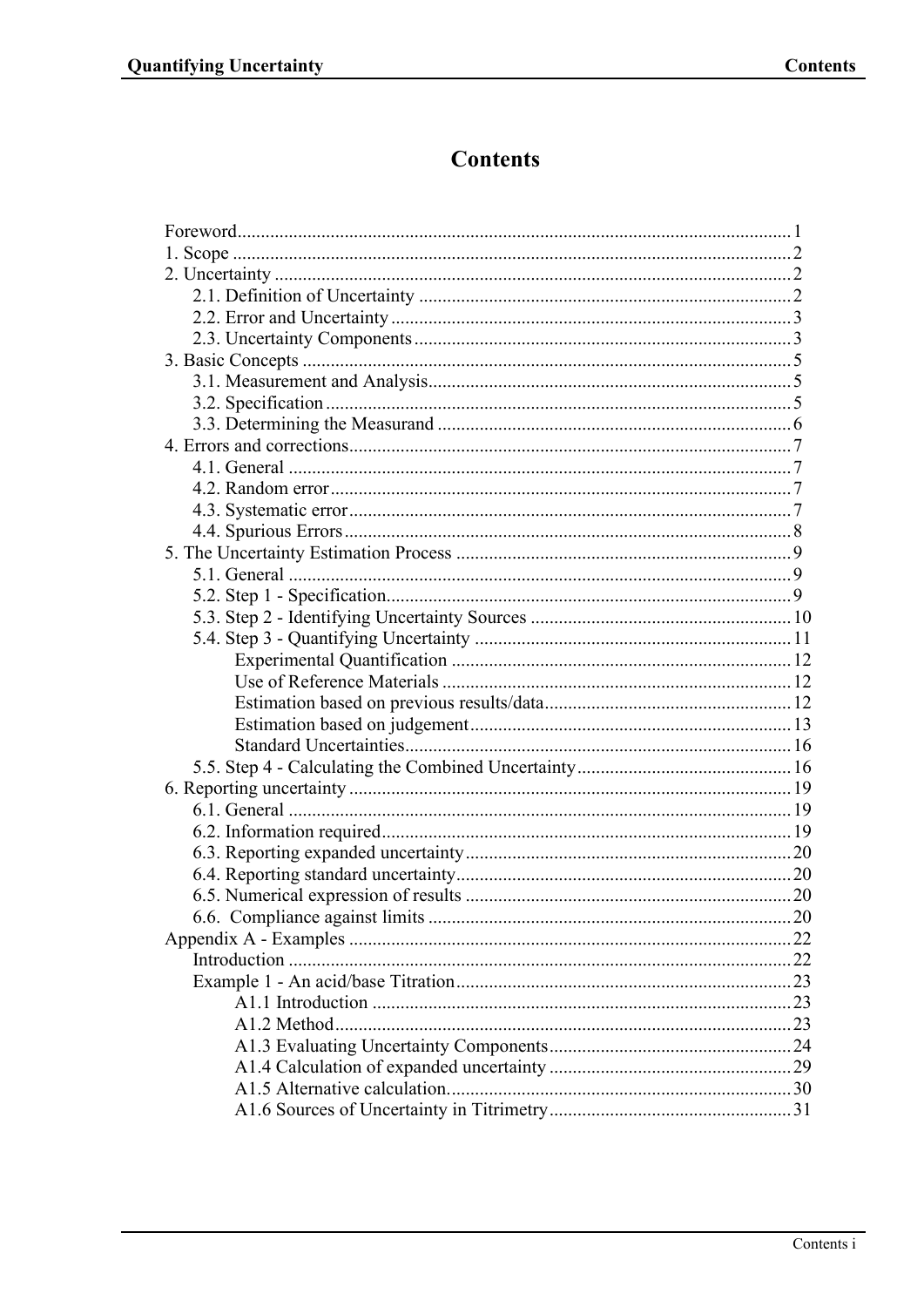| Example 2 - Determination of Cadmium release from ceramic ware by 32 |  |
|----------------------------------------------------------------------|--|
|                                                                      |  |
|                                                                      |  |
|                                                                      |  |
|                                                                      |  |
|                                                                      |  |
|                                                                      |  |
|                                                                      |  |
|                                                                      |  |
| Example 3 - Determination of organophosphorus pesticides in bread 44 |  |
|                                                                      |  |
|                                                                      |  |
|                                                                      |  |
|                                                                      |  |
|                                                                      |  |
|                                                                      |  |
|                                                                      |  |
|                                                                      |  |
|                                                                      |  |
|                                                                      |  |
|                                                                      |  |
|                                                                      |  |
|                                                                      |  |
|                                                                      |  |
|                                                                      |  |
|                                                                      |  |
|                                                                      |  |
|                                                                      |  |
|                                                                      |  |
|                                                                      |  |
|                                                                      |  |
|                                                                      |  |
|                                                                      |  |
|                                                                      |  |
|                                                                      |  |
|                                                                      |  |
|                                                                      |  |
|                                                                      |  |
|                                                                      |  |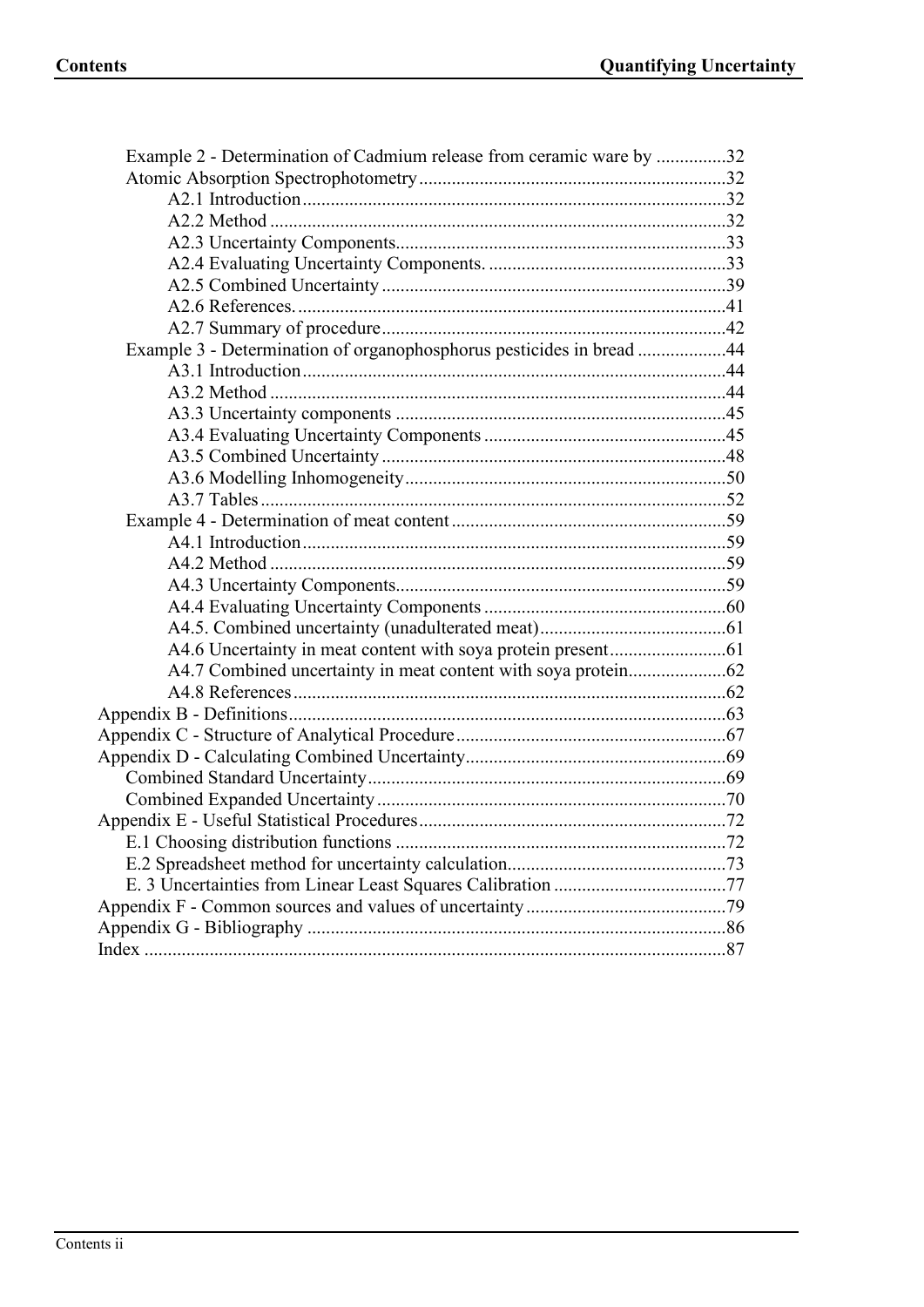## **Foreword**

Many important decisions are based on the **results [B.10]** of chemical quantitative analysis, the results are used, for example, to estimate yields, to check materials against specifications or statutory limits, or to estimate monetary value. Whenever decisions are made on the basis of analytical results, it is important to have some indication of the quality of the results, that is, the extent to which they can be relied on for the purpose in hand. Users of chemical analysis results, particularly in those areas concerned with international trade, are coming under increasing pressure to eliminate the replication of effort frequently expended in obtaining them. Confidence in results obtained outside the users own organisation is a prerequisite to meeting this objective. As a consequence of this, chemists are, for their part, coming under increasing pressure to demonstrate the quality of their results, *i.e.* to demonstrate their fitness for purpose by giving a measure of the confidence that can be placed on the result, including the degree to which a result would be expected to agree with other results, irrespective of the methods used. An extremely useful measure is **measurement uncertainty [B.11]**

The "Guide to the Expression of Uncertainty in Measurement" **[G.1]** published in 1993 by ISO in collaboration with BIPM, IEC, IFCC, IUPAC, IUPAP and OIML, establishes general rules for evaluating and expressing uncertainty in measurement across a broad spectrum of measurements. This document shows how the concepts in the Guide may be applied in chemical measurement. The document first gives an introduction to the concept of uncertainty and the distinction between uncertainty and error. This is followed by a description of the steps involved in the evaluation of uncertainty. The process is illustrated by worked examples in Appendix A.

The evaluation of uncertainty requires the analyst to look closely at all the possible sources of uncertainty. A detailed study of this kind may require a considerable effort. However, the effort expended should not be disproportionate. In practice, a preliminary study will quickly identify the most significant sources of uncertainty, and as the examples show, the value obtained for the total uncertainty is almost entirely controlled by the major contributions. It follows that a good estimate can be made by concentrating effort on the largest contributions. Further, once evaluated for a given method applied in a particular laboratory, the uncertainty estimate obtained can be applied to subsequent results obtained by the method in the same laboratory provided that this is justified by the relevant quality control data. No further effort should be necessary unless the method itself or the equipment used is changed, in which case the estimate would be reviewed as part of the normal re-validation.

NOTE A numbered list of definitions is given at Appendix B. Terms are defined, upon their first occurrence in the main body of the text, via a reference to one of these lists. The convention is adopted of printing defined terms in bold face upon their first occurrence: a reference to the definition immediately follows, enclosed in square brackets. The definitions are, in the main, taken from the International vocabulary of basic and general standard terms in Metrology (VIM) **[G.2]**, the Guide **[G.1]** and ISO 3534 (Statistics - Vocabulary and symbols) **[G.3].** Appendix C shows, in general terms, the overall structure of a chemical analysis leading to a measurement result. Appendix D describes the calculations used to combine uncertainty components, Appendix E describes some statistical operations used in uncertainty estimation in analytical chemistry, and Appendix F lists many common uncertainty sources and methods of estimating the value of the uncertainties. A bibliography is provided by Appendix G**.**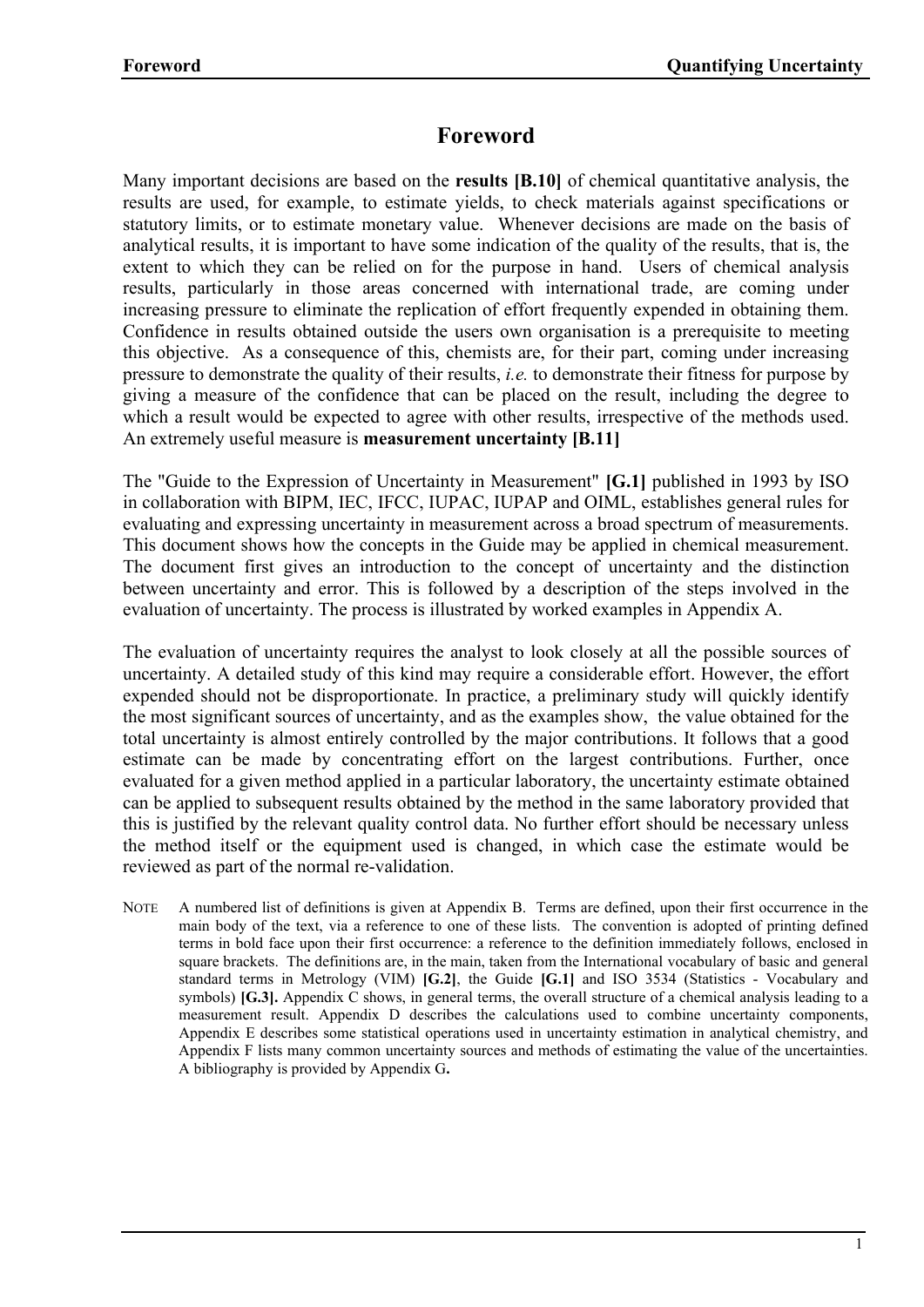# **1. Scope**

**1.1.** This protocol establishes general rules for the evaluation and expression of uncertainty in quantitative chemical analysis, based on the approach taken in the ISO "Guide to the Expression of Uncertainty in Measurement". It is applicable at all levels of accuracy and in all fields - from routine analysis to basic research. Some common areas in which chemical measurements are needed and in which the principles of this protocol may be applied are:

- Quality control and quality assurance in manufacturing industries.
- Testing for regulatory compliance.
- Calibration of standards and equipment.
- Development and certification of reference materials.
- Research and development.

# **2. Uncertainty**

## **2.1. Definition of Uncertainty**

**2.1.1.**The word *uncertainty* means *doubt,* and thus in its broadest sense *uncertainty of measurement* means doubt about the validity of the result of a measurement as well as doubt as to the exactness of the result.

**2.1.2.**In this protocol, the word *uncertainty* without adjectives refers both to the general concept and to any or all measures of that concept. When a specific measure is intended, appropriate adjectives are used.

**2.1.3.**The definition of the term uncertainty (of measurement) used in this protocol and taken from the current version adopted for the International Vocabulary of Basic and General Terms in Metrology **[G.2**] is "A parameter associated with the result of a measurement, that characterises the dispersion of the values that could reasonably be attributed to the **measurand [B.6]**."

- Note 1 The parameter may be, for example, a standard deviation **[B.22]** (or a given multiple of it), or the width of a confidence interval.
- NOTE 2 Uncertainty of measurement comprises, in general, many components. Some of these components may be evaluated from the statistical distribution of the results of series of measurements and can be characterised by standard deviations. The other components, which also can be characterised by standard deviations, are evaluated from assumed probability distributions based on experience or other information. The ISO Guide refers to these different cases as Type A and Type B estimations respectively.

**2.1.4.**In many cases in chemical analysis the measurand will be the concentration of an analyte. However chemical analysis is used to measure other quantities, *e.g.* colour, pH, *etc.,* and therefore the general term "measurand" will be used.

**2.1.5.**The definition of uncertainty given above focuses on the range of values that the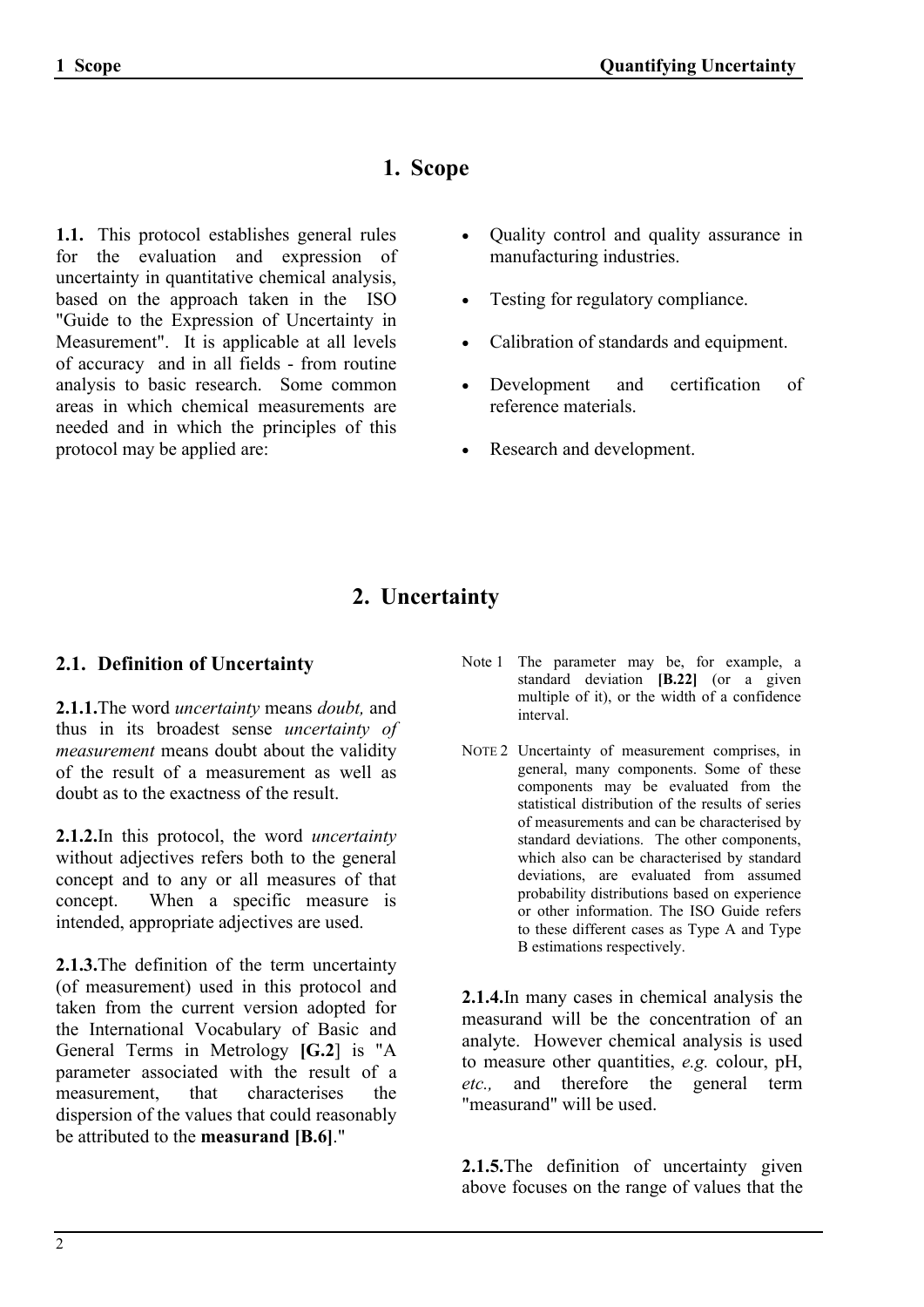analyst believes could reasonably be attributed to the measurand.

## **2.2. Error and Uncertainty**

**2.2.1.**"Error" **[B.18]** is defined as the difference between an individual result and the **true value [B.3]** of the measurand. As such, error is a single value. In principle, the systematic part of an error can be corrected for if all the sources of error are known, though the random part of an error is (by definition) variable from one determination to the next.

NOTE The term **true value** is an idealised concept. In this protocol, the terms *value of a*  measurand (or of a quality) and *true value of a measurand* (or of a quality) are viewed as equivalent.

**2.2.2.**Uncertainty, on the other hand, takes the form of a range, and, if estimated for an analytical procedure and defined sample type, may apply to all determinations so described. No part of uncertainty can be corrected for.

**2.2.3.**To illustrate further the difference, the result of an analysis after correction may by chance be very close to the value of the measurand, and hence have a negligible error. However, the uncertainty may still be very large, simply because the analyst is very unsure of how close the result is to the value.

**2.2.4.**The uncertainty of the result of a measurement should never be interpreted as representing the error itself, nor the error remaining after correction.

## **2.3. Uncertainty Components**

**2.3.1.**In practice the uncertainty on the result may arise from many possible sources, including examples such as:

 Incomplete definition of the measurand (for example, failing to specify the exact form of the analyte being determined).

- Sampling the sample measured may not represent the defined measurand, for example a sub-sample may not be representative of the bulk, or the sample tested may have degraded with time since sampling.
- Incomplete extraction and/or preconcentration of the measurand.
- Matrix effects and interferences.
- Contamination during sampling or sample preparation.
- Inadequate knowledge of the effects of environmental conditions on the measurement procedure or imperfect measurement of environmental conditions.
- Personal bias in reading analogue instruments.
- Uncertainty of weights and volumetric equipment.
- Instrument resolution or discrimination threshold.
- Values assigned to measurement standards and reference materials.
- Values of constants and other parameters obtained from external sources and used in the data reduction algorithm.
- Approximations and assumptions incorporated in the measurement method and procedure.
- Random variation.
- NOTE These sources are not necessarily independent.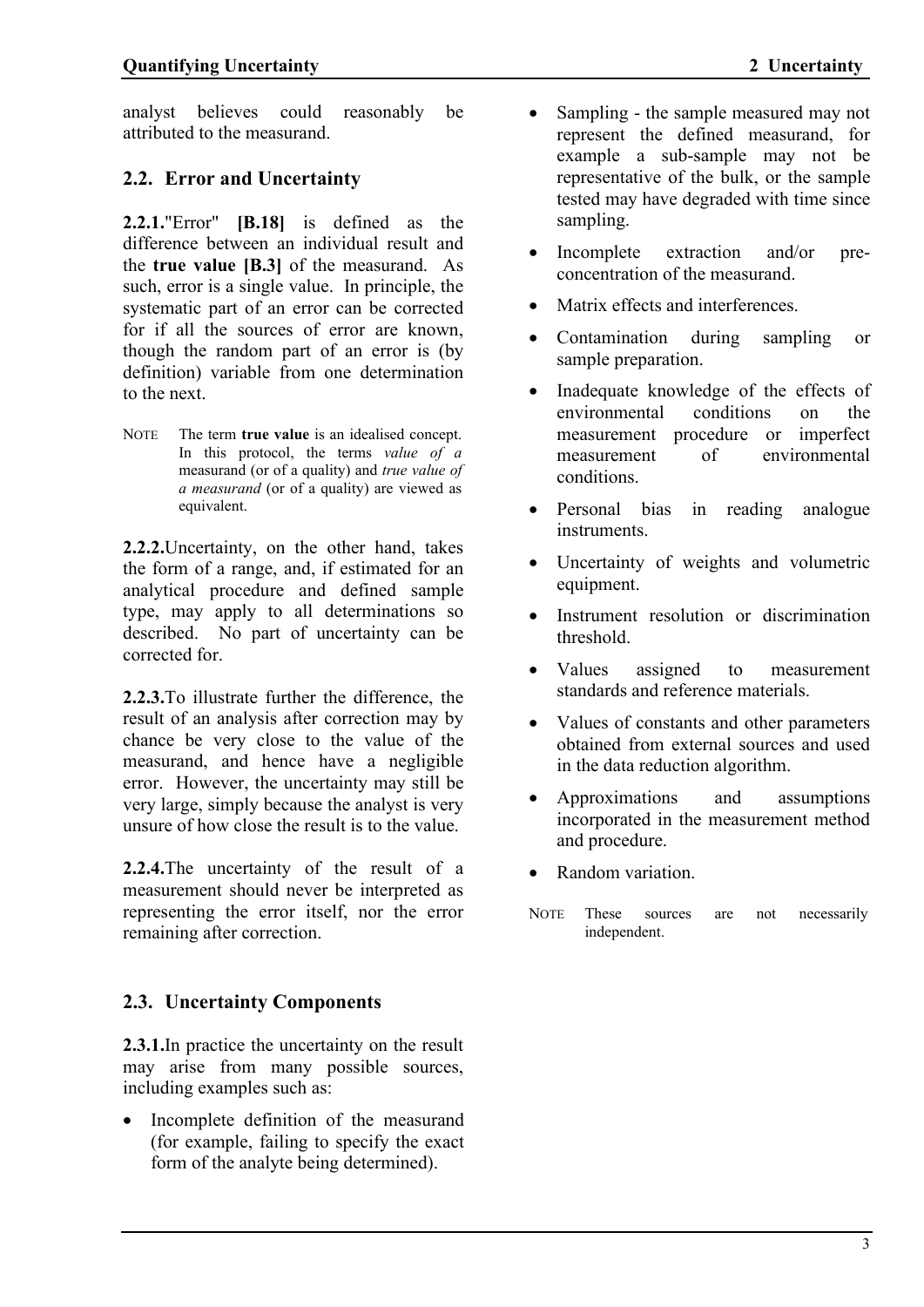**2.3.2.**In estimating the overall uncertainty, it may be necessary to take each source of uncertainty and treat it separately to obtain the contribution from that source. Each of the separate contributions to uncertainty may be referred to as an Uncertainty Component. When expressed as a standard deviation, an uncertainty component is known as a **standard uncertainty [B.12]** and is denoted **u(y).** If there is correlation between any components then this has to be taken into account by determining the covariance. However, it is often possible to evaluate the combined effect of several components. This may reduce the overall effort involved and, where components whose contribution is evaluated together are correlated, there may be no additional need to take account of the correlation.

**2.3.3.**For a measurement result **y**, the total uncertainty, termed **combined standard uncertainty [B.13]** and denoted by  $\mathbf{u}_c(\mathbf{y})$ , is an estimated standard deviation equal to the positive square root of the total variance obtained by combining all variance and covariance components, however evaluated, using the law of propagation of uncertainty (see Appendix D).

**2.3.4.**For most purposes in analytical chemistry, an **expanded uncertainty [B.14] U**, should be used. The expanded uncertainty provides an interval within which the value of the measurand is believed to lie with a particular level of confidence. **U** is obtained by multiplying  $\mathbf{u}_c(\mathbf{v})$ , the combined standard uncertainty, by a **coverage factor [B.15]** k. The choice of the factor k is based on the level of confidence desired. For an approximate level of confidence of 95%, k is 2.

NOTE The coverage factor *k* should always be stated so that the combined standard uncertainty of the measured quantity can be recovered for use in calculating the combined standard uncertainty of other measurement results that may depend on that quantity.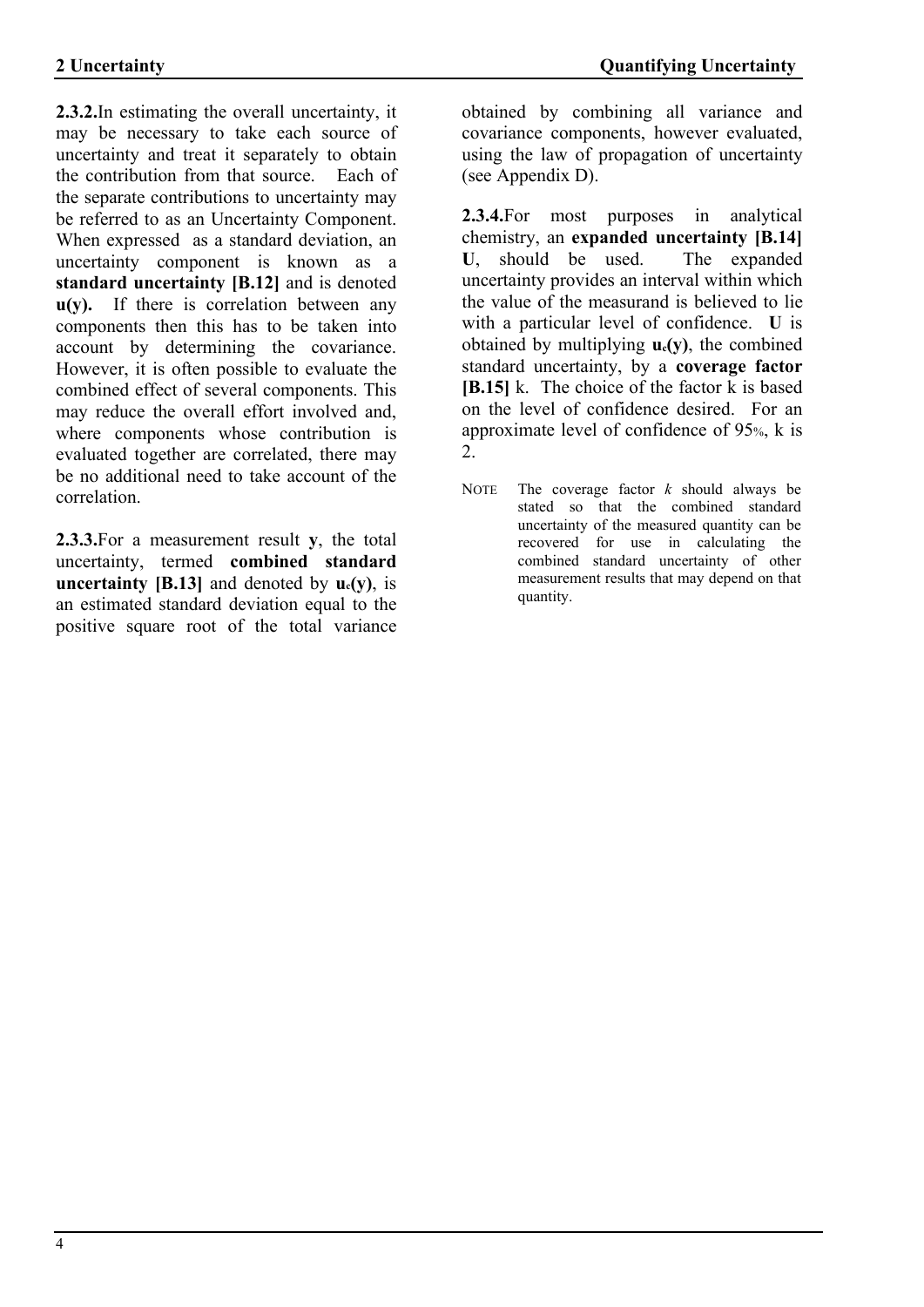# **3. Basic Concepts**

## **3.1. Measurement and Analysis**

**3.1.1.**A quantitative analysis is a particular type of **measurement [B.7]**. The objective of measurement is to determine the value of the measurand, that is, the value of the specific quantity to be measured. In chemistry, the quantity of interest is most commonly a concentration, mass or mass fraction. However, because the result of a procedure depends on the conditions and on exactly what is being measured, a measurement begins with an appropriate specification of the measurand, the **method of measurement [B.9]** and the **measurement procedure [B.8]**.

**3.1.2.**In associating an estimate of uncertainty with a procedure, it is essential that the procedure be adequately defined and in statistical control. For an analytical procedure, the method must be fully documented and operating within prescribed quality control limits.

## **3.2. Specification**

**3.2.1.**In practice, the specification or definition of the measurand depends on the required accuracy of the measurement. The measurand should be defined with sufficient exactness relative to the required accuracy so that for its intended purposes its value is unique. Incomplete definition of the measurand can itself give rise to an uncertainty sufficiently large that it must be included in the overall estimation of uncertainty.

#### EXAMPLE:

If a concentration (volume in a liquid) is required to four significant figures, its specification should include the temperature at which the concentration is defined. Thus the concentration should be specified as, for example, the concentration at 25°C. If the concentration is to be determined to only two significant figures, its specification would not normally require a precise defining temperature or a value for any other defining parameter. However, the lack of definition of temperature leads to an element of uncertainty which should be included in the estimated uncertainty of the two-figure result.

**3.2.2.**In specifying the procedure for which the uncertainty is to be estimated, it is essential to state which operations are included. For example, estimates of uncertainty will often be very different for a complete procedure which includes sampling and analysis and for the same analytical procedure without prior sampling.

**3.2.3.**In some cases, the measurand is defined in terms of a measurement procedure only. For example, 'loss on drying' (under specified conditions) is a procedure description which does not specify the nature of the material lost. Such methods are sometimes referred to as 'empirical methods' and their use may be agreed on for trade or regulatory purposes. When such methods are used then this should be clearly stated when reporting the results.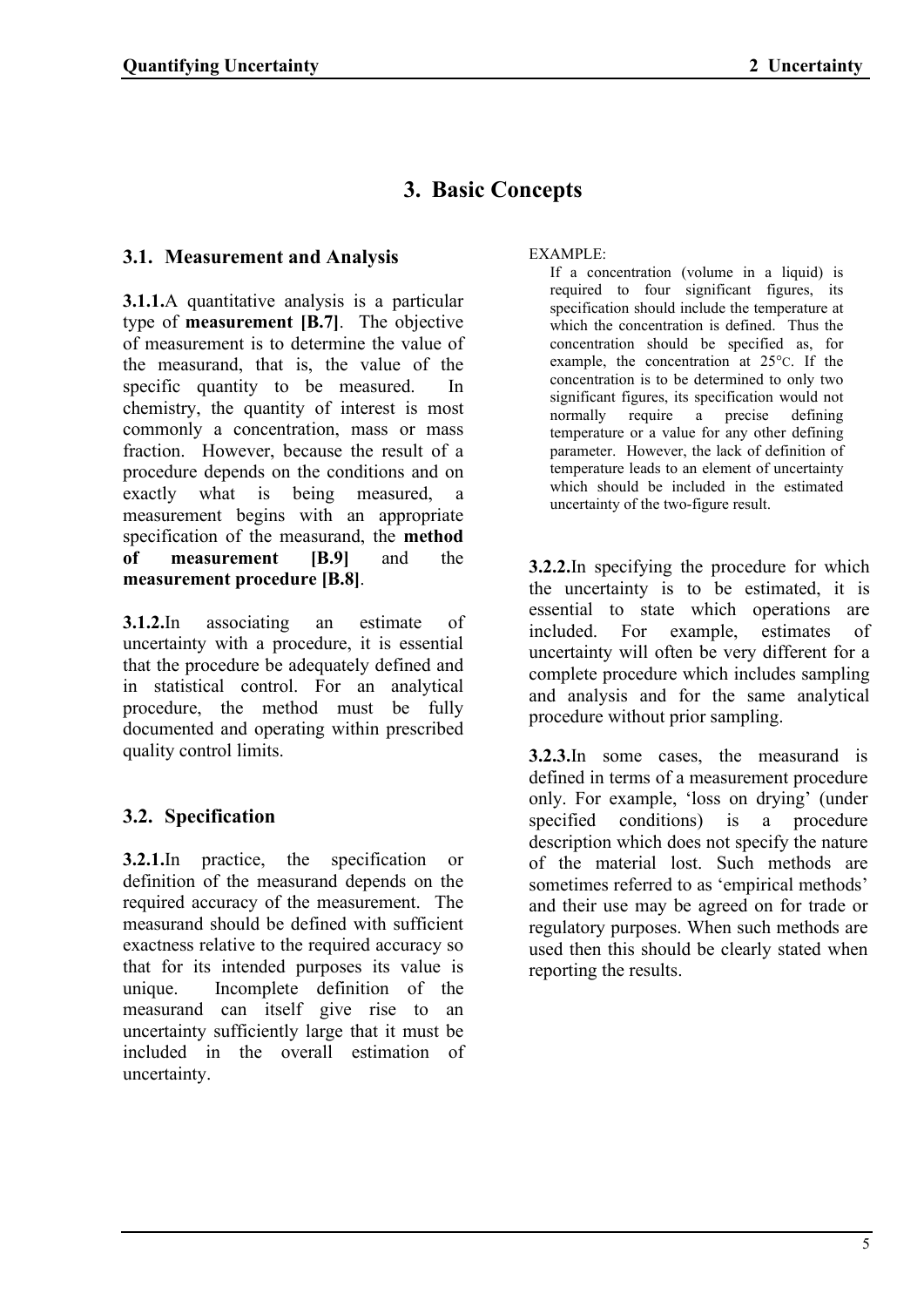## **3.3. Determining the Measurand**

**3.3.1.**Every analytical result is a combination of intermediate measurement results, like weighings, volumes and instrument readings, with other parameters like molecular weights. The relationship between these parameters and the value of the measurand can be simple or complex. An example of a simple relationship is that for the determination of the concentration (c) from the mass (m) present and the volume (v) at STP. *i.e.* c=m/v. It is customary to break complex relationships down into a combination of simpler relationships where possible (see Appendix D).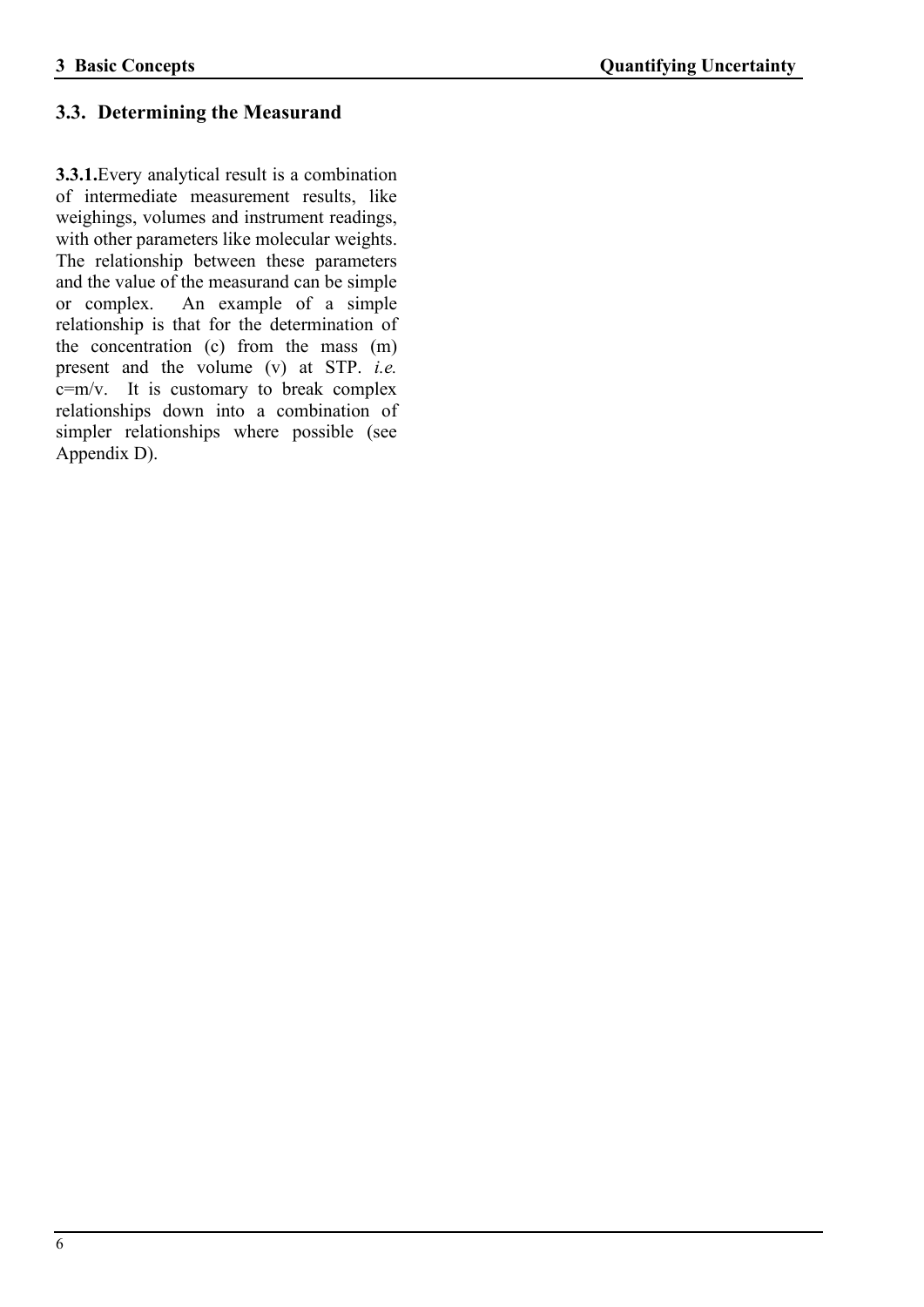# **4. Errors and corrections**

## **4.1. General**

**4.1.1.**In general, an analytical procedure has imperfections that give rise to an error in the result. For example the value of the result can be affected by quantities that are not included in the definition of the measurand. These are called **influence quantities [B.5]** and their effects and that of other imperfections in the analytical procedure have to be evaluated.

**4.1.2.**An error is regarded as having two components, namely, a random component and a systematic component.

NOTE Error is an idealised concept and errors cannot be known exactly.

## **4.2. Random error**

**4.2.1. Random error [B.19]** typically arises from unpredictable variations of influence quantities. The effects of such variations, hereafter referred to as random effects, give rise to variations in repeated observations of the measurand. The random error of an analytical result cannot be compensated by correction but it can usually be reduced by increasing the number of observations.

- NOTE 1 The experimental standard deviation of the **arithmetic mean [B.21]** or average of a series of observations is *not* the random error of the mean, although it is so referred to in some publications on uncertainty. It is instead a measure of the uncertainty of the mean due to some random effects. The exact value of the random error in the mean arising from these effects cannot be known.
- NOTE 2 Great care should be taken to distinguish between the terms error and uncertainty; they are not synonyms but represent completely different concepts. They should not be confused with one another or misused.

## **4.3. Systematic error**

**4.3.1.**A **systematic error [B.20]** is defined as a component of error which, in the course of a number of analyses of the same measurand, remains constant or varies in a predictable way. It is independent of the number of measurements made and cannot therefore be reduced by increasing the number of analyses under constant measurement conditions.

**4.3.2.** Constant systematic errors, such as failing to make an allowance for a reagent blank in an assay, or inaccuracies in a multipoint instrument calibration, are constant for a given level of the measurement value but may vary with the level of the measurement value.

**4.3.3.**Effects which change systematically in magnitude during a series of analyses, caused, for example by inadequate control of experimental conditions, give rise to systematic errors that are not constant.

**4.3.4.** A gradual increase in the temperature of a set of samples during a chemical analysis can lead to progressive changes in the result. Sensors and probes that exhibit ageing effects over the time-scale of an experiment can also introduce non constant systematic errors.

**4.3.5.**The result of a measurement should be corrected for all recognised significant systematic effects.

NOTE Measuring instruments and systems are often adjusted or calibrated using measurement standards and reference materials to correct for systematic effects; however, the uncertainties associated with these standards and materials and the uncertainty in the correction must still be taken into account.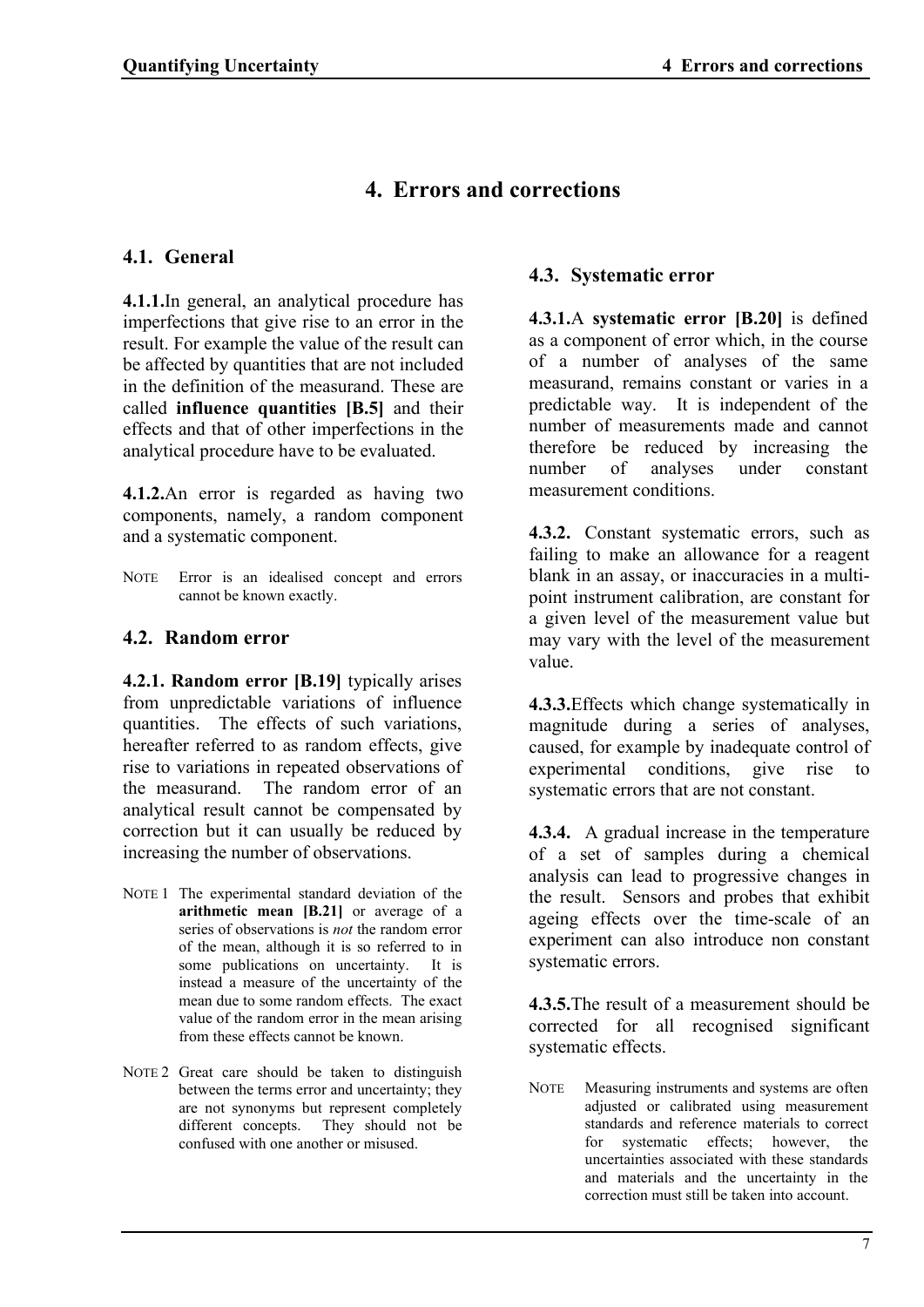## **4.4. Spurious Errors**

**4.4.1.**A further type of error, which may be considered an extreme case of random error, is a spurious error. Errors of this type invalidate a measurement and typically arise through human failure or instrument malfunction. Transposing digits in a number while recording data or an air bubble lodged in a spectrophotometer flow-through cell are common examples of this type of error.

**4.4.2.**Measurements for which errors such as these have been detected should be rejected and no attempt should be made to incorporate the errors into any statistical analysis. However errors such as digit transposition can be corrected (exactly), particularly if they occur in the leading digits.

**4.4.3.**Spurious errors are not always obvious and, where a sufficient number of replicate measurements is available, it is usually appropriate to apply an outlier test to check for the presence of suspect members in the data set. Any positive result obtained from such a test should be considered with care and, where possible, referred back to the originator for confirmation. It is generally not wise to reject a value on purely statistical grounds.

**4.4.4.**Uncertainties estimated using this guide are not intended to allow for the possibility of spurious errors.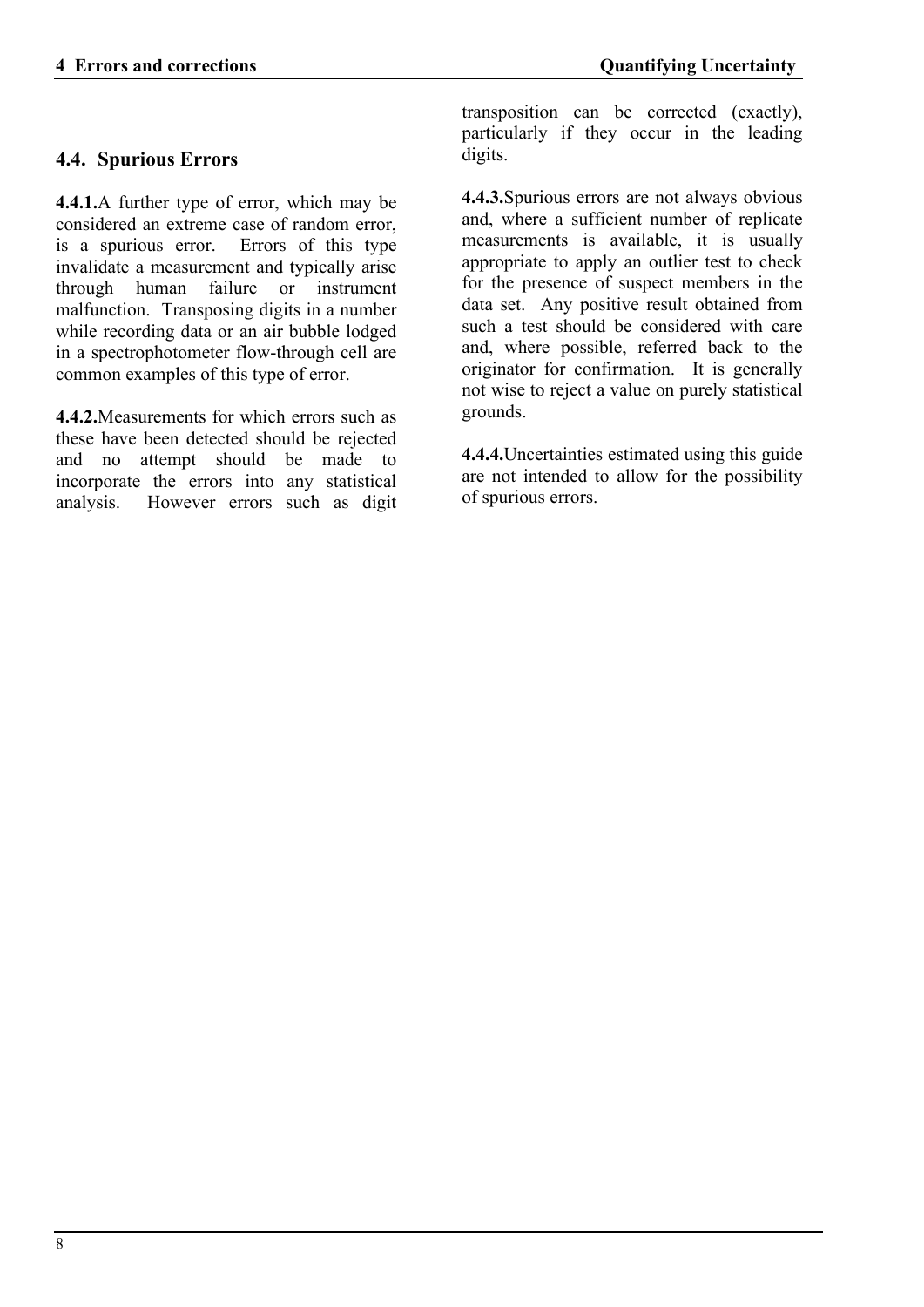# **5. The Uncertainty Estimation Process**

## **5.1. General**

**5.1.1.**Uncertainty estimation is simple in principle. The following steps summarise the tasks that need to be performed in order to obtain an estimate of the uncertainty associated with a measurement.

## **Specification**

Write down a clear statement of what is<br>heing measured, including the measured, including the relationship between the measurand and the parameters (*e.g.* measured quantities, constants, calibration standards *etc.*) upon which it depends. Where possible, include corrections for known systematic effects. The specification information, if it exists, is normally given in relevant Standard Operating Procedure (SOP) or other method description.

- **Identify Uncertainty Sources** For each parameter in this relationship, list the possible sources of uncertainty. These must include chemical assumptions.
- **Quantify Uncertainty Components** Measure or estimate the size of the uncertainty associated with each potential source of uncertainty identified.
- **Calculate Total Uncertainty** Combine the quantified uncertainty

components expressed as standard deviations, according to the appropriate rules, to give a combined standard uncertainty, apply the appropriate coverage factor to give an expanded combined uncertainty.

Figure 5.1 (p18) shows the process schematically.

**5.1.2.**In practice it may not be necessary to carry out an evaluation of all the components identified in steps 2 and 3, since in certain circumstances it may be possible to obtain the uncertainty associated with the combined effect of several components. This document provides guidance on the execution of all the steps listed above and shows how the procedure may be simplified depending on the information that is available about the combined effect of components.

**5.1.3.**In addition check standards and control charts should be used to ensure that the measurement process is under statistical control.

## **5.2. Step 1 - Specification**

**5.2.1.**Most chemical measurement results are obtained at the end of a procedure, which yields a numerical value for the measurand that is dependent upon a number of intermediate or input quantities. These may be other measurands or constants (constants also have uncertainties).

**5.2.2.**The measurand has a relationship to these other quantities which, in principle can be expressed algebraically as  $y=f(p,q,r,...)$ . Such a formal approach is useful for a theoretical discussion and can help in certain circumstances. However in practice, except in the simplest cases, it is rare to utilise this approach. It is more usual to break down the measurement procedure into a number of blocks. The results of the uncertainty evaluations on these simple blocks can then be used to obtain the combined uncertainty.

**5.2.3.** For the purpose of uncertainty calculations, it is also advisable to break down the relationship between the measurand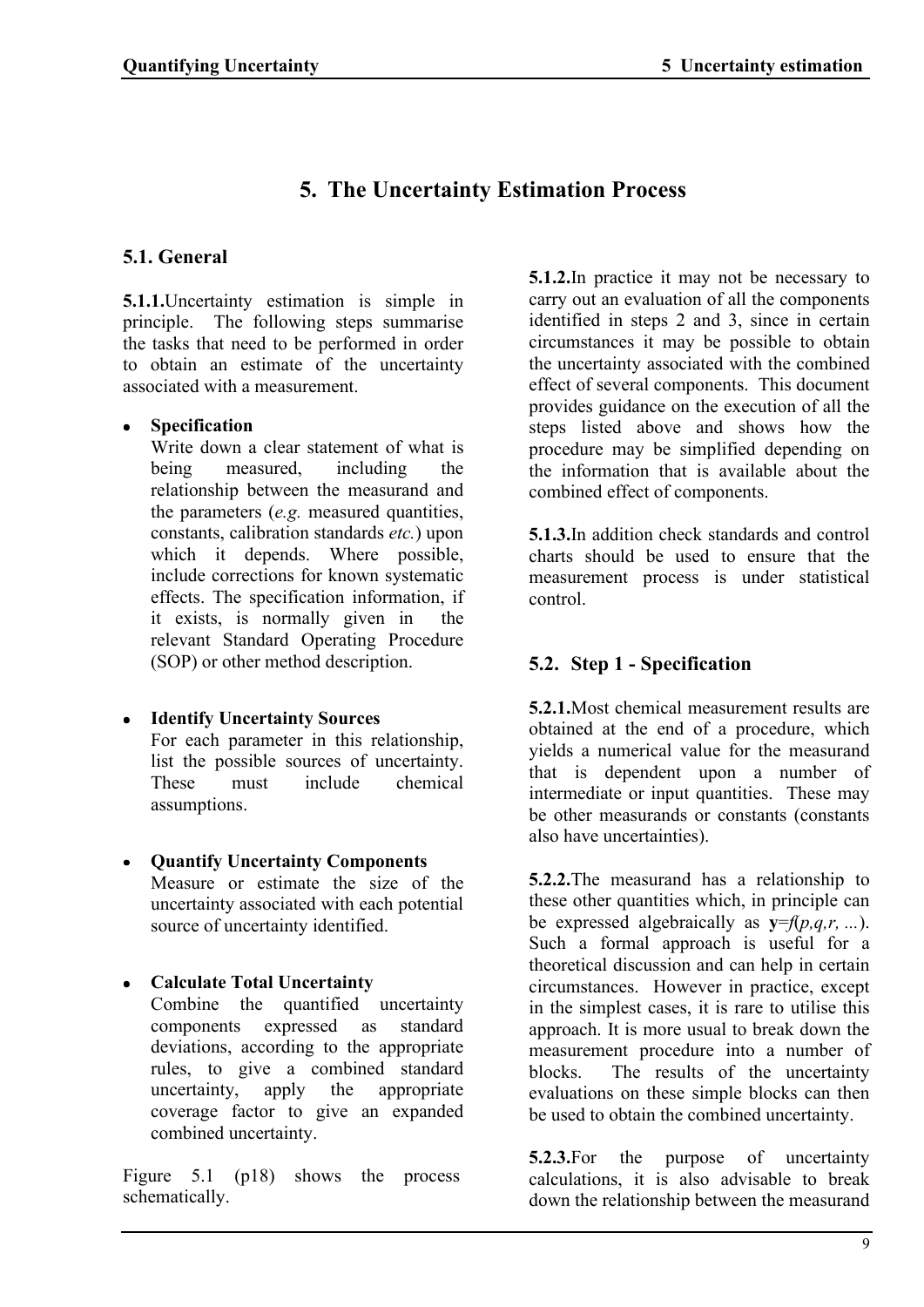and the input quantities into simple expressions that conform to one of the standard forms given in Appendix D. Alternatively, Appendix D gives details of a numerical method, suggested by Kragten, which makes effective use of standard spreadsheet software **[G.5]**.

## **5.3. Step 2 - Identifying Uncertainty Sources**

**5.3.1.**For each block of the measurement procedure a list of the possible sources of uncertainty associated with the input quantities that contribute to the value of the measurand has to be assembled. At this stage, it is not necessary to be concerned about the quantification of individual components; the aim is to be completely clear about what should be considered. In the next step, the best way of treating each source will be considered. Additional information is given in Appendix C (Structure of Analytical Procedures). This gives a list of stages followed during typical analytical procedures. Typical sources of uncertainty are

Sampling

 Where sampling forms part of the specified procedure, effects such as random variations between different samples and any potential for bias in the sampling procedure form components of uncertainty affecting the final result.

Instrument bias

Limits of accuracy on the calibration of an analytical balance.

A temperature controller that may maintain a mean temperature which differs from its indicated set-point.

An auto-analyser that could be subject to carry-over effects.

Reagent purity

The molarity of a volumetric solution will not be known exactly even if the parent material has been assayed, since some uncertainty related to the assaying<br>procedure remains. Many organic procedure remains. dyestuffs, for instance, are not 100% pure and can contain isomers and inorganic salts. The purity of such substances is usually stated by manufacturers as being *not less than* a specified level. Any assumptions about the degree of purity will introduce an element of uncertainty.

Measurement conditions

Volumetric glassware may be used at a temperature different from that at which it was calibrated.

The use of materials sensitive to possible changes in humidity.

Sample effects

The recovery of an analyte from a complex matrix, or an instrument response, may be affected by other elements of the matrix. Analyte speciation may further compound this effect.

The stability of a sample/analyte may change during analysis as a result of a changing thermal regime or photolytic effect.

When a 'spike' is used to estimate recovery, the recovery of the analyte from the sample may differ from the recovery of the spike, introducing an uncertainty which needs to be evaluated.

Computational effects

The uncritical use of computer software can introduce errors into the reported results. Both commercially produced and in-house programs are subject to conceptual errors such as coding population instead of sample standard deviation.

Selection of an inappropriate calibration model, *e.g.* using a straight line calibration on a curved response.

Early truncation and round off can lead to inaccuracies in the final result.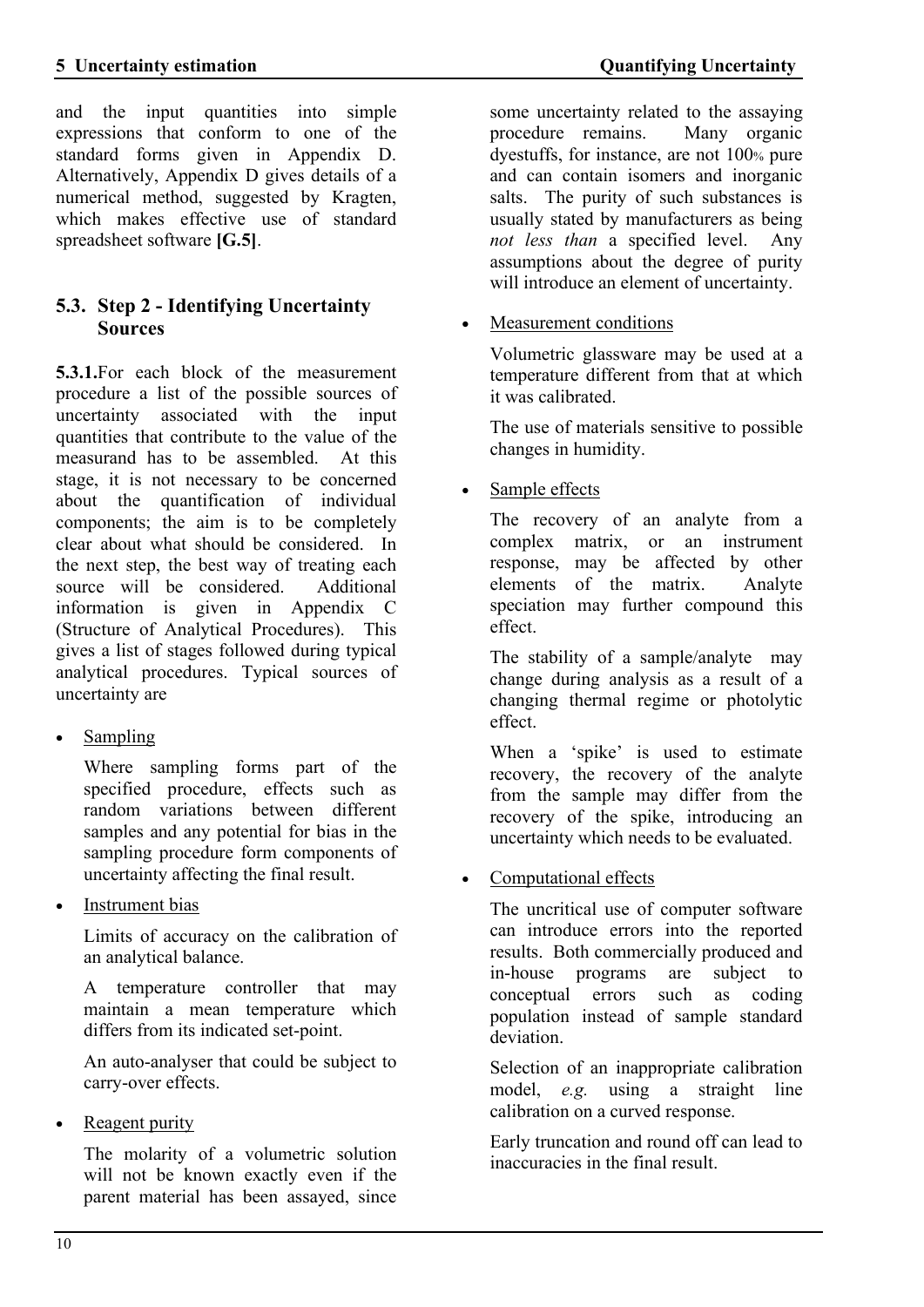Contamination

Cross contamination between samples and contamination from the laboratory environment as a result of poor working practice is an ever present risk which should be minimised whenever possible. In trace analysis work it is particularly important to be aware of this possibility.

• Operator bias

Possibility of reading a meter or scale consistently high or low.

Possibility of slight misinterpretation of the method.

Random effects

Random effects contribute to the uncertainty in all determinations. This entry should be included in the list as a matter of course.

**5.3.2.**It may not be necessary to write down all possible sources of uncertainty. For example, rather than write down temperature, pressure, and calibration error as sources of uncertainty for every determination of weight by difference, it may be more sensible to regard all three as parts of a single "weighing uncertainty" which can be evaluated directly.

## **5.4. Step 3 - Quantifying Uncertainty**

**5.4.1.**The uncertainties identified must now be quantified. However, not all of the components will make a significant contribution to the combined uncertainty; indeed in practice it is likely that only a small number will. Unless there is a large number of them, components that are less than one third of the largest need not be evaluated in detail. The first step in the quantification is to make a preliminary estimate of the contribution of each component to the combined uncertainty and to eliminate those that are not significant. It is also useful to review the lists obtained in Step 2 with a view to simplification. The aim is to identify

groups of uncertainty components which can be evaluated as a single uncertainty component.

**5.4.2.** Calibration enables the combined uncertainty associated with the blocks of the measurement process included in the "calibration loop" to be obtained without a detailed evaluation of each component within the blocks.

**5.4.3.**Where uncertainty sources are grouped in this way, the groups should be identified and the uncertainty sources included should be checked against the list generated in step 2. This provides an auditable record of which contributions to uncertainty have been included.

**5.4.4.**There are many instances in which components of uncertainty vary with the level of analyte. For example, uncertainties in recovery may be smaller for high levels of material, or spectroscopic signals may vary<br>randomly on a scale approximately on a scale approximately proportional to intensity (constant coefficient of variance). In such cases it is important to take account of the changes in uncertainty with level of analyte. Approaches include:

- Restricting the specified procedure or uncertainty estimate to a small range of analyte concentrations.
- Providing an uncertainty estimate in the form of a relative standard deviation.
- Explicitly calculating the dependence and recalculating the uncertainty for a given result.

**5.4.5.**There are four basic ways in which the individual components can be estimated

- by experimental work by the laboratory carrying out the analysis
- use of measurements on reference materials
- by utilisation of the data and results from previous work carried out in house or elsewhere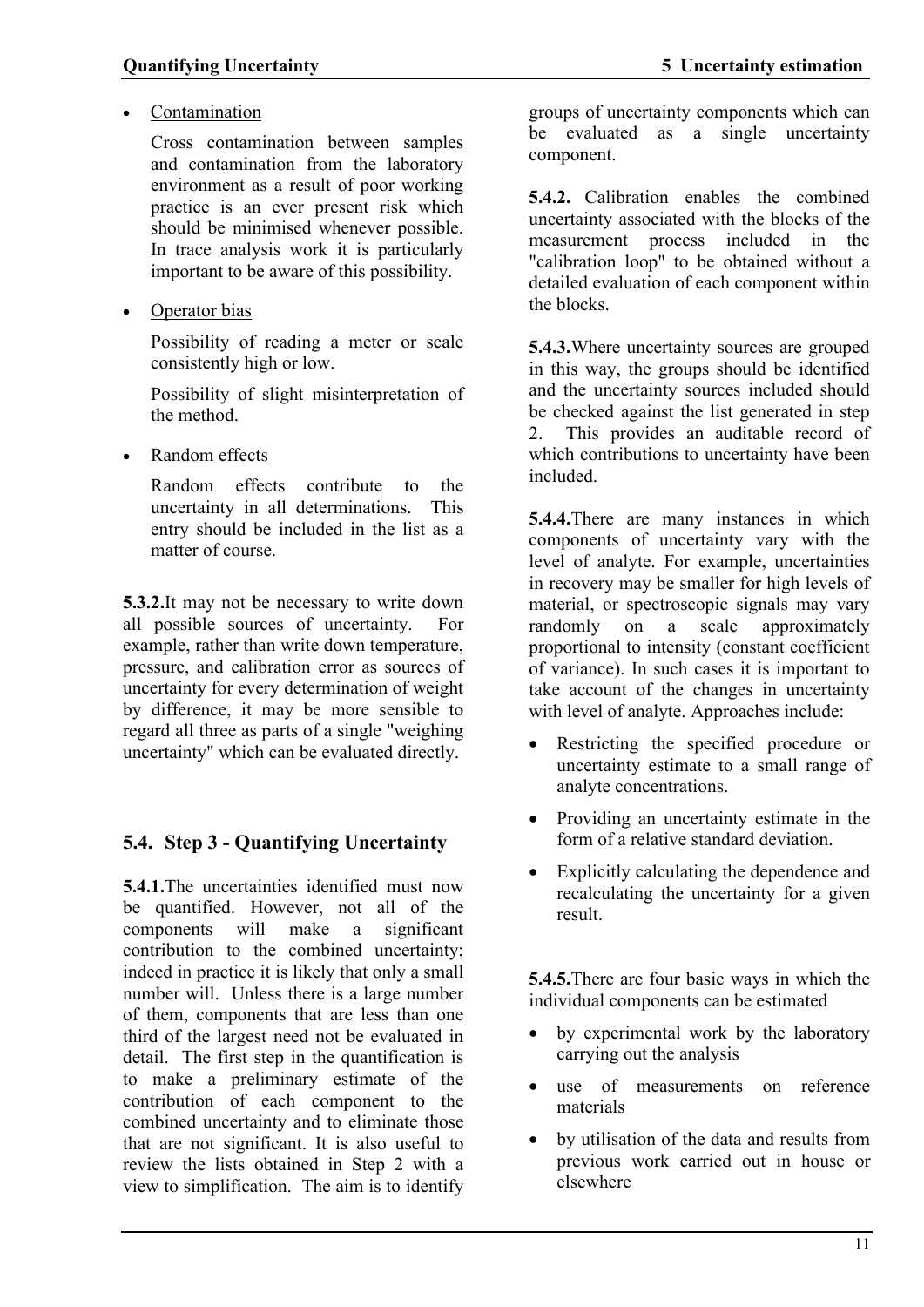#### **Experimental Quantification**

**5.4.6.**The standard uncertainty arising from random effects is typically measured from repeatability experiments and is quantified in terms of the standard deviation of the measured values. In practice, no more than about fifteen replicates need normally be considered, unless a high precision is required.

**5.4.7.**By varying all parameters on which the result of a measurement is known to depend, its uncertainty could be evaluated by statistical means, but this is rarely possible in practice due to limited time and resources.

**5.4.8.**However, in many cases it will be found that just a few components of the uncertainty dominate. Where it is realistic to do so these parameters should be varied to the fullest practicable extent so that the evaluation of uncertainty is based as much as possible on observed data.

#### **Use of Reference Materials**

**5.4.9.**Measurements on reference materials provide very good data for the assessment of uncertainty since they provide information on the combined effect of many of the potential sources of uncertainty. The sources that then need to be taken into account are:

- the uncertainty on the assigned value of the reference material.
- the reproducibility of the measurements made on the reference material.
- any difference between the measured value of the reference material and its assigned value.
- differences between the composition of the reference material and the sample.
- differences in the response of the measurement system to the reference material and the sample, *e.g.* due to interferences or matrix effects.
- operations that are carried out on the sample but not on the reference material *e.g.* taking of the original sample and its subdivision in the laboratory.

**5.4.10.**It is much easier to evaluate the above sources of uncertainty than to work systematically through an assessment of the effect of every potential source and therefore measurements on reference materials should always be carried out, even if only in house reference materials are available.

#### **Estimation based on previous results/data**

**5.4.11.**Where experiment is impractical, some of the standard uncertainties have to be evaluated by using whatever relevant information is available about the uncertainty on the quantity concerned. Fortunately, such information is very often already available. The following paragraphs suggests some sources of information.

#### **5.4.12.**Suppliers' information.

For many sources of uncertainty, calibration certificates or suppliers catalogues provide information. For example, the tolerance of all volumetric glassware may be obtained from the manufacturer's catalogue or a calibration certificate relating to a particular item in advance of its use.

#### **5.4.13.**Inter-laboratory studies.

A collaborative study carried out, for example according to AOAC/IUPAC or ISO 5725 standards, to validate a published method, is an excellent source of data to support an uncertainty estimate. How useful the data is depends on the factors taken into account during the study. It is unlikely that any study will have covered all possible sources of uncertainty, particularly where systematic effects are likely, and the results of the study and prior validation experiments need to be examined carefully to identify any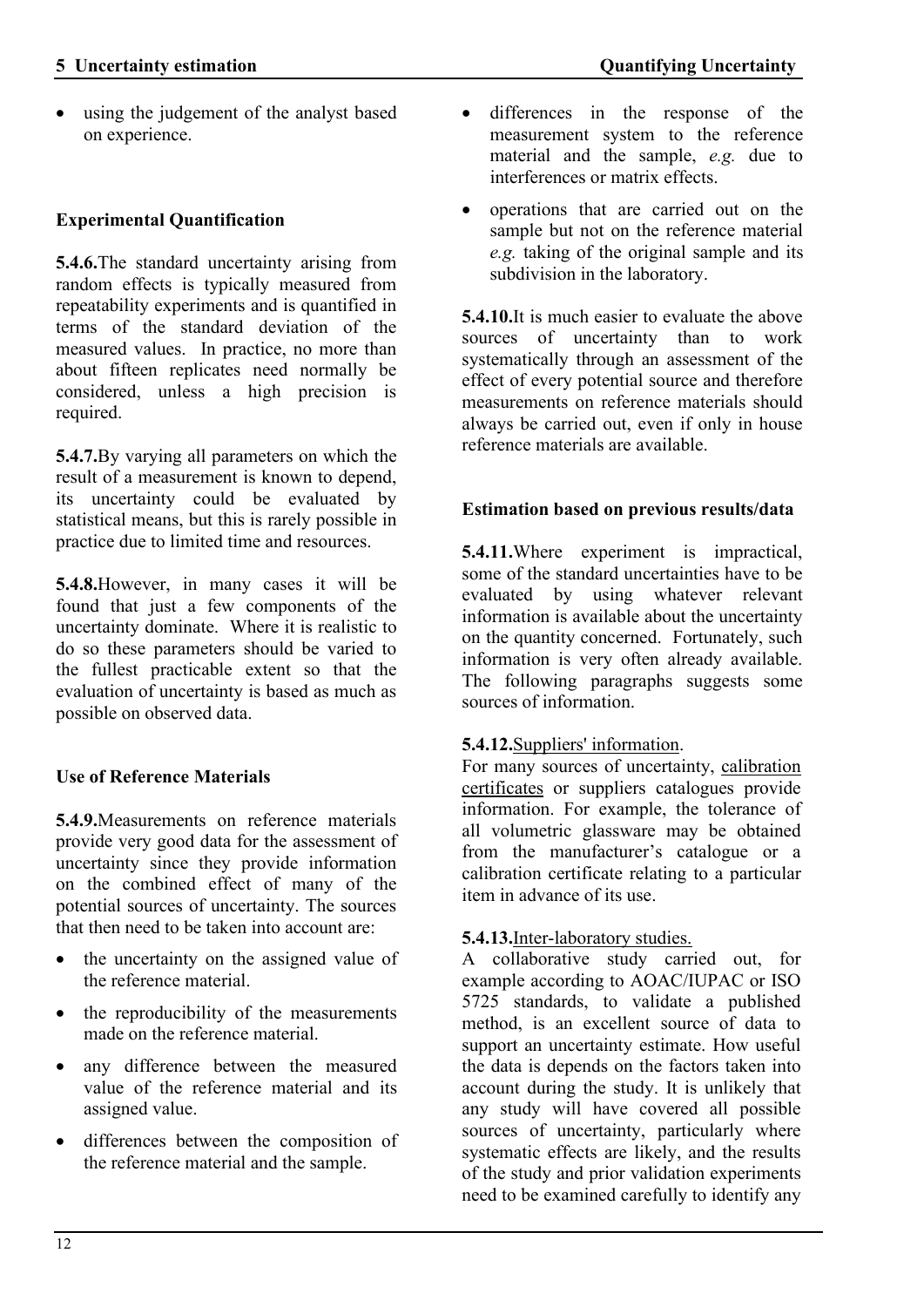sources of uncertainty outside the scope of the inter-laboratory study. In particular, sources which may need further consideration include:

- Sampling. Studies rarely include a sampling step.
- Pre-treatment (in most studies, samples are homogenised before distribution)
- Method bias. Although often examined by comparison with reference methods or materials, the uncertainty on the estimate of bias is seldom stated directly.
- Variation in conditions. Laboratories participating in a study may tend towards the mean of allowed ranges of experimental conditions, resulting in an underestimate of the range of results possible within the method definition.
- Changes in sample matrix. The uncertainty arising from matrix compositions or levels of interferents outside the range covered by the study will need to be considered.

These and other factors preclude use of reproducibility figures (e.g.  $s_R$ ) as unqualified estimates of uncertainty. Nonetheless, such figures, and the data from which they are derived, can substantially reduce the effort required to estimate uncertainty. An example of uncertainty estimation using collaborative trial data is given as Appendix A.4.

**5.4.14.** Proficiency Testing schemes are also of value. A laboratory's results can be used as a check on the evaluated uncertainty, since they should be compatible with the spread of results obtained by that laboratory over a number of proficiency test rounds. Further, in the special case where

- the compositions of samples used in the scheme cover the full range analysed routinely
- the assigned value is traceable, and
- the uncertainty on the assigned value is small compared to the observed spread of results

then the standard deviation of the results obtained from repeated rounds would provide a good estimate of the uncertainty arising from those parts of the measurement procedure within the scope of the scheme. Of course, systematic deviation from traceable assigned values and any other sources of uncertainty (such as those noted in section 5.4.13) must also be taken into account.

**5.4.15.** Quality Assurance (QA) data. As noted previously (sec. **1.**) it is necessary to ensure that the quality criteria set out in standard operating procedures are achieved, and that measurements on QA samples show that the criteria continue to be met. Where reference samples are used in QA checks, section 1. shows how the data can be used to evaluate uncertainty. In other cases, QA data forms a continuing check on the value quoted for the uncertainty. Clearly, the combined uncertainty arising from random effects cannot be less than the repeatability of the QA measurements.

## **Estimation based on judgement**

**5.4.16.**The evaluation of uncertainty is neither a routine task nor a purely mathematical one; it depends on detailed knowledge of the nature of the measurand and of the measurement method and procedure used. The quality and utility of the uncertainty quoted for the result of a measurement therefore ultimately depends on the understanding, critical analysis, and integrity of those who contribute to the assignment of its value.

**5.4.17.**Most distributions of data can be interpreted in the sense that it is less likely to observe data in the margins of the distribution than in the centre. The functional values of all distributions are directly proportional to the frequency of observations in each particular range along the measurement scale. Such distributions can be said to have a frequentistic interpretation that is also reflected in the understanding of the standard deviation.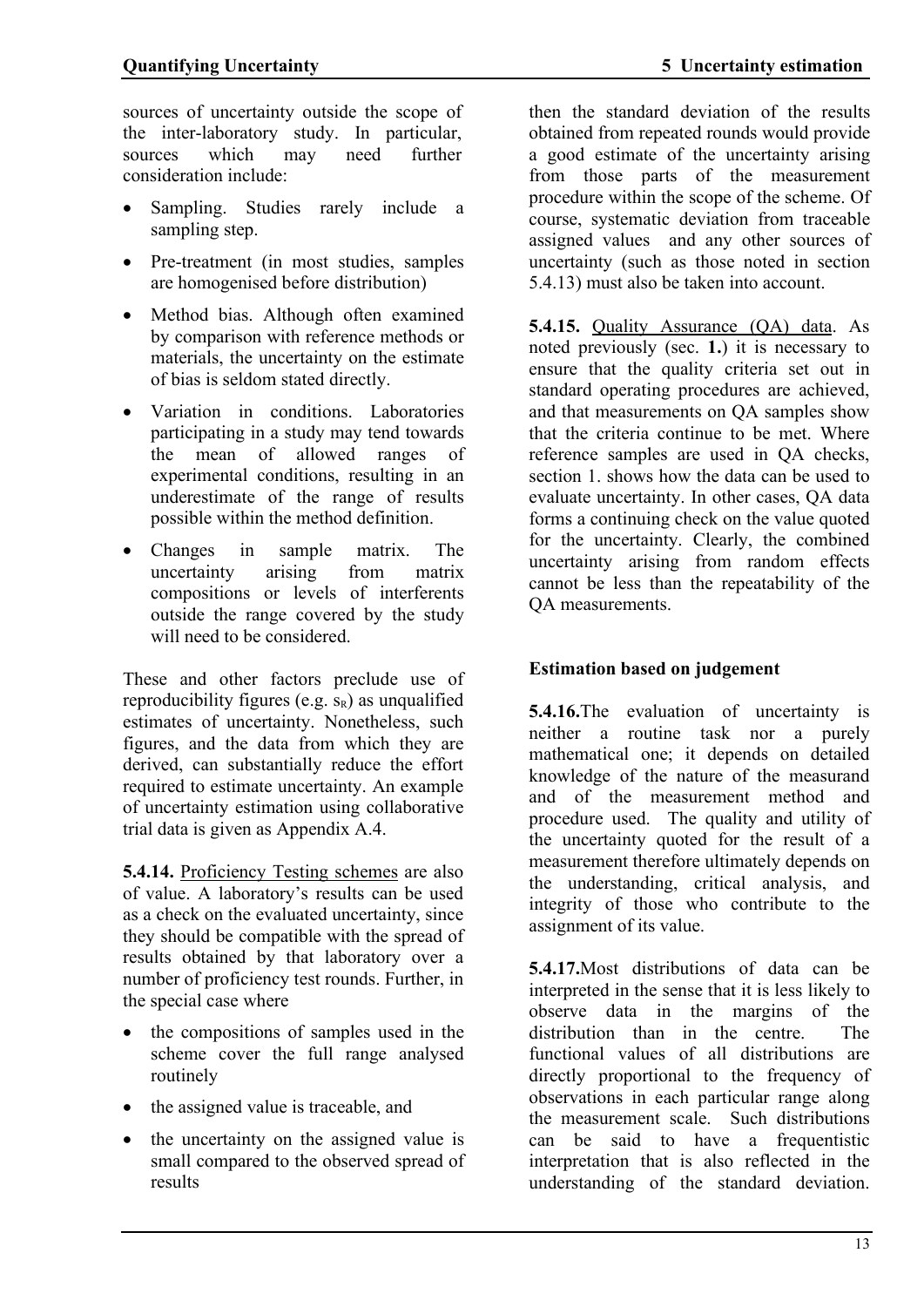Depending on the exact form of a distribution a certain percentage of all observations lies within the interval of  $\pm 1$ standard deviation. The quantification of these distributions and their associated standard deviations is done through repeated measurements.

**5.4.18.**However, other assessments of intervals may be required in cases when repeated measurements cannot be performed or do not provide a meaningful measure of a particular uncertainty component.

**5.4.19.**There are numerous instances in analytical chemistry when the latter prevails, and judgement is required. For example:

- An assessment of recovery and its associated uncertainty cannot be made for every single sample. One then makes such assessment for classes of samples (*e.g.* grouped by type of matrix) and applies them to all samples of similar type. The degree of similarity is itself an unknown, thus this inference (from type of matrix to a specific sample) is associated with an extra element of uncertainty that has no frequentistic interpretation.
- The model of the measurement as defined by the specification of the analytical procedure is used for converting the measured quantity to the value of the measurand (analytical result). This model is - like all models in science subject to uncertainty. It is only assumed that nature behaves according to the specific model, but this can never be known with ultimate certainty.
- The use of reference materials is highly encouraged, but there remains uncertainty regarding not only the true value, but also regarding the relevance of a particular reference material for the analysis of a specific sample. A judgement is required of the extent to which a proclaimed standard substance reasonably resembles

the nature of the samples in a particular situation.

- Another source of uncertainty arises when the measurand is insufficiently defined by the procedure. Consider the determination of "permanganate oxidizable substances" that are undoubtedly different whether one analyses ground water or municipal waste water. Not only factors such as oxidation temperature, but also chemical effects such as matrix composition or interference, may have an influence on this specification.
- A common practice in analytical chemistry calls for spiking with a single substance, such as a close structural analogue or isotopomer, from which either the recovery of the respective native substance or even that of a whole class of compounds is judged. Clearly, the associated uncertainty is experimentally assessable provided one is ready to study this recovery at all concentration levels and ratios of measurands to the spike, and all "relevant" matrices. But frequently this experimentation is avoided and substituted by judgements on
	- the concentration dependence of recoveries of measurand,
	- the concentration dependence of recoveries of spike,
	- the dependence of recoveries on (sub)type of matrix,
	- the identity of binding modes of native and spiked substances.

**5.4.20.**Judgement of this type is not based on immediate experimental results, but rather on a subjective (personal) probability, an expression which here can be used synonymously with "degree of belief", "intuitive probability" and "credibility" **[G.4]**. It is also assumed that a degree of belief is not based on a snap judgement, but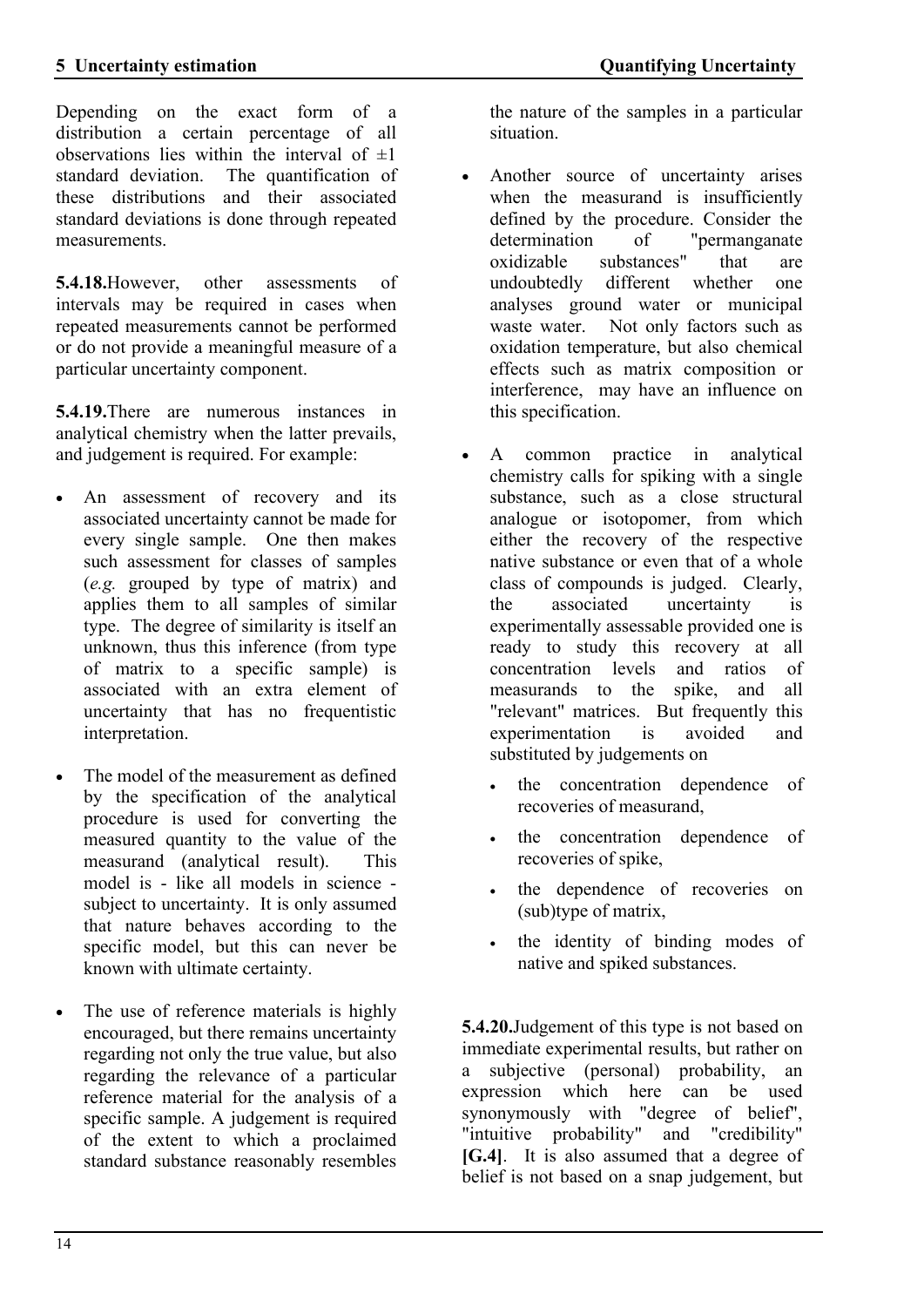on a well considered mature judgement of probability.

**5.4.21.**Although it is recognised that subjective probabilities vary from one person to another, and even from time to time for a single person they are not arbitrary as they are influenced by common sense, expert knowledge, by earlier experiments and observations.

**5.4.22.**This may appear to be a disadvantage, but need not lead in practice to worse estimates than those from repeated measurements particularly if the true, reallife, variability in experimental conditions cannot be simulated and the resulting variability in data thus does not give a realistic picture.

**5.4.23.**A typical problem of this nature arises if long-term variability needs to be assessed when no round-robin data are available. A scientist who dismisses the option of substituting subjective probability for an actually measured one (when the latter is not available) is likely to ignore important contributions to combined uncertainty thus being ultimately less objective, than one who relies on subjective probabilities.

**5.4.24.**For the purpose of estimation of combined uncertainties two features of degree of belief estimations are essential:

- degree of belief is regarded as interval valued which is to say that a lower and an upper bound similar to a classical probability distribution is provided,
- the same computational rules apply in combining 'degree of belief' contributions of uncertainty to a combined uncertainty as for standard deviations derived by other methods.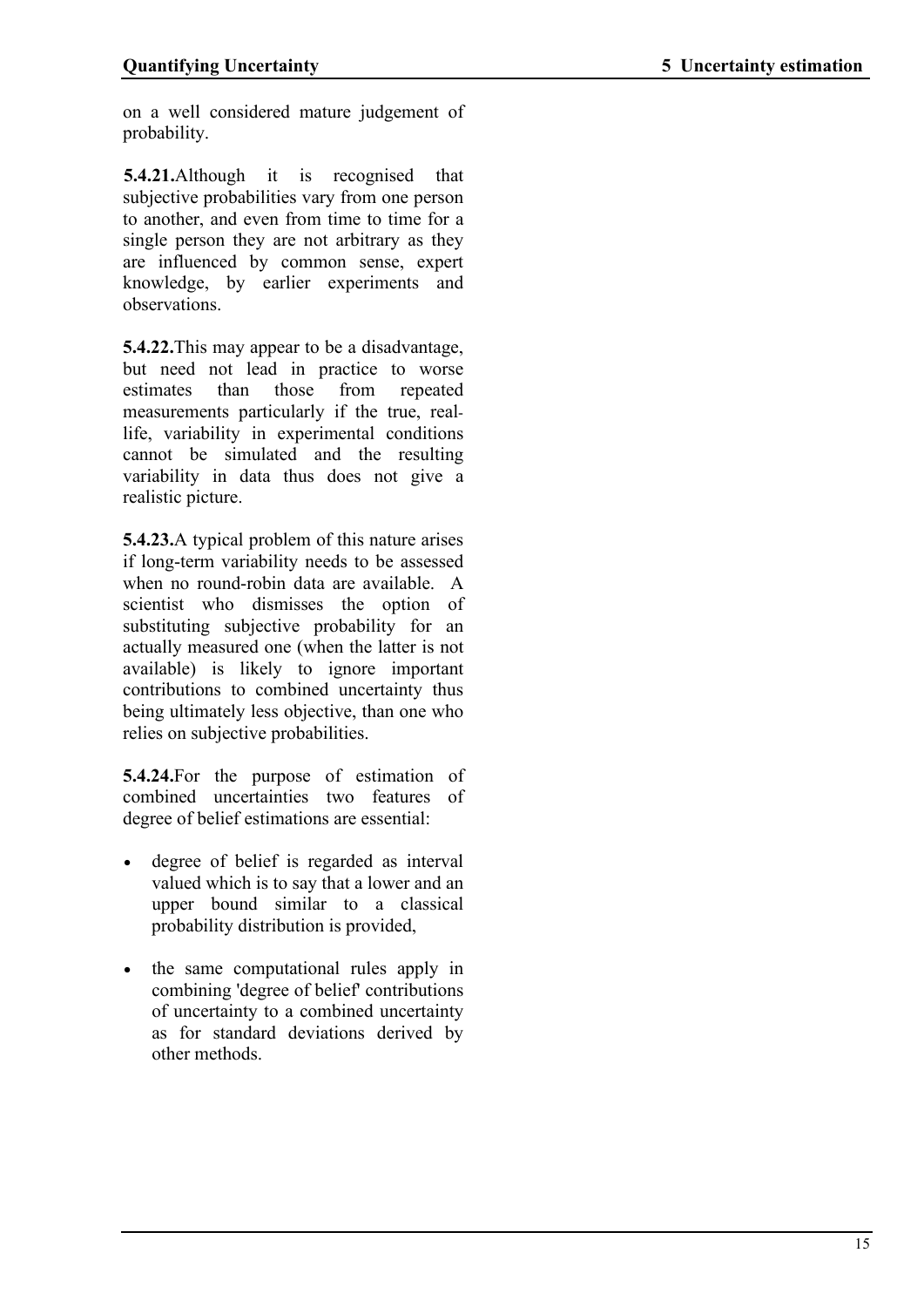#### **Standard Uncertainties**

**5.4.25.**All uncertainty contributions must be expressed as standard uncertainties, that is, as standard deviations, before combination. This may involve conversion from some other measure of dispersion.The following rules give some guidance for converting an uncertainty component to a standard deviation.

**5.4.26.**Where the uncertainty component was evaluated experimentally then it can readily be expressed as a standard deviation

**5.4.27.**Where an uncertainty estimate is derived from previous results and data it may already be expressed as a standard deviation. However where a confidence interval is given with a level of confidence, (in the form  $\pm a$  at  $p$ %) then divide the value *a* by the appropriate percentage point of the Normal distribution for the level of confidence given to calculate the standard deviation.

#### EXAMPLE

A specification states that a balance reading is within ±0.2 mg with 95% confidence. From standard tables of percentage points on the normal distribution, a 95% confidence interval is calculated using a value of  $1.96\sigma$ . Using this figure gives a standard uncertainty of  $(0.2/1.96) \approx 0.1$ .

**5.4.28.** If limits of  $\pm x$  are given without a confidence level then it is normally appropriate to assume a rectangular distribution, with a standard deviation of  $x/\sqrt{3}$ (see Appendix E).

#### EXAMPLE

A 10 ml Grade A volumetric flask is certified to within  $\pm 0.2$  ml. The standard uncertainty is  $0.2/\sqrt{3} \approx 0.11$  ml.

**5.4.29.**Where an estimate is to be made on the basis of judgement, then it may be possible to estimate the component directly as a standard deviation. If this is not possible then an estimate should be made of the maximum value which could reasonably occur in practice (excluding simple mistakes). If a smaller value is considered

substantially more likely, this estimate should be treated as  $\boldsymbol{a}$  in (2) above. If there are no grounds for believing that a small error is more likely than a large error, the estimate should be treated as a rectangular distribution.

**5.4.30.**Conversion factors for the two most commonly used distribution functions, the normal distribution and the rectangular distribution, are given in Appendix E**.**

## **5.5. Step 4 - Calculating the Combined Uncertainty**

**5.5.1.**The next stage is to combine the standard uncertainties using one of the procedures described in detail in Appendix D. If the relationship between the measurand and the input quantities cannot be expressed in terms of the simplified standard forms then the general procedure, requiring the generation of partial differentials, must be employed.

**5.5.2.** Computer software forms an alternative to algebraic manipulation, and its use is recommended for any but the simplest cases. A particularly convenient method, suggested by Kragten **[G.5]**, is the use of standard spreadsheet software. This method is described in Appendix E.

**5.5.3.**The final stage is to multiply the combined standard uncertainty by the chosen coverage factor in order to obtain an expanded uncertainty. The expanded uncertainty is required to provide an interval which may be expected to encompass a large fraction of the distribution of values which could reasonably be attributed to the measurand.

**5.5.4.**In choosing a value for the coverage factor *k*, a number of issues should be considered. These include:

• The level of confidence required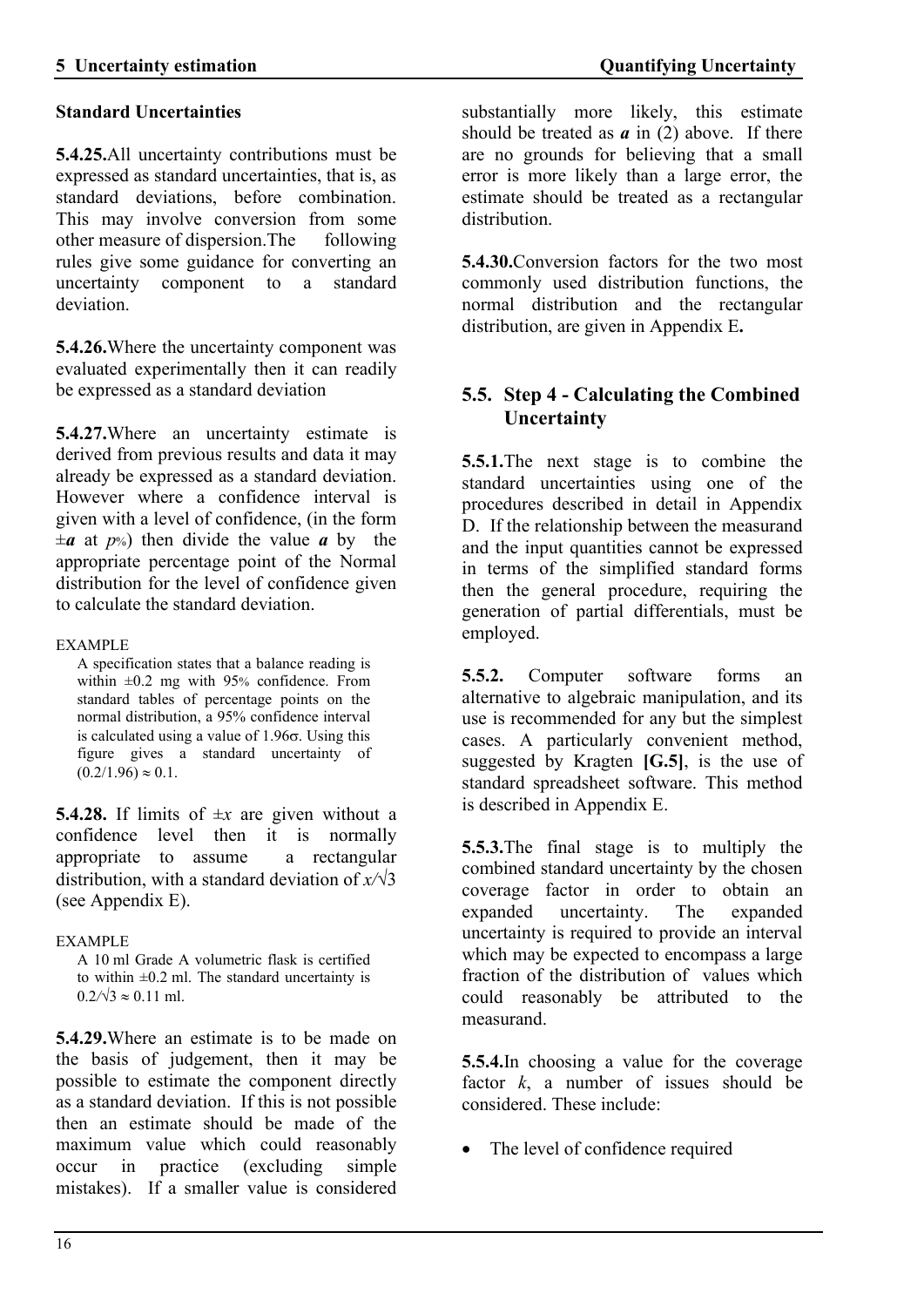- Any knowledge of the underlying distributions
- Any knowledge of the number of values used to estimate random effects; small samples may lead to optimistic estimates of expanded uncertainty.

For most purposes it is recommended that *k* is set to 2 in accordance with section 6. However, the *Guide* **[G.1]** gives additional guidance on choosing *k*, especially where a very small number of measurements is used to estimate large random effects.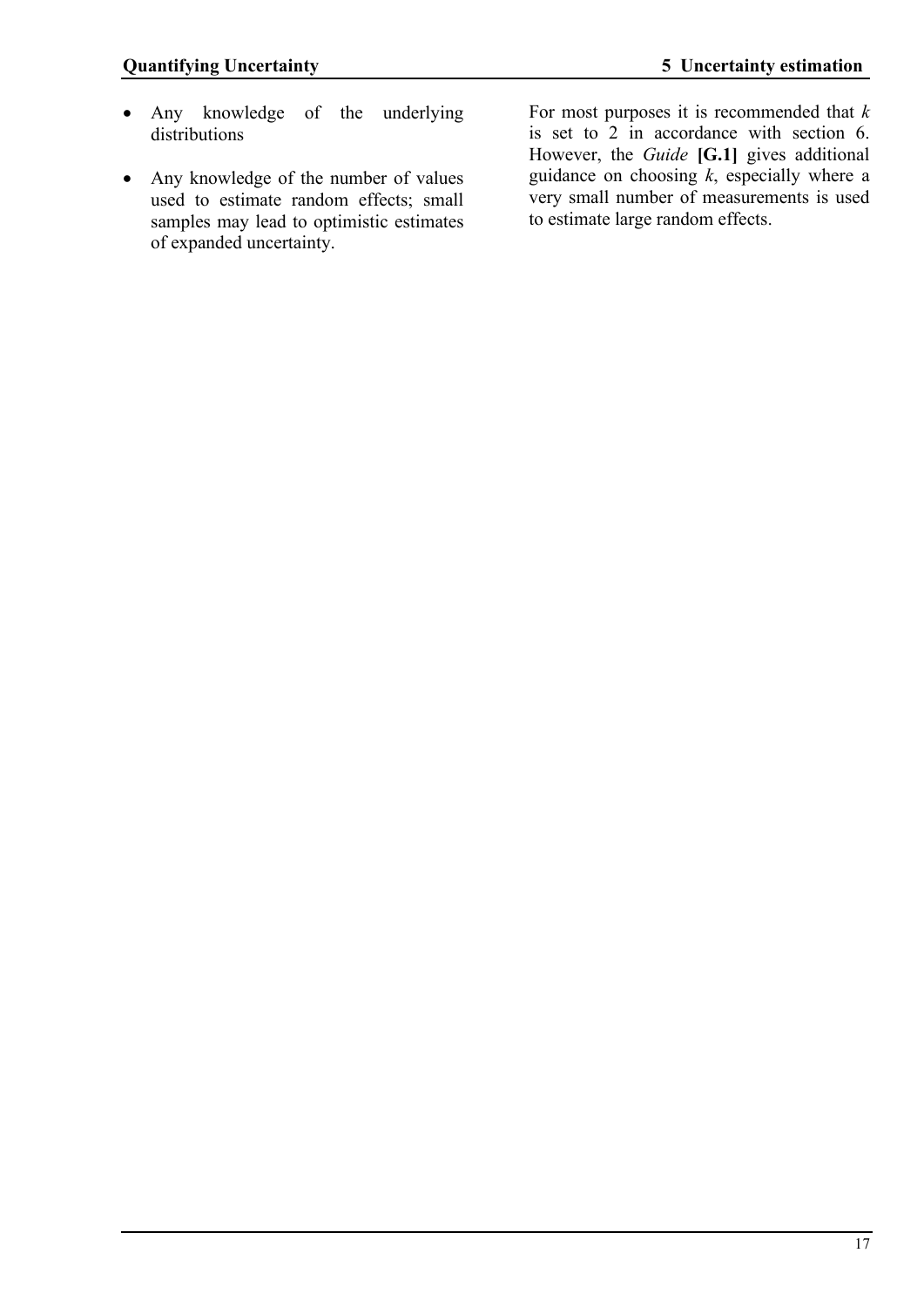

**Figure 5.1. The Uncertainty Estimation Process**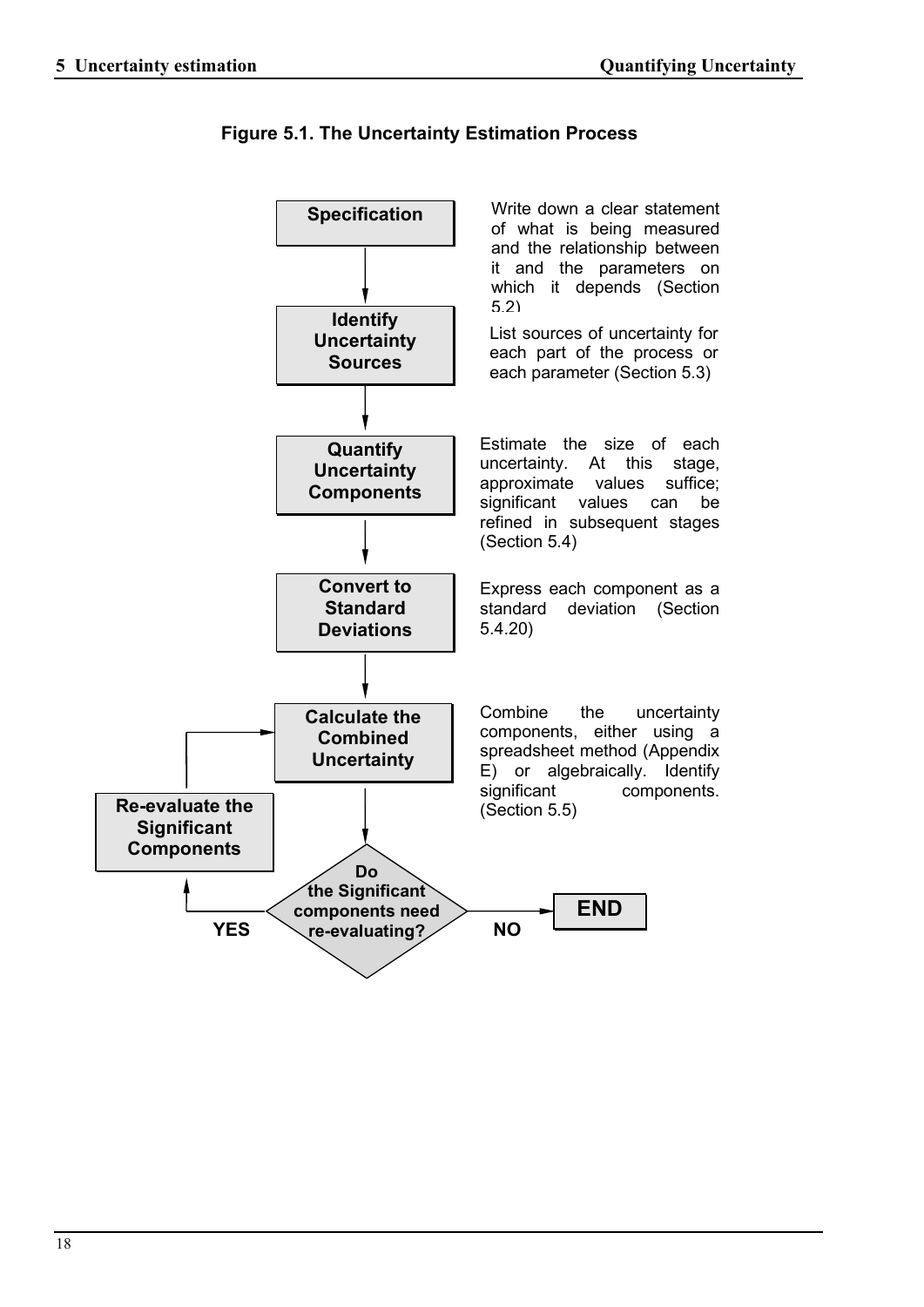# **6. Reporting uncertainty**

## **6.1. General**

**6.1.1.**The information necessary to report the result of a measurement depends on its intended use. The guiding principles are:

- present sufficient information to allow the result to be re-evaluated if new information or data become available
- it is preferable to err on the side of providing too much information rather than too little.

**6.1.2.**At different levels of chemical measurement from primary reference material characterisation to routine testing, successively more of the information required may be available in the form of published reports, national or international standards, method documentation and test and calibration certificates. When the details of a measurement, including how the uncertainty was determined, depend on references to published documentation, it is imperative that these publications are kept up to date and consistent with the methods in use.

## **6.2. Information required**

**6.2.1.**A complete report of a measurement result should include or refer to documentation containing,

- a description of the methods used to calculate the measurement result and its uncertainty from the experimental observations and input data
- the values and sources of all corrections and constants used in both the calculation and the uncertainty analysis

• a list of all the components of uncertainty with full documentation on how each was evaluated

**6.2.2.**The data and analysis should be presented in such a way that its important steps can be readily followed and the calculation of the result repeated if necessary.

**6.2.3.**Where a detailed report including intermediate input values is required, the report should

- give the value of each input value, its standard uncertainty and a description of how each was obtained
- give the relationship between the result and the input values and any partial derivatives, covariances or correlation coefficients used to account for correlation effects
- state the estimated number of degrees of freedom for the standard uncertainty of each input value (methods for estimating degrees of freedom are given in the *Guide* **[G.1]**).
- NOTE: Where the functional relationship is extremely complex or does not exist explicitly (for example, it may only exist as a computer program), the relationship may be described in general terms or by citation of appropriate references. In such cases, it must be clear how the result and its uncertainty were obtained.

**6.2.4.**When reporting the results of routine analysis, it may be sufficient to state only the value of the expanded uncertainty.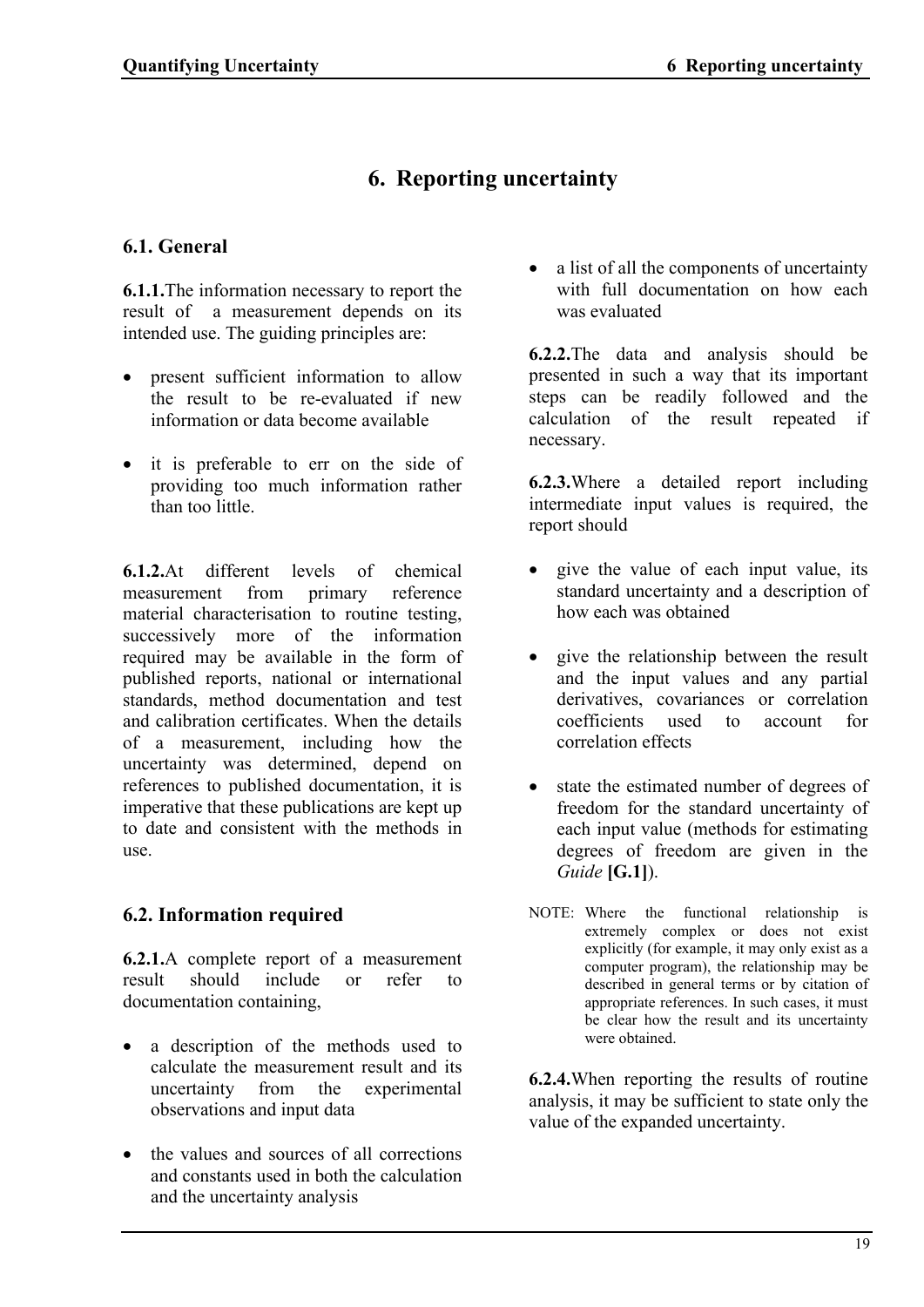## **6.3. Reporting expanded uncertainty**

**6.3.1.**Unless otherwise required, the result **x** should be stated together with the expanded uncertainty **U** calculated using a coverage factor  $k=2$ . The following form is recommended:

"(Result): $\mathbf{x} \pm \mathbf{U}$  (units)

[where] the reported uncertainty is [an expanded uncertainty as defined in the International Vocabulary of Basic and General terms in metrology, 2nd ed., ISO 1993,] calculated using a coverage factor of 2, [which gives a level of confidence of approximately 95%]"

Terms in parentheses [] may be omitted or abbreviated as appropriate.

EXAMPLE:

Total nitrogen: $3.52 \pm 0.14$  %w/w \*

\*The reported uncertainty is an expanded uncertainty calculated using a coverage factor of 2 which gives a level of confidence of approximately 95%.

## **6.4. Reporting standard uncertainty**

**6.4.1.**When uncertainty is expressed as the combined standard uncertainty **u<sup>c</sup>** (that is, as a single standard deviation), the following form is recommended:

"(Result): **x** (units) [with a] standard uncertainty of  $\mathbf{u}_c$  (units) [where standard uncertainty is as defined in the International Vocabulary of Basic and General terms in metrology, 2nd ed., ISO 1993 and corresponds to one standard deviation.]"

NOTE The use of the symbol  $\pm$  is not recommended when using standard uncertainty as the symbol is commonly associated with intervals corresponding to high levels of confidence.

Terms in parentheses [] may be omitted or abbreviated as appropriate.

EXAMPLE:

 Total nitrogen:3.52 %w/w Standard uncertainty:0.07 %w/w \*

\*Standard uncertainty corresponds to one standard deviation.

## **6.5. Numerical expression of results**

**6.5.1.**The numerical values of the result and its uncertainty should not be given with an excessive number of digits. Whether expanded uncertainty **U** or a standard uncertainty **u** is given, it is seldom necessary to give more than two significant digits for the uncertainty. Results should be rounded to be consistent with the uncertainty given.

## **6.6. Compliance against limits**

**6.6.1.** Regulatory compliance often requires that a measurand, such as the concentration of a toxic substance, be shown to be within particular limits. Measurement uncertainty clearly has implications for interpretation of analytical results in this context. In particular:

- The uncertainty in the analytical result may need to be taken into account when assessing compliance.
- The limits may have been set with some allowance for measurement uncertainties.

Consideration should be given to both factors in any assessment. The following paragraphs give examples of common practice.

**6.6.2.** Assuming that limits were set with no allowance for uncertainty, four situations are apparent for the case of compliance with an upper limit (see figure 6.1):

i) The result exceeds the limit value plus the estimated uncertainty.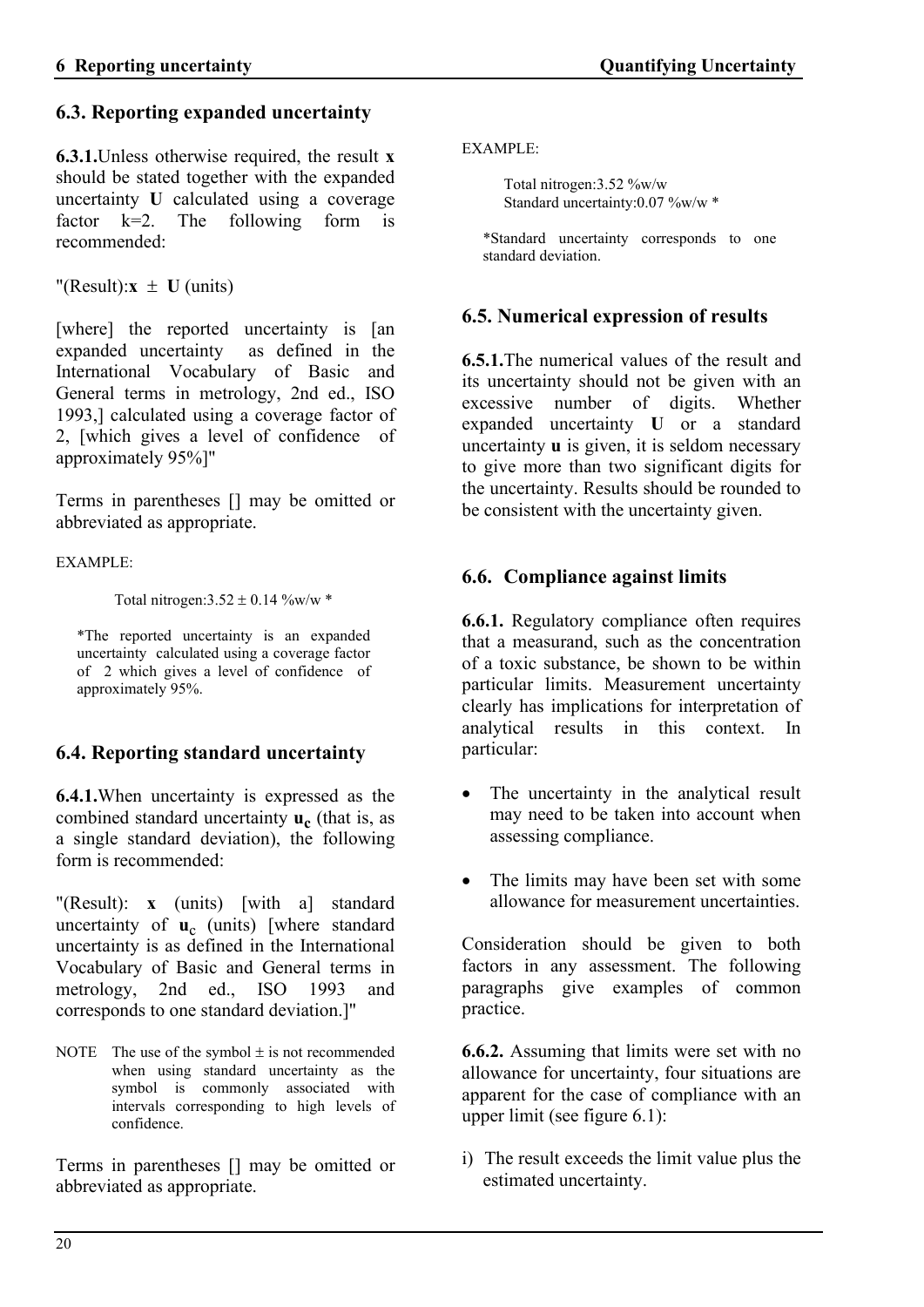- ii) The result exceeds the limiting value by less than the estimated uncertainty.
- iii) The result is below the limiting value by less than the estimated uncertainty
- iv) The result is less than the limiting value minus the estimated uncertainty.

Case i) is normally interpreted as demonstrating clear non-compliance. Case iv) is normally interpreted as demonstrating compliance. Cases ii) and iii) will normally require individual consideration in the light of any agreements with the user of the data. Analogous arguments apply in the case of compliance with a lower limit.

**6.6.3.**Where it is known or believed that limits have been set with some allowance for uncertainty, a judgement of compliance can reasonably be made only with knowledge of that allowance. An exception arises where compliance is set against a stated method operating in defined circumstances. Implicit in such a requirement is the assumption that the uncertainty, or at least reproducibility, of the stated method is small enough to ignore for practical purposes. In such a case, provided that appropriate quality control is in place, compliance is normally reported only on the value of the particular result. This will normally be stated in any standard taking this approach.



**Figure 6.1: Uncertainty and compliance limits**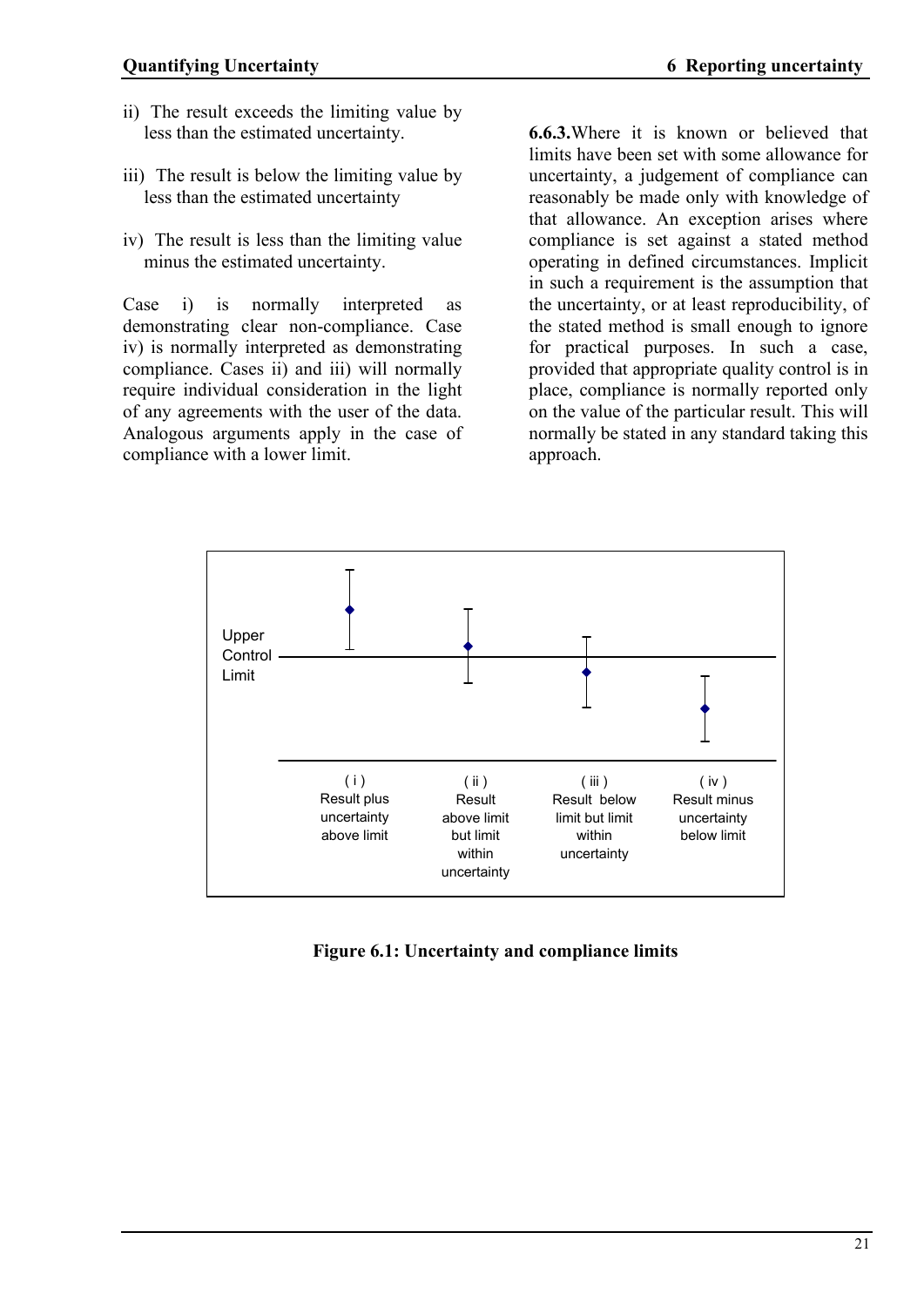# **Appendix A - Examples**

## **Introduction**

#### **A0.1 Introduction**

The following examples show detailed calculations of uncertainty in analytical measurement for several representative cases. The section aims to give

- Examples of the general form of uncertainty estimation procedures in analytical measurement
- A wide range of detailed examples of the evaluation of individual components of uncertainty.

Since the intention is to provide a range of detailed example calculations, all the individual components of uncertainty are considered in detail. This will not normally be the case in practice, as such detailed consideration need only be given to the most significant components. For minor components of uncertainty, it will normally be sufficient to use a preliminary estimate.

#### **A0.2. Description of examples**

#### **Example 1 - An acid/base Titration**

Titration provides examples of uncertainties in weighing and volumetric operations, use of certified reference materials and calculations involving molecular weights. Details are given at each stage of the experiment. An alternative description, combining all components in a single calculation, is also given, together with a summary of the main sources of uncertainty in titrimetry.

#### **Example 2 - Determination of Cadmium release from ceramic ware by Atomic Absorption Spectrophotometry.**

Example 2 gives an example of an uncertainty arising from a chemical process in this case, acid leaching - and shows how environmental and chemical effects may be included in the calculation of a result and its associated uncertainty. The example also includes a rigorous treatment of uncertainties in a relatively complex expression. Note that Appendix E gives an alternative calculation based on a simple spreadsheet approach.

#### **Example 3 - Determination of organophosphorus pesticides in bread**

Trace organic analysis is typically subject to large uncertainties associated with extraction processes, and example 3 includes a consideration of the problem. Example 3 also considers an uncertainty arising from a sampling step, and an additional section discusses one method of modelling the effects of inhomogeneity.

#### **Example 4 - Determination of meat content**

Example 4 covers the important case of an uncertainty estimation where substantial prior information is available from collaborative trials and other method development studies. The example shows an alternative approach to the detailed alternative approach to examination of individual operations.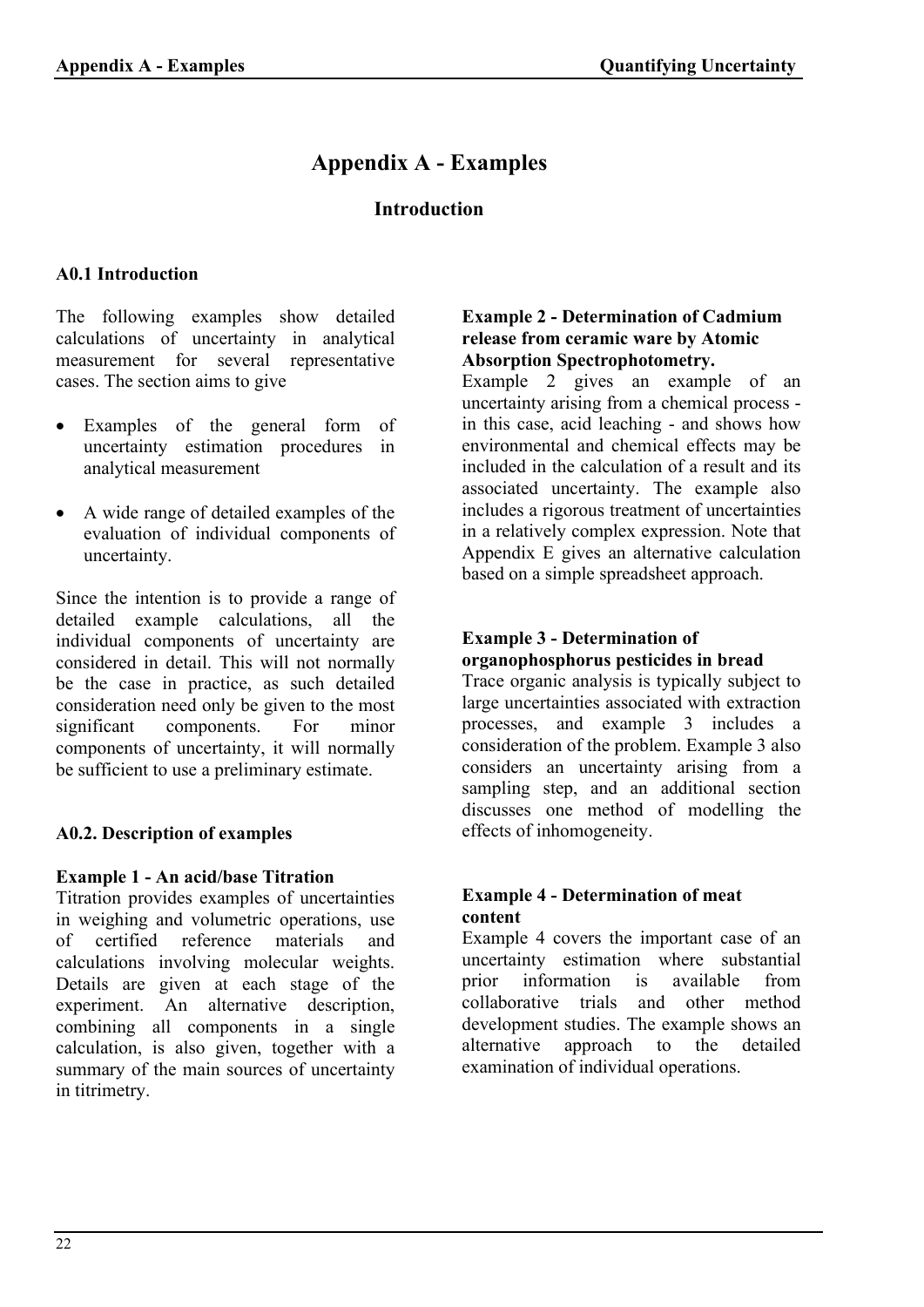# **Appendix A - Examples**

## **Example 1 - An acid/base Titration**

#### **A1.1 Introduction**

This example discusses an experiment to determine the concentration of a solution of hydrochloric acid (HCl). The HCl is to be titrated against a freshly prepared solution of sodium hydroxide (NaOH) standardised with potassium hydrogen phthalate (KHP). It is assumed that the HCl concentration is known to be of the order of  $0.1$  mol.<sup>1-1</sup>

The experiment involves a series of steps in which the calculated output value of one step forms an input value to a succeeding step. Each step consists of a set of logically grouped operations and has a simple expression for its measurement goal. This illustrates an important point, *viz.,* that although the expression for a measurand may be quite complex, the uncertainty of the measurement result can be easily obtained by decomposing the expression into a series of simpler stages and determining the uncertainties of the intermediate results represented by each stage.

#### **A1.2 Method**

The method can be broken down into the steps in the table (right) and the complete set of calculations is:

$$
C_{KHP} = \frac{1000 \times m_{KHP} \times P_{KHP}}{V_f \times F_{KHP}} \quad (1)
$$

where

 $C_{KHP}$ = concentration of KHP (mol.l<sup>-1</sup>)  $m<sub>KHP</sub>$ = weight of KHP taken (g)  $F<sub>KHP</sub>$ = formula weight of KHP (g.mol<sup>-1</sup>)  $P<sub>KHP</sub>$  = purity of KHP (mass fraction)  $V_f$  = volume of KHP flask (ml)

$$
C_{NaOH} = \frac{C_{KHP} \times V_{KHP}}{V_{N1}}
$$
 (2)

where

- $C_{\text{NaOH}}$  = concentration of NaOH solution  $(mol.1<sup>-1</sup>)$ 
	- $V_{\text{N1}}$  = volume of NaOH solution titrated at step 5 (ml).
- $V<sub>KHP</sub>$  = titration volume of KHP (ml).

$$
C_{\text{HCl}} = \frac{C_{\text{NaOH}} \times V_{\text{N2}}}{V_{\text{HCl}}} \tag{3}
$$

where

- $C_{\text{HCl}}$  = concentration of HCl (mol.l<sup>-1</sup>)  $C_{\text{NaOH}}$  = concentration of NaOH (mol.l<sup>-1</sup>)
- $V_{N2}$  = volume of NaOH titrated at step 8 (ml).

$$
V_{\text{HCl}} = \text{titration volume of HCl} \n\text{solution(ml)}.
$$

| Step           | Description                                   | Symbol            |  |
|----------------|-----------------------------------------------|-------------------|--|
| 1              | Weighing of KHP primary<br>$m$ <sub>KHP</sub> |                   |  |
|                | standard.                                     |                   |  |
| $\overline{2}$ | Dissolution of KHP and                        | $V_f$             |  |
|                | bulking to final volume.                      |                   |  |
| 3              | Calculate KHP                                 | $C_{KHP}$         |  |
|                | concentration.                                |                   |  |
| 4              | Preparation of NaOH                           |                   |  |
|                | solution                                      |                   |  |
| 5              | Transfer of aliquot of                        | $V_{N1}$          |  |
|                | NaOH to titration vessel.                     |                   |  |
| 6              | Titration of NaOH against                     | $\rm V_{\rm KHP}$ |  |
|                | KHP standard.                                 |                   |  |
| 7              | Calculate concentration of                    | $C_{\text{NaOH}}$ |  |
|                | NaOH solution.                                |                   |  |
| 8              | Transfer of fixed volume of                   | $V_{N2}$          |  |
|                | NaOH to volumetric flask.                     |                   |  |
| 9              | Titration of NaOH with                        | $\rm V_{\rm HCl}$ |  |
|                | HCl.                                          |                   |  |
| 10             | Calculate concentration of                    | $C_{\text{HCI}}$  |  |
|                | HCl solution.                                 |                   |  |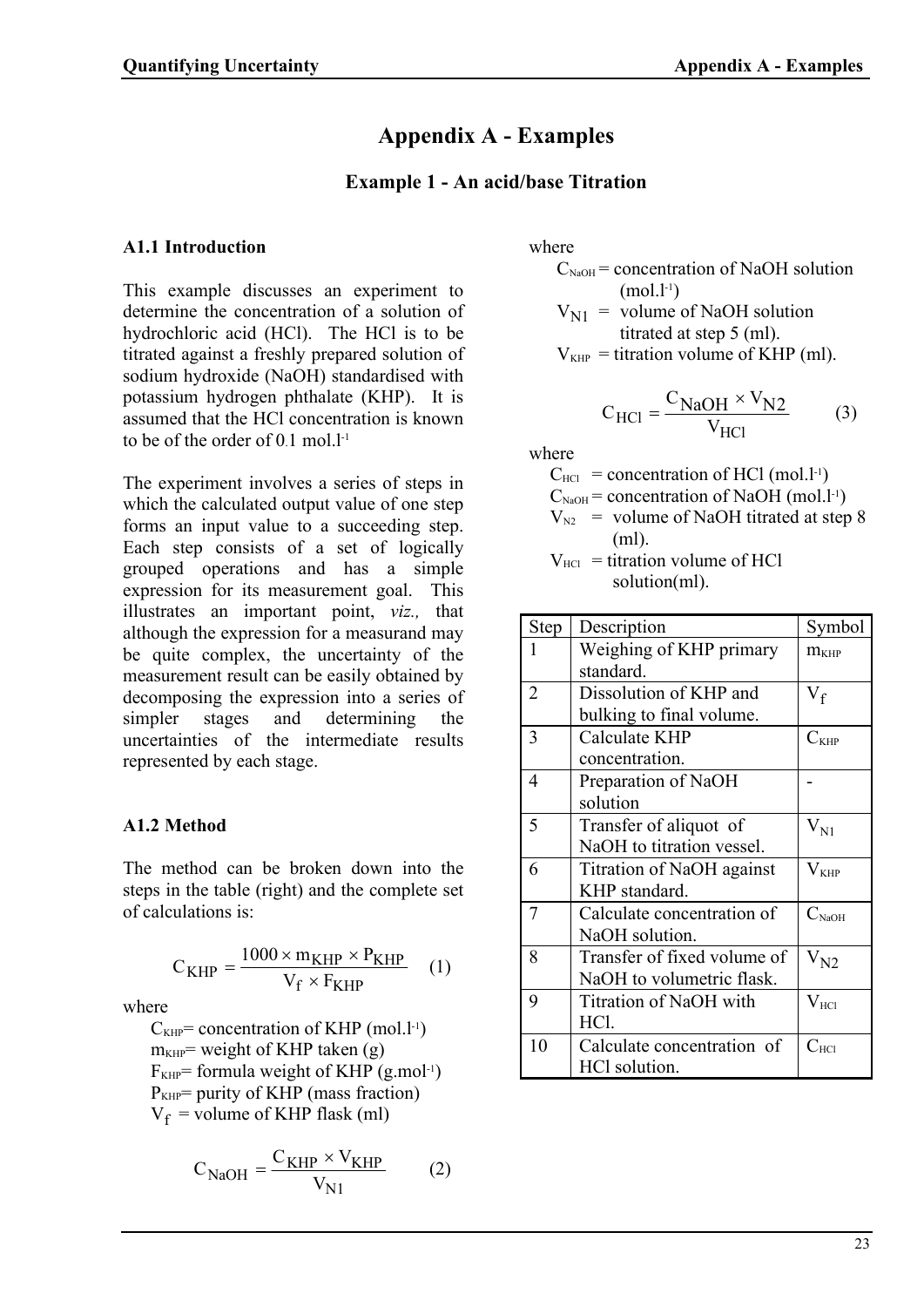## **A1.3 Evaluating Uncertainty Components**

#### Step 1: Weighing of KHP primary standard  $(m<sub>KHP</sub>)$

The first stage involves the preparation of a standard solution of KHP. A 250 ml quantity of an  $0.1$  mol.<sup>1-1</sup> solution of KHP is to be prepared. This entails weighing out an This entails weighing out an amount as close as possible to

$$
\frac{204.2236 \times 0.1 \times 250}{1000} = 5.10559g
$$

The relevant weighings are:

container and KHP 36.1284g (observed)

container less KHP 31.0234g (observed)

KHP 5.1050g (calculated)

The final weight is a weight by difference. The uncertainties are therefore due to the variability of weights by difference in the appropriate region, and the uncertainty associated with the calibration of the balance. The quality control log shows a standard deviation of 0.07mg for check weighings of weights up to 50g. The calibration certificate establishes that a weight obtained by difference within the same range is within  $\pm 0.1$  mg of the displayed value with 95% confidence. This quantity therefore needs to be divided by 1.96 to give the component of uncertainty as a standard deviation, at  $0.1/1.96=0.052$ mg.

The two components are then combined by taking the square root of the sum of their squares (see Appendix D) to give an uncertainty  $\mathbf{u}(m_{KHP})$ :

$$
\mathbf{u}(m_{KHP}) = \sqrt{(0.052^2 + 0.07^2)} = 0.087mg
$$

Step 2: Dissolution of KHP and bulking to final volume  $V_f$ 

The volume of solution contained in the volumetric flask is subject to three main sources of uncertainty:

- 1. The uncertainty in the stated internal volume of the flask.
- 2. Variation in filling the flask to the mark.
- 3. The flask and solution temperatures differing from the calibrated temperature.

The first is indicated by the manufacturer as  $a \pm$  figure. For a 250 ml volumetric flask this figure is typically  $\pm 0.15$  ml. Because the figure is given without a confidence level, a rectangular distribution is assumed, and the appropriate standard deviation is therefore  $0.15 / \sqrt{3} = 0.087$  ml.

The uncertainty due to variations in filling can be estimated from a repeatability experiment on the flask in question. A series of ten fill and weigh experiments on a typical 250ml flask gave a standard deviation of 0.012 ml. The standard deviation can be used directly.

Finally, the effect of temperature difference from the flask calibration temperature can be calculated from an estimate of the temperature range and the coefficients of volume expansion. Since the volume expansion of the liquid is considerably greater than that of the flask, only the former need be considered. Taking a possible temperature variation of  $\pm 3\text{K}$  (with 95% confidence), and taking the coefficient of volume expansion for water as  $2.1x10^{-4}$  °C<sup>-1</sup> gives a 95% confidence interval for a volume  $\overline{V}$  of  $\pm \overline{V}$  x 3 x 2.1x10-4. For the target value of 250ml, this gives a 95% confidence interval of 250 x  $\overrightarrow{3}$  x 2.1x10<sup>-4</sup> = 0.158ml. Dividing this by 1.96 to obtain the standard deviation gives a value of  $\pm 0.08$ ml for the uncertainty due to incomplete temperature control.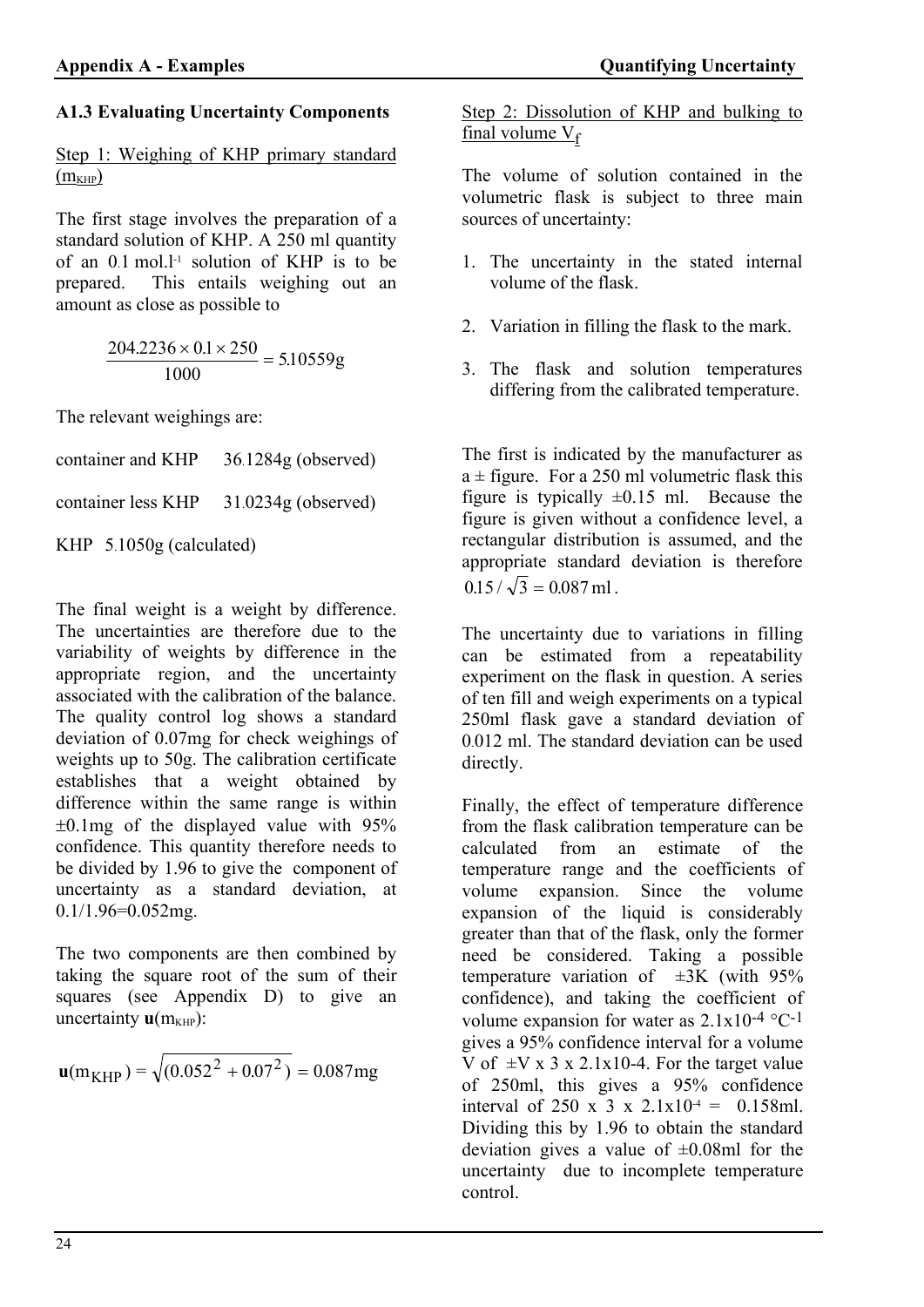Combining the three contributions to the uncertainty  $\mathbf{u}(V_f)$  of the volume  $V_f$  gives a value of

$$
\mathbf{u}(V_f) = \sqrt{(0.08^2 + 0.012^2 + 0.087^2)}
$$
  
\n
$$
\Rightarrow \mathbf{u}(V_f) = 0.12 \text{ml}
$$

#### Step 3: Calculation of concentration  $C_{KHP}$  of KHP solution

The concentration  $C_{KHP}$  of this solution is calculated from

$$
C_{KHP} = \frac{1000 \times m_{KHP} \times P_{KHP}}{V_f \times F_{KHP}} \quad (1)
$$

where

 $C_{KHP}$ = concentration of KHP (mol.l<sup>-1</sup>)  $m<sub>KHP</sub>$  weight of KHP taken (g)  $F<sub>KHP</sub>$ = formula weight of KHP (g.mol<sup>-1</sup>)  $P_{KHP}$ = purity of KHP  $V_f$ = volume of KHP flask (ml)

 $V_f$  and  $m<sub>KHP</sub>$ , together with their uncertainties, have been determined in steps 1 and 2. The expression for  $C_{KHP}$  includes two additional parameters,  $P_{KHP}$  and  $F_{KHP}$ , for which values and uncertainties are needed.

#### Formula weight  $F_{KHP}$

Potassium hydrogen phthalate has the empirical formula

#### $C_8H_5O_4K$

The uncertainty in the formula weight of a compound can be derived by combining the uncertainties in the atomic weights of its constituent elements. A table of atomic weights including uncertainty estimates is published biennially by IUPAC in the Journal of Pure and Applied Chemistry.

From the latest IUPAC table, the atomic weights and listed uncertainties for the constituent elements of KHP are:

| Element  | Atomic Quoted        |                       | Standard    |
|----------|----------------------|-----------------------|-------------|
|          | weight               | Uncertainty           | Uncertainty |
| C        | $12.011$ $\pm 0.001$ |                       | 0.00058     |
| H        |                      | $1.00794 \pm 0.00007$ | 0.000040    |
| $\Omega$ |                      | $15.9994 \pm 0.0003$  | 0.00017     |
|          |                      | $39.0983 \pm 0.0001$  | 0.000058    |

For each element, the standard uncertainty is found by treating the IUPAC quoted uncertainty as forming the bounds of a rectangular distribution. The corresponding standard uncertainty is therefore obtained by dividing these values by  $\sqrt{3}$ .

The separate element contributions to the formula weight, together with the uncertainty contributions for each, are:

|                | Calculation        | Result  | Uncertainty |
|----------------|--------------------|---------|-------------|
| ົດ             | $8 \times 12.011$  | 96.088  | 0.0046      |
| H <sub>5</sub> | $5 \times 1.00794$ | 5.0397  | 0.00020     |
|                | $4 \times 15.9994$ | 63.9976 | 0.00068     |
|                | $1 \times 39.0983$ | 39.0983 | 0.000058    |

The uncertainty in each of these values is calculated by multiplying the standard uncertainty in the previous table by the number of atoms.

This gives a formula weight for KHP of

$$
F_{KHP} = 96.088 + 5.0397 + 63.9976 + 39.0983
$$

$$
= 204.2236
$$
 g.mol<sup>-1</sup>

As this expression is a sum of independent values, the uncertainty  $\mathbf{u}(F_{KHP})$  is a simple square root of the sum of squared contributions:

$$
\mathbf{u}(\mathbf{F}_{KHP}) = \sqrt{\frac{0.0046^2 + 0.0002^2 + \cdots}{0.00068^2 + 0.000058^2}}
$$

 $\Rightarrow$  **u**(F<sub>KHP</sub>)=0.0047 g.mol<sup>-1</sup>

NOTE: Since the element contributions to  $F_{KHP}$  are simply the sum of the single atom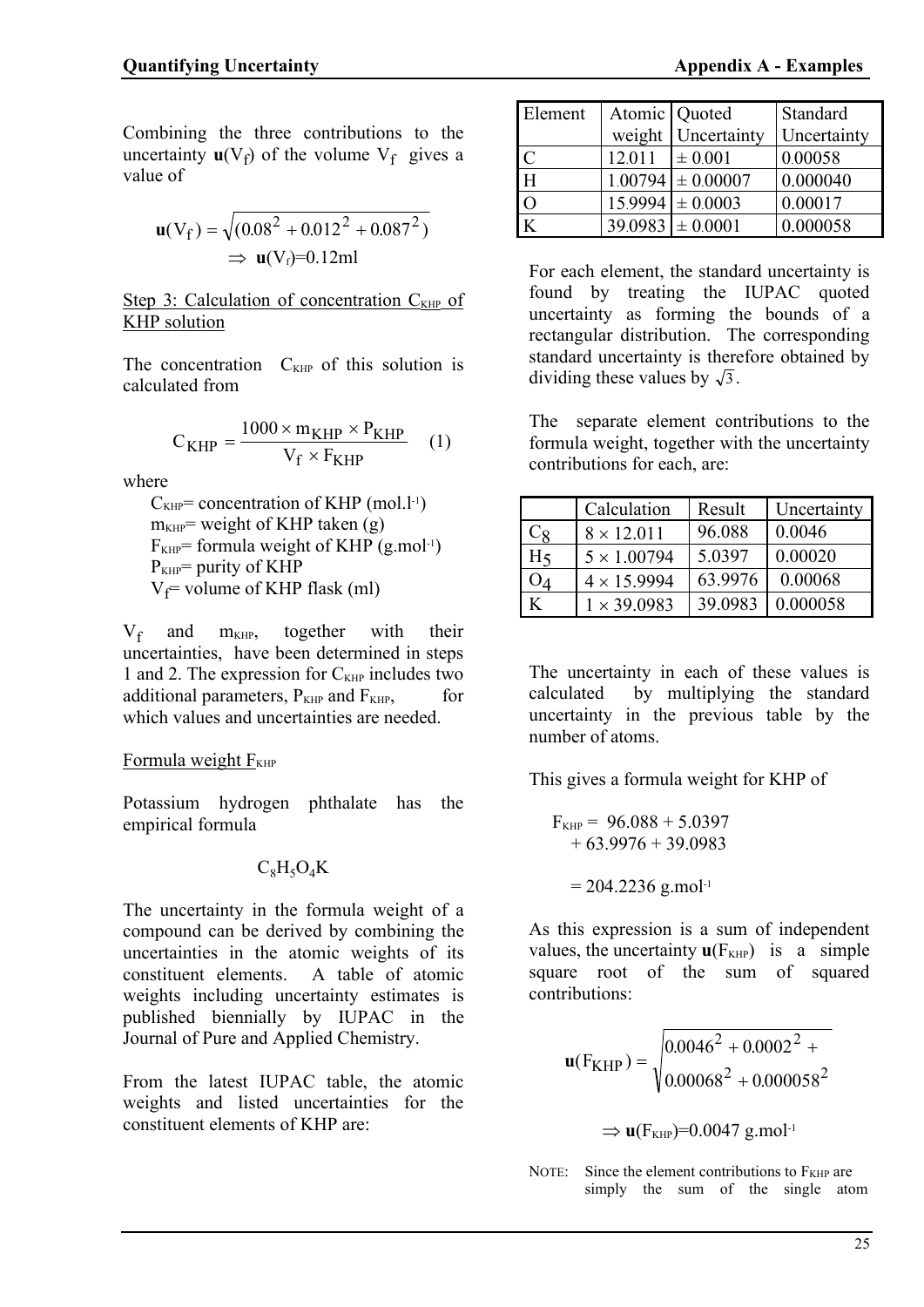contributions, it might be expected from the general rule for combining uncertainty contributions that the uncertainty for each element contribution would be calculated from the sum of squares of the single atom contributions, that is, for example for carbon,

$$
u(C) = \sqrt{(8x0.00058^2)} = \pm 0.0016
$$

Recall, however, that this rule applies only to independent contributions, that is, contributions from separate determinations of the value. In this case, since the total contribution is obtained by multiplying the value from a single determination by 8, the uncertainty is also derived by multiplying the single value by 8. Notice that the contributions from different elements are independent, and will therefore combine in the usual way.

#### Purity P<sub>KHP</sub> of KHP

The purity of KHP is quoted in the supplier's catalogue as 99.9  $\pm 0.1$ %. P<sub>KHP</sub> is therefore 0.999  $\pm 0.001$ . The quoted uncertainty is taken as a rectangular distribution, so the standard uncertainty  $\mathbf{u}(P_{KHP})$  is  $0.001/\sqrt{3} = 0.00058$ .

#### Concentration  $C_{KHP}$

 $C_{KHP}$  is given by

$$
C_{KHP} = \frac{1000 \times m_{KHP} \times P_{KHP}}{V_f \times F_{KHP}} \quad (1)
$$

The intermediate values and their uncertainties are given in the table below, together with the uncertainties expressed as **relative standard deviations** (RSD) **[B.25]**.

|                  | Value V  | Uncertainty | Uncertainty          |
|------------------|----------|-------------|----------------------|
|                  |          | u           | as                   |
|                  |          |             | $RSD$ (U/V)          |
| $m_{KHP}$        | 5.105    | 0.000087    | $1.7 \times 10^{-5}$ |
| $P_{KHP}$        | 0.999    | 0.00058     | $5.8 \times 10^{-4}$ |
|                  | 250      | 0.12        | $4.8 \times 10^{-4}$ |
| F <sub>KHP</sub> | 204.2236 | 0.0047      | $2.3 \times 10^{-5}$ |

Using the values obtained above:

$$
C_{KHP} = \frac{1000 \times 5.105 \times 0.999}{250 \times 204.2236}
$$
  
= 0.0999 mol l<sup>-1</sup>

In order to combine the uncertainties associated with each component of a multiplicative expression (as above), the relative standard deviation must be used. The uncertainty  $\mathbf{u}(C_{KHP})$  in the concentration of KHP is therefore given by

$$
\frac{\mathbf{u}(C_{KHP})}{C_{KHP}} = \sqrt{\left(\frac{(1.7 \times 10^{-5})^2 + (5.8 \times 10^{-4})^2}{(4.8 \times 10^{-4})^2 + (2.3 \times 10^{-5})^2}\right)}
$$

$$
\Rightarrow \frac{\mathbf{u}(C_{KHP})}{C_{KHP}} = 7.5 \times 10^{-4}
$$

The standard uncertainty  $\mathbf{u}(C_{KHP})$  in the concentration of KHP is

$$
\mathbf{u}(C_{KHP}) = 0.0999 \times 7.5 \times 10^{4} \approx 8 \times 10^{5} \,\mathrm{mol}.
$$

The KHP concentration is therefore 0.0999 mol  $1^{-1}$  with a standard uncertainty of  $8\times10^{-5}$  mol 1-1.

Step 4: Preparation of sodium hydroxide solution

A  $0.1$  mol.<sup>1-1</sup> solution of sodium hydroxide is to be prepared. This material has a molecular weight of  $39.9971$  g.mol<sup>-1</sup> and, as with the KHP, there will be an uncertainty associated with this value and an additional uncertainty associated with the purity of the material.

However, since the concentration of the NaOH is to be determined by assay against the reference KHP solution, and not by direct calculation, no information on the uncertainties connected with the molecular weight or the weight taken is required.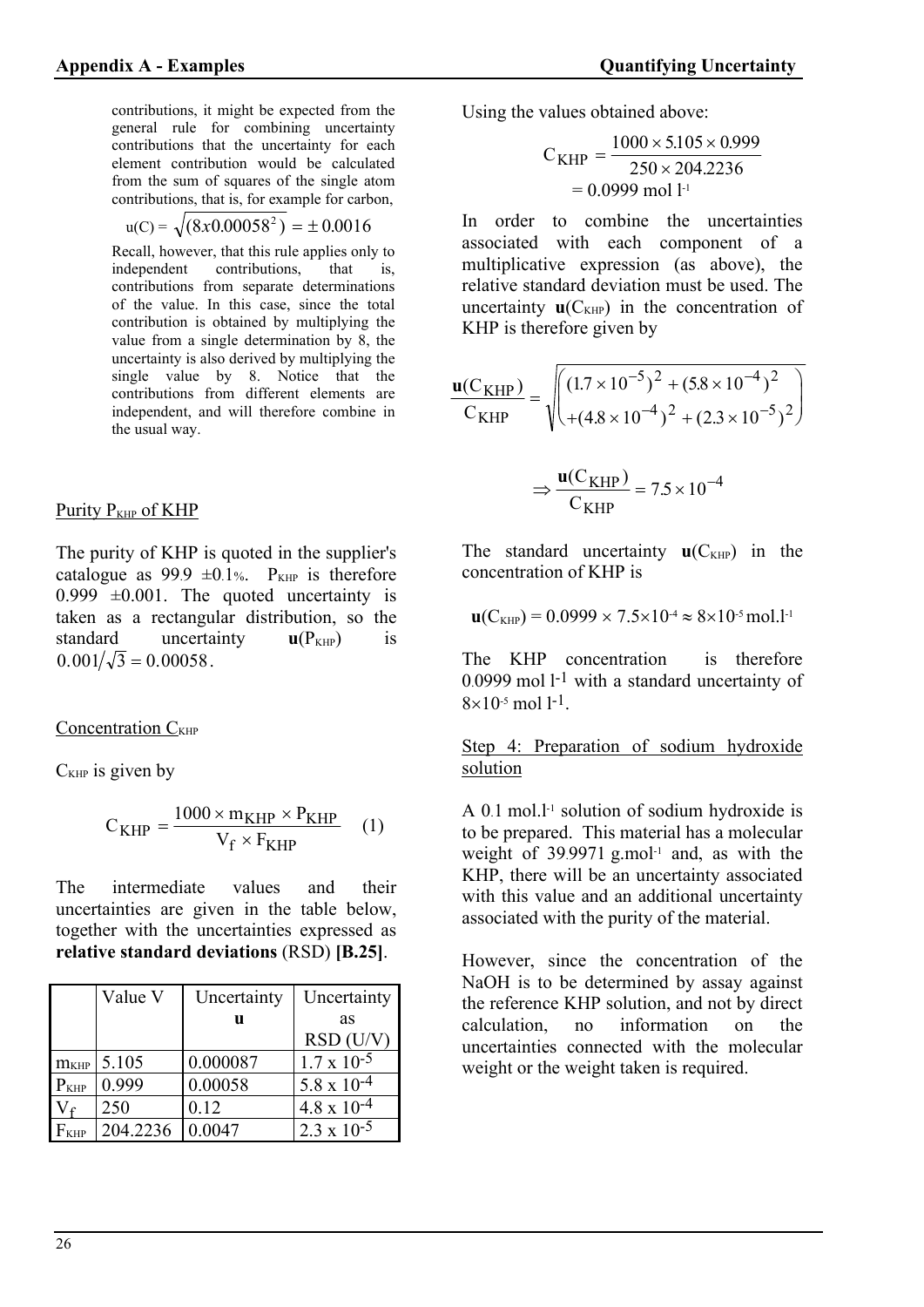In order to prepare 250 ml of solution, it is necessary to weigh out an amount as close as possible to 0.9989g. For this example, the weight of NaOH actually taken was 1.0078g. Again, the weighing uncertainty is irrelevant since no subsequent calculations depend upon values connected with this stage.

Step 5: Transfer of aliquot  $V_{\text{N1}}$  of NaOH to titration vessel.

25 ml of the NaOH solution is to be transferred by means of a pipette. As in the case of a flask, the uncertainty in the value of 25 ml arises from three components:

- 1. The uncertainty in the stated internal volume of the pipette.
- 2. Variation in filling the pipette to the mark.
- 3. The pipette and solution temperatures differing from the calibrated temperature.

The uncertainty in the stated internal volume of the pipette is given by the manufacturer as  $\pm 0.03$  ml. This can be approximated to a rectangular distribution with a standard uncertainty of  $0.03/\sqrt{3} = 0.017$ .

As before, a replicate weighing exercise is used to establish the uncertainty due to variability in filling, giving a sample standard deviation of 0.0092 ml. This can be used directly as the standard uncertainty for this operation.

NOTE: It is assumed throughout this example that only a single titration is performed. If several titrations were performed, each using a different aliquot  $\hat{V}_{N1}$  and averaging the results, the uncertainty in the average value arising from random variation in aliquot removal and later titrations would be correspondingly smaller; for n replicates, the standard deviation found for the replicate weighings above would be divided by  $\sqrt{n}$  to obtain the relevant contribution. The contribution of temperature and calibration uncertainty would not be affected, as neither would change significantly between replicates, assuming the same pipette were used to withdraw the aliquots.

The uncertainty due to the lack of temperature control is calculated as for step 1, again taking a possible temperature variation of  $\pm 3^{\circ}$ C (with 95% confidence) and using the coefficient of volume expansion for water as  $2.1x10^{-4}$  °C<sup>-1</sup>. This gives a value of  $\pm 0.008$ ml for the uncertainty due to incomplete temperature control.

NOTE: When dealing with uncertainties arising from incomplete control of environmental factors such as temperature, it is essential to take account of any correlation in the effects on different intermediate values. In this example, the dominant effect on the solution temperature is taken as the differential heating effects of different solutes, that is, the solutions are not equilibrated to ambient temperature. Temperature effects on each solution concentration at STP are therefore uncorrelated in this example, and are consequently treated as independent uncertainty contributions.

Combining the three different sources of uncertainty in the volume  $V_{\text{N1}}$  gives an uncertainty  $\mathbf{u}(V_{N1})$  of

 $\mathbf{u}(V_{N1}) = \sqrt{0.017^2 + 0.0092^2 + 0.008^2}$  $= 0.021$ ml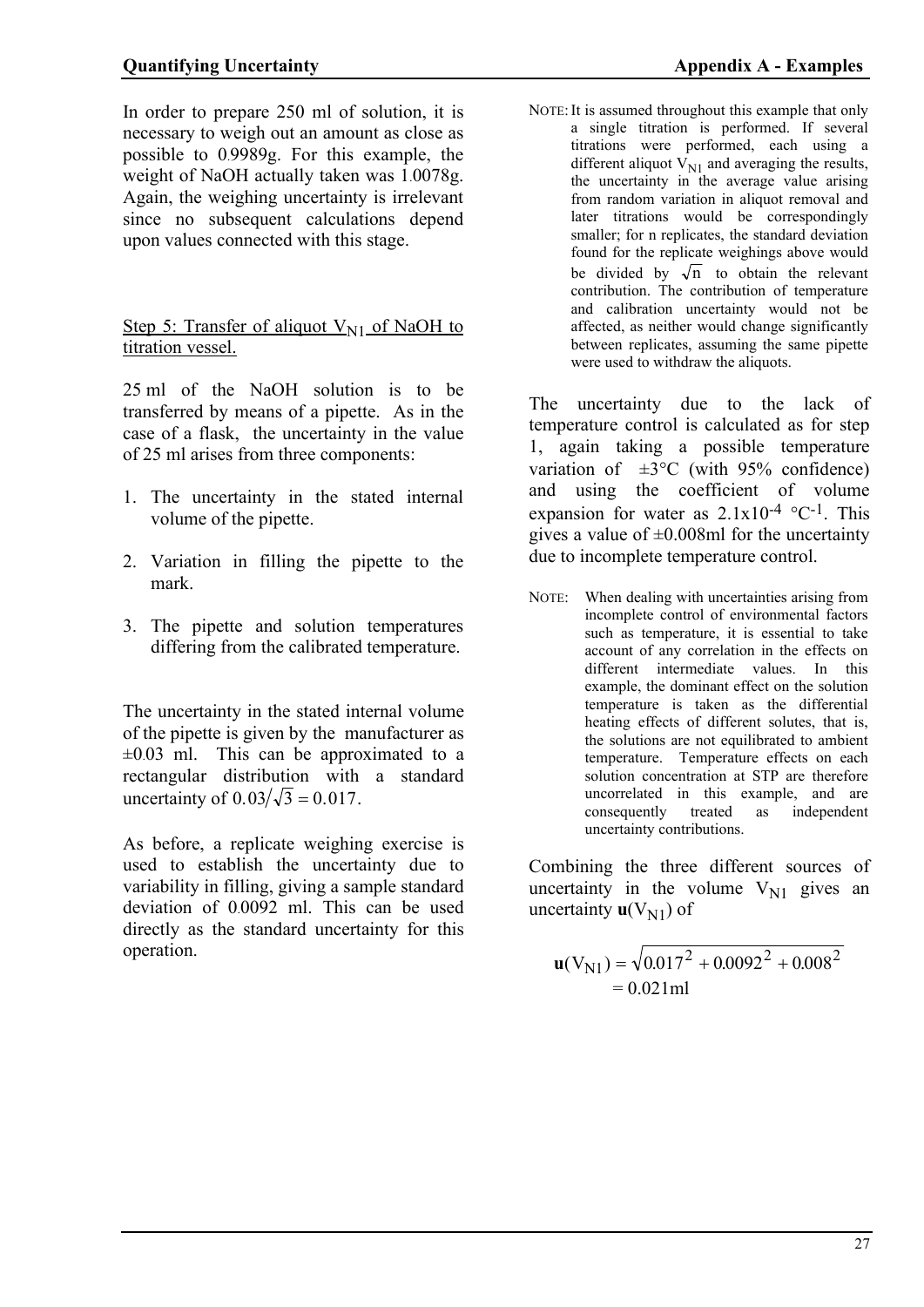Step 6: Titration of NaOH against KHP standard  $(V<sub>KHP</sub>)$ 

Titration is accomplished using a 50ml burette. The same three main sources of uncertainty are present as for previous<br>volumetric operations: repeatability, volumetric operations: repeatability, specification range and temperature effects. Additionally, the use of a burette, unlike that of a bulb pipette, does not in general involve the complete discharge of its contents. When estimating the variability of delivery it will be necessary to quote the graduation marks between which discharge occurs. For a given burette, several such sets of delivery limits should be investigated and recorded; *e.g.* 0- 25, 25-50, 20-45 ml *etc.* Similarly, it may be necessary to investigate the repeatability of different volumes delivered, such as 5, 10, 15ml etc.

In this example, knowing the anticipated delivery will be close to 25ml, a series of deliveries of 25ml volumes were checked, giving a sample standard deviation of 0.013ml, used directly as a standard uncertainty.

The two other uncertainty contributions are derived as before. The manufacturer specifies a calibration accuracy of  $\pm 0.05$ ml, which is converted to a standard deviation of  $0.05/\sqrt{3} = 0.029$ . As an aqueous solution of volume near to 25ml, the uncertainty contribution from temperature effects (taking  $\pm 3^{\circ}$ C as before) is again 0.008ml.

In this instance,  $V_{KHP}$  is found to be 24.85ml. Using the figures above, the uncertainty  $\mathbf{u}(V_{KHP})$  is calculated as

$$
\mathbf{u}(V_{KHP}) = \sqrt{0.013^2 + 0.029^2 + 0.008^2}
$$
  
= 0.033ml

Step 7: Calculation of concentration  $C_{\text{NaOH}}$  of NaOH solution

The concentration  $C_{\text{NaOH}}$  is calculated from

$$
C_{NaOH} = \frac{C_{KHP} \times V_{KHP}}{V_{N1}}
$$

where

$$
C_{NaOH} = concentration of NaOH (mol.l-1)
$$

$$
V_{N1} = \text{volume of NaOH} \text{ titrated at step 5}
$$
  
(ml).

$$
V_{KHP}
$$
 = volume of KHP delivered from  
burette (ml).

 $C_{KHP}$  = concentration of KHP solution  $(mol.1<sup>-1</sup>)$ .

From steps 4 to 6 above, the values and their uncertainties are:

|               | Value  | Uncertainty | Uncertainty          |
|---------------|--------|-------------|----------------------|
|               |        |             | as RSD               |
| $C_{KHP}$     | 0.0999 | 0.00008     | $8 \times 10^{-4}$   |
| $V_{\rm KHP}$ | 24.85  | 0.033       | $1.3 \times 10^{-3}$ |
|               | 25.0   | 0.021       | $8.4 \times 10^{-4}$ |

The concentration of the NaOH solution is

 $C_{\text{NaOH}}$ =(0.0999×24.85)/25.0  $= 0.0993$  mol 1-1

In order to combine the uncertainties associated with each component of a multiplicative expression such as (2) above, the relative standard uncertainties must be used. This gives:

$$
\frac{\mathbf{u}(C_{\text{NaOH}})}{C_{\text{NaOH}}} = \sqrt{\frac{(8 \times 10^{-4})^2 + (1.3 \times 10^{-3})^2}{+(8.4 \times 10^{-4})^2}}
$$

$$
= 0.0017
$$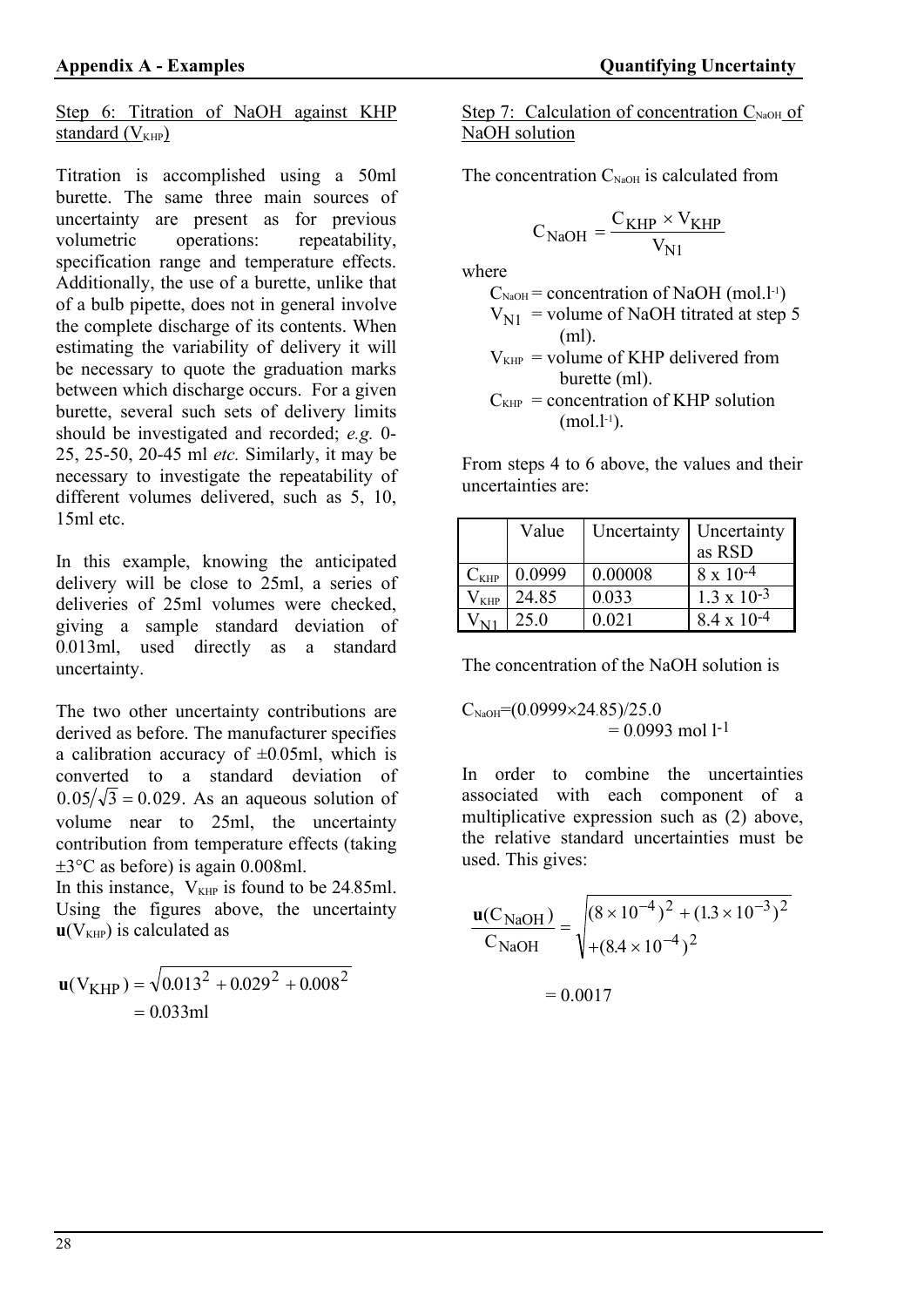The standard uncertainty  $\mathbf{u}(C_{\text{NaOH}})$  in the concentration of the NaOH is

$$
\mathbf{u}(C_{\text{NaOH}}) = 0.0017 \times 0.0993
$$
  
= 0.00017 mol 1<sup>-1</sup>

The concentration of the NaOH solution is therefore  $0.0993$  mol  $1^{-1}$  with a standard uncertainty of 0.00017 mol 1<sup>-1</sup>

### Step 8: Transfer of fixed volume  $V_{N2}$  of NaOH to volumetric flask

This step is the first in the titration of the HCl against the standardised NaOH solution. An 25ml aliquot of the NaOH solution is required. As before, a 25ml pipette is used. This is exactly the same as step 5.  $V_{N2}$  is therefore 25ml, with a standard uncertainty  $u(V_{N2})$  of 0.021ml.

### Step 9: Titration of NaOH with HCl  $(V_{\text{HCl}})$

A 50ml graduated burette is used, giving a volume  $V_{\text{HCl}}$  of 25.45ml. As similar equipment is used to that for the titration in step 6, and the assumptions on temperature effects will be the same, the combined standard uncertainty  $\mathbf{u}(V_{HC})$  is 0.033 ml.

### Step 10: Calculate concentration C<sub>HCl</sub> of HCl

 $C_{\text{HCI}}$  is calculated from

$$
C_{\rm HCl} = \frac{C_{\rm NaOH} \times V_{\rm N2}}{V_{\rm HCl}} \tag{3}
$$

where

- $C_{\text{HCl}}$  = concentration of HCl solution  $(mol.1<sup>-1</sup>).$
- $C_{\text{NaOH}}$  = concentration of NaOH solution  $(mol.1<sup>-1</sup>).$
- $V_{N2}$  = Aliquot of NaOH titrated at step 8 (ml).
- $V_{\text{HCl}}$  = volume of HCl from burette (ml).

The values and their uncertainties are as follows:

|                 | Value             | Uncertainty | Uncertainty<br>as RSD |
|-----------------|-------------------|-------------|-----------------------|
|                 | $C_{NoOH}$ 0.0993 | 0.00017     | $1.7 \times 10^{-3}$  |
|                 | 25.0              | 0.021       | $8.4 \times 10^{-4}$  |
| HC <sub>1</sub> | 25.45             | 0.033       | $1.3 \times 10^{-3}$  |

From (3), the concentration  $C_{\text{HC}}$  of the HCl is

 $C_{\text{HCl}} = (0.0993 \times 25.0) / 25.45$  $= 0.0975$  mol 1<sup>-1</sup>

Again, in order to combine the uncertainties associated with each component of a multiplicative expression such as (3) above, the relative standard uncertainties must be used, giving

$$
\frac{\mathbf{u}(C_{\text{HCl}})}{C_{\text{HCl}}} = \sqrt{\frac{(1.7 \times 10^{-3})^2 + (8.4 \times 10^{-4})^2 + (1.3 \times 10^{-3})^2}{(1.3 \times 10^{-3})^2}}
$$
  
= 2.3 × 10<sup>-3</sup>  

$$
\mathbf{u}(C_{\text{HCl}}) = 2.3 \times 10^{-3} \times 0.0975
$$
  
= 0.00022 mol 1<sup>-1</sup>

### **A1.4 Calculation of expanded uncertainty**

The expanded uncertainty  $U(C_{HC})$  is obtained by multiplying the standard combined uncertainty by a coverage factor of 2.

$$
U(C_{\text{HCl}}) = 0.00022 \times 2 = 0.00044 \text{ mol } l^{-1}
$$

Thus the concentration of the HCl solution is  $0.0975 \pm 0.00044$  mol l<sup>-1</sup>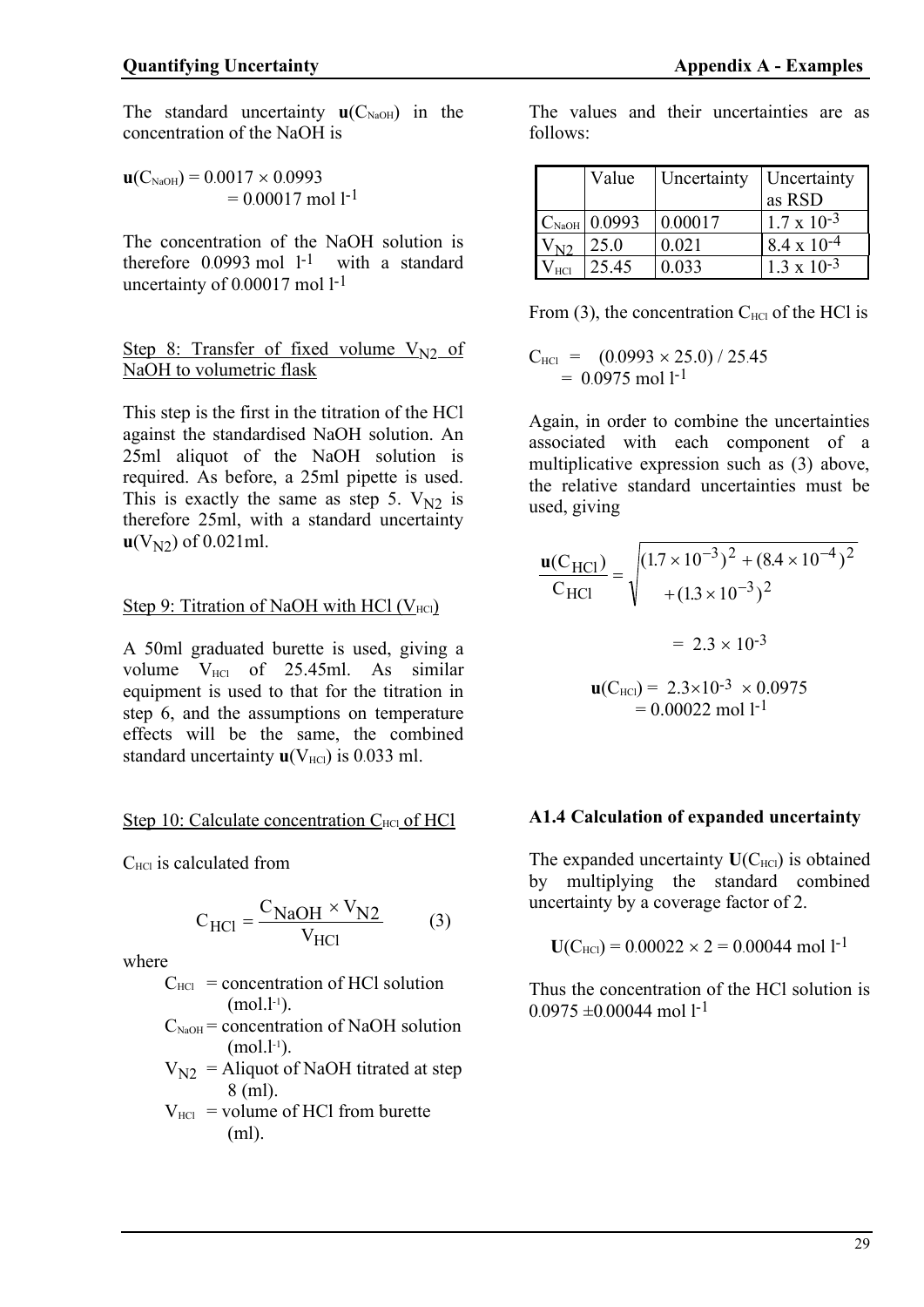### **A1.5 Alternative calculation.**

The stepwise calculations above are straightforward and simple, but do not make clear the relative sizes of all the components. An alternative form, in which the complete expression is written and the uncertainties of all the values included explicitly, follows.

From equations  $(1)$  to  $(3)$ 

$$
C_{KHP} = \frac{1000 \times m_{KHP} \times P_{KHP}}{V_f \times F_{KHP}} \quad (1)
$$

$$
C_{NaOH} = \frac{C_{KHP} \times V_{KHP}}{V_{N1}}
$$
 (2)

$$
C_{\text{HCl}} = \frac{C_{\text{NaOH}} \times V_{\text{N2}}}{V_{\text{HCl}}} \tag{3}
$$

it follows that

$$
C_{HCl} = \frac{1000 \times m_{KHP} \times P_{KHP} \times V_{KHP} \times V_{N2}}{V_f \times F_{KHP} \times V_{N1} \times V_{HCl}}
$$

As before, for multiplicative expressions, the individual contributions are combined as relative standard deviations. The necessary values are:

|                  | Description                              | Value    | Uncertainty<br>as RSD |
|------------------|------------------------------------------|----------|-----------------------|
| m <sub>KHP</sub> | Weight of KHP                            | 5.1050   | $1.7 \times 10^{-5}$  |
| $P_{KHP}$        | Purity of KHP                            | 0.999    | $5.8 \times 10^{-4}$  |
| $V_{KHP}$        | Volume of<br><b>NaOH</b>                 | 24.85    | $1.3 \times 10^{-3}$  |
| $V_{N2}$         | NaOH aliquot for<br><b>KHP</b> titration | 25.0     | $8.4 \times 10^{-4}$  |
| $V_f$            | Stock volume of<br><b>KHP</b>            | 250      | $4.8 \times 10^{-4}$  |
| F <sub>KHP</sub> | Formula wt of<br><b>KHP</b>              | 204.2236 | $2.3 \times 10^{-5}$  |
| $V_{N1}$         | NaOH aliquot for<br><b>HCl</b> titration | 25.0     | $8.4 \times 10^{-4}$  |
| $V_{\rm HCl}$    | Volume of HCl                            | 25.45    | $1.3 \times 10^{-3}$  |
| $C_{\text{HCl}}$ | Concentration of<br>HCl                  | 0.0975   | $2.3 \times 10^{-3}$  |

This gives:

$$
C_{\text{HCl}} = \frac{1000 \times 5.105 \times 0.999 \times 24.85 \times 25.0}{250 \times 204.2236 \times 25.0 \times 25.45}
$$
  
= 0.0975 mol l<sup>-1</sup>

and

$$
\frac{\mathbf{u}(C_{HCl})}{C_{HCl}} = \sqrt{\frac{(1.7 \times 10^{-5})^2 + (5.8 \times 10^{-4})^2 + (1.3 \times 10^{-3})^2}{(8.4 \times 10^{-4})^2 + (4.8 \times 10^{-4})^2 + (2.3 \times 10^{-5})^2}}
$$
  
= 2.3 x 10<sup>-3</sup>  

$$
\mathbf{u}(C_{HCl}) = 0.0975 \times 2.3 \times 10^{-3}
$$
  
= 0.00022 mol 1<sup>-1</sup>

It is instructive to examine the complete table (left), comparing the relative contributions of different steps. For example, the two volumes  $V_{KHP}$  and  $V_{HCl}$  each contribute  $1.3x10^{-3}$  to the total uncertainty. If these two values are combined, the contribution is 1.8x10-3 - 80% of the estimated uncertainty. By contrast, the uncertainties  $m<sub>KHP</sub>$  and  $F<sub>KHP</sub>$ contribute under 2% of the overall uncertainty. Clearly, any improvements to the accuracy of the experiment would start with the burette titrations. Further examination shows that significant improvements here could be made by replication of the titrations, as a substantial fraction of the burette uncertainties arises from repeatability variation.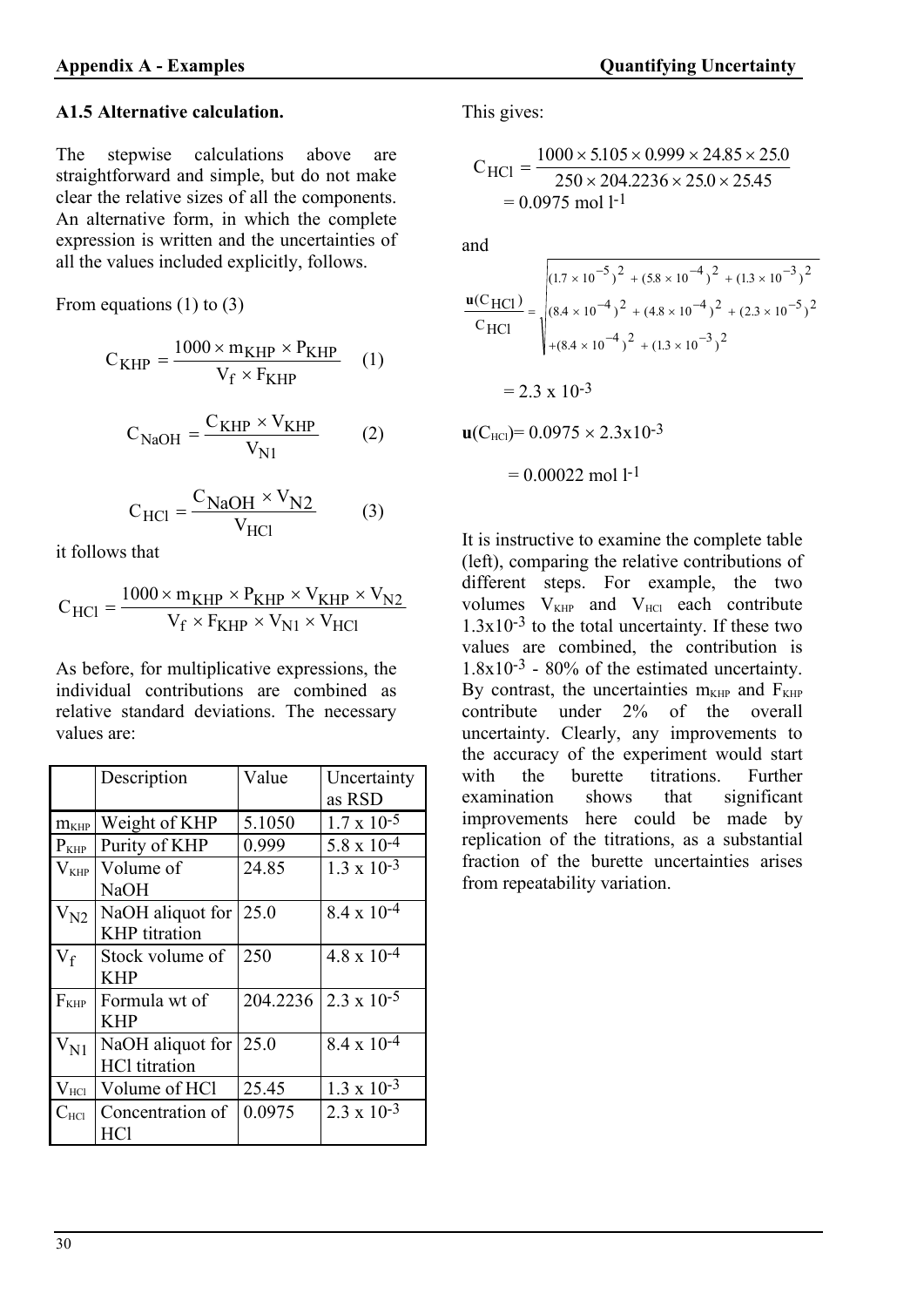### **A1.6 Sources of Uncertainty in Titrimetry**

This example has not attempted to address all of the possible sources of error that could affect the final result. A list of possible sources of error is given below, including those taken into account in this example. In particular cases some of the additional sources may be significant and would have to be taken into account.

- 1. Weighing balance calibration and repeatability\*.
- 2. Weighing buoyancy effect of air.
- 3. Temperature effects\*
- 4. Purity of weighed material.\*
- 5. Formula weight of material\*.
- 6. Nature of impurities *e.g.* other bases in a base.
- 7. Systematic errors in volumetric glassware\*.
- 8. Endpoint detection.
- 9. Competing reactions *e.g.* adsorption of  $CO<sub>2</sub>$  from the air.

\*Included in example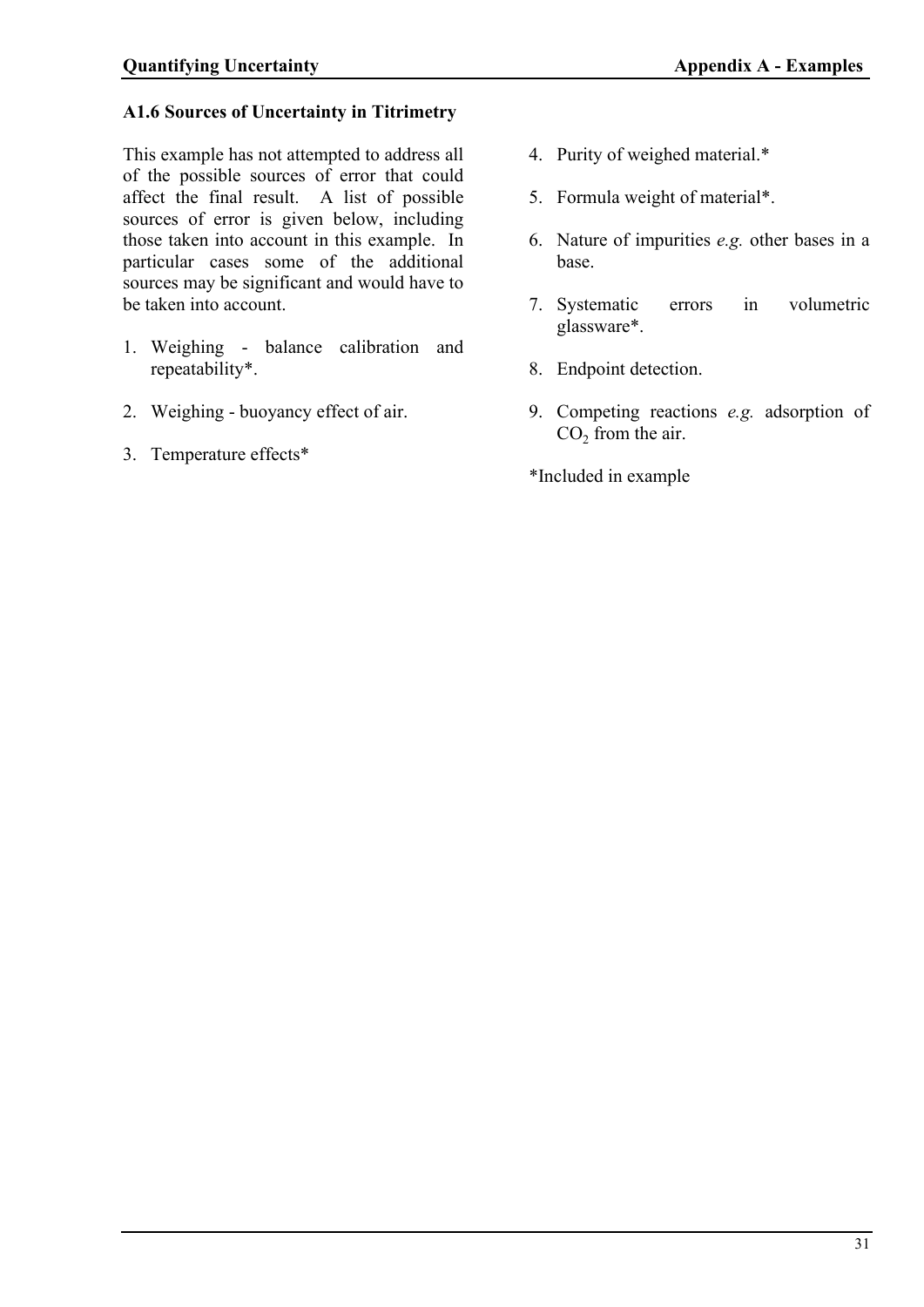# **Appendix A - Examples**

# **Example 2 - Determination of Cadmium release from ceramic ware by Atomic Absorption Spectrometry**

### **A2.1 Introduction**

This example considers the uncertainty in the determination of lead or cadmium by atomic absorption spectrometry. The method employed is that described in BS6748 "Limits of metal release from ceramic ware, glassware, glass ceramic ware and vitreous enamel ware" **[G.6]**. An extract from BS 6748 is given at the end of this example (Section A2.7). This forms the 'specification' of the measurand. This test is used to determine the amount of lead or cadmium leached from the surface of ceramic ware by a  $4\frac{6}{\sqrt{v}}$  aqueous solution of acetic acid.

### **A2.2 Method**

The concentration of lead or cadmium in the acetic acid is determined by atomic absorption spectrometry. For vessels that can be filled completely with the leaching solution, the amount of metal leached is expressed as the concentration  $C_0$  of metal in milligrams per litre of leaching solution. For vessels that cannot be filled completely the standard calls for the result to be expressed as mass, **r**, of Pb or Cd leached per unit area. **r** is given by:-

$$
r = \frac{C_0 \cdot V_L}{a_V} \tag{1}
$$

where

 $C_0$  is the concentration found (see (2) below)

 $V_{\text{L}}$  is the volume of leachate

 $a_V$  is the surface area of the vessel

The concentration is calculated by means of the bracketing technique described in section A.6 of BS6748. In this technique two standards are employed; one having a metal concentration below that expected, the other having a metal concentration higher expected of the determinand.

The expression given in the standard for the concentration  $C_0$  is:

$$
C_0 = \left[ \left( \frac{A_0 - A_1}{A_2 - A_1} \right) \cdot (C_2 - C_1) + C_1 \right] \cdot d \quad (2)
$$

where

 $A_0$  = absorbance of the metal in the sample extract.

 $A_1$  = absorbance of the metal in the lower bracketing solution.

 $A_2$  = absorbance of the metal in the upper bracketing solution.

 $C_0$  = metal content of the sample extract (in  $mg(1^{-1})$ .

 $C_1$  = metal content in the lower bracketing solution (in mg  $l^{-1}$ ).

 $C_2$  = metal content in the upper bracketing solution (in mg  $l^{-1}$ ).

d is the factor by which the sample was diluted.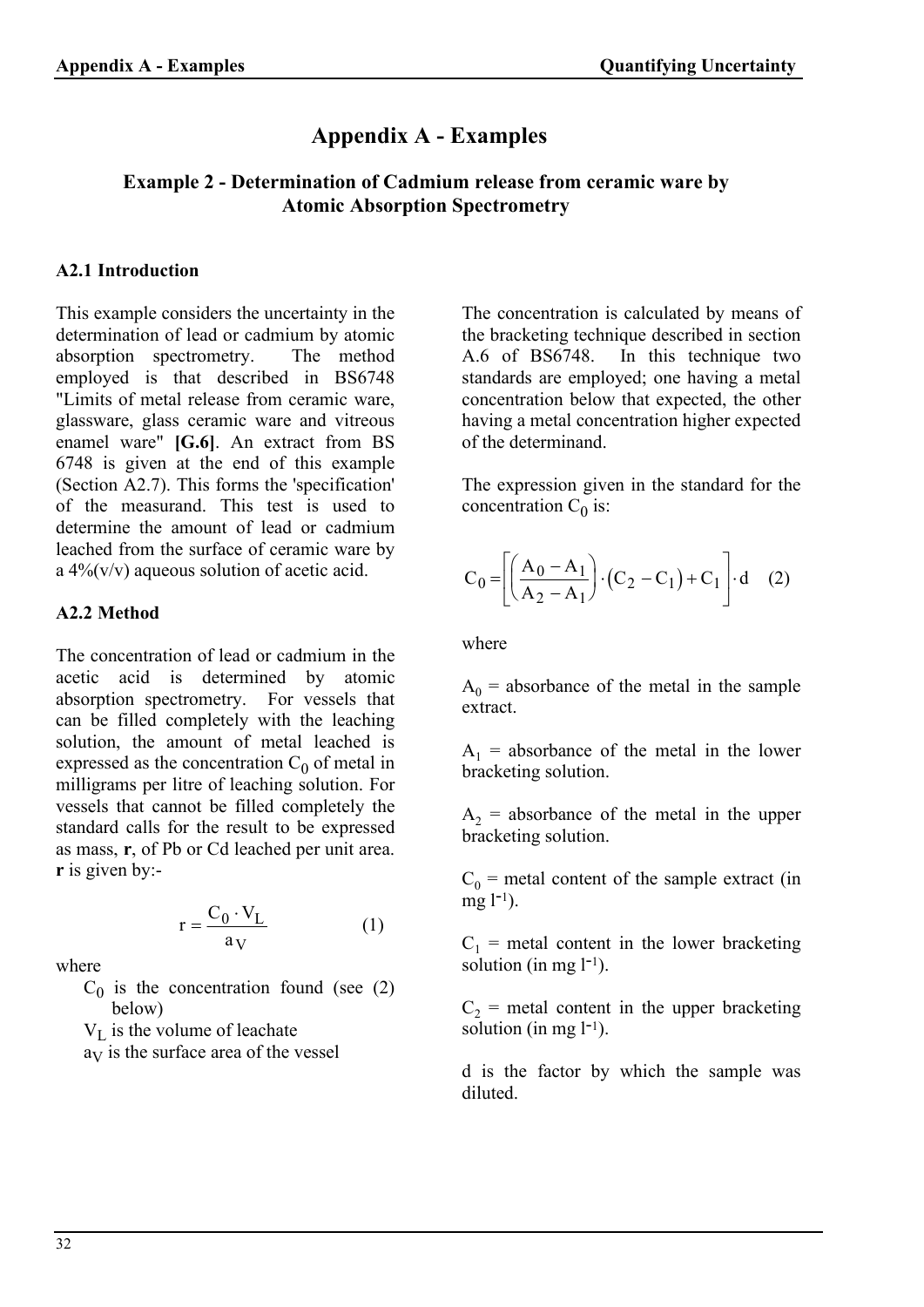The following experimental steps are involved:

| <b>Step</b>   | Description             | Quantities                            |
|---------------|-------------------------|---------------------------------------|
|               |                         | (eq 2, 3)                             |
|               | Prepare 4% Acetic acid  |                                       |
| 2             | Fill ceramic ware       |                                       |
| $\mathcal{R}$ | Allow to stand          | $t_{time}$                            |
|               |                         | f <sub>temp</sub> , t <sub>acid</sub> |
|               | Prepare upper reference | $C_{2}$                               |
| 5             | Prepare lower reference | C <sub>1</sub>                        |
| 6             | Determine absorbances   | $A_0, A_1,$                           |
|               |                         |                                       |
| 7             | Calculate concentration |                                       |
| Ջ             | Calculate metal/area    | $a_V$ , r                             |

### **A2.3 Uncertainty Components**

Though equation (2) is exactly that given in the standard, it is not entirely sufficient for estimating uncertainty. The standard allows latitude in temperature, and there will be additional uncertainties in the acid concentration and the leaching time which need to be explicitly considered, as they could reasonably be expected to affect the amount of metal leached. These factors can be included in equation (2) by writing

$$
C_0 = \left[ \left( \frac{A_0 - A_1}{A_2 - A_1} \right) \cdot \left( C_2 - C_1 \right) + C_1 \right] \cdot d \cdot f_{acid} \cdot f_{time} \cdot f_{temp}
$$
\n(3)

where  $f_{\text{acid}}$ ,  $f_{\text{time}}$  and  $f_{\text{temp}}$  are correction factors for each parameter differing from that specified in the standard. Equation (2) implicitly assumes these factors are identically equal to 1 (i.e. no variation in the parameters). Including the factors as in equation (3) shows how the respective uncertainty contributions will contribute to the uncertainty in  $C_0$ .

NOTE: The latitude in temperature permitted by the standard is a case of an uncertainty arising as a result of incomplete specification of the measurand. Taking the effect of temperature into account allows estimation of the range of results which could be reported whilst complying with the standard as well as is practically possible. Note particularly that variations in the result caused by different

operating temperatures within the specified range cannot reasonably described as 'errors' as they represent results obtained in accordance with the specification.

# **A2.4 Evaluating Uncertainty Components**

The individual components are evaluated against the experimental steps as follows.

### Step 1. Prepare 4% v/v aqueous acetic acid

The acetic acid solution is prepared volumetrically, using a 1l volumetric flask and dispensing the acid in two aliquots from a 20ml pipette, with both operations nominally at ambient temperature (estimated to lie within  $3^{\circ}$ C of the calibration temperatures). The three significant contributions to uncertainty arise from the repeatability of the operation, the specification limits for the glassware and any temperature effects.

Repeated fill and weigh operations on a similar flask gave a standard deviation of 0.14ml, and the manufacturer quotes a calibration accuracy of  $\pm 0.2$ ml which, converted to a standard deviation, gives a calibration uncertainty of 0.12ml. Combining these values gives an uncertainty in the flask volume of  $0.14<sup>2</sup> + 0.12<sup>2</sup> = 0.18$ ml in 1000ml, or a relative standard deviation of 0.00018. For the pipette, the calibration specification is  $\pm$ 0.015ml, which, since the same pipette is used twice, is doubled to  $\pm 0.03$ ml in the 40ml required giving a calibration uncertainty of 0.017ml as standard deviation. Repeatability experiments establish a standard deviation for pipettes in this volume range of 0.016ml. For two different deliveries from the same pipette, this standard deviation is multiplied by  $\sqrt{2}$  to give the uncertainty in the double delivery due to repeatability variation as 0.022ml. Combining the calibration and repeatability uncertainty components for the two 20ml deliveries gives an uncertainty of  $0.017<sup>2</sup> + 0.022<sup>2</sup> = 0.028$  ml in 40ml, that is, a relative standard deviation of 0.0007.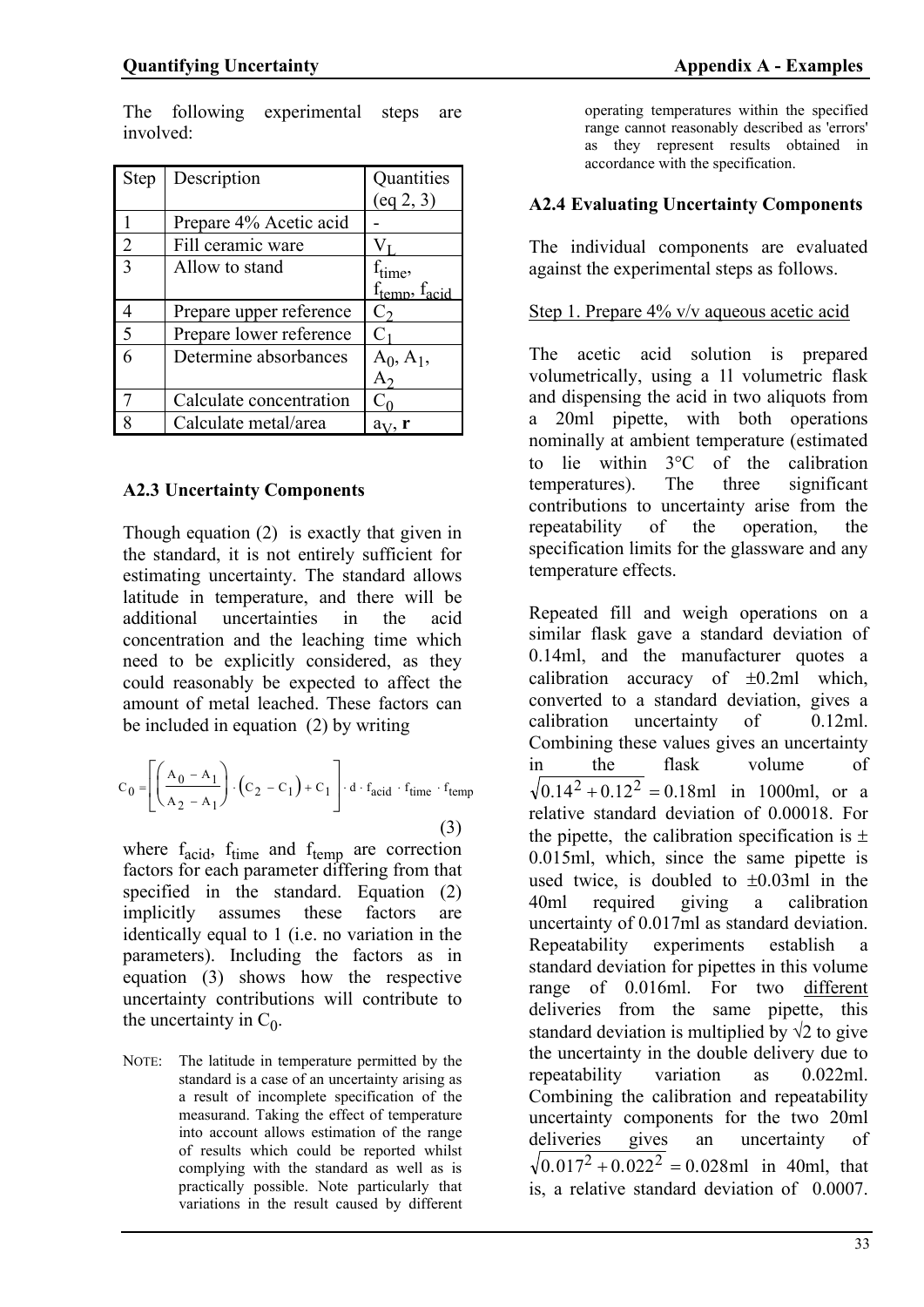Since the percentage of acetic acid in the solution is given by the ratio of the two volumes, the two glassware uncertainties are combined as relative standard deviations, giving a value of  $0.0007^2 + 0.00018^2 = 0.00072$  for the uncertainty in the acid concentration expressed as a relative standard deviation. For the nominal value of  $4\%$  v/v, the uncertainty as a standard deviation is  $0.00072x4 \sqrt[6]{v/v} = 0.0029\sqrt[6]{v/v}$ .

As the temperature is for practical purposes constant for both operations, the ratio of acetic acid to total volume at STP is affected only by the differences in the temperature coefficients of expansion between acetic acid and the bulk solution. (This contrasts with example 1, where the main effect is due to anticipated differences in temperature). For two liquids of volume coefficients of expansion  $\alpha_1$  and  $\alpha_2$ , the volume ratio  $(V_1/V_2)_T$  at temperature T is given by

$$
\left(\frac{V_1}{V_2}\right)_T = \left(\frac{V_1}{V_2}\right)_0 \cdot \left(\frac{1 + \alpha_1 \cdot \delta T}{1 + \alpha_2 \cdot \delta T}\right)
$$

where  $(V_1/V_2)_0$  is the volume ratio at a reference temperature  $T_0$  and  $\delta T$  is the temperature change from this temperature. The change is obtained by difference. Taking the coefficients of expansion for acetic acid and the aqueous solution as  $1.07x10^{-3}$  and  $2.1x10^{-4}$  respectively gives the effect on a nominal 4% solution of preparation up to 3 C away from the calibration temperature as  $4\times(1+3\times0.00107)/(1+3\times0.00021)$ -4=0.01.

Converting to a standard deviation from this rectangular distribution gives an uncertainty component of  $0.01/\sqrt{3} = 0.0058$ .

Combining this value with the glassware uncertainty of 0.0029% v/v gives an uncertainty in the nominal 4% concentration of acetic acid of  $\sqrt{0.0058^2 + 0.0029^2}$  $=0.0064 \frac{9}{\text{eV}}$ 

NOTE: It will be seen that this level of uncertainty in the acid concentration represents a very small contribution. Where this is known to be the case, an approximate value could have been estimated from experience of similar calculations. For example, for class A glassware over about 20ml capacity, the manufacturers' estimates and the repeatability standard deviations typically combine to give uncertainties of approximately 0.05% of the nominal value. Similarly, for aqueous solutions, temperature effects contribute approximately 0.02% per degree C, while for organic liquids, the temperature effect on volume is approximately 0.1% per degree C. These values would have prompted a working estimate of about 0.1% of the nominal value in this case, or about 0.004% v/v.

### Step 2. Fill ceramic ware.

The standard requires the vessel to be filled 'to within 1mm from the brim'. For a typical drinking or kitchen utensil, 1mm will represent about 1% of the height of the vessel. The vessel will therefore be 99.5 0.5% filled (ie  $V_L$  will be approximately  $0.995\pm0.005$  of the vessel's volume). The volume  $V_I$  used is to be recorded to within 2%; in practice, use of a measuring cylinder allows an accuracy of about  $1\%$  (ie 0.01 x  $V_I$ ). Both of the above figures represent rectangular distributions and must be converted to standard deviations as usual, giving uncertainty contributions to the volume  $V_L$  of  $0.01xV_L/\sqrt{3}=0.006V_L$  and  $0.005xV_L/\sqrt{3} = 0.003V_L$ . Combining the two components as usual gives an uncertainty on the volume  $V_I$  of  $V_L \cdot \sqrt{0.006^2 + 0.003^2} = 0.007 V_L$  as

standard deviation, or 0.007 expressed as a relative standard deviation. For this example, the volume used is 332ml, with an uncertainty of  $0.007 \times 332 = 2.3$ ml.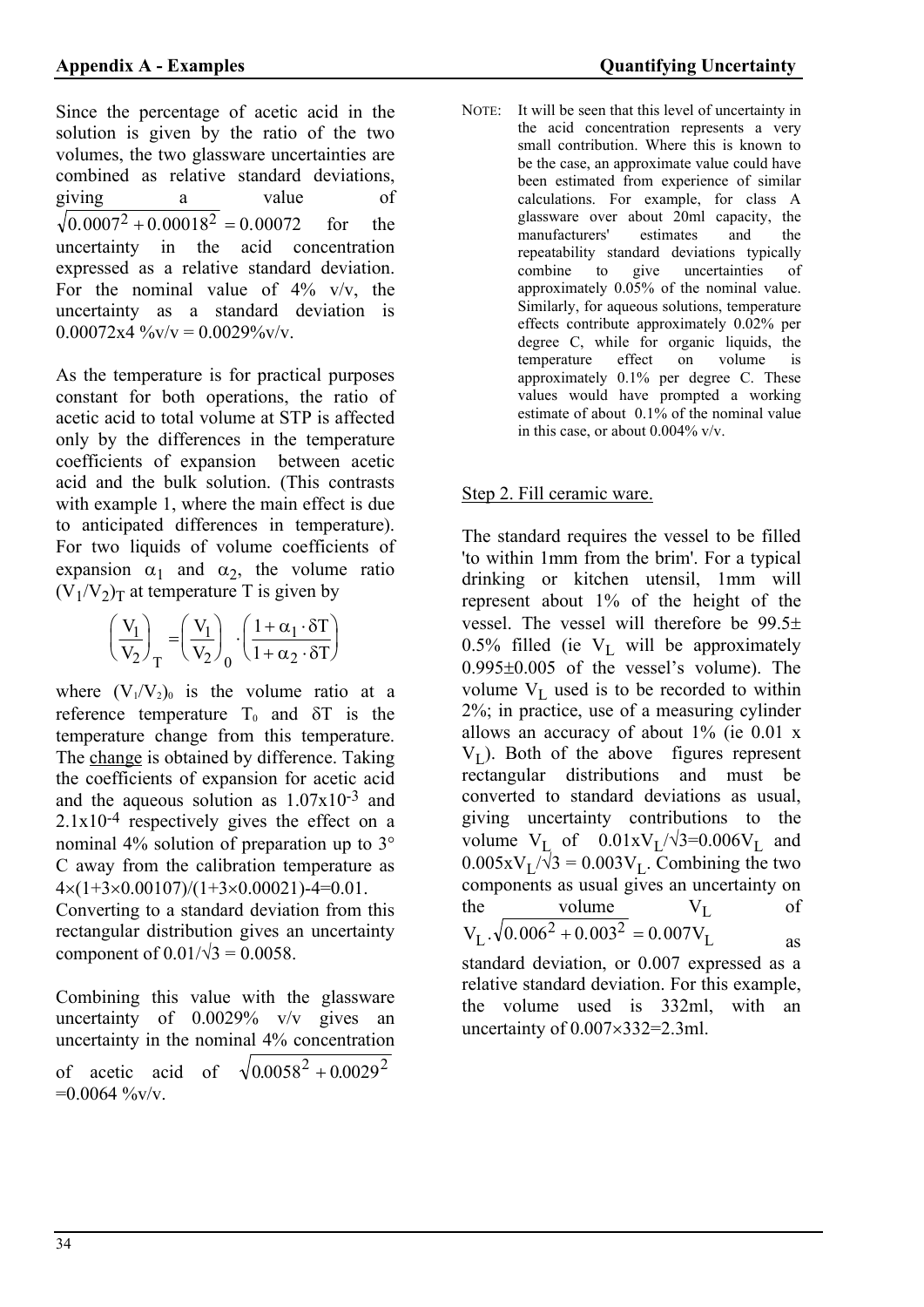# Step 3. Allow to stand.

The standard specifies the standing time and temperature as  $24\pm0.5h$  and  $22\pm2\degree C$ respectively. During this period, the time, temperature and acid concentration will determine the amount of metal leached, and there is some possibility of changes in  $V_L$ due to evaporative loss (which must be minimised). Equation (3) shows that the uncertainties associated with the first three of these effects appear as uncertainties on the correction factors  $f_{time}$ ,  $f_{temp}$  and  $f_{acid}$ . Information on these effects is available from published studies of metal release from ceramics1-5. Evaporative loss will increase the uncertainty of  $V_I$ .

# $3.1$  Effect of leaching time  $f_{time}$ .

For a relatively slow process such as leaching, the amount leached will be approximately proportional to time for small changes in the time. Krinitz and Franco<sup>1</sup> found a mean change in concentration over the last 6 hours of leaching was approximately  $1.8$ mg.<sup>1-1</sup> in 86, that is, about 0.3%/hr. For a time of 24 $\pm$ 0.5h, C<sub>0</sub> will therefore need correction by a factor  $f_{time}$  of  $1\pm(0.5\times0.003) = 1\pm0.0015$ . This is a rectangular distribution; as a standard deviation the uncertainty  $\mathbf{u}(f_{time})$  is 0.0015/ $\sqrt$  $3 \approx 0.001$ . Since f<sub>time</sub>=1, the relative standard deviation is also 0.001.

# $3.2$  Effect of temperature  $f_{temp}$

A number of studies of the effect of temperature on metal release from ceramic ware have been undertaken<sup>1-5</sup>. In general the temperature effect is substantial, and a near-exponential increase in metal release with temperature is observed until limiting values are reached. Only one study has given an indication of effects in the range of 20-25 C; from the graphical information presented the change in metal release with temperature near  $25^{\circ}$ C is approximately linear, with a gradient of approximately  $5\%$  °C. For the  $\pm 2$ C range allowed by the standard, this leads to a factor  $f_{temp}$  of 1±0.1; converting this to a standard deviation gives an uncertainty of  $0.1/\sqrt{3}$ =0.06 on f<sub>temp</sub>.

# $\frac{3.3 \text{ Effect of acid concentration f}_{\text{acid}}}{\text{One study}^1 \text{ of the effect of}}$

One study1 of the effect of acid concentration on lead release showed that changing concentration from 4 to  $5\%$  v/v increased the lead released from a particular ceramic batch from 92.9 to 101.9 mg. $l<sup>-1</sup>$ , ie a change in  $f_{\text{acid}}$  of  $(101.9-92.9)/92.9=0.097$ , or close to 0.1. Another study, using a hot leach method, showed a comparable change (50% change in lead extracted on a change of from 2 to  $6\frac{\%V}{V}$ . Assuming this effect as approximately linear with acid concentration gives an estimated change in  $f_{\text{acid}}$  of approximately 0.1 per %v/v change in acid concentration; taking the uncertainty of 0. 0064%v/v on the acid concentration (calculated above) suggests an uncertainty for  $f_{\text{acid}}$  of 0. 0064×0.1=0.00064. As the uncertainty on the acid concentration is already expressed as a standard deviation, this value can be used directly as the uncertainty associated with  $f_{\text{acid}}$ .

NOTE: In principle, the uncertainty value would need correcting for the assumption that the single study above is sufficiently representative of all ceramics. The present value does, however, give a reasonable estimate of the magnitude of the uncertainty; see the note at section 1 above for additional comment.

# Steps 4, 5. Prepare calibration solutions.

The bracketing method requires two solutions of known concentration. These are prepared from a stock solution of cadmium acetate obtained from a commercial supplier. The concentration of cadmium was stated to be  $1000 \pm 2$  mg of cadmium in 1 litre of 4% v/v acetic acid.

From past experience, the expected level of cadmium in the solution presented to the AA analyser was approximately  $0.2$  mg  $1^{-1}$ . This suggested that a pair of bracketing solutions have concentrations of 0.1 and 0.5 mg  $1^{-1}$ respectively. The sample dilution factor, *d,* was 1.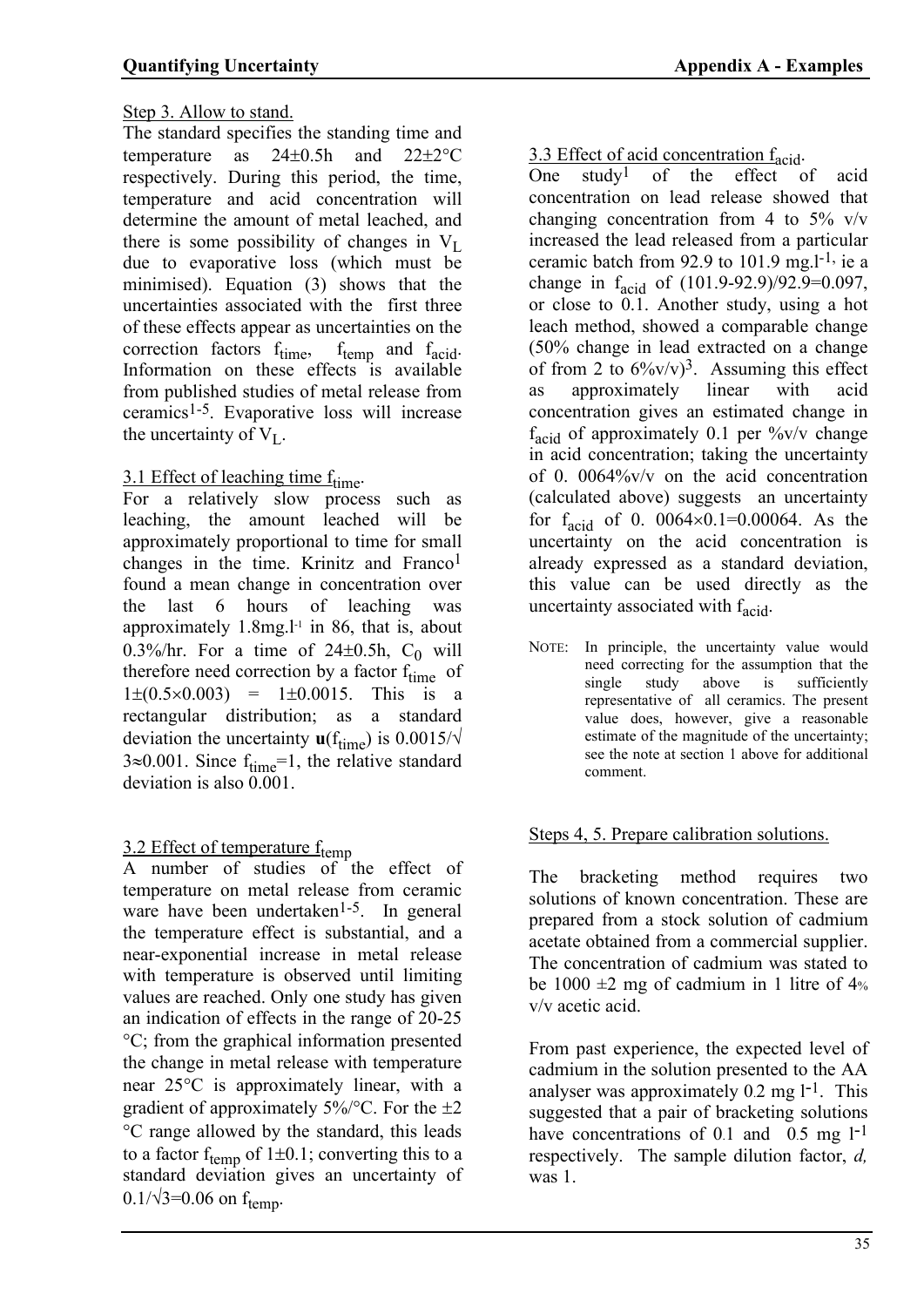In order to prepare the bracketing solutions a dilution scheme must be designed. The one used in this example is illustrated schematically below, using the  $1000 \text{ mg } l^{-1}$ stock solution of cadmium acetate as a starting point.



To calculate the uncertainty associated with each of the concentrations  $C_1$  and  $C_2$ , it is necessary to determine the uncertainty in the stock solution concentration, estimate the uncertainties in the dilution chain, and combine the two sources of uncertainty.

As with previous volumetric measurements on liquids, the three main sources of uncertainty in the dilution chain are temperature, repeatability and the specification limits of the glassware.

During the dilutions, the temperature will be essentially constant, so temperature effects cancel at each dilution stage (the dilution factor will be unchanged by temperature, as aliquot and diluent are dilute aqueous solutions or pure water respectively). However, the final concentration, expressed as mg/l at the glassware calibration temperature, will be affected by temperature; this contribution to the uncertainty will be considered below.

The 1:10 dilutions are to be performed using 10 ml pipettes and 100 ml volumetric flasks. The 1:20 dilution was performed using a 5 ml pipette and a 100 ml flask. The 1:5

dilution was performed using a 20 ml pipette and a 100 ml flask. Contributions due to imperfect repeatability and variation within specification limits must be determined and combined for each type of glassware used.

As before, the uncertainty arising from imperfect repeatability is estimated from the standard deviation of a number of fill and weigh operations, while the uncertainty arising from variation within specification limits is obtained by dividing the manufacturer's specification by  $\sqrt{3}$  to convert from rectangular limits to a standard deviation. The table below summarises the data so obtained for the types of glassware in use:

| <b>Description</b> | std<br>dev | Spec. $\sqrt{3}$ |
|--------------------|------------|------------------|
| 5ml pipette        | 0.0048     | 0.0087           |
| 10ml pipette       | 0.012      | 0.012            |
| 20ml pipette       | 0.0067     | 0.017            |
| 100ml flask        | 0.024      | 0.046            |

The resulting combined uncertainties, shown both as standard deviations  $\mathbf{u}(V_i)$  and as relative standard deviations (RSD) are :

|            | <b>Calculation</b>           | $u(V_i)$<br>(m <sub>l</sub> ) | u as RSD<br>$u(V_i)/V_i$ |
|------------|------------------------------|-------------------------------|--------------------------|
|            | $\sqrt{0.0048^2 + 0.0087^2}$ | 0.010                         | 0.0020                   |
|            | $\sqrt{0.012^2 + 0.012^2}$   | 0.016                         | 0.0016                   |
| $\gamma_0$ | $\sqrt{0.0067^2 + 0.017^2}$  | 0.019                         | 0.00095                  |
|            | $\sqrt{0.024^2 + 0.046^2}$   | 0.052                         | 0.00052                  |

To obtain the uncertainties for each dilution step, it is simplest to treat each step as applying a dilution factor, made up from the volumes of the two items of glassware used at each step. Three dilution factors are employed in the dilution chain and arise from 1:20, 1:10 and 1:5 dilutions. Since, in each dilution step, there is an uncertainty connected with the initial and final volumes taken, the dilution factor for that step also has an uncertainty associated with it. The same dilution factor uncertainty may be applied to each dilution of the same kind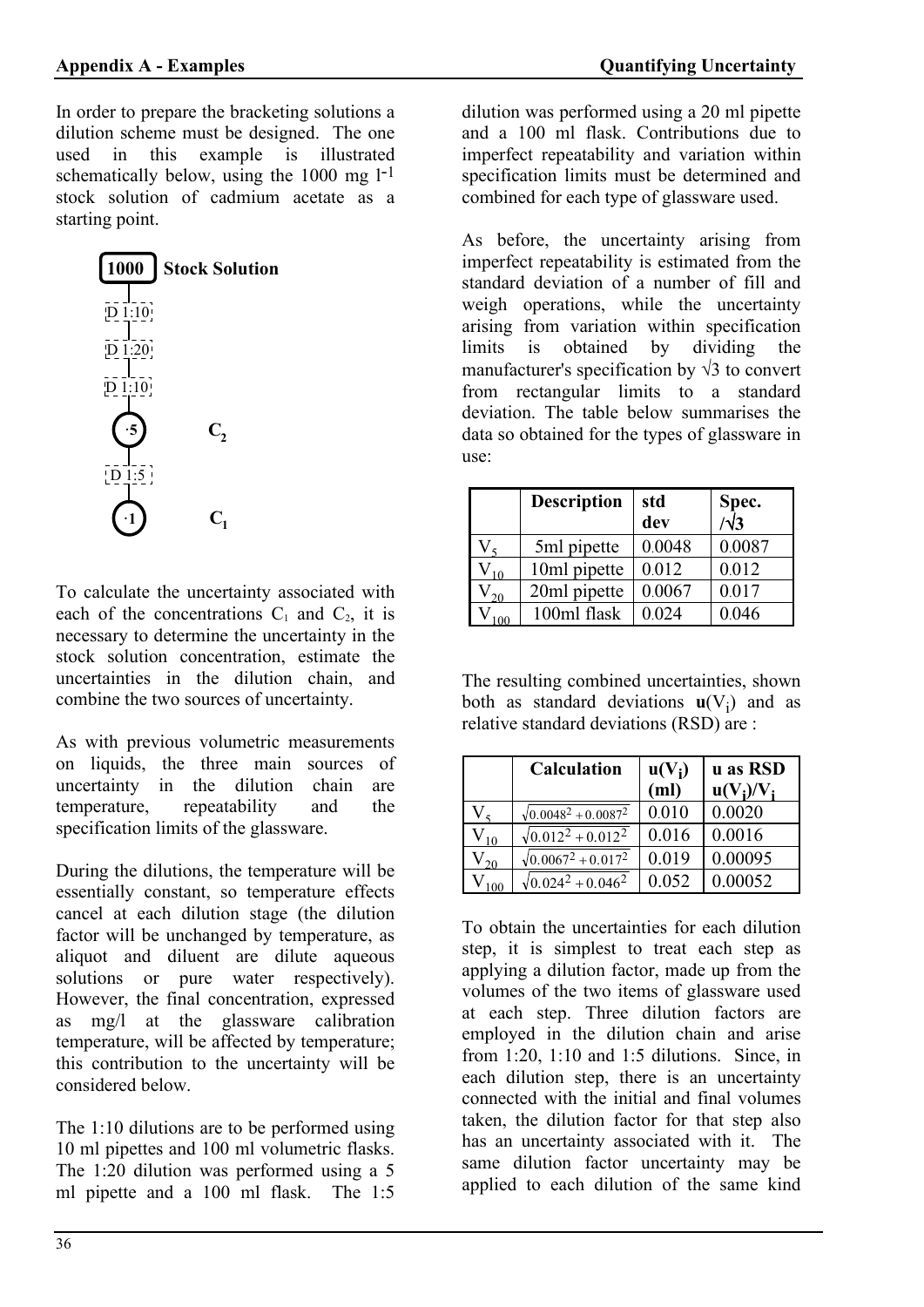even though, in practice, different pipettes and flasks (of the same nominal capacity) will be used.

Each dilution factor is calculated from

$$
f = \frac{V_f}{V_i}
$$

where

 $f =$  dilution factor  $V_f$  = final volume  $V_i$  = initial volume

For a 1:20 dilution, the relevant dilution factor  $f_{20}$  is:

$$
f_{20} = \frac{V_{100}}{V_5} = 20
$$

Since the factor is calculated by division, the associated uncertainty is given by

$$
\frac{\mathbf{u}(f_{20})}{f_{20}} = \sqrt{\left( \left( \frac{\mathbf{u}(V_{100})}{100} \right)^2 + \left( \frac{\mathbf{u}(V_5)}{5} \right)^2 \right)}
$$

that is, the uncertainty in  $f_{20}$  as a relative standard deviation is calculated from the sum of squares of the uncertainties in the volumes expressed as relative standard deviations. From the Table above, this gives

$$
\frac{\mathbf{u}(f_{20})}{f_{20}} = \sqrt{0.00052^2 + 0.002^2}
$$
  
= 0.0021  

$$
\Rightarrow \mathbf{u}(f_{20}) = 0.0021 \times 20 = 0.042
$$

For a the 1:10 dilution, the dilution factor is

$$
f_{10} = \frac{V_{100}}{V_{10}} = 10
$$

The uncertainty is given by

$$
\frac{\mathbf{u}(f_{10})}{f_{10}} = \sqrt{\left(\left(\frac{\mathbf{u}(V_{100})}{100}\right)^2 + \left(\frac{\mathbf{u}(V_{10})}{10}\right)^2\right)}
$$

$$
= \sqrt{0.0052^2 + 0.0016^2}
$$

$$
= 0.0017
$$

$$
\Rightarrow \mathbf{u}(f_{10}) = 0.0017 \times 10 = 0.017
$$

and finally, for the 1:5 dilution using the 20ml pipette and 100ml flask ( $V_{20}$  and  $V_{100}$ ) respectively), the uncertainty  $\mathbf{u}(f_5)$  is calculated from

$$
\frac{\mathbf{u}(f_5)}{f_5} = \sqrt{0.00052^2 + 0.00095^2}
$$
  
= 0.0011

 $\Rightarrow$  **u**(f<sub>5</sub>) = 0.0011  $\times$  5 = 0.0055

The stock solution concentration  $C_{stock}$  is, as noted above,  $1000 \pm 2 \text{mg}.l^{-1}$ . As usual this is treated as a rectangular distribution and divided by  $\sqrt{3}$  to obtain the value of  $2/\sqrt{3}$  = 1.2mg.l-1, or 0.0012 as a relative standard deviation.

The values involved in the dilution, with their standard uncertainties and uncertainties expressed as relative standard deviations (RSD), are therefore

|             | Value | Uncertainty | $u/V$ alue |
|-------------|-------|-------------|------------|
|             |       | u           | (RSD)      |
| $C_{stock}$ | 1000  | 1.2         | 0.0012     |
|             |       | 0.0055      | 0.0011     |
|             | 10    | 0.017       | 0.0017     |
|             | ንበ    | 0.042       | 0.0021     |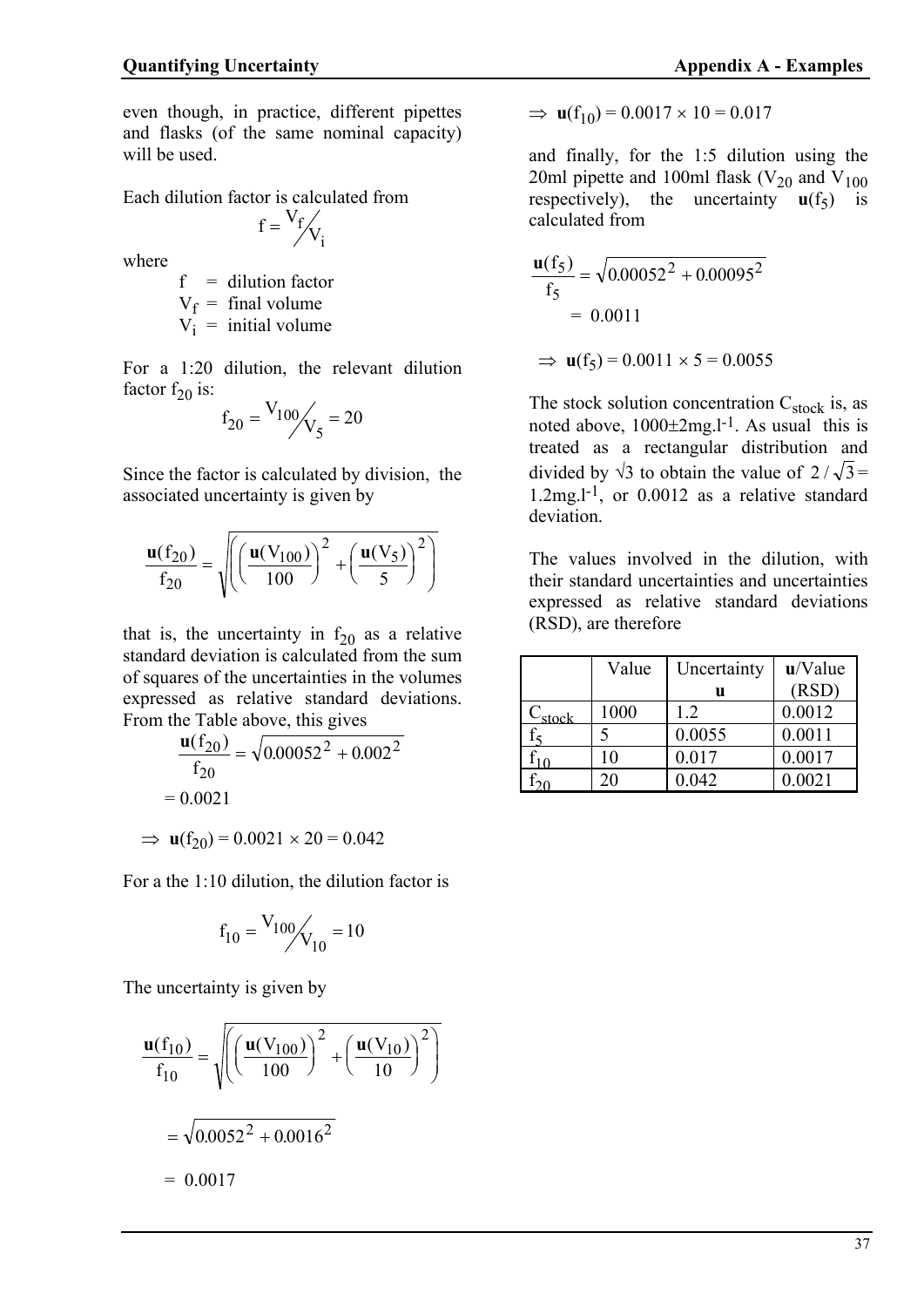The dilution chain for the standards requires four dilutions to be made. For the upper standard  $(C_2)$  of 0.5 mg.l<sup>-1</sup>, the dilutions are 1:10, 1:20 and 1:10 whilst to obtain the low standard  $(C_1, 0.1 \text{ mg.} l^{-1})$ , the high standard is diluted further by 1:5. This gives

$$
C_2 = C_{\text{stock}} / (f_{10} \times f_{20} \times f_{10})
$$

$$
C_1 = C_{\text{stock}} / (f_{10} \times f_{20} \times f_{10} \times f_5)
$$

Both expressions only involve multiplication and division, so in each case the uncertainties are combined as relative standard deviations, that is, for  $C_2$ :

$$
\frac{\mathbf{u}(C_2)}{C_2} = \sqrt{\frac{u(C_{stock})}{C_{stock}} \left(\frac{u(f_{10})}{f_{10}}\right)^2 + \left(\frac{u(f_{10})}{f_{10}}\right)^2 + \left(\frac{u(f_{10})}{f_{20}}\right)^2 + \left(\frac{u(f_{10})}{f_{10}}\right)^2}
$$

Using the relative standard deviations in the table above,

$$
\frac{\mathbf{u}(C_2)}{C_2} = \sqrt{0.0012^2 + 0.0017^2 + 0.0021^2 + 0.0017^2}
$$
  
= 0.0034

 $\Rightarrow$  **u**(C<sub>2</sub>) = 0.5  $\times$  0.0034 = 0.0017 mg.l-1

The lower standard  $(C_1)$  is obtained from the upper standard  $(C_2)$  by dilution; the uncertainty is therefore best considered by making the substitution

 $C_1 = C_2 / f_5$ in equation (3) to give

$$
C_0 = \left[ \left( \frac{A_0 - A_1}{A_2 - A_1} \right) \cdot \left( C_2 - \frac{C_2}{f_5} \right) + \frac{C_2}{f_5} \right] \cdot d \cdot f_{\text{acid}} \cdot f_{\text{time}} \cdot f_{\text{temp}} \tag{4}
$$

and adding in the uncertainty for the dilution factor  $f_5$  (see below).

So far, the uncertainty arising from unknown constant temperature offset during the dilution has not been considered. The effect can readily be calculated from the known coefficients of expansion  $(2.1x10^{-4})$  and the possible ambient temperature range  $(\pm 3^{\circ}C)$ to give a factor of  $6.3x10^{-4}$ , or, as a relative standard deviation about  $C_i$ , 3.6x10<sup>-4</sup>. However, it is important to be certain how this value will apply. Any constant temperature offset during the dilution process will affect  $C_1$  and  $C_2$  by the same factor. If this factor were incorporated in equation 3 as a correction factor  $f_{\text{dil}}$  on the concentrations  $C_1$  and  $C_2$ , it can be seen as a factor which applies directly to  $C_0$ . From equation 4 (neglecting other corrections for clarity):

$$
C_0 = \left[ \left( \frac{A_0 - A_1}{A_2 - A_1} \right) \cdot \left( f_{\text{dil}} \cdot C_2 - f_{\text{dil}} \cdot \frac{C_2}{f_5} \right) + f_{\text{dil}} \cdot \frac{C_2}{f_5} \right] \cdot d
$$
  
=  $f_{\text{dil}} \cdot \left[ \left( \frac{A_0 - A_1}{A_2 - A_1} \right) \cdot \left( C_2 - \frac{C_2}{f_5} \right) + \cdot \frac{C_2}{f_5} \right] \cdot d$ 

This contribution  $(\mathbf{u}(f_{\text{dil}}))$  to the uncertainty in the concentrations  $C_1$  and  $C_2$  can therefore be associated directly with  $C_0$  rather than making separate assessments. In this instance, this avoids some difficulties in dealing with the problems of a correlated temperature effect on separate parameters in equation 4.

# Step 6. Determine absorbances A<sub>0</sub>, A<sub>1</sub>, A<sub>2</sub>.

Each of the absorbance measurands  $A_0$ ,  $A_1$ , and  $A_2$  have uncertainties connected with them and these uncertainties were estimated by making replicate measurements. Up to ten replicates were obtained for each measurand. The sample obtained from the ceramic ware was used undiluted, that is d in equation 3 is exactly 1, and no uncertainty allowance is required.

The results are summarised in the table below. The value  $SD/\sqrt{n}$  is the standard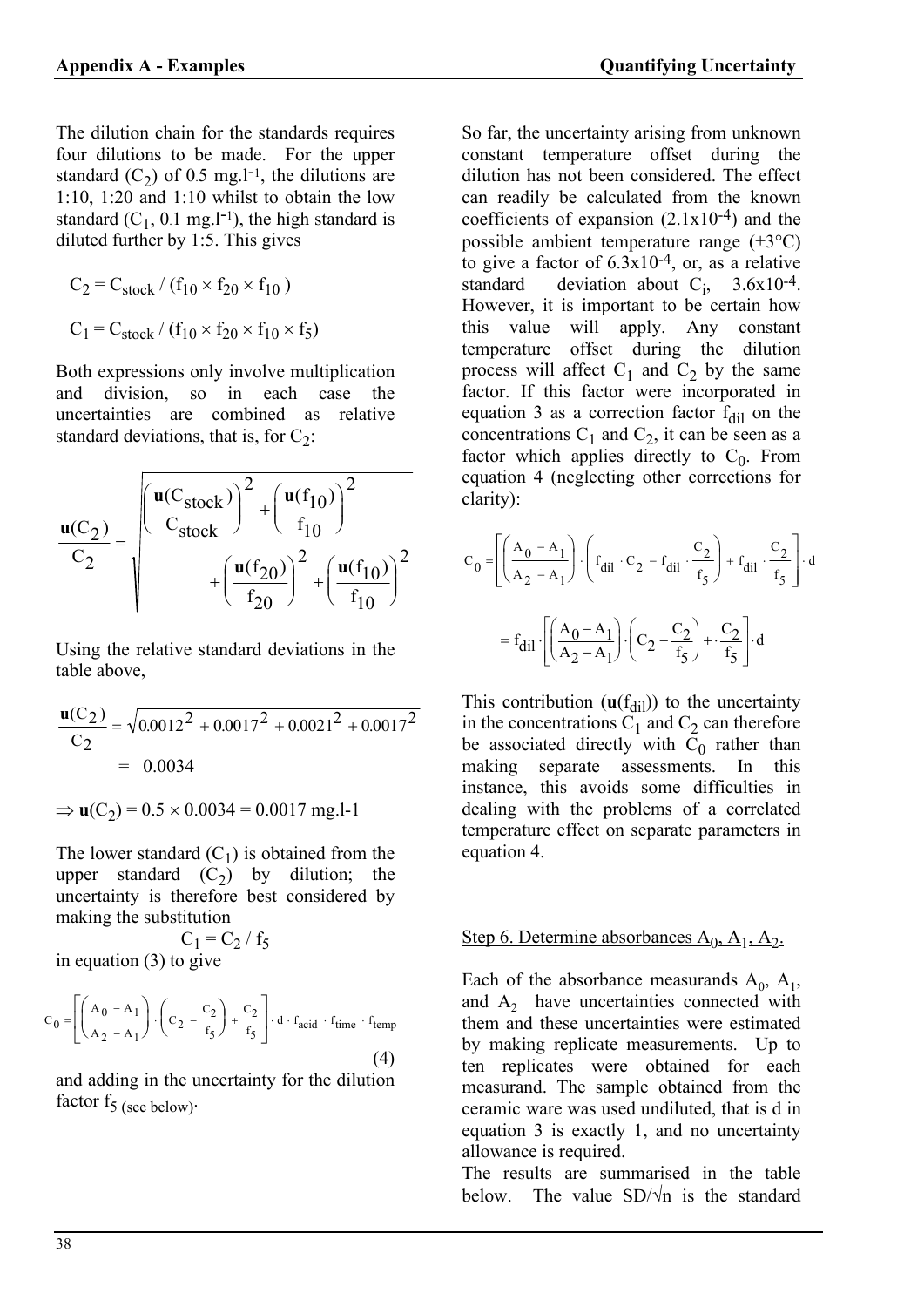deviation of the mean of the n observations. This value can be used directly as the estimate of the standard uncertainty associated with the mean values above.

|               | Absorbance     |       |       |
|---------------|----------------|-------|-------|
| Value:        | $\mathbf{A_0}$ | $A_1$ | $A_2$ |
|               | 55             | 23    | 101   |
|               | 54             | 24    | 101   |
|               | 53             | 21    | 102   |
|               | 54             | 22    | 102   |
|               | 50             | 22    | 101   |
|               | 52             | 22    | 101   |
|               | 53             | 22    | 100   |
|               |                | 22    | 102   |
|               |                | 20    | 102   |
|               |                | 20    | 102   |
| Mean          | 53.0           | 21.8  | 101.4 |
| Std dev (SD)  | 1.63           | 1.23  | 0.70  |
| n             | 7              | 10    | 10    |
| $SD/\sqrt{n}$ | 0.62           | 0.39  | 0.22  |

NOTE: In principle, an allowance needs to be made for any non-linearity of response in the instrument. This type of error would affect the calculation of  $C_0$  directly, as it violates the assumption of linearity on which the bracketing method depends. In this example, the instrument non-linearity over the range is small compared to the absorbance uncertainties above and no further allowance is made.

# Step 7. Calculate concentration C<sub>0</sub>.

The concentration  $C_0$  is calculated from:

$$
C_0 = \left[ \left( \frac{A_0 - A_1}{A_2 - A_1} \right) \cdot \left( C_2 - \frac{C_2}{f_5} \right) + \frac{C_2}{f_5} \right] \cdot d \cdot f_{acid} \cdot f_{time} \cdot f_{temp}
$$
\n
$$
\tag{4}
$$

Carrying out some simplification gives:-

$$
C_0 = \frac{C_2}{(A_2 - A_1)} \cdot [(A_0 - A_1) - (A_0 - A_2) / f_5]
$$
\n(5)

The values and their uncertainties have been calculated previously, and are summarised below.

|                   | Value | Uncertainty | u/Value  |
|-------------------|-------|-------------|----------|
|                   |       | u           | (RSD)    |
| $A_0$             | 53.0  | 0.62        | 0.012    |
| A <sub>1</sub>    | 21.8  | 0.39        | 0.018    |
| A <sub>2</sub>    | 101.4 | 0.22        | 0.002    |
| $f_5$             | 5     | 0.0055      | 0.0011   |
| C <sub>2</sub>    | 0.5   | 0.0017      | 0.0034   |
| $\mathbf d$       |       | 0           | $\theta$ |
| $f_{\text{acid}}$ | 1     | 0.0064      | 0.0064   |
| $f_{time}$        | 1     | 0.001       | 0.001    |
| $f_{temp}$        |       | 0.06        | 0.06     |
| $f_{\rm dil}$     |       | 0.00036     | 0.00036  |

 $*$   $f_{\text{di}}$  is the correction factor for the reference solution dilution temperature described in step 5.

From equation (5) (ignoring the factors nominally equal to 1 for clarity);

$$
C_0 = \left[ \left( \frac{53.0 - 21.8}{101.4 - 21.8} \right) \cdot (0.5 - 0.1) + 0.1 \right]
$$
  
= 0.26 mg.l<sup>-1</sup>

# **A2.5 Combined Uncertainty**

Unfortunately it is not possible to express the formula for  $C_0$  in terms of the standard expressions since all of the terms are not independent.  $A_1$  appears in both the denominator and the numerator and in addition  $C_1$  is a function of  $C_2$  via  $C_1 = C_2/f_5$ . The uncertainty contributions from the absorbance and concentration terms therefore have to be calculated using the formula given in Appendix D, that is:

$$
u(y(p,q,...)) = \sqrt{\left(\frac{\partial y}{\partial p}\right)^2 \cdot (u(p))^2 + \left(\frac{\partial y}{\partial q}\right)^2 \cdot (u(q))^2 + \dots}
$$
\n(6)

where  $y(p,q,...)$  is a function (such as eqn 3) above) of several variables p,q,..., and  $\partial y / \partial p$ is the partial differential of y with respect to p. Each variable's contribution is just the square of the relative standard deviation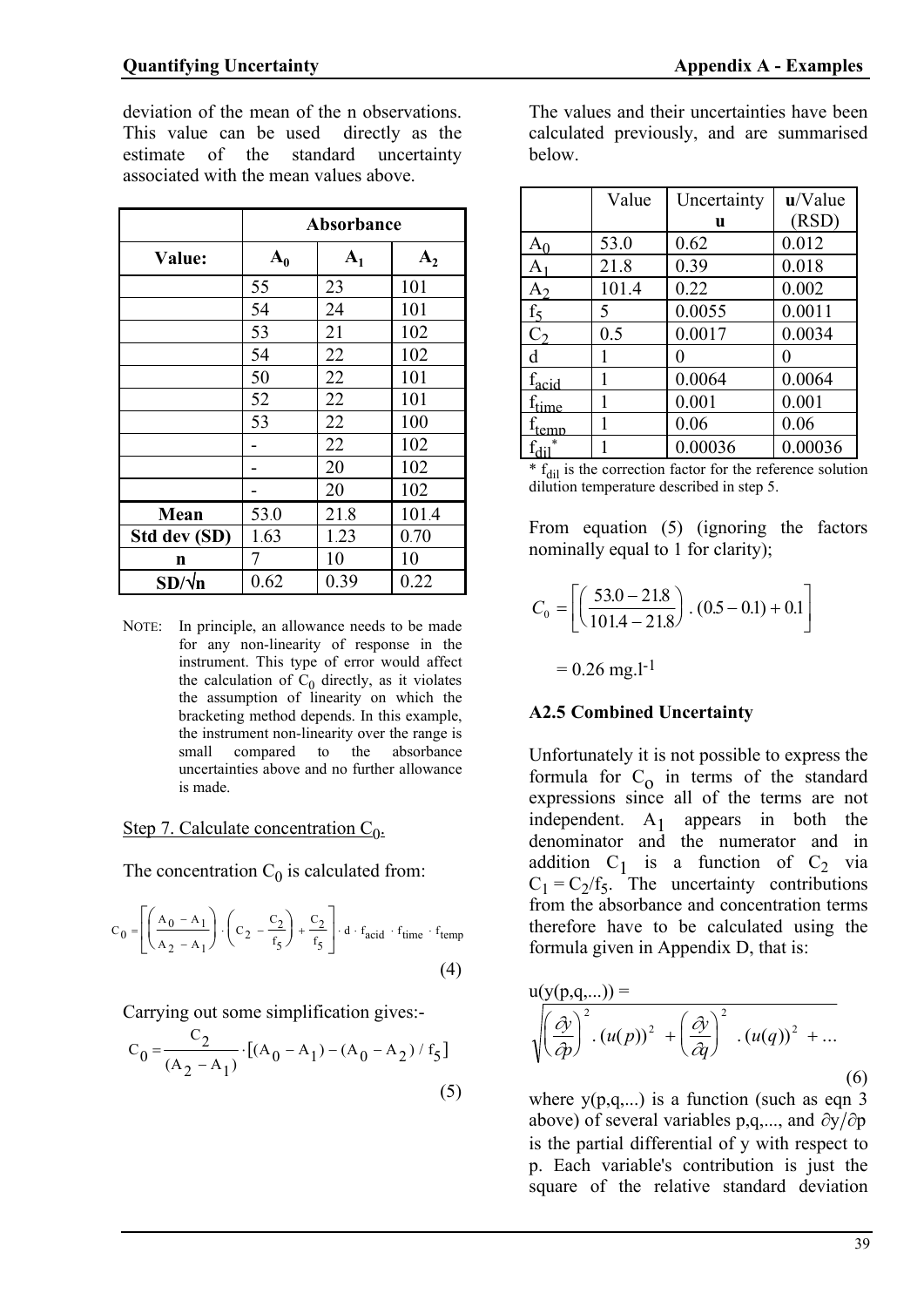multiplied by the square of the relevant partial differential. For this example, the formal differentials will be derived.

NOTE: While formal differentiation is given here, Appendix E gives a simpler alternative using standard spreadsheet software.

Differentiating equation 5, and substituting the values from the table above, gives:

$$
\frac{\partial C_0}{\partial A_0} = \frac{C_2}{(A_2 - A_1)} \cdot (1 - 1/f_5) = 0.005
$$
  

$$
\frac{\partial C_0}{\partial A_1} = \frac{C_2 (A_0 - A_2)}{(A_2 - A_1)^2} \cdot (1 - 1/f_5) = -0.0032
$$
  

$$
\frac{\partial C_0}{\partial A_2} = \frac{C_2 \cdot (A_1 - A_0)}{(A_2 - A_1)^2} \cdot (1 - 1/f_5) = -0.0020
$$
  

$$
\frac{\partial C_0}{\partial C_2} = \frac{(A_0 - A_1) - (A_0 - A_2)/f_5}{(A_2 - A_1)} = 0.51
$$
  

$$
\frac{\partial C_0}{\partial f_5} = \frac{C_2 \cdot (A_0 - A_2)}{(A_2 - A_1) f_5^2} = -0.012
$$

Applying equation (6) to the individual relative standard deviations from the table and partial differentials calculated above gives the combined contribution **u**(a,c) of the uncertainties in absorbance and concentration values as

 $A_2 - A_1$ ).  $f_5^2$ 

 $\overline{a}$ 

 $(A_2 - A_1).1$ 

 $2^{-A_1,1}$ 

$$
\sqrt{\frac{0.005^2 \times 0.062^2 + (-0.0032)^2 \times 0.39^2 + (-0.002)^2 \times 0.22^2 + 0.51^2 \times 0.0017^2 + (-0.012)^2 \times 0.0055^2}}
$$
  
\n
$$
\Rightarrow \mathbf{u}(a,c) = 0.0035 \text{ mg.l}^{-1},
$$

or, as a relative standard deviation,  $\mathbf{u}(\mathbf{a},\mathbf{c})/\mathbf{C}_0$  $= 0.0035/0.257=0.014$ .

This value needs to be combined with the remainder of the uncertainty components, ie those in the correction factors  $f_{time}$  etc. As these parameters are simple multipliers in the concentration expression, the uncertainties are combined as for normal multiplicative

expressions, that is, as the root sum of squares of the relative standard deviations.

From the table, this gives

$$
\frac{u(C_0)}{C_0} = \sqrt{\frac{0.014^2 + 0.001^2 + 0.06^2}{0.0064^2 + 0.00036^2}}
$$
  
= 0.062  
(ie 6.2%) and

 $\mathbf{u}(C_0) = 0.062 \times 0.26 = 0.016 \text{ mg.}1^{-1}$ 

For articles complying with categories 2 and 3 in the standard, the concentration  $C_0$  is the value required. The uncertainty should be quoted after multiplication by a suitable coverage factor, usually 2. This leads to a reported uncertainty of  $0.032 \text{ mg}$ .<sup>1-1</sup>.

The concentration is therefore reported as

Cadmium release measured according to BS6748:  $0.26 \pm 0.032$  mg.l<sup>-1</sup>, where the reported uncertainty is calculated using a coverage factor of 2.

### 8. Calculate amount leached per unit area **r**

The amount of metal leached per unit area is calculated from

$$
\mathbf{r} = \frac{C_0.V_L}{a_V} \tag{1}
$$

For this example, the total surface area  $a_V$  of the sample was calculated, from measured dimensions, to be 2.37 dm2. Since the items are approximately cylindrical but not perfectly regular, measurements are estimated to be within 2mm at 95% confidence. Typical dimensions are about 10cm leading to an estimated dimensional measurement uncertainty of 0.01 as relative standard deviation (after dividing the 95% figure by 1.96). Area measurements typically require two length measurements, either height and width or two independent

 $\partial$ 

f

5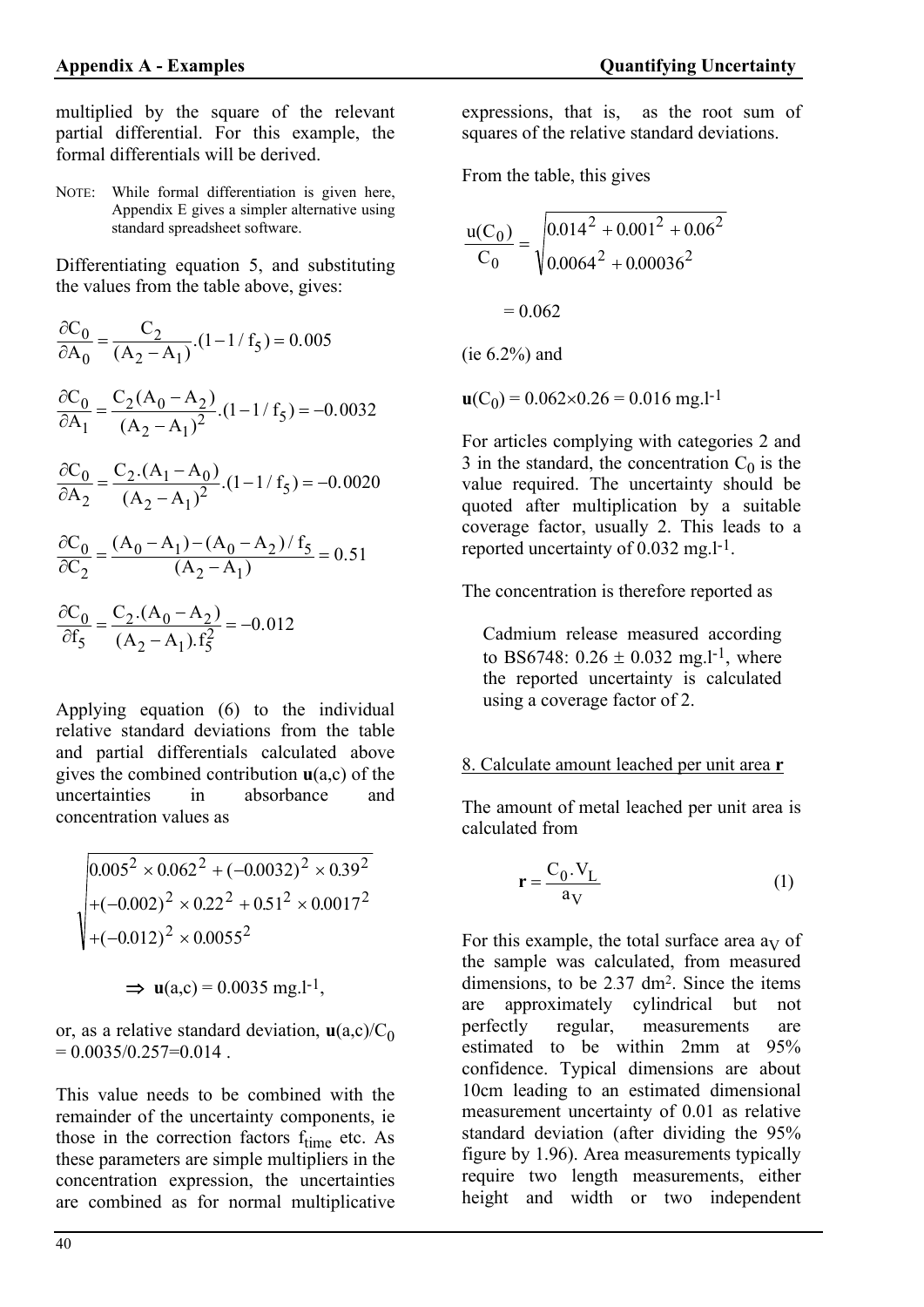diameter measurements, which results in a relative uncertainty in the area of approximately  $0.01 \times \sqrt{2} = 0.014$ . Since the items are not perfect geometric shapes, there is also an uncertainty in any area calculation; in this example, this is estimated to contribute an additional 5% at 95% confidence. Converting to standard deviation and combining these two values for the purpose gives a relative standard deviation for the area uncertainty of  $\sqrt{0.014^2 + 0.025^2}$  $=0.029$ . For the estimate of 2.37dm<sup>2</sup> this gives an uncertainty of 0.069dm2.

The volume  $V_L$  of acetic acid used was 332 ml; the uncertainty as RSD has already been estimated (step 1 above) as 0.007, giving a volume uncertainty of 2.3 ml.

The relevant values are:

| Value                    | Uncertainty | as RSD |
|--------------------------|-------------|--------|
| $0.26 \text{ mg.}1^{-1}$ | 0.016       | 0.06   |
| 0.3321                   | 0.0023      | 0.007  |
| $2.37 \text{ dm}^2$      | 0.069       | 0.029  |

Inserting these values in the above expression yields

$$
r = \frac{0.26 \times 0.332}{2.37} = 0.036
$$
 mg.dim<sup>-2</sup>

The uncertainty as RSD is obtained by combining the individual RSD values:

$$
\frac{\mathbf{u_c(r)}}{\mathbf{r}} = \sqrt{0.06^2 + 0.007^2 + 0.029^2} = 0.067
$$

 $\Rightarrow$  **u**<sub>c</sub>(**r**) = 0.067×0.036 = 0.0024 mg.dm<sup>-2</sup>

An expanded uncertainty for r is obtained by applying a coverage factor of 2 which gives a value of  $0.0048$  mg.dm<sup>-2</sup>

The result can therefore be reported as

Cadmium release measured according to BS6748:1986:

 $0.036 \pm 0.005$  mg.dm<sup>-2</sup> where the reported uncertainty is calculated using a coverage factor of 2.

# **A2.6 References.**

- 1. B. Krinitz, V. Franco, *J. AOAC* **56**, 869- 875 (1973)
- 2. B. Krinitz, *J. AOAC* **61**, 1124-1129 (1978)
- 3. J. H. Gould, S. W. Butler, K. W. Boyer, E. A. Steele, *J. AOAC* **66**, 610-619 (1983)
- 4. T. D. Seth, S. Sircar, M. Z. Hasan, *Bull. Environ. Contam. Toxicol.* 10, 51-56 (1973)
- 5. J. H. Gould, S. W. Butler, E. A. Steele, *J. AOAC* **66**, 1112-1116 (1983)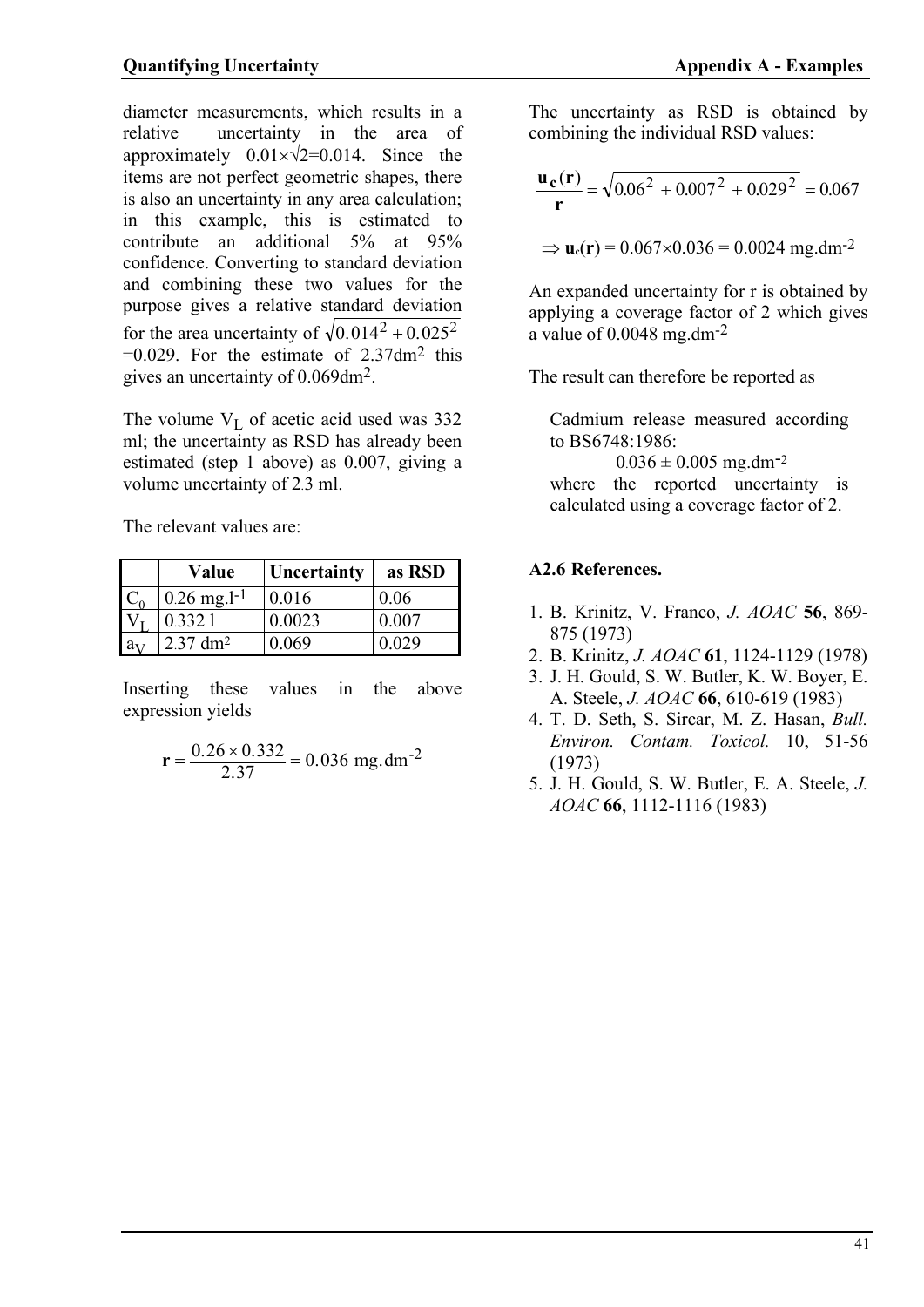# **A2.7 Summary of procedure From BS 6748:1986, "Limits of metal release from ceramic ware, glassware, glass ceramic ware and vitreous enamel ware"**

### **A2.7.1 Reagents**

*Water,* complying with the requirements of BS3978.

*Acetic acid* (CH<sub>3</sub>COOH),glacial.

*Acetic acid* solution (4% v/v). 40 ml of glacial acetic acid is added to 500 ml of water and made up to 1 litre. The solution is freshly prepared prior to use.

### *Standard metal solutions*

- $1000 \pm 1$  mg Pb in 1 litre of 4% v/v acetic acid
- 500  $\pm$ 0.5 mg Cd in 1 L of 4% v/v acetic acid.

# **A2.7.2 Apparatus**

- *Atomic absorption spectrophotometer,* with a detection limit of at least 0.2 mg l-1 Pb (in 4% v/v acetic acid) and 0.02 mg  $l^{-1}$  Cd (in  $4%$  v/v acetic acid).
- *Laboratory glassware,* volumetric glassware of at least class B, of borosilicate glass incapable of releasing detectable levels of lead or cadmium into 4% acetic acid during the test procedure.

# **A2.7.3 Preparation of samples**

• Samples are to be washed at  $40 \pm 5^{\circ}$ C in an aqueous solution containing 1 ml.<sup>1-1</sup> of domestic liquid detergent, rinsed with water (as specified above), drained and wiped dry with clean filter paper. Areas of the

sample which do not contact foodstuffs in normal use are covered after washing and drying with a suitable protective coating.

### **A2.7.4 Procedure**

- The sample is conditioned to 22 ±2°C. Where appropriate ('category 1' articles) the surface area of the article is determined.
- The conditioned sample is filled with 4% v/v acetic acid solution (**A.1.4**) at 22  $\pm$ 2°C to a level no more than 1 mm from the overflow point, measured from the upper rim of the sample, and to no more than 6 mm from the extreme edge of a sample with a flat or sloping rim.
- The quantity of 4% v/v acetic acid required or used is recorded to an accuracy of  $\pm 2$ %.
- The sample is allowed to stand at  $22\pm$  $2^{\circ}$ C for 24 hours (in darkness if cadmium is determined) with due precaution to prevent evaporative loss.
- The extract solution is homogenised, by stirring, or other method, without loss of solution or abrasion of the surface being tested and a portion taken for analysis by AA.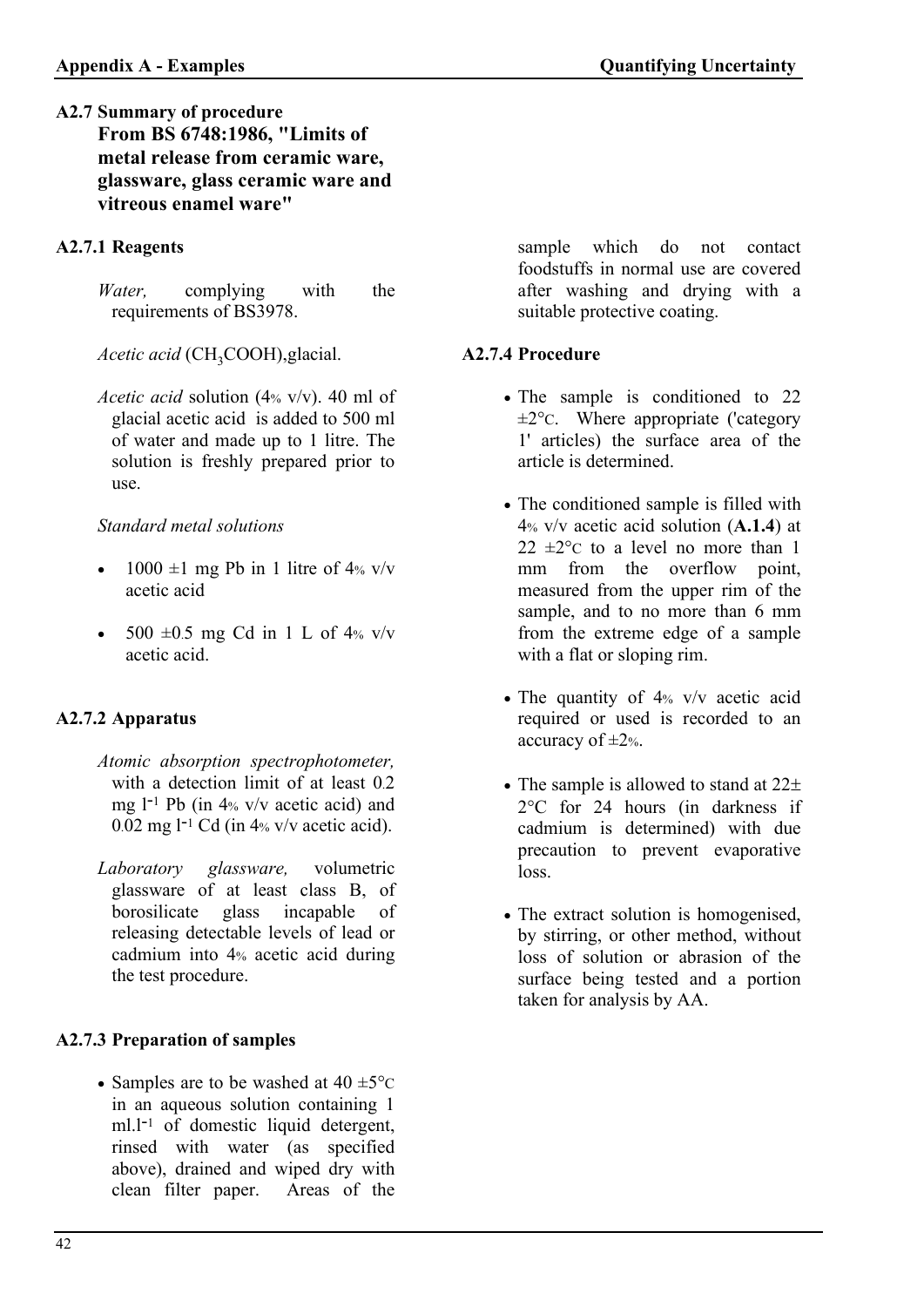### **A2.7.5 Analysis**

- The AA instrument is set up according to the manufacturer's instructions using wavelengths of 217.0 nm for lead determination and 228.8 nm for cadmium determination with appropriate correction for background absorption effects.
- Provided that absorbance values of the dilute standard metal solutions and of the 4% v/v acetic acid solution indicate minimal drift, the results may be calculated by the bracketing technique (below), or from a manually prepared calibration curve or by using the calibration facilities of the instrument.

### **A2.7.6 Calculation of results by the bracketing technique**

The lead or cadmium content,  $C_0$ expressed in mg  $l^{-1}$  of the extraction solution, is given by the equation:

$$
C_0 = \left[ \left\{ \left( \frac{A_0 - A_1}{A_2 - A_1} \right) (C_2 - C_1) \right\} + C_1 \right] d
$$

where

- $A_0$  is the absorbance of the lead or cadmium in the sample extract.
- $A_1$  is the absorbance of the lead or cadmium in the lower bracketing solution.
- $A<sub>2</sub>$  is the absorbance of the lead or cadmium in the upper bracketing solution.
- $C_1$  is the lead or cadmium content of the lower bracketing solution (in mg l<sup>-1</sup>).
- $C<sub>1</sub>$  is the lead or cadmium content of the upper bracketing solution (in mg  $l^{-1}$ ).
- *d* is the factor by which the sample was diluted.
- NOTE The lower and upper bracketing solutions should be chosen to have absorbance values close to that of the sample extract or diluted sample extract.

### **A2.7.7 Test report**

The test report is to include, *inter alia*:

- the nature of the article under test.
- the surface area or volume, as appropriate, of the article.
- the amount of lead and/or cadmium in the total quantity(ies) of extracting solution(s) expressed as milligrams of Pb or Cd per square decimetre of surface area for category 1 articles or milligrams of Pb or Cd per litre of volume for category 2 and 3 articles.
- NOTE: This extract from BS 6748:1986 is reproduced with the permission of BSI. Complete copies can be obtained by post from BSI customer services, 389 Chiswick High Road, London, W4 4AL, England. **■0181 996 7000.**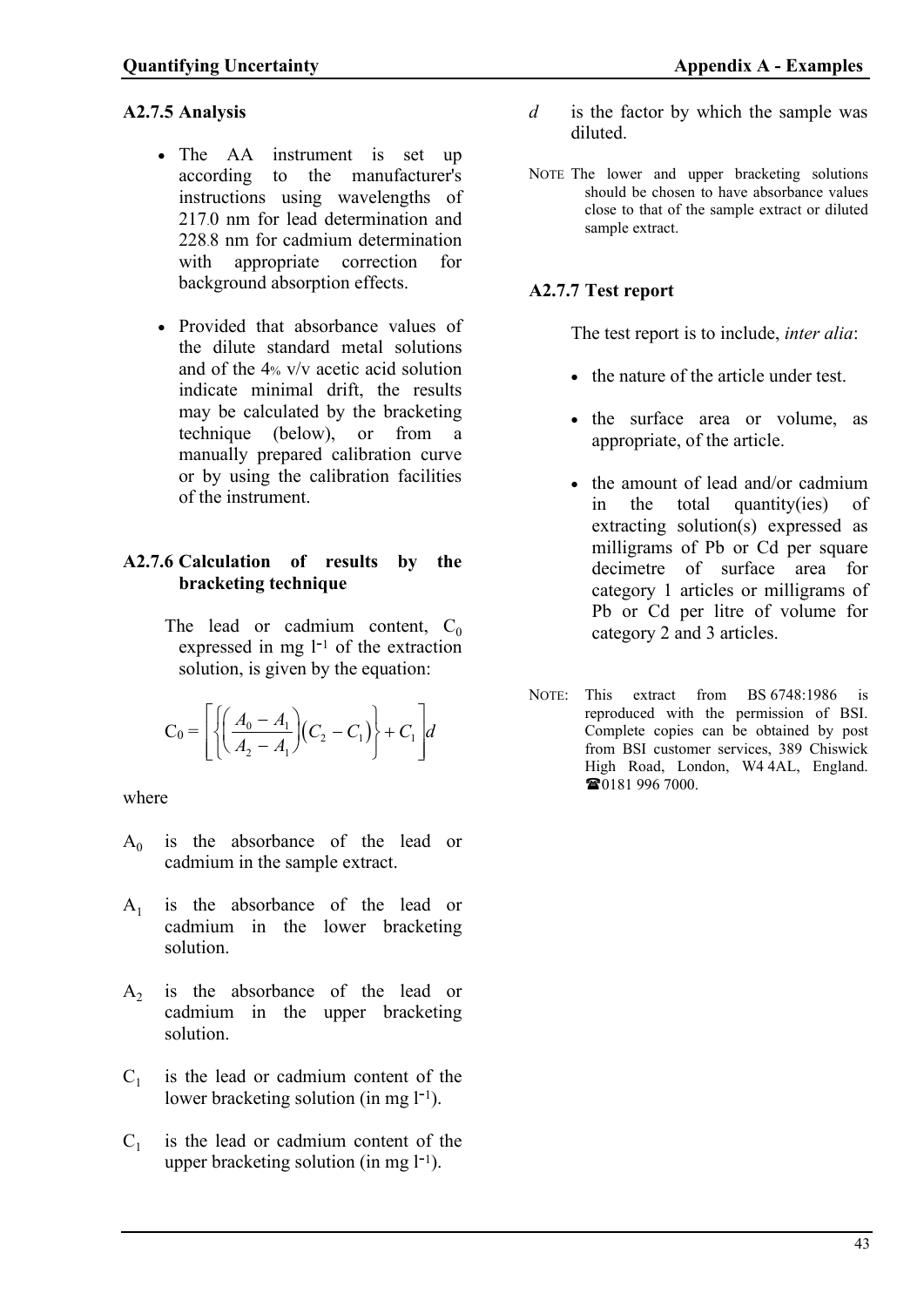# **Appendix A - Examples**

# **Example 3 - Determination of organophosphorus pesticides in bread**

### **A3.1 Introduction**

The aim of the measurement is to determine the amount of an organophosphorus pesticide residue in bread. The method is applicable to a small range of chemically similar pesticides at levels between 0.01 and 2 mg.kg-1 .

# **A3.2 Method**

The method is illustrated schematically below.





The separate stages are:

- i) Homogenisation. The complete sample is divided into small (approx. 2cm) fragments, a random selection is made of about 15 of these, and the sub-sample homogenised. Where extreme inhomogeneity is suspected, proportional sampling is used before blending.
- ii) Weighing of sub-sample for analysis (gives mass  $M_{\text{sample}}$ ).
- iii) Extraction. Quantitative extraction of the analyte with organic solvent, decanting and drying through a sodium sulphate column, and concentration of the extract using a Kedurna-Danish apparatus.
- iv) Liquid-liquid extraction. Acetonitrile/ hexane liquid partition, washing the acetonitrile extract with hexane, drying the hexane layer through sodium sulphate column.
- v) Concentration of the washed extract by gas blow-down of extract to near dryness.
- vi) Dilution to standard volume  $V_{\text{on}}$  (approx. 2ml) in a graduated 10 tube.
- vii) Measurement. Injection and GC measurement of 5µl of sample extract to give the peak intensity  $I_{\text{on}}$ .
- viii) GC calibration via preparation of an approximately 5µgml-1 standard (actual mass concentration  $C_{ref}$ ) and injection and GC measurement of 5µl of standard to give a reference peak intensity  $I_{ref}$ .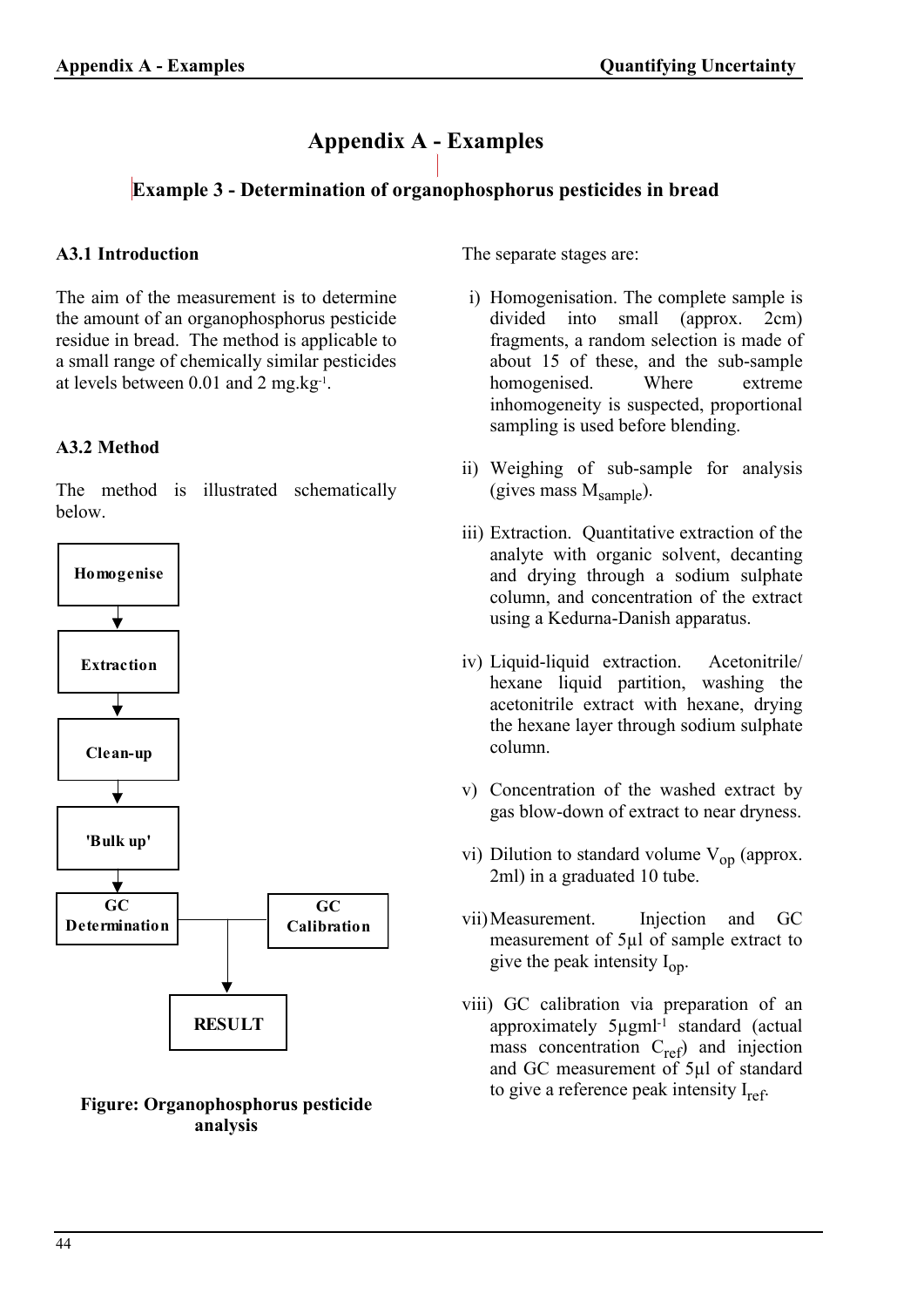The mass concentration  $C_{op}$  in the final sample is given by

$$
C_{op} = C_{ref} \times \frac{I_{op}}{I_{ref}}
$$

and the estimate  $\hat{P}_{op}$  of the level of pesticide  $P_{op}$  in the bulk sample (in  $\mu$ g.g<sup>-1</sup>) is given by

$$
\hat{P}_{op} = \frac{C_{op} \times V_{op}}{M_{sample}} \times 10^6
$$

### **A3.3 Uncertainty components**

From the expressions above, it appears that the uncertainty in the final value  $P_{op}$  can be derived directly from the uncertainties in the individual values  $C_{ref}$ ,  $I_{ref}$ ,  $I_{op}$ ,  $M_{sample}$  and so on. However, it is clear from examination of the experimental stages that the unreliability of extraction and clean-up and the effect of inhomogeneity will contribute appreciably to the uncertainty in  $P_{op}$  as a value for the bulk sample.

The basic calculation does not make this sufficiently explicit, especially since it is not immediately clear how these factors affect the individual measurements. To show the effects of uncertainties arising from these operations clearly, it is useful to write

$$
\hat{P}_{op} = F_{ext} \times F_{hom} \times F_{con} \times \frac{C_{op} \times V_{op}}{M_{sample}} \times 10^6
$$

where  $F_{ext}$  and so on are correction factors assumed to be unity in the original calculation.

This makes it clear that the uncertainties in these correction factors must be included in the estimation of the overall uncertainty. The final expression also shows how the uncertainties will apply.

NOTE Correction factors. This approach is quite general, and may be very valuable in highlighting hidden assumptions. In principle, every measurement has associated with it such a "correction factor" which is normally assumed to be unity. For example, the uncertainty in  $C_{op}$  can be expressed as a standard deviation for  $C_{op}$ , or as the standard deviation which represents the uncertainty in a "correction factor". In the latter case, the value is incidentally the uncertainty for  $C_{op}$ expressed as a relative standard deviation.

### **A3.4 Evaluating Uncertainty Components**

Table A3.7 lists the individual steps in the method, and shows the best estimate of the "correction factor" associated with each step and the uncertainty in each. The following paragraphs show how the components of uncertainty were evaluated.

### **i) Homogeneity**

No literature data were available on the distribution of trace organic components in bread products, despite an extensive literature survey (at first sight this is surprising, but most food analysts attempt homogenisation rather than evaluate inhomogeneity separately). Nor was it practical to measure homogeneity directly. The contribution of inhomogeneity therefore had to be estimated on the basis of the sampling method used.

To aid estimation, a number of possible pesticide residue distribution scenarios were considered, and simple binomial statistical distributions used to calculate standard deviations for the total included in the analysed sample (see section A3.6). The scenarios, and their calculated relative standard deviation in the amount of pesticide in the final sample, were:

- a) Residue distributed on the top surface only. RSD 0.58.
- b) Residue distributed evenly over the surface only. RSD 0.20.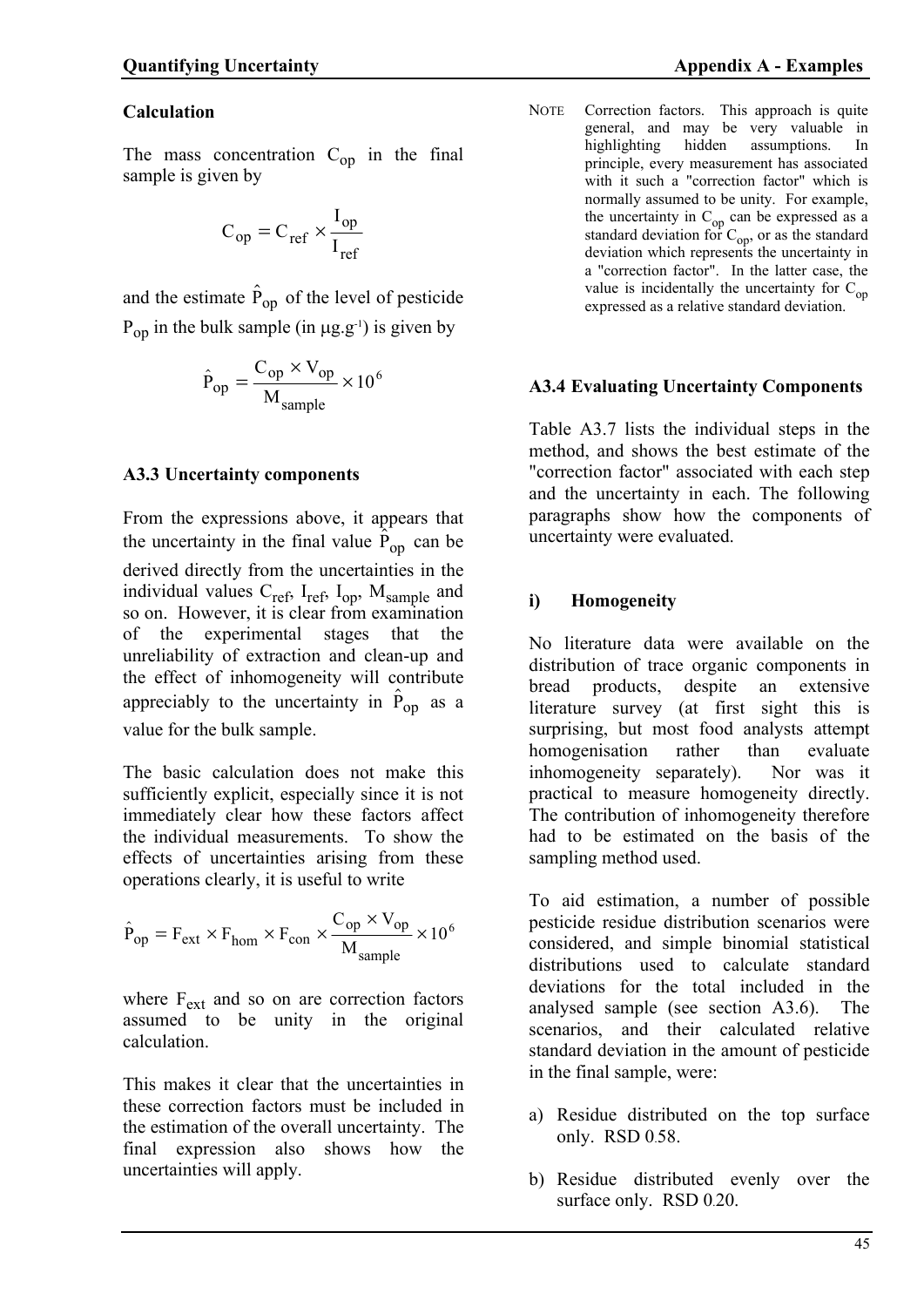c) Residue distributed evenly through the sample, but reduced in concentration by evaporative loss or decomposition close to the surface. RSD 0.05-0.10 depending on "surface layer" thickness.

Scenario (a) is specifically catered for by proportional sampling or complete homogenisation; it would arise in the case of decorative additions (whole grains) added to one surface. Scenario (b) is therefore considered the likely worst case. Scenario (c) is considered most probable, but cannot be readily distinguished from (b). On this basis, the value of 0.20 was chosen.

NOTE For more details on modelling inhomogeneity see the last section of this example.

# **ii) Weighing**

The method calls for 10g material to be taken for extraction. Table A3.1 gives weighing data for the two-figure balance in use in the laboratory. The data has a standard deviation of 0.03g for repeatability experiments, and a very similar figure for long term variability. The standard deviation of 0.03 g was taken as the contribution to the uncertainty of random run to run variation. The long term data show no significant error or drift; nonetheless, the limited amount of data makes it uncertain that the balance error is identically zero. The size of this uncertainty can be estimated using the **standard deviation of the mean [B.24]** of the long term data. This gives a value of 0.008g. The two values are combined to give the value of  $0.03<sup>2</sup> + 0.008<sup>2</sup> = 0.031g.$ 

# **iii) Extraction**

The contribution of the extraction step to the overall uncertainty is estimated using analysis of spiked samples and replicate analysis of samples containing the pesticides of interest.

The main points to consider are the value and uncertainty of the recovery estimate  $F_{ext}$ , and the run to run reproducibility. The best available data in this laboratory are given in tables A3.2 and A3.3. Experiments are direct recovery estimates from spiking, extraction and concentration.

Table A3.2 shows the available results of long term studies of spiked samples of various types. The relevant line is the "Bread" entry line which shows a mean recovery for forty-two samples of 90%, with a relative standard deviation of 0.31 (of 90%). This leads to an estimated value for F<sub>ext</sub> of 1.1 ±0.048 calculated as the standard deviation of the mean  $(0.31/\sqrt{42})$ . Note that since this factor is built in to the calculation, no amount of replication on real samples will reduce the value.

The additional effect of variation from extraction to extraction still needs to be considered. Table A3.3 gives the available duplicate test data for typical organophosphorus pesticides found in a number of bread samples. The normalised difference data (the difference divided by the mean value) provides a measure of the variability. To obtain the estimated relative standard deviation for single determinations, the standard deviation of the normalised differences is taken and divided by  $\sqrt{2}$  to correct from a standard deviation for pairwise differences to the standard deviation for the single values. This gives a value for the uncertainty due to run to run variation in the extraction process of 0.27 (expressed as RSD).

Combining these two values gives a relative standard deviation of  $\sqrt{0.27^2 + 0.048^2}$  = 0.27, that is,  $F_{ext} = 1.1 \pm 0.30$ .

The extract is reduced from an initial 100- 150ml volume to 10ml by evaporation at ambient pressure. There is some risk of loss both by evaporation and decomposition. However, the extraction experiments (above) include the concentration step; it follows that no further allowance need be made.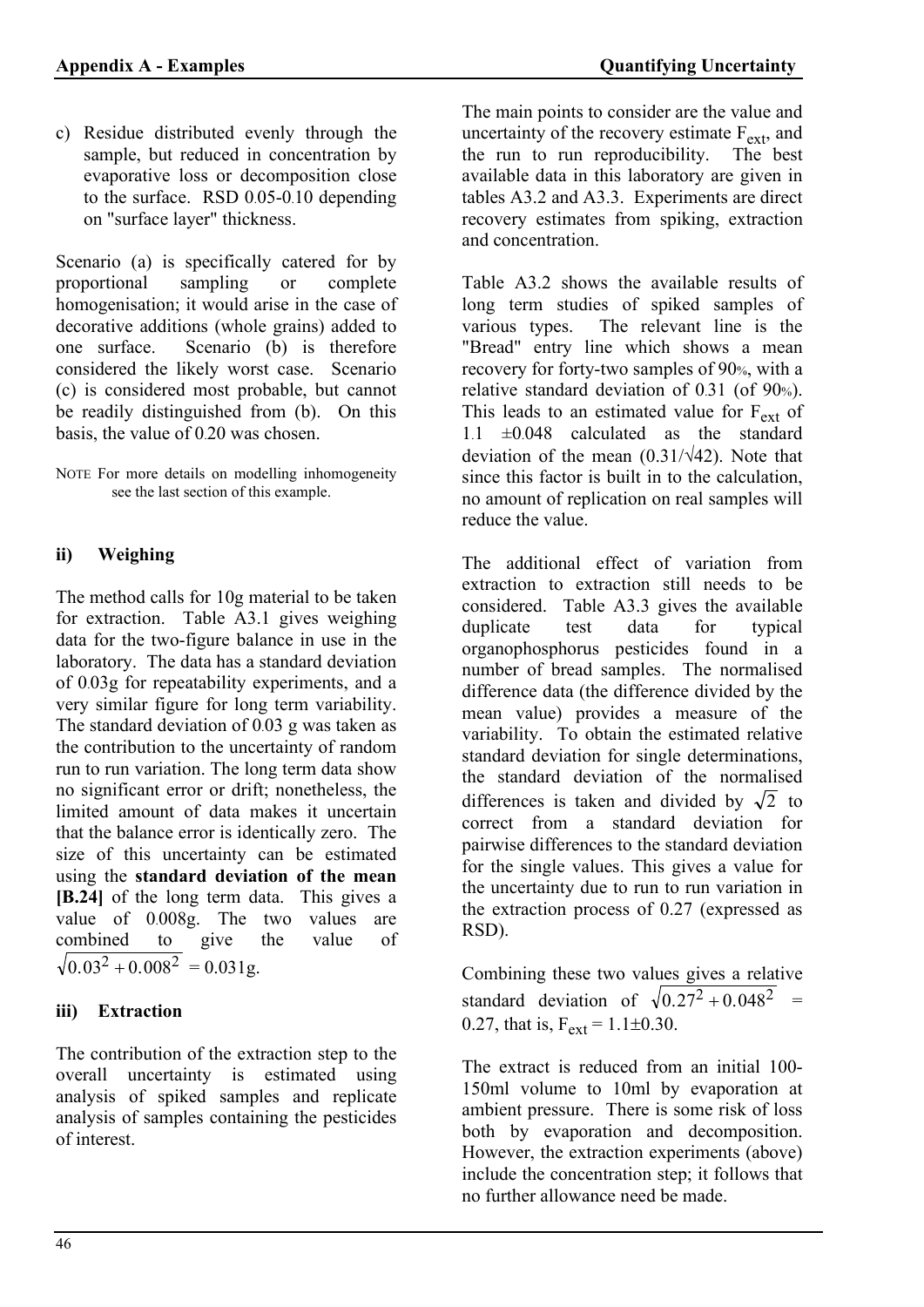NOTE The extraction experiments also include the later stages of the experiment, and in principle no further allowance appears necessary. However, it is unlikely that the extraction experiments covered the full range of variability observed in later stages in practice; for example, operator and other effects would not be covered effectively. Additional allowance will, therefore, be necessary; the following paragraphs give the values used.

# **iv) Liquid-liquid extraction and drying**

No data was available for liquid-liquid partition and drying; the analyst's best estimate was a value of 0.03 (as RSD) for the additional uncertainty for the two operations. No separate random variability was identified. *i.e.*  $F_{LL} = 1.0 \pm 0.03$ . This value is taken as the estimate of additional uncertainty arising from this step.

# **v) Concentration of washed extract**

Following liquid partition, the liquid is reduced to a small volume by gas "blow down" at ambient temperature.

The experimental data on organochlorine pesticides in table A3.2 shows a mean recovery of 94%, with RSD of 0.045 and standard deviation of the mean of 0.006. This gives the value for  $F_{con}$  as 1.064  $\pm$ 0.006. The main cause of loss is expected to be direct evaporation, and this is expected to be controlled largely by molecular weight in both organophosphorus and organochlorine pesticides, hence the organochlorine data is adopted without modification as a working estimate.

In principle, an estimate is also required of that run-to-run variation of concentration which is not included in the extraction repeatability noted above. However, examination of the independent GC repeatability (below) suggests that the majority of the variation found in the concentration experiments arises from GC

variability; accordingly, no further allowance is considered appropriate here.

The relative standard deviation expressing the uncertainty for  $F_{\rm con}$  is therefore  $0.006/1.064 = 0.0056$ .

# **vi) Dilution to standard volume**

The reduced solution is made up to 2ml in a graduated tube. A series of fill/weigh experiments using water gave the data in table A3.4.

This data shows a pooled standard deviation of 0.08ml, which, for a target volume of 2ml, becomes 0.04 RSD. In this instance, the data also show a bias of 0.09ml for the 2ml volume. From experience, this is a typical error magnitude for the type of measurement, and is therefore used directly as an estimate of the uncertainty in assumptions about the dilution step. In terms of the correction factor  $F_{\text{dil}}$ ,  $F_{\text{dil}} = 1.0 \pm 0.045$ . This step, too, is included in the extraction repeatability experiments; no additional uncertainty allowance is therefore made for the imperfect repeatability of the dilution step.

# **vii) GC measurement**

Available data on a series of GC experiments, repeated by several analysts over a period of time, are summarised in table A3.6. The RSD for several pesticides was determined; the best and worst for each analyst/instrument combination are available. The mean over all the available RSD values is 0.066.

In principle, the GC variability is included in the extraction repeatability trials. However, GC variability also occurs in the course of the dilution trials, which show an RSD of only 0.045. Clearly, the wide ranging study across different GC instruments, operators and times provides evidence that only part of the possible GC variability is included in the prior experiments. An additional allowance is therefore appropriate. Following basic statistical principles applicable to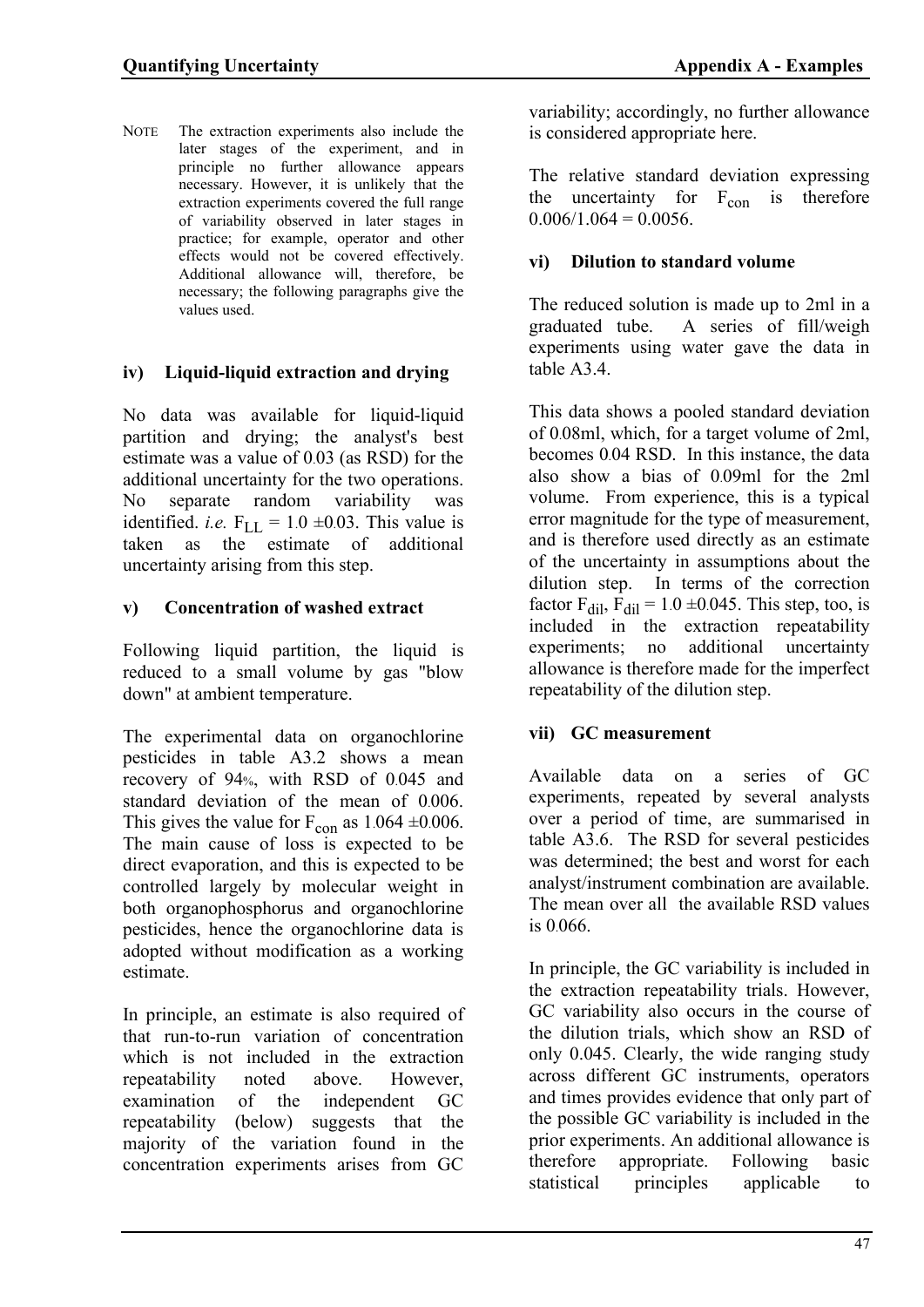combination of variances, an additional variance of approximately  $0.066^2 - 0.045^2 =$ 0.0023 is required to account for the additional GC variability found. This leads to an estimate of  $\sqrt{0.0023}$  = 0.048 as an estimate of the additional allowance required.

# **viii) Calibration of the GC response**

a) Preparation of standard

The standard is prepared by weighing out 50mg of the organophosphorus pesticide reference material, dissolving it in 100ml solvent, and diluting twice by a factor of ten, using fresh 10ml pipettes and 100ml volumetric flasks.

There are three different sources of uncertainty; the purity of the standard, the weighing uncertainty and the volumetric uncertainty. The purity of the certified standard is given as 99.53%  $\pm 0.06$ %. For a four figure balance, the weighing uncertainty is estimated from other studies as  $\pm 0.3$ mg (RSD 0.006).

The 100ml flask has a manufacturer's tolerance of  $\pm 0.08$  ml (RSD 0.0008), while the pipette has a tolerance of 0.01ml in 10ml (RSD 0.001). Each dilution is therefore subject to an uncertainty of

$$
\sqrt{\left(0.0014^2+0.0005^2\right)}=0.0015
$$

For the complete dissolution/dilution process, therefore, the overall volumetric uncertainty is

$$
\sqrt{\left(0.0005^2 + 0.0015^2 + 0.0015^2\right)} = 0.002
$$

as an RSD (the first term is for the initial 100ml dissolution).

In addition, given that the operations are carried out at ambient temperature, an allowance is necessary for unknown absolute temperature offset.

NOTE Since the aliquot and diluent can reasonably be considered as being at the same temperature for the complete dilution process, the uncertainty arising from constant, unknown temperature offset will appear directly in the final concentration, not once for each dilution.

Taking the temperature variability as  $\pm 5^{\circ}$ C (RSD) and assuming hexane as solvent gives an uncertainty in volume at STP of  $\pm 0.005$  (as RSD). Combining this value with the volumetric and weighing uncertainties gives a figure of

$$
\sqrt{\left(0.003^2 + 0.002^2 + 0.005^2\right)} = 0.006
$$

This represents the uncertainty in  $C_{ref}$ .

- b) GC determination of standard
	- The response for the standard is determined once, using the same GC equipment as the sample. From the work above, the GC determination variability in addition to that allowed for in prior stages is characterised by an RSD of 0.048.

This represents the uncertainty of  $I_{ref}$ .

NOTE This estimate ignores most systematic errors in the GC determination. This is possible here only because the value obtained is compared directly with the intensity value for the sample; any such systematic errors therefore largely cancel in the final result.

# **A3.5 Combined Uncertainty**

The expression for the value  $P_{op}$  shows that all the terms combine multiplicatively. Using the rules in Appendix F, the combined standard uncertainty in this situation is the root of the sum of squares of the relative standard deviations used to express the individual components.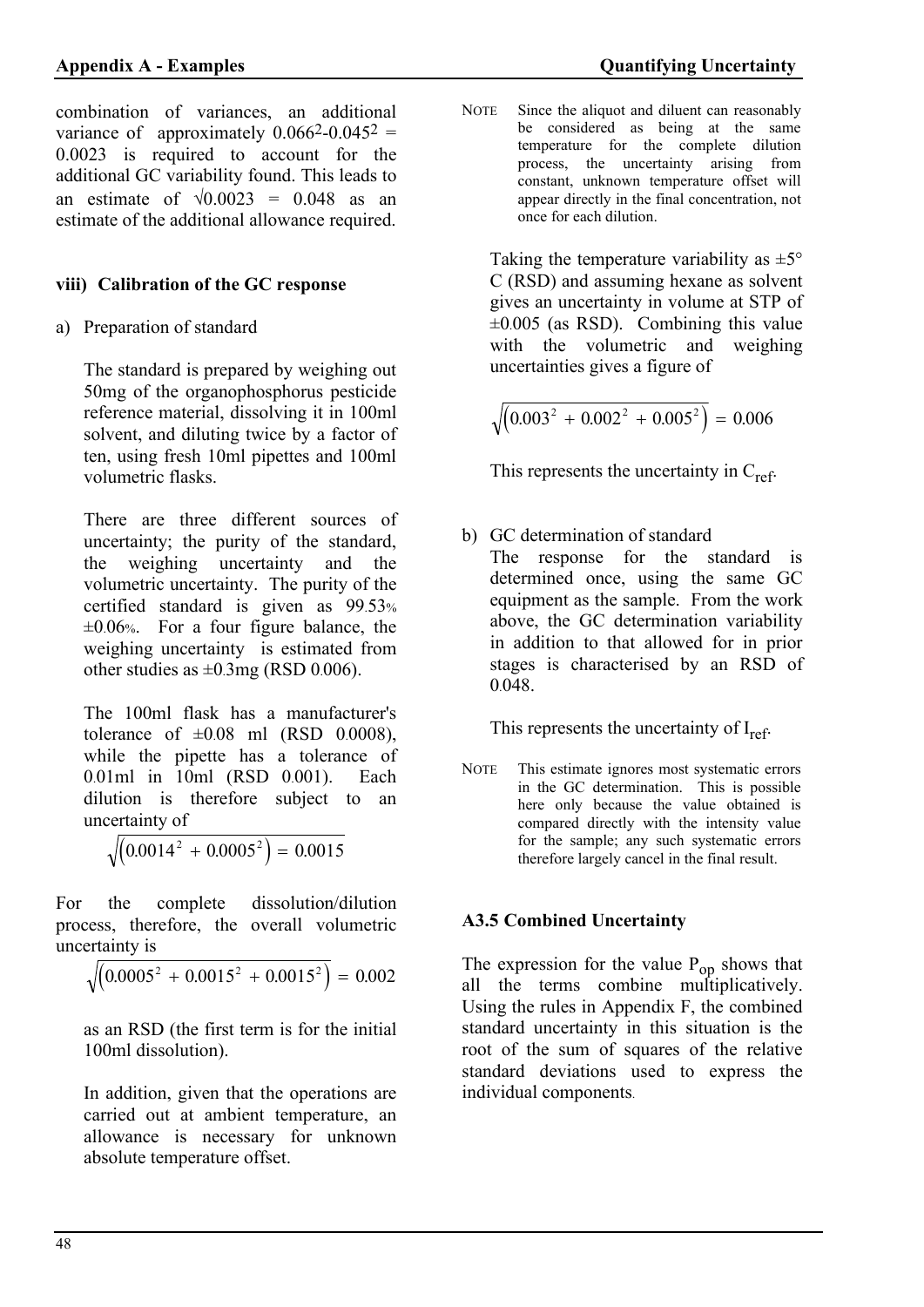Using Table A3.7, the following figures are obtained:

### **Combined correction: 1.17 Combined Uncertainty: 0.35**

Normally, the expanded uncertainty should be reported; in the absence of other indications the value of  $k=2$  is used, giving

**Expanded uncertainty:0.70 as RSD**  (70% as CV).

This is the uncertainty for the determination expressed as a relative standard deviation.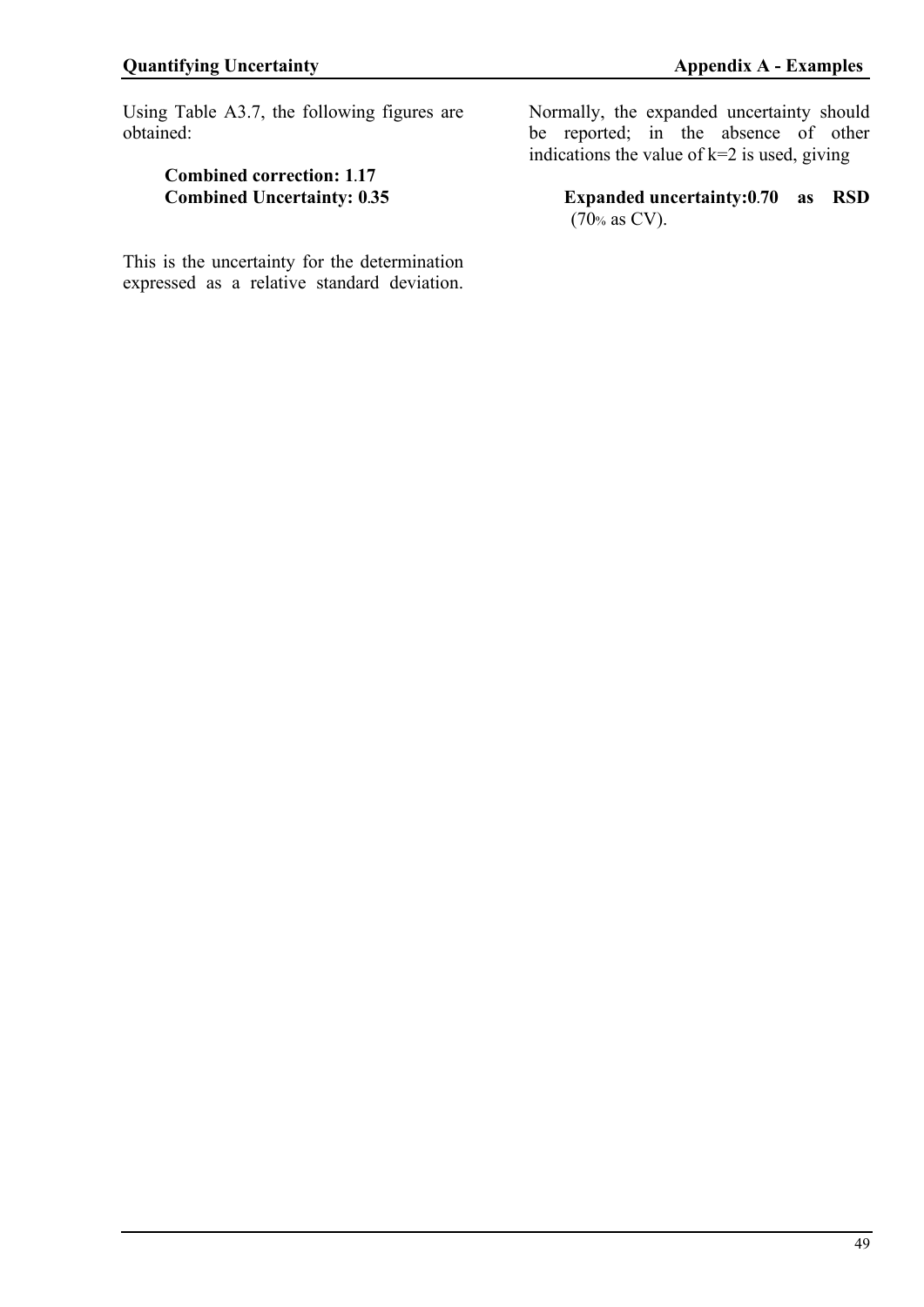### **A3.6 Modelling Inhomogeneity for Organophosphorus Pesticide Uncertainty**

Assuming that all of the material of interest in a sample can be extracted for analysis irrespective of its state, the worst case for inhomogeneity is the situation where some part or parts of a sample contain all of the substance of interest. A more general, but closely related, case is that in which two levels, say  $L_1$  and  $L_2$ , of the material are present in different parts of the whole sample. The effect of such inhomogeneity in the case of random sub-sampling can be estimated using binomial statistics. The values required are the mean  $\mu$  and standard deviation s of the amount of material in n equal portions selected randomly after separation.

These values are given by

$$
\mu = n. ( p_1 l_1 + p_2 l_2 ) \implies
$$
  

$$
\mu = np_1.(l_1 - l_2) + n.l_2
$$
 [1]

$$
\sigma^2 = np_1.(1-p_1).(l_1-l_2)^2
$$
 [2]

where  $l_1$  and  $l_2$  are the amounts of substance in portions from regions in the sample containing total fractions  $L_1$  and  $L_2$ respectively of the total amount X, and  $p_1$ and  $p_2$  are the probabilities of selecting portions from those regions (n must be small compared to the total number of portions from which the selection is made).

The figures shown above were calculated as follows, assuming that a typical sample loaf is approximately  $12\times12\times24$  cm, using a portion size of  $2 \times 2 \times 2$  cm (total of 432 portions) and assuming 15 such portions are selected at random and homogenised.

### Scenario (a)

The material is confined to a single large face (the top) of the sample.  $L_2$  is therefore zero, as is  $l_2$ ;  $L_1=1$ . Each portion including part of the top surface will contain an amount  $l_1$  of the material. For the dimensions given, clearly one in six (2/12) of the portions meet this criterion,  $p_1$  is therefore 1/6, or 0.167, and  $l_1$  is  $X/72$  (*i.e.* there are 72 "top" portions).

This gives

$$
\mu = 15 \times 0.167 \times l_1 = 2.5l_1
$$
  
\n
$$
\sigma^2 = 15 \times 0.167 \times (1 - 0.17) \times l_1^2
$$
  
\n
$$
= 2.08l_1^2
$$
  
\n
$$
\Rightarrow \sigma = \sqrt{(2.08l_1^2)} = 1.44l_1
$$
  
\n
$$
\Rightarrow \text{RSD} = \sigma/\mu = 0.58
$$

NOTE To calculate the level X in the entire sample, µ is multiplied back up by 432/15, giving a mean estimate of X of

$$
X = 432/15 \times 2.5 \times l_1 = 72 \times \frac{X}{72} = X
$$

 This result is typical of random sampling; the expectation value of the mean is exactly the mean value of the population For random sampling, there is thus no contribution to overall uncertainty other than the run to run variability, expressed as  $\sigma$  or RSD here.

Scenario (b)

The material is distributed evenly over the whole surface. Following similar arguments and assuming that all surface portions contain the same amount  $l_1$  of material,  $l_2$  is again zero, and  $p_1$  is, using the dimensions above, given by

$$
P_1 = \frac{((12x12x24) - (8x8x20))}{(12x12x24)} = 0.63
$$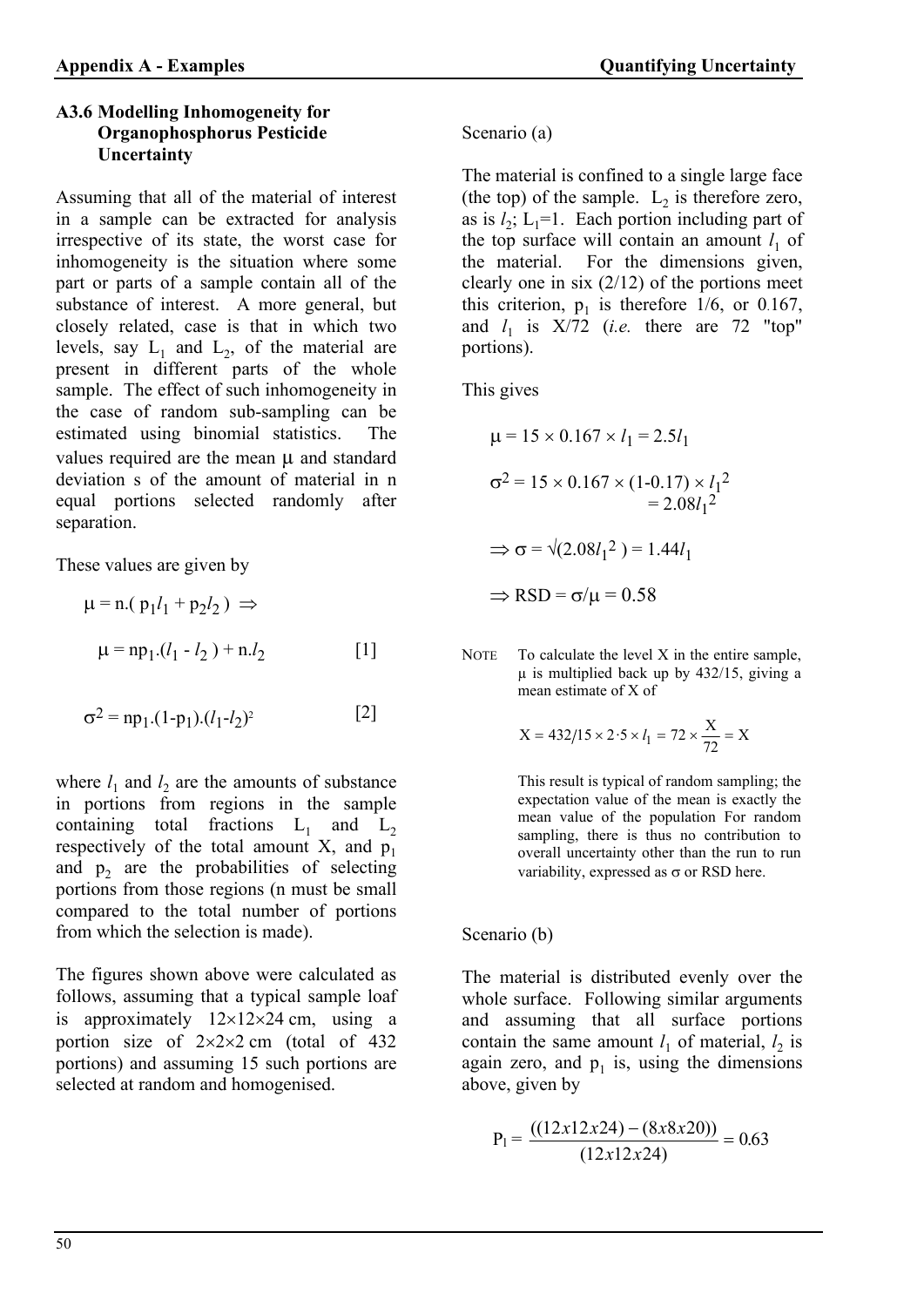*i.e.*  $p_1$  is that fraction of the sample in the "outer" 2cm.

Using the same assumptions then

$$
l_1 = \frac{X}{272}
$$

NOTE The change in value from scenario (a)

This gives:

$$
\mu = 15 \times 0.63 \times l_1 = 9.5l_1
$$
  
\n
$$
\sigma^2 = 15 \times 0.63 \times (1 - 0.63) \times l_1^2
$$
  
\n
$$
= 3.5l_1^2
$$
  
\n
$$
\Rightarrow \sigma = \sqrt{(3.5l_1^2)} = 1.87l_1
$$
  
\n
$$
\Rightarrow \text{RSD} = \sigma/\mu = 0.2
$$

Scenario (c)

The amount of material near the surface is reduced to zero by evaporative or other loss. This case can be examined most simply by considering it as the inverse of scenario (b), with  $p_1 = 0.37$  and  $l_1$  equal to X/160. This gives

$$
\mu = 15 \times 0.37 \times l_1 = 5.6 l_1
$$
  
\n
$$
\sigma^2 = 15 \times 0.37 \times (1 - 0.37) \times l_1^2
$$
  
\n
$$
= 3.5 l_1^2
$$
  
\n
$$
\Rightarrow \sigma = \sqrt{(3.5 l_1^2)} = 1.87 l_1
$$
  
\n
$$
\Rightarrow \text{RSD} = \sigma/\mu = 0.33
$$

However, if the loss extends to a depth less than the size of the portions removed, as would be expected, each portion contains some material.  $l_1$  and  $l_2$  would therefore both be non-zero. Taking the case where all outer portions contain 50% "centre" and 50% "outer" parts of the sample

$$
l_1 = 2 \times l_2 \implies l_1 = X/296
$$

$$
\mu = 15 \times 0.37 \times (l_1 - l_2) + 15 \times l_2
$$
  
= 15 \times 0.37 \times l\_2 + 15 \times l\_2  
= 20.6l\_2  

$$
\sigma^2 = 15 \times 0.37 \times (1 - 0.37) \times (l_1 - l_2)^2
$$
  
= 3.5l\_2<sup>2</sup>

giving an RSD of  $1.87/20.6 = 0.09$ .

In the current model, this corresponds to a depth of 1 cm through which material is lost. Examination of typical bread samples shows crust thickness typically of 1cm or less, and taking this to be the depth to which the material of interest is lost (crust formation itself inhibits loss below this depth), it follows that realistic variants on scenario (c) will give values of  $\sigma/\mu$  not above 0.09.

NOTE In this case, the reduction in uncertainty arises because the inhomogeneity is on a smaller scale than the portions taken for homogenisation. In general this will lead to a reduced contribution to uncertainty; it follows that no additional modelling need be done for cases where large numbers of small inclusions (such as grains incorporated in the bulk of a loaf) contain disproportionate amounts of the material of interest. Provided that the probability of such an inclusion being incorporated into the portions taken for homogenisation is large enough, then the contribution to uncertainty will not exceed any already calculated in the scenarios above.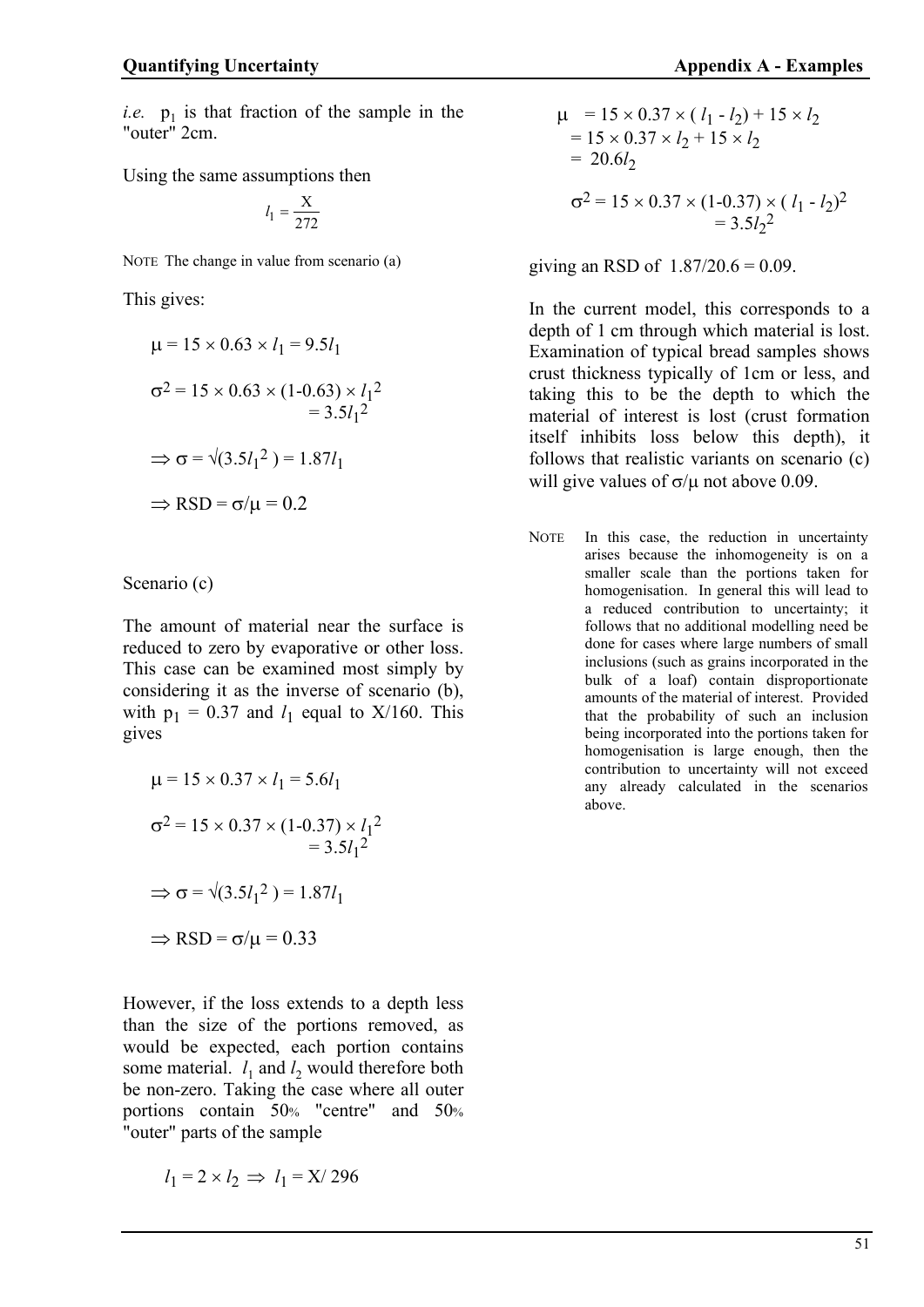# **A3.7 Tables**

 **Reading** 

# Table A3.1 **Weighing data**

1. Repeat weighings, replicate readings, five second interval.

 $1 \quad 2 \quad 3 \quad 4$ 

| Weighing                |       |       |       |       |
|-------------------------|-------|-------|-------|-------|
| 1                       | 10.53 | 10.51 | 10.47 | 10.50 |
| $\overline{2}$          | 10.48 | 10.46 | 10.44 | 10.49 |
| 3                       | 10.52 | 10.47 | 10.48 | 10.46 |
| $\overline{\mathbf{4}}$ | 10.46 | 10.44 | 10.47 | 10.47 |
| 5                       | 10.50 | 10.49 | 10.46 | 10.48 |
| 6                       | 10.45 | 10.45 | 10.46 | 10.45 |
| 7                       | 10.50 | 10.43 | 10.42 | 10.42 |
| 8                       | 10.45 | 10.44 | 10.43 | 10.44 |
| 9                       | 10.40 | 10.43 | 10.43 | 10.42 |
| 10                      | 10.44 | 10.46 | 10.49 | 10.45 |
| 11                      | 10.42 | 10.41 | 10.44 | 10.43 |
| 12                      | 10.45 | 10.43 | 10.43 | 10.44 |

Mean: 10.46 Standard deviation **s**: 0.030 Relative standard deviation: 0.003 2. Calibration data: Stated weight calibration Uncertainty

| <b>Nominal wt</b> | Uncertainty | <b>Validity</b> |
|-------------------|-------------|-----------------|
| 100               | 0.00005g    | <b>Jun 93</b>   |
| 50                | 0.00006g    | <b>Nov 92</b>   |
| 20                | 0.00005g    | <b>Nov 92</b>   |
| 10                | 0.00004g    | <b>Nov 92</b>   |
| 5                 | 0.000035g   | <b>Nov 92</b>   |

3. Monthly Check weights (10g) (Log book data).

| Date      | Reading | <b>Error</b> |
|-----------|---------|--------------|
| 3 Apr 92  | 9.99    | 0.01         |
| 1 May 92  | 10.00   | 0.00         |
| 2 Jun 92  | 10.01   | $-0.01$      |
| 1 Jul 92  | 9.99    | 0.01         |
| 31 Jul 92 | 10.01   | $-0.01$      |
| 2 Sep 92  | 10.00   | 0.00         |
| 30 Sep 92 | 9.93    | 0.07         |
| 1 Dec 92  | 10.02   | $-0.02$      |
| 4 Jan 93  | 9.99    | 0.01         |
| 1 Feb 93  | 10.02   | $-0.02$      |
| 1 Mar 93  | 9.97    | 0.03         |

Mean: 9.994 Standard deviation **s** 0.026

Standard deviation

| of the mean | 0.026<br>$t' = 0.008$<br>$\sqrt{11}$ |
|-------------|--------------------------------------|
|-------------|--------------------------------------|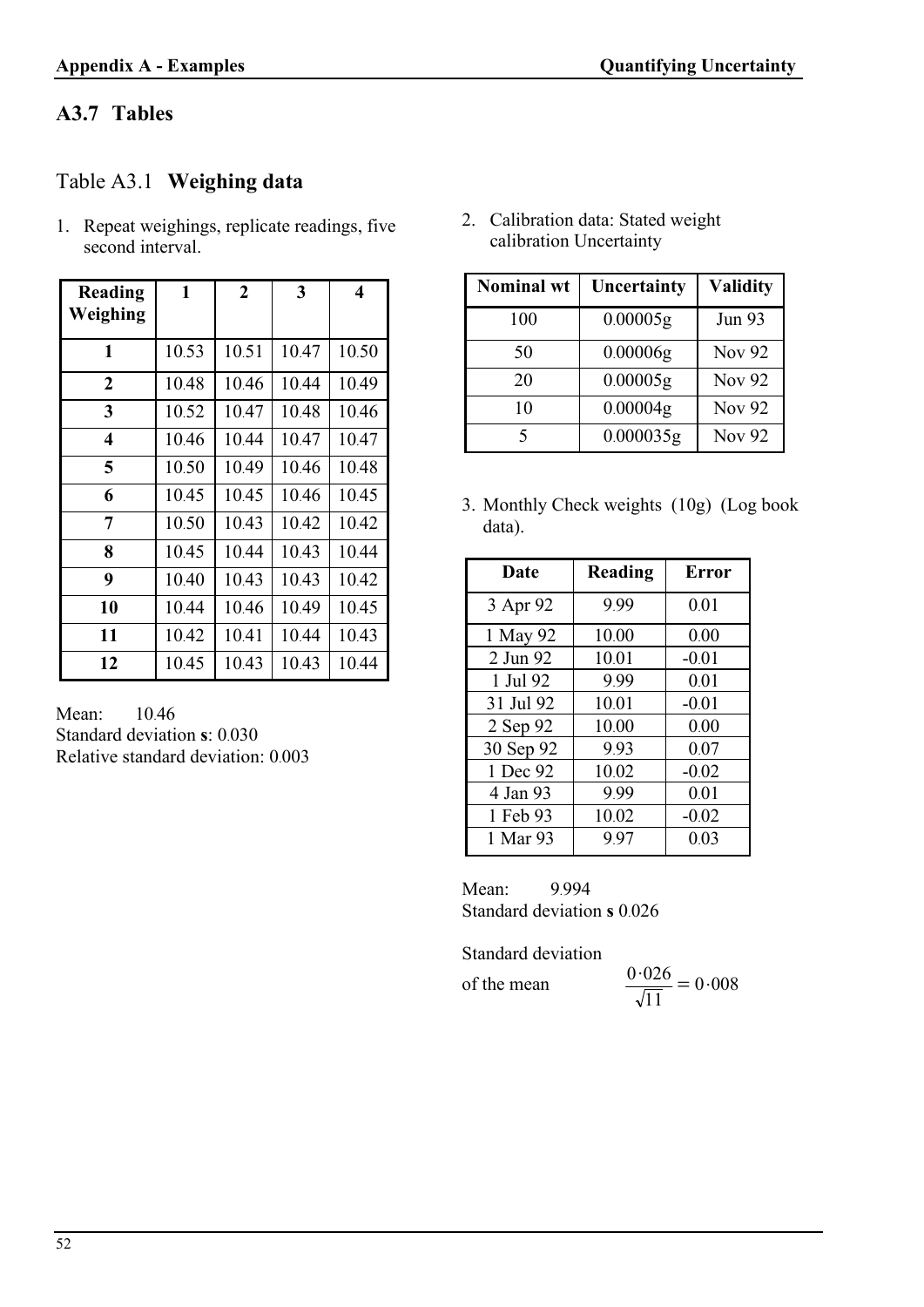# Table A3.2 **Pesticide recovery data from spiked samples**

| <b>Substrate</b>                   | <b>Residue</b> | Conc     | $\mathbf{N}^1$ | Mean <sup>2</sup> | $s^2$            | <b>RSD</b> |
|------------------------------------|----------------|----------|----------------|-------------------|------------------|------------|
|                                    | <b>Type</b>    | $mgkg-1$ |                | $\frac{0}{0}$     | $\frac{0}{0}$    |            |
| <b>Waste Oil</b>                   | <b>PCB</b>     | 10.0     | 8              | 84                | 9                | 0.11       |
| <b>Butter</b>                      | OC             | 0.65     | 33             | 109               | 12               | 0.11       |
| <b>Compound Animal Feeds I</b>     | OC             | 0.325    | 100            | 90                | 9                | 0.10       |
| <b>Animal and Vegetable Fats I</b> | OC             | 0.33     | 34             | 102               | 24               | 0.24       |
| <b>Brassicas 1987</b>              | OC             | 0.32     | 32             | 104               | 18               | 0.17       |
| <b>Bread</b>                       | <b>OP</b>      | 0.13     | 42             | 90                | 28               | 0.31       |
| <b>Rusks</b>                       | <b>OP</b>      | 0.13     | 30             | 84                | 27               | 0.32       |
| <b>Meat &amp; Bone Feeds</b>       | OC             | 0.325    | 8              | 95                | 12               | 0.13       |
| <b>Maize Gluten Feeds</b>          | OC             | 0.325    | 9              | 92                | 9                | $0.10\,$   |
| <b>Rape Feed I</b>                 | OC             | 0.325    | 11             | 89                | 13               | 0.15       |
| <b>Wheat Feed I</b>                | <b>OC</b>      | 0.325    | 25             | 88                | $\boldsymbol{9}$ | 0.10       |
| Soya Feed I                        | OC             | 0.325    | 13             | 85                | 19               | 0.22       |
| <b>Barley Feed I</b>               | $\rm OC$       | 0.325    | 9              | 84                | 22               | 0.26       |

 **Recovery Data** 

(1) The number of experiments carried out.

(2) The mean and sample standard deviation **s** are given as percentage recoveries.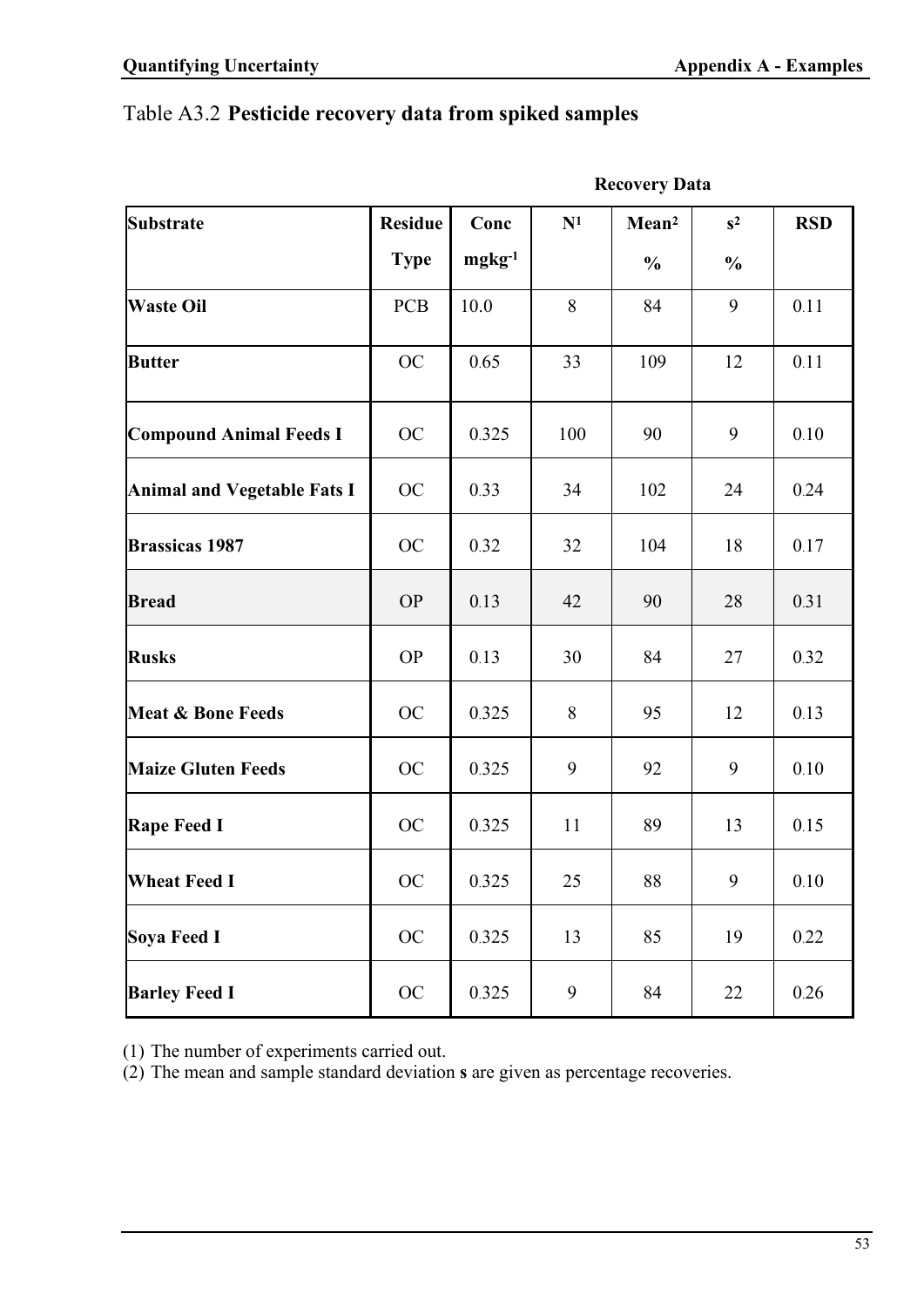| <b>Residue</b>             | D <sub>1</sub><br>$mgkg-1$ | D2<br>$mgkg-1$ | <b>Mean</b><br>$mgkg-1$ | <b>Difference</b><br>$D1-D2$ | <b>Difference</b><br>/mean |
|----------------------------|----------------------------|----------------|-------------------------|------------------------------|----------------------------|
| <b>Malathion</b>           | 1.30                       | 1.30           | 1.30                    | 0.00                         | 0.000                      |
| <b>Malathion</b>           | 1.30                       | 0.90           | 1.10                    | 0.40                         | 0.364                      |
| <b>Malathion</b>           | 0.57                       | 0.53           | 0.55                    | 0.04                         | 0.073                      |
| <b>Malathion</b>           | 0.16                       | 0.26           | 0.21                    | $-0.10$                      | $-0.476$                   |
| <b>Malathion</b>           | 0.65                       | 0.58           | 0.62                    | 0.07                         | 0.114                      |
| <b>Pirimphos Methyl</b>    | 0.04                       | 0.04           | 0.04                    | 0.00                         | 0.000                      |
| <b>Chlorpyrifos Methyl</b> | 0.08                       | 0.09           | 0.085                   | $-0.01$                      | $-0.118$                   |
| <b>Pirimiphos Methyl</b>   | 0.02                       | 0.02           | 0.02                    | 0.00                         | 0.000                      |
| <b>Chlorpyrifos Methyl</b> | 0.01                       | 0.02           | 0.015                   | $-0.01$                      | $-0.667$                   |
| <b>Pirimiphos Methyl</b>   | 0.02                       | 0.01           | 0.015                   | 0.01                         | 0.667                      |
| <b>Chlorpyrifos Methyl</b> | 0.03                       | 0.02           | 0.025                   | 0.01                         | 0.400                      |
| <b>Chlorpyrifos Methyl</b> | 0.04                       | 0.06           | 0.05                    | $-0.02$                      | $-0.400$                   |
| <b>Pirimiphos Methyl</b>   | 0.07                       | 0.08           | 0.075                   | $-0.01$                      | $-0.133$                   |
| <b>Chlorpyrifos Methyl</b> | 0.01                       | 0.01           | 0.00                    | 0.00                         | 0.000                      |
| <b>Pirimiphos Methyl</b>   | 0.06                       | 0.03           | 0.045                   | 0.03                         | 0.667                      |
|                            |                            |                |                         | standard deviation s         | 0.382                      |

Table A3.3 **Results of duplicate analyses on bread samples**

# Table A3.4 **Glassware volume repeatability.**

| <b>Nominal</b> | <b>Actual Volume</b> |                          |      |  |
|----------------|----------------------|--------------------------|------|--|
| volume         |                      | (weight water / density) |      |  |
|                | 0.82                 | 0.82                     | 1.01 |  |
| $1 \text{ ml}$ | 0.80                 | 1.03                     | 0.87 |  |
|                | 0.94                 | 0.93                     | 0.92 |  |
|                | 0.92                 | 0.70                     | 0.81 |  |
|                | 1.84                 | 1.95                     | 1.93 |  |
| $2 \text{ ml}$ | 1.79                 | 2.00                     | 1.96 |  |
|                | 1.96                 | 1.86                     | 2.00 |  |
|                | 1.82                 | 1.81                     | 1.96 |  |
|                | 4.88                 | 4.89                     | 5.05 |  |
| $5 \text{ ml}$ | 4.99                 | 4.91                     | 4.95 |  |
|                | 4.97                 | 4.94                     | 4.86 |  |
|                | 4.79                 | 4.99                     | 4.99 |  |

The data are obtained from a series of replicate fill/weigh operations.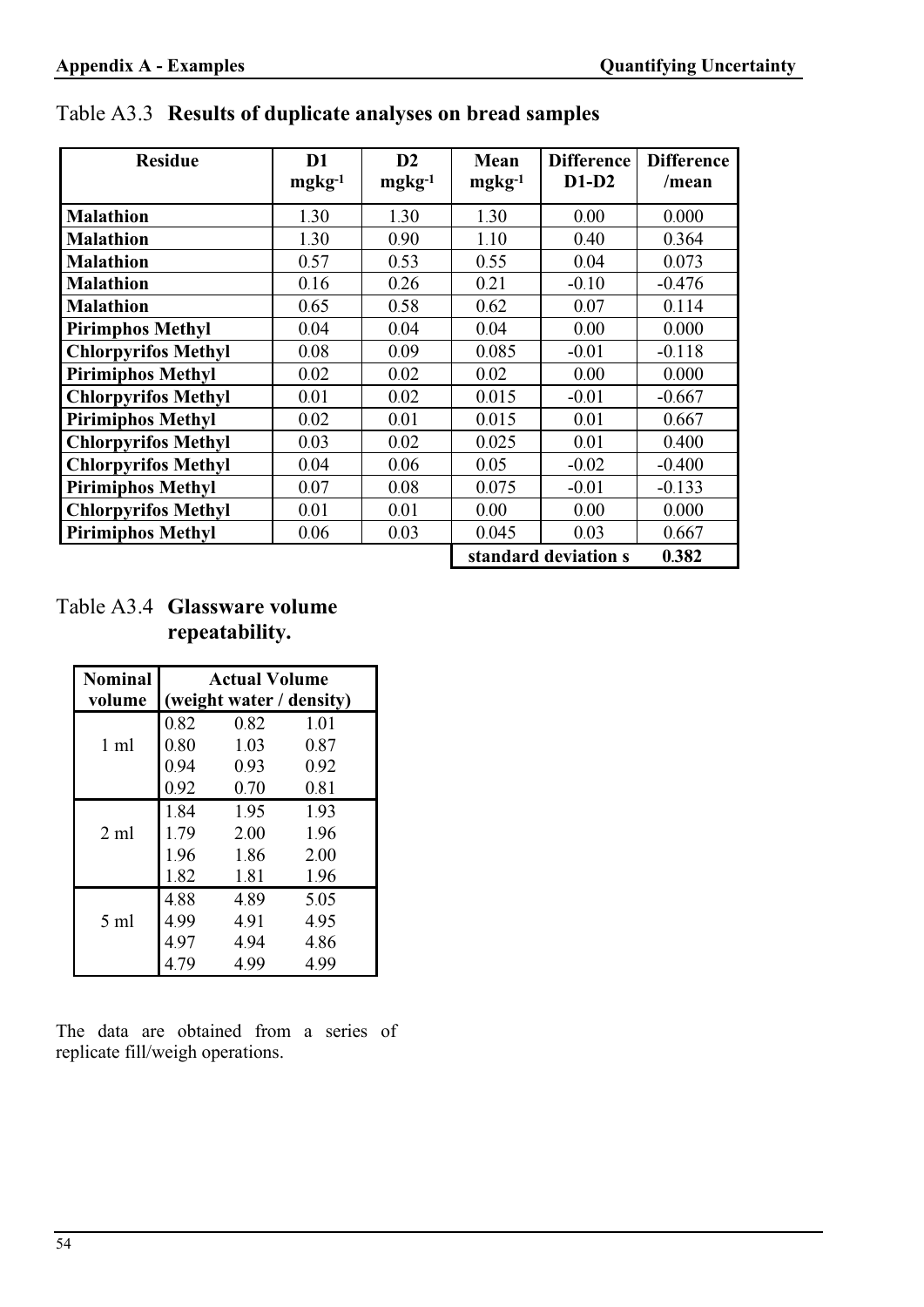# Table A3.5 **Gas blow-down loss data**

Recovery of organochlorine pesticide standard evaporated from 10ml of standard solution to the specified volume and bulked back to 10ml. Values are the ratio of GC intensity after evaporation and bulking up to that before evaporation. DEGS and FS16 refer to different GC columns used for the determinations.

**Summary for minimal loss procedure** (Evaporate to  $\geq 0.25$ ml, tables 1-3)

|                                             | <b>DEGS</b> | <b>FS16</b> |  |
|---------------------------------------------|-------------|-------------|--|
| <b>Mean recovery</b>                        | 0.934       | 0.946       |  |
| Number of<br>determinations                 | 27          | 27          |  |
| <b>Standard</b><br>deviation s              | 0.046       | 0.044       |  |
| <b>Pooled recovery</b>                      | 0.940       |             |  |
| <b>Pooled standard</b><br>deviation         | 0.045       |             |  |
| <b>Standard</b><br>deviation of the<br>mean | 0.006       |             |  |

The following tables show the data from which the summary table is drawn.

### **1. Evaporated to 1ml**

| Component       | <b>DEGS</b> | <b>FS16</b> |
|-----------------|-------------|-------------|
|                 | column      | column      |
| <b>HCB</b>      | 0.889       | 0.988       |
| <b>A-HCH</b>    | 0.935       | 0.990       |
| <b>G-HCH</b>    | 0.950       | 1.045       |
| <b>B-HCH</b>    | 0.944       | 1.037       |
| <b>PP-DDE</b>   | 0.981       | 0.989       |
| <b>Dieldrin</b> | 0.975       | 0.940       |
| <b>OP-DDT</b>   | 0.963       | 0.914       |
| <b>PP-TDE</b>   | 0.971       | 0.955       |
| <b>PP-DDT</b>   | 0.981       | 0.958       |
| <b>Mean</b>     | 0.954       | 0.980       |
| S               | 0.030       | 0.043       |

### **2. Evaporated to 0.5ml**

| Component       | <b>DEGS</b> | <b>FS16</b> |
|-----------------|-------------|-------------|
|                 | column      | column      |
| HCB             | 0.814       | 0.870       |
| <b>A-HCH</b>    | 0.905       | 0.869       |
| <b>G-HCH</b>    | 0.922       | 0.880       |
| <b>B-HCH</b>    | 0.936       | 0.913       |
| <b>PP-DDE</b>   | 0.959       | 0.945       |
| <b>Dieldrin</b> | 0.961       | 0.939       |
| <b>OP-DDT</b>   | 0.964       | 0.936       |
| <b>PP-TDE</b>   | 0.964       | 0.975       |
| <b>PP-DDT</b>   | 0.986       | 0.973       |
| Mean            | 0.935       | 0.922       |
| S               | 0.052       | 0.042       |

### **3. Evaporated to 0.25ml**

| Component       | <b>DEGS</b> | <b>FS16</b> |
|-----------------|-------------|-------------|
|                 | column      | column      |
| <b>HCB</b>      | 0.797       | 0.943       |
| <b>A-HCH</b>    | 0.881       | 0.934       |
| <b>G-HCH</b>    | 0.902       | 0.941       |
| <b>B-HCH</b>    | 0.927       | 0.954       |
| <b>PP-DDE</b>   | 0.929       | 0.955       |
| <b>Dieldrin</b> | 0.962       | 0.964       |
| <b>OP-DDT</b>   | 0.947       | 0.956       |
| <b>PP-TDE</b>   | 0.945       | 0.883       |
| <b>PP-DDT</b>   | 0.937       | 0.896       |
| Mean            | 0.914       | 0.936       |
| S               | 0.050       | 0.028       |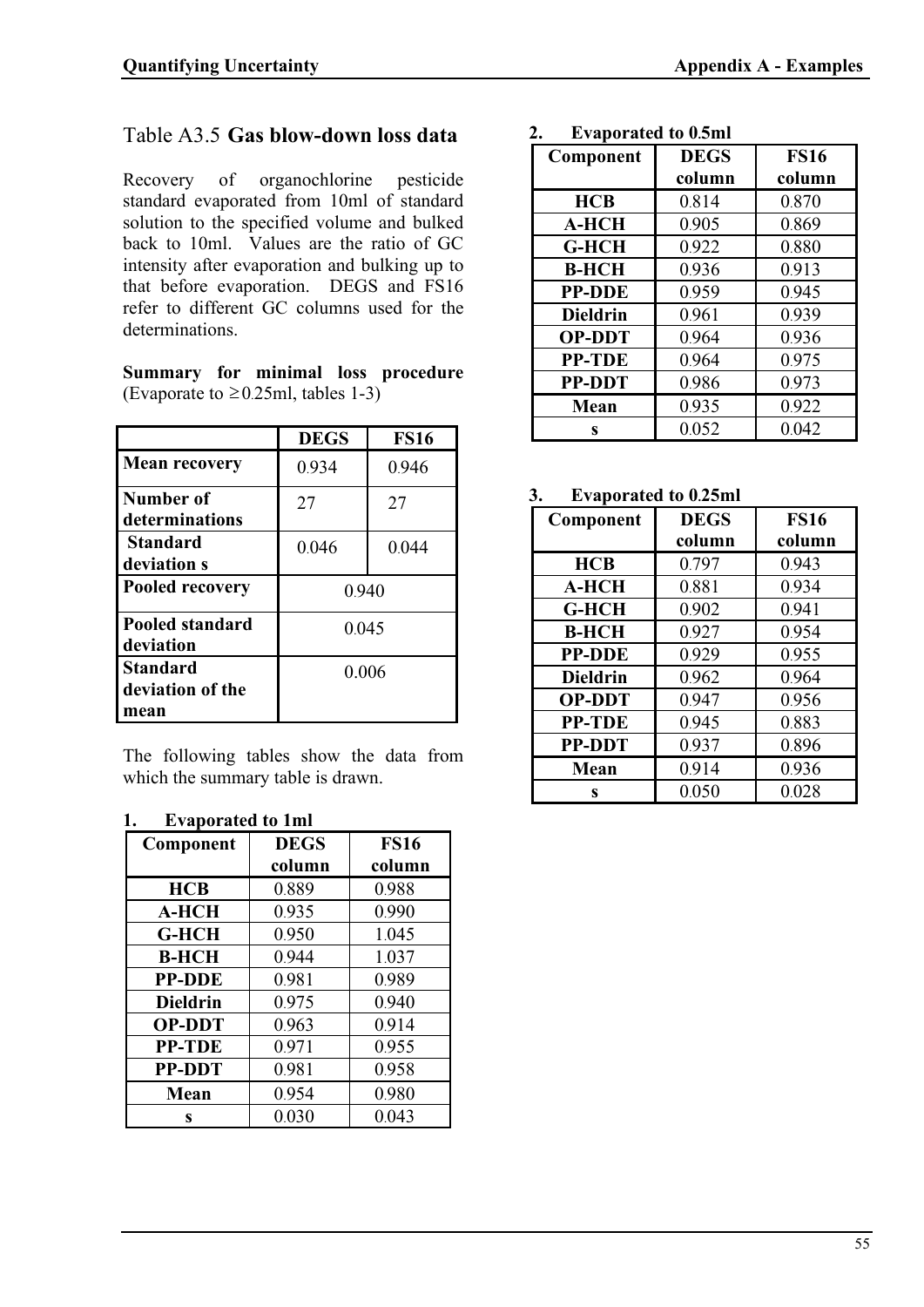### **Additional Data:**

The following data is provided for information only; it was not used to construct the summary table above.

4. Evaporated to just dry and then bulked to 10ml.

| Component       | <b>DEGS</b> | <b>FS16</b> |
|-----------------|-------------|-------------|
|                 | column      | column      |
| <b>HCB</b>      | 0.514       | 0.581       |
| <b>A-HCH</b>    | 0.649       | 0.644       |
| <b>G-HCH</b>    | 0.736       | 0.733       |
| <b>B-HCH</b>    | 0.885       | 0.901       |
| <b>PP-DDE</b>   | 0.918       | 0.937       |
| <b>Dieldrin</b> | 0.935       | 0.966       |
| <b>OP-DDT</b>   | 0.940       | 0.994       |
| <b>PP-TDE</b>   | 0.956       | 0.944       |
| <b>PP-DDT</b>   | 0.959       | 0.973       |
| <b>Mean</b>     | 0.832       | 0.853       |
| S               | 0.161       | 0.157       |

5. Evaporated to dryness (15min) and then bulked to 10ml.

| Component       | <b>DEGS</b> | <b>FS16</b> |
|-----------------|-------------|-------------|
|                 | column      | column      |
| <b>HCB</b>      | 0.000       | 0.000       |
| <b>A-HCH</b>    | 0.029       | 0.018       |
| <b>G-HCH</b>    | 0.098       | 0.089       |
| <b>B-HCH</b>    | 0.591       | 0.597       |
| <b>PP-DDE</b>   | 0.685       | 0.667       |
| <b>Dieldrin</b> | 0.608       | 0.581       |
| <b>OP-DDT</b>   | 0.760       | 0.735       |
| <b>PP-TDE</b>   | 0.893       | 0.795       |
| <b>PP-DDT</b>   | 0.895       | 0.805       |
| Mean            | 0.507       | 0.476       |
| S               | 0.365       | 0.340       |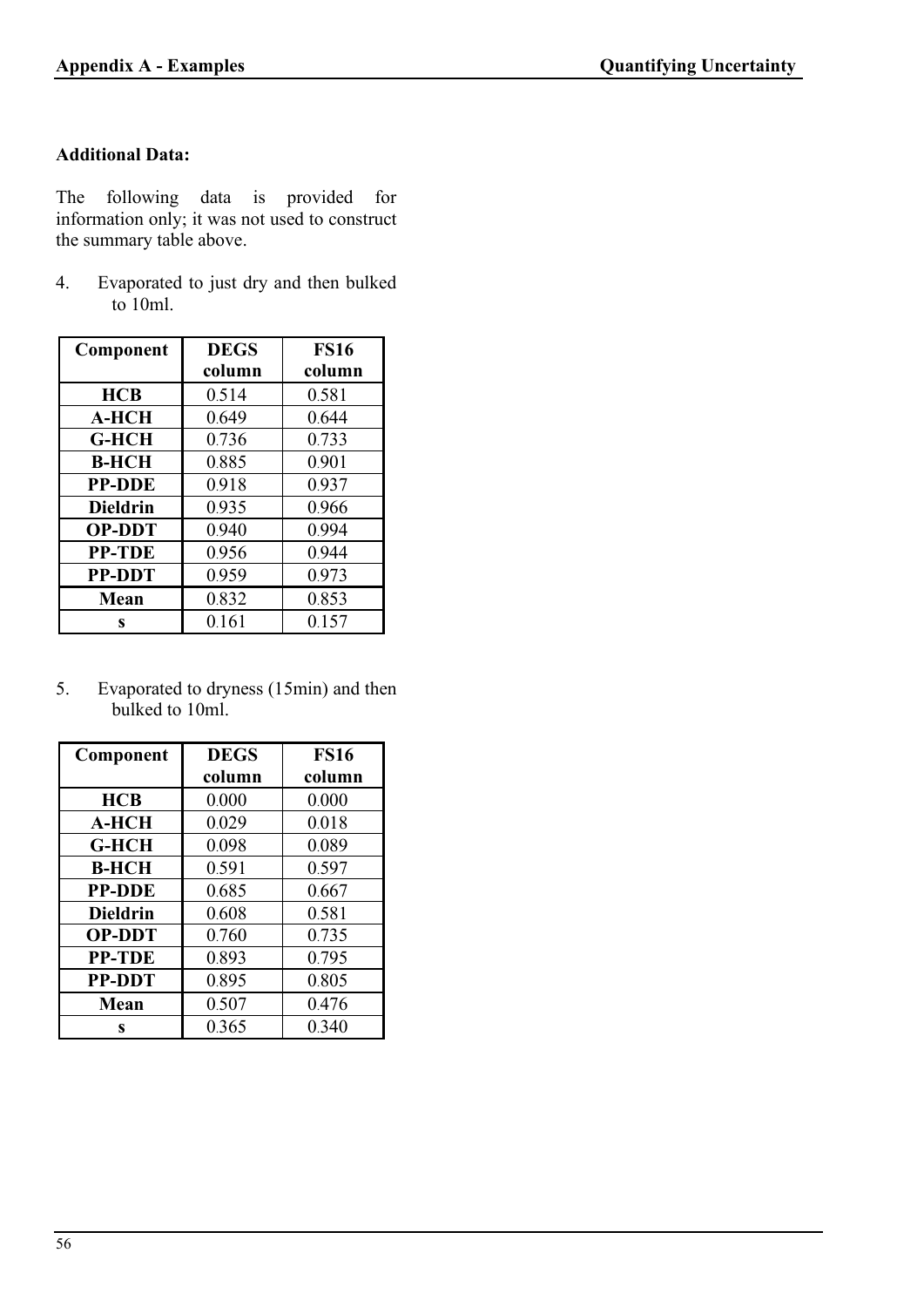| <b>Analyst</b> | <b>Instrument</b>        | n <sup>1</sup>           | Worst <sup>2</sup> | Best <sup>2</sup> |
|----------------|--------------------------|--------------------------|--------------------|-------------------|
| ID             | ID                       |                          | <b>RSD</b>         | <b>RSD</b>        |
| <b>HK</b>      | 1                        | 10                       | 0.083              | 0.038             |
| HK             | $\overline{2}$           | 10                       | 0.047              | 0.044             |
| <b>KP</b>      | 1                        | 10                       | 0.037              | 0.022             |
| CL             | 1                        | $\overline{4}$           | 0.045              | 0.024             |
| <b>DG</b>      | $\overline{c}$           | 9                        | 0.082              | 0.021             |
| <b>DG</b>      | $\mathbf{1}$             | 5                        | 0.100              | 0.061             |
| <b>RT</b>      | $\mathbf{1}$             | 8                        | 0.159              | 0.040             |
| <b>RL</b>      | 3                        | 6                        | 0.180              | 0.120             |
| RL             | $\overline{5}$           | 6                        | 0.100              | 0.100             |
| RL             | $\overline{4}$           | $\overline{7}$           | 0.161              | 0.101             |
| <b>SV</b>      | $\mathbf 1$              | 8                        | 0.115              | 0.078             |
| <b>MR</b>      | 5                        | 8                        | 0.040              | 0.040             |
| TL             | 1                        | 10                       | 0.081              | 0.058             |
| TL             | $\overline{2}$           | 10                       | 0.035              | 0.022             |
| MA             | $\mathbf 1$              | 10                       | 0.029              | 0.016             |
| <b>MA</b>      | 1                        | 10                       | 0.110              | 0.061             |
| SB             | $\mathbf{1}$             | 10                       | 0.020              | 0.019             |
| SB             | $\overline{2}$           | 10                       | 0.020              | 0.019             |
| <b>AR</b>      | $\mathbf{1}$             | 10                       | 0.020              | 0.020             |
| IP             | $\mathbf{1}$             | 10                       | 0.056              | 0.056             |
| IP             | $\overline{2}$           | 10                       | 0.147              | 0.131             |
| <b>Means</b>   | $\overline{\phantom{a}}$ | $\overline{\phantom{a}}$ | 0.079              | 0.052             |

# Table A3.6 **Precision of GC injections**

(1) Number of separate GC runs.

(2) RSD was determined for each of eight to ten peaks for each analyst/instrument combination. The best and worst are given.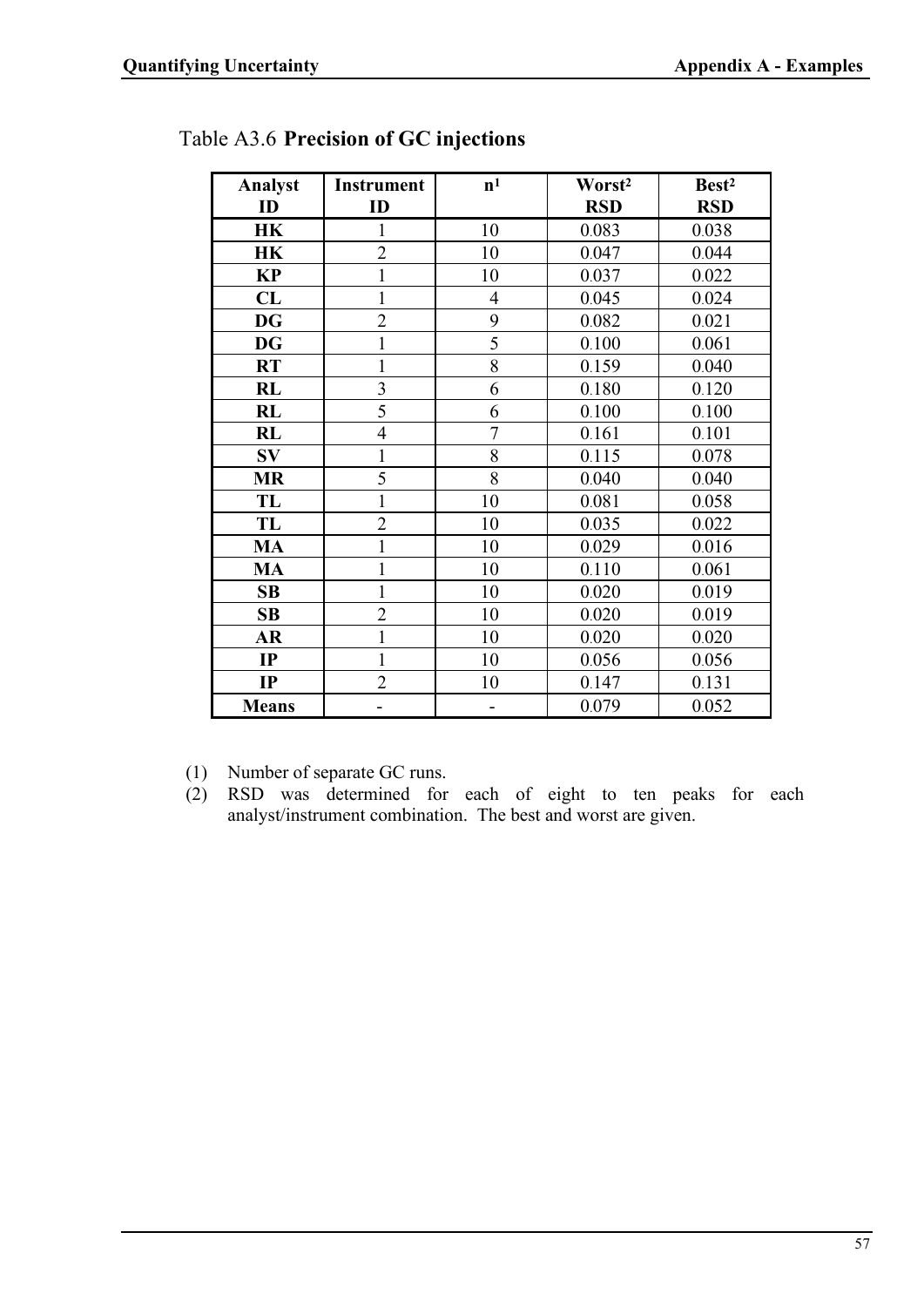|               | Component                                              | Value | <b>u</b><br>(SD) | u/f<br>(RSD) | <b>Comment</b>                   |
|---------------|--------------------------------------------------------|-------|------------------|--------------|----------------------------------|
| i)            | <b>Homogenisation Fhom</b>                             | 1.0   | 0.2              | 0.2          | <b>Estimated by</b><br>modelling |
| ii)           | <b>Weighing Msample</b>                                | 10    | 0.031            | 0.0031       | QA data                          |
| iii)          | <b>Extraction and</b><br>concentration $F_{ext}$       | 1.1   | 0.30             | 0.27         | Spiked sample<br>recovery        |
| iv)           | Liquid-liquid extraction<br>$F_{LL}$                   | 1.0   | 0.03             | 0.03         | Estimated                        |
| $\mathbf{v})$ | Concentration $F_{con}$                                | 1.06  | 0.006            | 0.0056       | Experimental data                |
| vi)           | <b>Dilution to standard</b><br>volume $F_{\text{dil}}$ | 1.0   | 0.045            | 0.045        | Experiment and<br>estimation     |
| vii)          | <b>GC</b> determination (Iop)                          | 1.0   | 0.047            | 0.047        | Experiment                       |
| viii)         | <b>Calibration</b><br>Cref                             | 1.0   | 0.008            | 0.008        | Specification and<br>calculated  |
|               | <b>I</b> ref                                           | 1.0   | 0.047            | 0.047        | Experiment                       |

# Table A3.7 **Uncertainty components in determination of organophosphorus pesticides in bread**

Combined Correction =  $1.0 \times 1.0 \times 1.1 \times 1.0 \times 1.06 \times 1.0 \times 1.0 \times 1.0 \times 1.0 = 1.17$ 

Combined Uncerta int y = 
$$
\sqrt{\frac{0.2^2 + 0.0031^2 + 0.27^2 + 0.03^2 + 0.0056^2}{0.045^2 + 0.047^2 + 0.008^2 + 0.047^2}} = 0.35
$$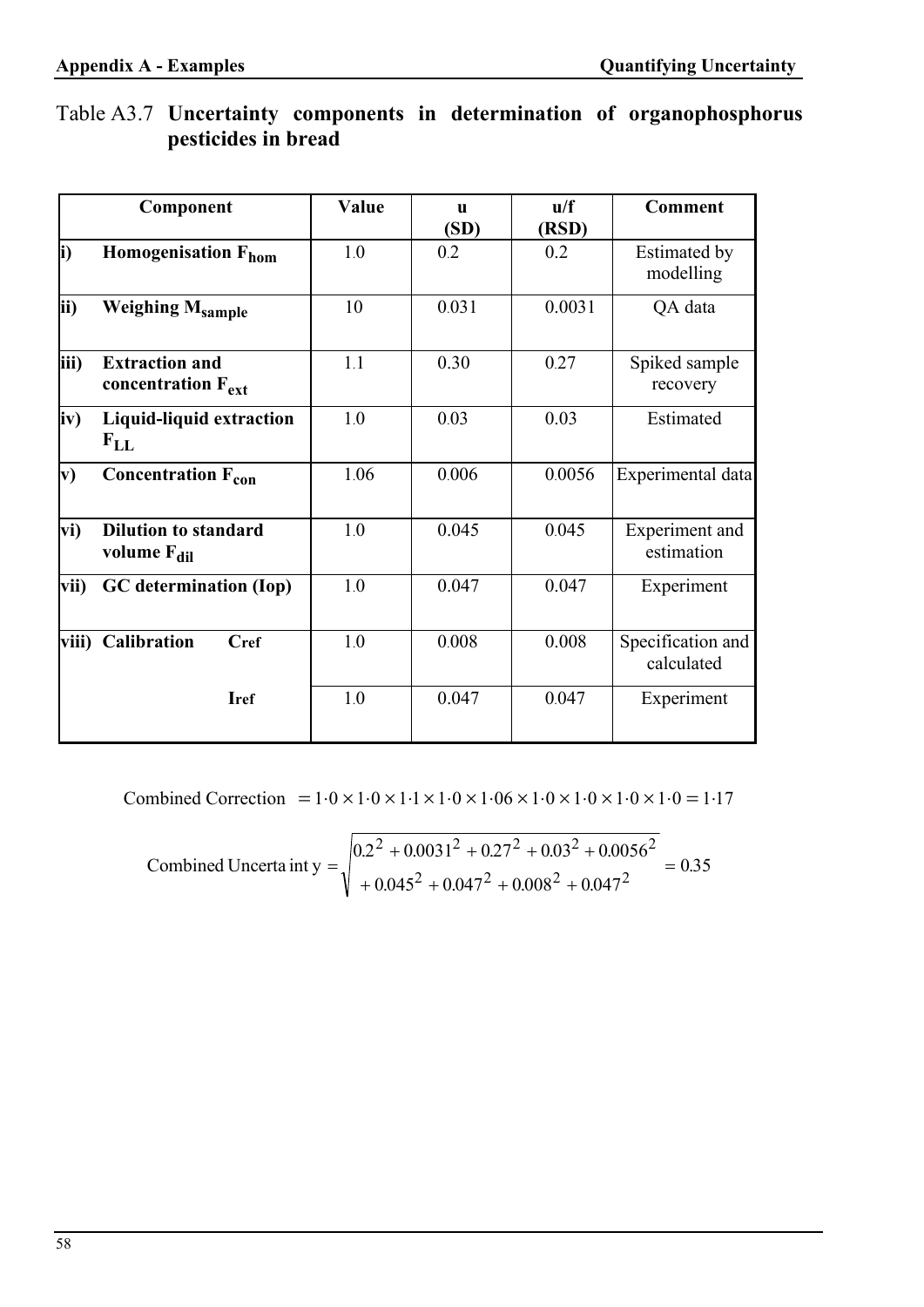# **Appendix A - Examples**

### **Example 4 - Determination of meat content**

### **A4.1 Introduction**

Meat products are regulated to ensure that the meat content is accurately declared and that only permitted additives are present. In consequence, there is a substantial range of information on particular analytical methods in the open literature. This example shows how this information can be used to provide estimates of uncertainty for total meat content both for meat without nitrogencontaining additives and for a meat product containing soya protein.

# **A4.2 Method**

Total meat content  $M_{\text{tot}}$  is given by

where

 $P_{\text{meat}} =$  total meat protein (%w/w)  $F_{\text{tot}}$  = total fat content (%w/w).

Meat protein  $P_{\text{meat}}$  (in %) is calculated from

$$
P_{\text{meat}} = 100 * N_{\text{meat}} / NF
$$
 [2]

 $M_{\text{tot}} = P_{\text{meat}} + F_{\text{tot}}$  [1]

where NF is a nitrogen factor specific to the material, and  $N_{\text{meat}}$ , the total meat nitrogen content. In this instance  $N_{\text{meat}}$  is identical to the total nitrogen content  $N_{\text{tot}}$ determined by Kjeldahl analysis.

The table (above right) shows the experimental steps involved.

| <b>Step</b> | <b>Description</b>                               | Quantities<br>(eq 1,2) |
|-------------|--------------------------------------------------|------------------------|
|             | Determine fat content                            | $F_{\text{tot}}$       |
|             | Determine $nitrogen \mid N_{meat}$               |                        |
|             | content by Kjeldahl                              |                        |
|             | Calculate 'defatted meat' $P_{\text{meat}}$ , NF |                        |
|             | content (eq 2)                                   |                        |
|             | Calculate total meat $M_{\text{tot}}$            |                        |
|             | content (eq. 1)                                  |                        |

### **A4.3 Uncertainty Components**

The components of uncertainty to consider are those associated with each of the parameters in the table above. The most significant relate to  $P_{\text{meat}}$ , which constitutes some  $90\%$  of  $M_{tot}$ . The largest uncertainties in P<sub>meat</sub> arise from

- i) uncertainty in the factor NF owing to incomplete knowledge of the material
- ii) the reproducibility of the method, which is subject to variations both from run to run and in detailed execution in the long term and
- iii)the uncertainty associated with method bias.
- Note: These uncertainties are associated with the sample, the laboratory and the method respectively. It is often convenient to consider each of these three factors when identifying gross uncertainties as well as any necessary consideration of the individual steps in the procedure.

In addition, the uncertainty in fat content  $F_{tot}$ needs to be considered.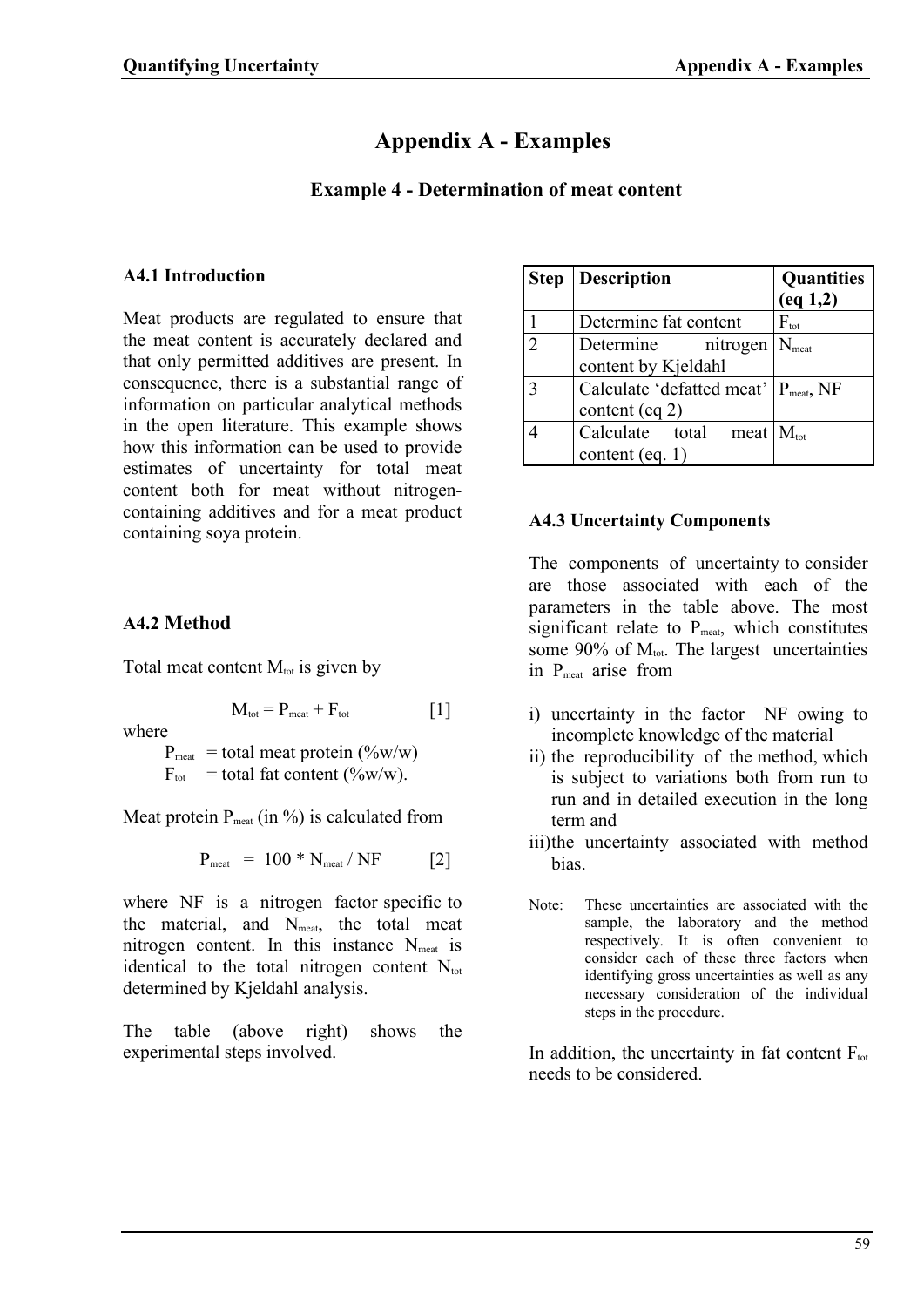### **A4.4 Evaluating Uncertainty Components**

### i) Uncertainty in NF

The uncertainty in NF can be estimated from a published range of values. Reference 2 gives the results of an extensive study of nitrogen factors in beef, which show a clear variation between different sources and cuts of meat; the extremes are 3.57 and 3.73 (for defatted meat). The mean value is 3.65 (also the centre point of the range). The observed range is 0.16; if taken as a rectangular distribution, this gives a standard deviation of  $0.16/2\sqrt{3} = 0.046$  (0.013 as relative standard deviation). Reference 2 also permits calculation of the observed standard deviation over a large range of samples, giving a value of 0.052 (0.014 as relative standard deviation). The latter figure is most appropriate as it represents an observed standard deviation.

### ii) Uncertainty in  $N_{tot}$

Information in two collaborative trials<sup>1,6</sup> allows an estimate of the uncertainty arising from imperfect reproducibility or execution of the method. Close examination of the trial conditions shows first, that each was conducted over a broad range of sample types and with a good, representative range of competent laboratories, and second, that the reproducibility standard deviation  $s_R$ correlates well with level of nitrogen. For both trials, the best fit line is given by

$$
s_{\scriptscriptstyle R} = 0.021~N_{\scriptscriptstyle tot}
$$

Thus the figure of 0.021, which is actually a relative standard deviation, is a good estimate of the uncertainty in  $N_{tot}$  arising from reasonable variations in execution of the method.

Some consideration also needs to be given to uncertainty in  $N_{tot}$  arising from unknown bias within the method. In the absence of reliable reference materials, comparison with<br>alternative methods operating on alternative methods operating on substantially different principles is an established means of estimating bias. Reference 6 reports the results of a recent comparison of Kjeldahl and combustion methods for total nitrogen. The study, which covered a range of 30 samples of different types across a number of laboratories, found a small but statistically significant difference in results, averaging 0.01 of the value observed. This leads to an estimated correction of  $+0.005$ .N<sub>tot</sub> to the Kjeldahl result (based on the mean of the two methods). Since only two methods are compared, however, the case for applying this correction is relatively weak. The result does suggest, however, that a bias of  $0.005N<sub>tot</sub>$  is quite possible. On this basis, a judgement of the uncertainty can be made; the figure of 0.005 is decided on as representing the relative standard deviation. While this is a comparatively crude estimate, it will be seen to give a sufficient indication of the uncertainty involved.

The overall uncertainty on  $N_{tot}$  can now be estimated from the two components above as  $0.021<sup>2</sup> + 0.005<sup>2</sup> = 0.022$  (as RSD). Note that the figure of 0.005 makes very little contribution; there is thus no need to further refine the estimate of the uncertainty associated with method bias.

# $\overline{iii}$ ) Uncertainty in  $F_{tot}$

From experience and knowledge of additional collaborative trial data, analysts estimate that the uncertainty in fat content will be adequately represented by a relative standard deviation of 0.02 (that is, a standard deviation of  $0.02F_{tot}$ ).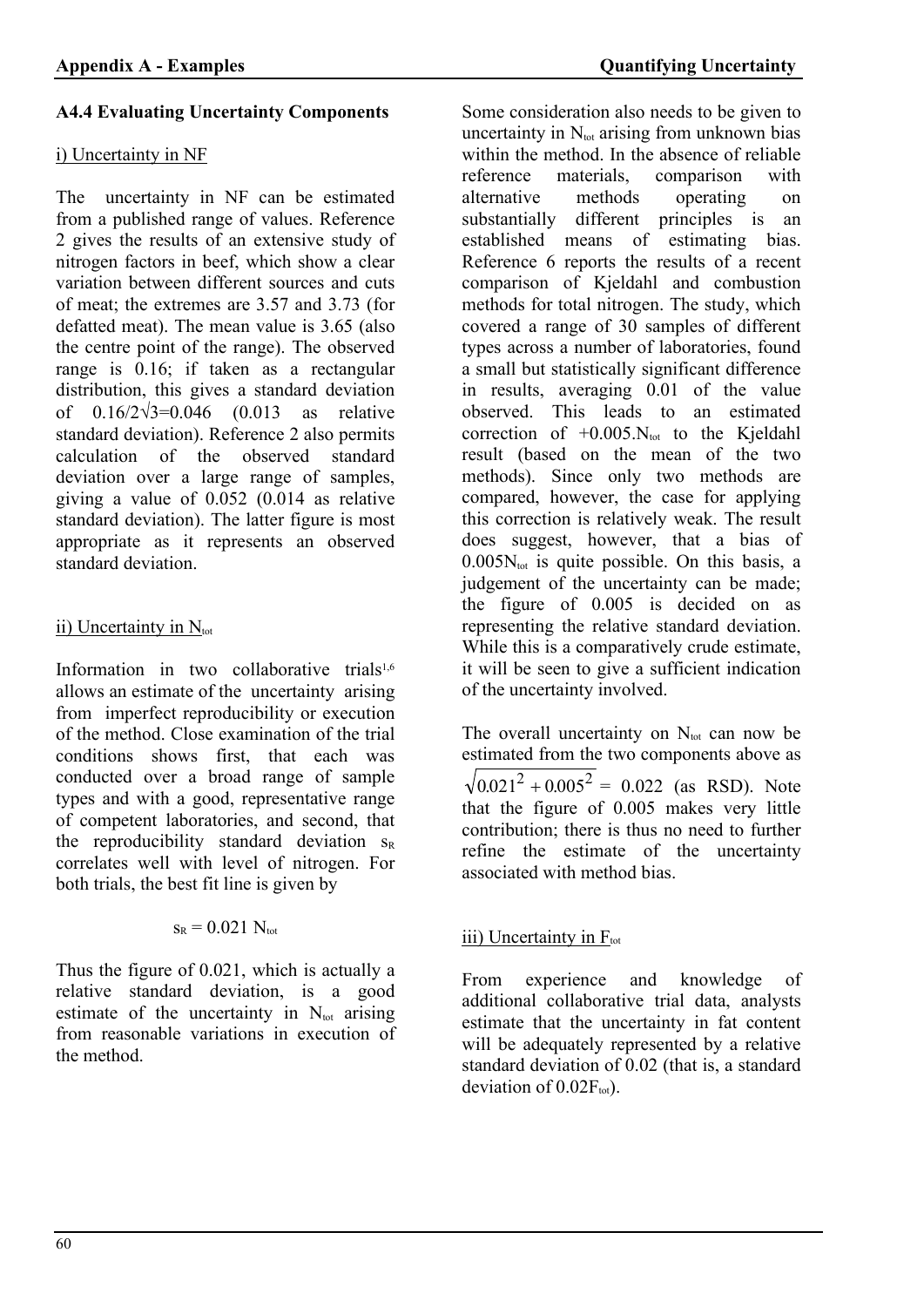### **A4.5. Combined uncertainty (unadulterated meat)**

The table below shows the individual values and the uncertainties calculated using the above figures.

| Parameter                             | Value | U.                                | u/V                                    |
|---------------------------------------|-------|-----------------------------------|----------------------------------------|
| Fat content<br>$\mathrm{F_{tot}(\%)}$ | 5.5   | 0.11                              | 0.02                                   |
| Nitrogen<br>content N <sub>meat</sub> | 3.29  | 0.072                             | 0.022                                  |
| Nitrogen<br>factor NF                 | 3.65  | 0.051                             | 0.014                                  |
| Meat protein<br>$P_{\text{meat}}(\%)$ | 90.1  | 90.1 x<br>$0.026=$<br>2.5         | $\sqrt{0.022^2 + 0.014^2}$<br>$=0.026$ |
| Meat content<br>$\rm M_{tot}$ (%)     | 95.6  | $\sqrt{2.5^2 + 0.11^2}$<br>$=2.5$ |                                        |

A level of confidence of approximately 95% is required. This is provided by multiplying the total uncertainty by a coverage factor k of 2, giving an estimated uncertainty U on the meat content of  $U = 5\%$ ; that is,  $M_{tot} =$  $95.6 \pm 5\%$ 

### **A4.6 Uncertainty in meat content with soya protein present**

The case involving soya protein involves correction of the total nitrogen for soyaderived nitrogen to give the meat-derived nitrogen content. The expression is therefore:

$$
M_{\text{tot}}~(\%) = 100 * (N_{\text{tot}} - N_{\text{soya}}) / NF_{\text{beef}}
$$
 [3]

where

 $N_{\text{tot}}$  = total nitrogen found  $N_{\text{soya}}$  = total soya-derived nitrogen  $NF<sub>best</sub> =$  the nitrogen factor for beef.

The uncertainties on all but  $N_{\text{soya}}$  have already been estimated (above).

Nsoya is calculated from:

$$
N_{soya} = \frac{P_{soya}}{NF_{soya}}
$$

where

 $P_{sova}$  = soya protein content  $P_{sova}$ measured by ELISA  $NF_{soya}$  = nitrogen factor for soya protein, estimated as 5.71

Both these values have uncertainties.

# ELISA determination of soya protein P<sub>soya</sub>

The former can be estimated from existing collaborative trial data (refs 3, 4) which give a value of 0.2 for the reproducibility (as relative standard deviation) of ELISA analysis of meat containing soya grits (flour or similar). For the figure of  $P<sub>sova</sub>=4.4g/100g$  this gives an uncertainty of 0.88g/100g.

# Nitrogen factor for Soya protein NF<sub>sova</sub>

The conversion factor is based on the known (exact) value of nitrogen content for glycinin, the dominant protein in soya; the uncertainty arises primarily from the<br>unknown contribution of the secondary unknown contribution protein, legumellin. Ref. 5 quotes nitrogen contents of 17.5 and 16.1 wt % respectively for these proteins, leading to figures of 5.71 and 6.21 for the nitrogen factor. Taking glycinin as over 50% of the total leaves a limiting range of values between 5.71 and 5.95 (calculated from the % nitrogen figures). This leads to an uncertainty estimate of  $(5.95-5.71)/2\sqrt{3}=0.07$  or 0.012 as relative standard deviation. Note that this applies strictly only to the mean nitrogen factor estimate, 5.8: in this instance, it is used as an estimate based on the accepted value of 5.71. In practice, the overall estimate of soya content will be somewhat high if legumellin is present in quantity.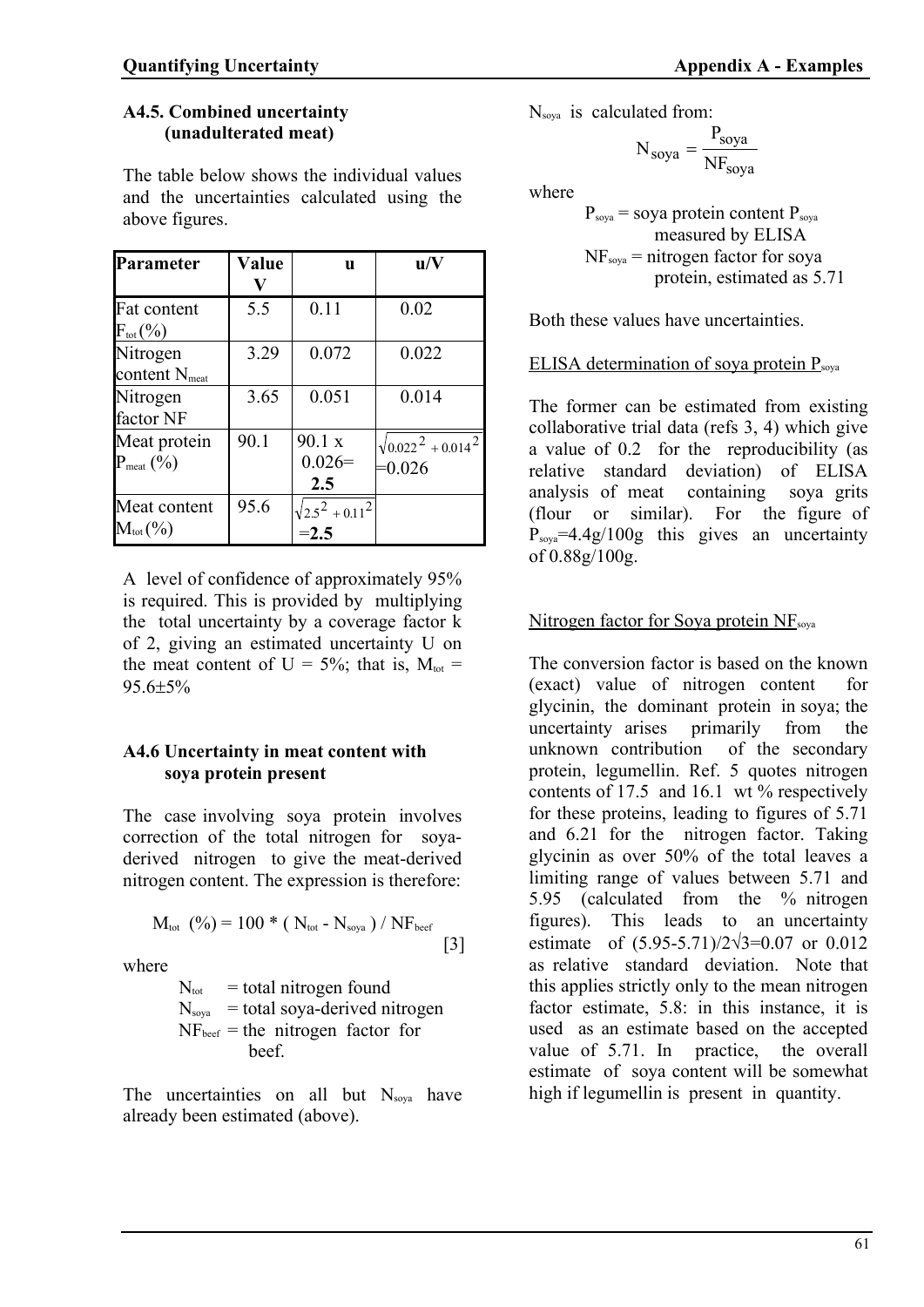Combining these two figures (as relative standard deviations, since the result is calculated by division) leads to an uncertainty in N<sub>soya</sub> of  $\sqrt{(0.012^2+0.2^2)}=0.2$  as relative standard deviation. As expected, the value is dominated by the large ELISA uncertainty.

### **A4.7 Combined uncertainty in meat content with soya protein**

The table below summarises the figures obtained, together with their calculated uncertainties and the relevant calculations. The standard uncertainty  $\mathbf{u}(M_{tot})$  is calculated as 4.4 g/100g.

For approximately 95% confidence, the combined uncertainty in the defatted meat content is multiplied by 2, giving a total meat content of 48.8±8.8g/100g.

| Parameter                        | Value | Uncertainty <b>u</b>                |
|----------------------------------|-------|-------------------------------------|
| $N_{\text{tot}}$                 | 2.55  | $0.022 * 2.55$                      |
|                                  |       | $= 0.056$                           |
| $N_{soya}$                       | 0.77  | $0.2 * 0.77$                        |
|                                  |       | $= 0.15$                            |
| $N_{\text{meat}} =$              | 1.78  | $\sqrt{(0.056^{2}+0.15^{2})}$       |
| $N_{\text{tot}}-N_{\text{sova}}$ |       | $= 0.16$                            |
| $NF_{\text{beef}}$               | 3.65  | $0.014$ (as RSD)                    |
| Defatted                         | 48.8  | $\sqrt{(0.14^{2}+(0.16/1.78)^{2})}$ |
| meat $M_{tot}$                   |       | $=0.09$ (as RSD)                    |
| (g/100g)                         |       | $= 4.4$ g/100g                      |

### **A4.8 References**

- 1. B. Shure, P. A. Corrao, A. Glover, A. J. Malinowski: *J. AOAC* **65** 1339 (1982)
- 2. Analytical Methods Committee: *Analyst*  **118** 1217 (1993)
- 3. C. Hall, C. H. S. Hitchcock, R. Wood: J. APA **25** 1 (1987)
- 4. MAFF collaboratively tested nonstatutory methods, No. V.25, April 1992
- 5. D. Breese Jones: US Department of Agriculture Circular no. 183, August 1931
- 6. M. King-Brink, J. G. Sebranek: *J. AOAC Int*. **76**, 787 (1993)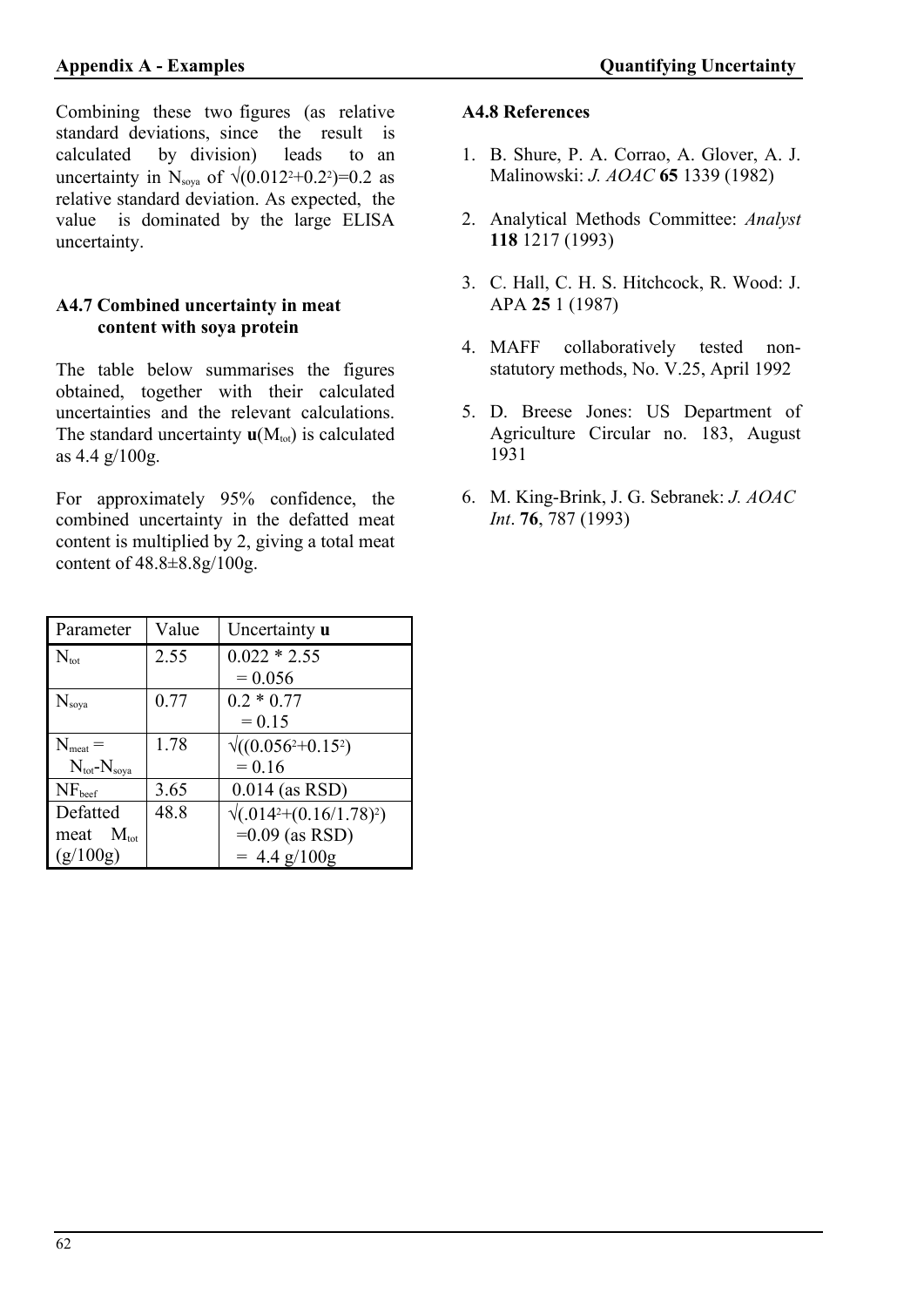# **Appendix B - Definitions**

### **General**

#### **B.1 Accuracy of measurement**

 The closeness of the agreement between the result of a measurement and a *true value* of the measurand [**G.2,** 3.5].

NOTE 1 "Accuracy" is a qualitative concept.

NOTE 2 The term "precision" should not be used for "accuracy".

### **B.2 Precision**

 The closeness of agreement between independent test results obtained under stipulated conditions. [3534-1, 3.14]

- NOTE 1 Precision depends only on the distribution of random errors and does not relate to the true value or the specified value.
- NOTE 2 The measure of precision is usually expressed in terms of imprecision and computed as a standard deviation of the test results. Less precision is reflected by a larger standard deviation.
- NOTE 3 "Independent test results" means results obtained in a manner not influenced by any previous result on the same or similar test object. Quantitative measures of precision depend critically on the stipulated conditions.<br>Repeatability and reproducibility reproducibility conditions are particular sets of extreme stipulated conditions.

### **B.3 True value**

 Value consistent with the definition of a given particular quantity [**G.2,** 1.19].

- NOTE 1 This is a value that would be obtained by a perfect measurement.
- NOTE 2 True values are by nature indeterminate.
- NOTE 3 The indefinite article "a" rather than the definite article "the" is used in conjunction with "true value" because there may be many values consistent with the definition of a given particular quantity.

### **B.4 Conventional true value**

 Value attributed to a particular quantity and accepted, sometimes by convention, as having an uncertainty appropriate for a given purpose. [**G.2,** 1.20].

EXAMPLES

a) at a given location, the value assigned to the quantity realised by a reference standard may be taken as a conventional true value.

b) the CODATA (1986) recommended value for the Avogadro constant,  $N_A$ : 6.0221367 $\times$ 10<sup>23</sup> mol<sup>-1</sup>

- NOTE 1 "Conventional true value" is sometimes called *assigned value*, *best estimate* of the value, *conventional value* or *reference value*.
- NOTE 2 Frequently, a number of results of measurements of a quantity is used to establish a conventional true value.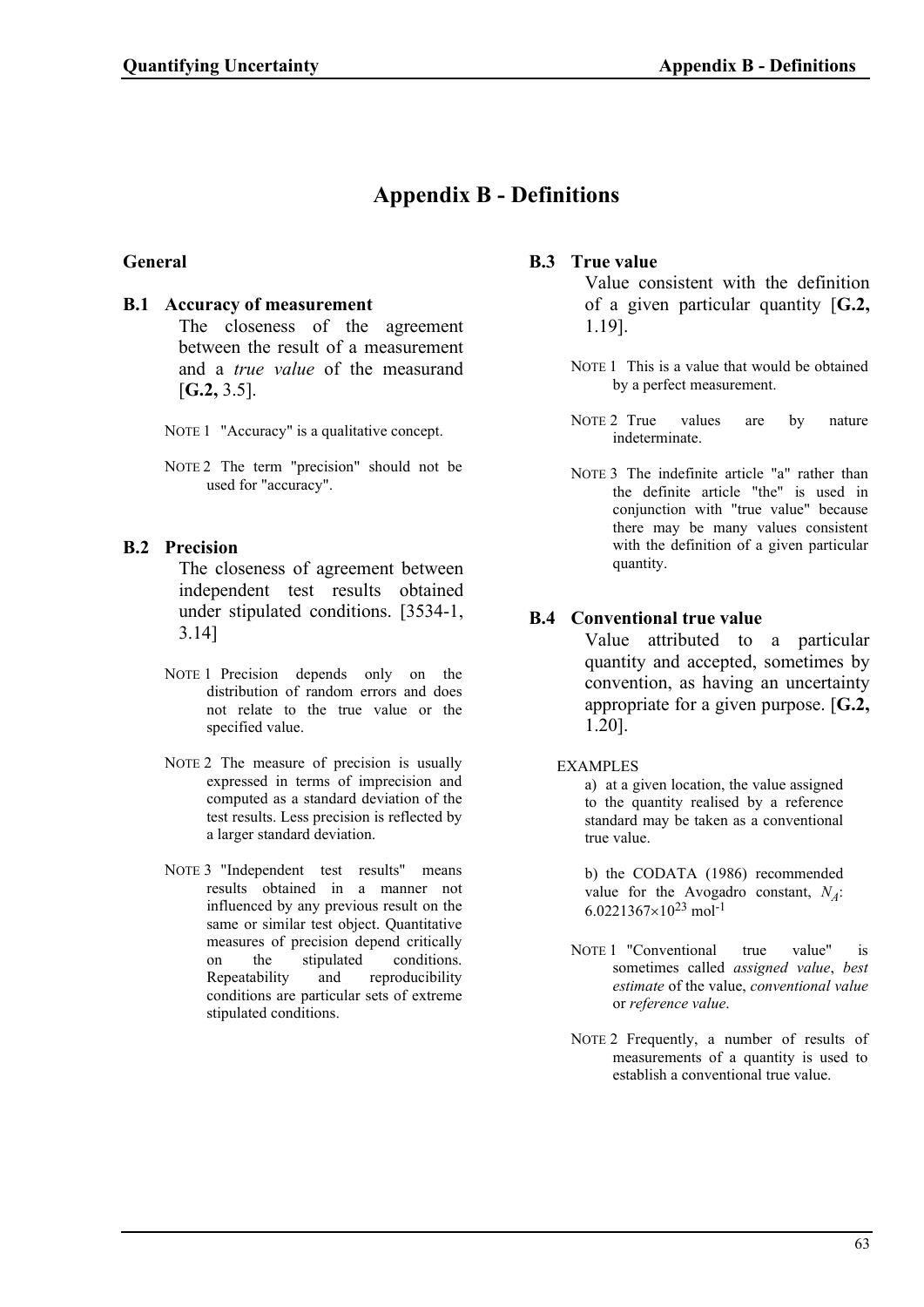#### **B.5 Influence quantity**

 A quantity that is not the measurand but that affects the result of the measurement [**G.2,** 2.7].

#### EXAMPLES

1. Temperature of a micrometer used to measure length; 2. Frequency in the measurement of an alternating electric potential difference; 3. Bilirubin concentration in the measurement of haemoglobin concentration in human blood plasma.

#### **Measurement**

### **B.6 Measurand**

Particular quantity subject to *measurement.* [**G.2,** 2.6]

NOTE The specification of a measurand may require statements about quantities such as time, temperature and pressure..

#### **B.7 Measurement**

 Set of operations having the object of determining a value of a quantity [**G.2,** 2.1].

#### **B.8 Measurement Procedure**

 Set of operations, described specifically, used in the performance of measurements according to a given method [**G.2,** 2.5].

NOTE A measurement procedure is usually recorded in a document that is sometimes itself a "measurement procedure" (or a *measurement method*) and is usually in sufficient detail to enable an operator to carry out a<br>measurement without additional measurement without information.

#### **B.9 Method of measurement**

 A logical sequence of operations, described generically, used in the performance of measurements [**G.2,** 2.4].

- NOTE Methods of measurement may be qualified in various ways such as:
	- substitution method
	- differential method
	- null method

#### **B.10 Result of a measurement**

 Value attributed to a measurand**,**  obtained by measurement [**G.2,** 3.1].

NOTE 1 When the term "result of a measurement" is used, it should be made clear whether it refers to:

- The indication.
- The uncorrected result.
- The corrected result.

and whether several values are averaged.

NOTE 2 A complete statement of the result of a measurement includes information about the uncertainty of measurement.

### **Uncertainty**

#### **B.11 Uncertainty (of measurement)**

 Parameter associated with the result of a measurement, that characterises the dispersion of the values that could reasonably be attributed to the measurand [**G.2,** 3.9]**.**

NOTE 1 The parameter may be, for example, a standard deviation (or a given multiple of it), or the width of a confidence interval.

NOTE 2 Uncertainty of measurement comprises, in general, many components. Some of these components may be evaluated from the statistical distribution of the results of a series of measurements and can be characterised by experimental standard deviations. The other components, which can also be characterised by standard deviations, are evaluated from assumed probability distributions based on experience or other information.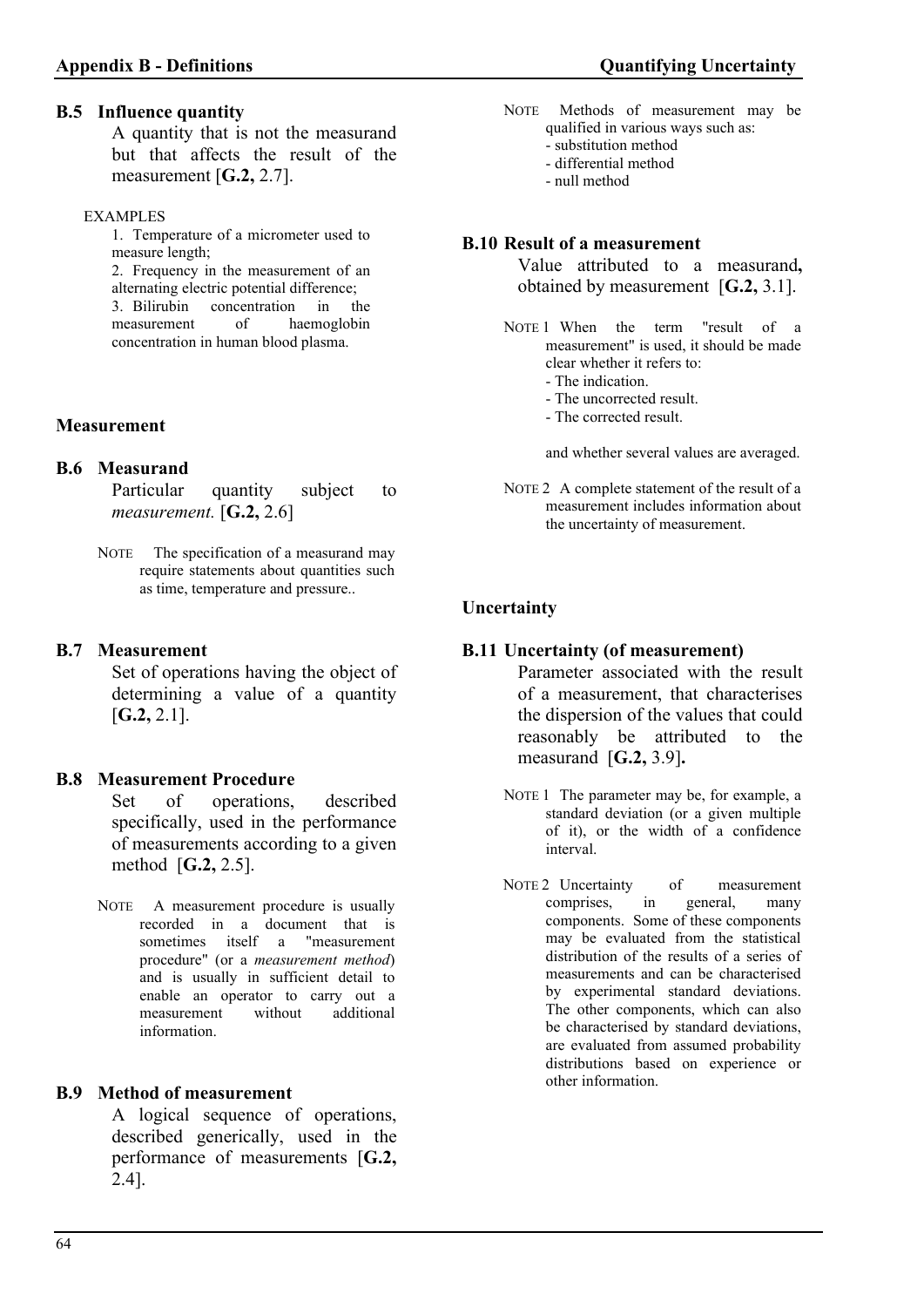NOTE 3 It is understood that the result of the measurement is the best estimate of the value of the measurand and that all components of uncertainty, including those arising from systematic effects, such as components associated with corrections and reference standards, contribute to the dispersion.

## **B.12 Standard uncertainty**

**u(x<sup>i</sup> )** uncertainty of the result of a measurement expressed as a standard deviation. [**G.1**, 2.3.1]

### **B.13 Combined standard uncertainty**

**uc (y)** standard uncertainty of the result of a measurement when the result is obtained from the values of a number of other quantities, equal to the positive square root of a sum of terms, the terms being the variances or covariances of these other quantities weighted according to how the measurement result varies with these quantities. [**G.1**, 2.3.4].

### **B.14 Expanded uncertainty**

- **U** Ouantity defining an interval about the result of a measurement that may be expected to encompass a large fraction of the distribution of values that could reasonably be attributed to the measurand. [**G.1**, 2.3.5]
	- NOTE 1 The fraction may be regarded as the coverage probability or level of confidence of the interval.
	- NOTE 2 To associate a specific level of confidence with the interval defined by the expanded uncertainty requires explicit or implicit assumptions regarding the probability distribution characterised by the measurement result and its combined standard uncertainty. The level of confidence that may be attributed to this interval can be known only to the extent to which such assumptions can be justified.

NOTE 3 An expanded uncertainty **U** is calculated from a combined standard uncertainty  $\mathbf{u}_c$  and a coverage factor k using

 $U = k \times u_c$ 

### **B.15 Coverage factor**

- k numerical factor used as a multiplier of the combined standard uncertainty in order to obtain an expanded uncertainty [**G.1**, 2.3.6].
	- NOTE A coverage factor is typically in the range 2 to 3.

### **B.16 Type A evaluation (of uncertainty)**

 Method of evaluation of uncertainty by the statistical analysis of series of observations [**G.1**, 2.3.2].

### **B.17 Type B evaluation (of uncertainty)**

 Method of evaluation of uncertainty by means other than the statistical analysis of series of observations [**G.1**, 2.3.3]

### **Error**

### **B.18 Error (of measurement)**

The result of a measurement minus a true value of the measurand [**G.2,** 3.10].

NOTE 1 Since a true value cannot be determined, in practice a conventional true value is used.

### **B.19 Random error**

 Result of a measurement minus the mean that would result from an infinite number of measurements of the same measurand carried out under repeatability conditions [**G.2,** 3.13].

- NOTE 1 Random error is equal to error minus systematic error.
- NOTE 2 Because only a finite number of measurements can be made, it is possible to determine only an estimate of random error.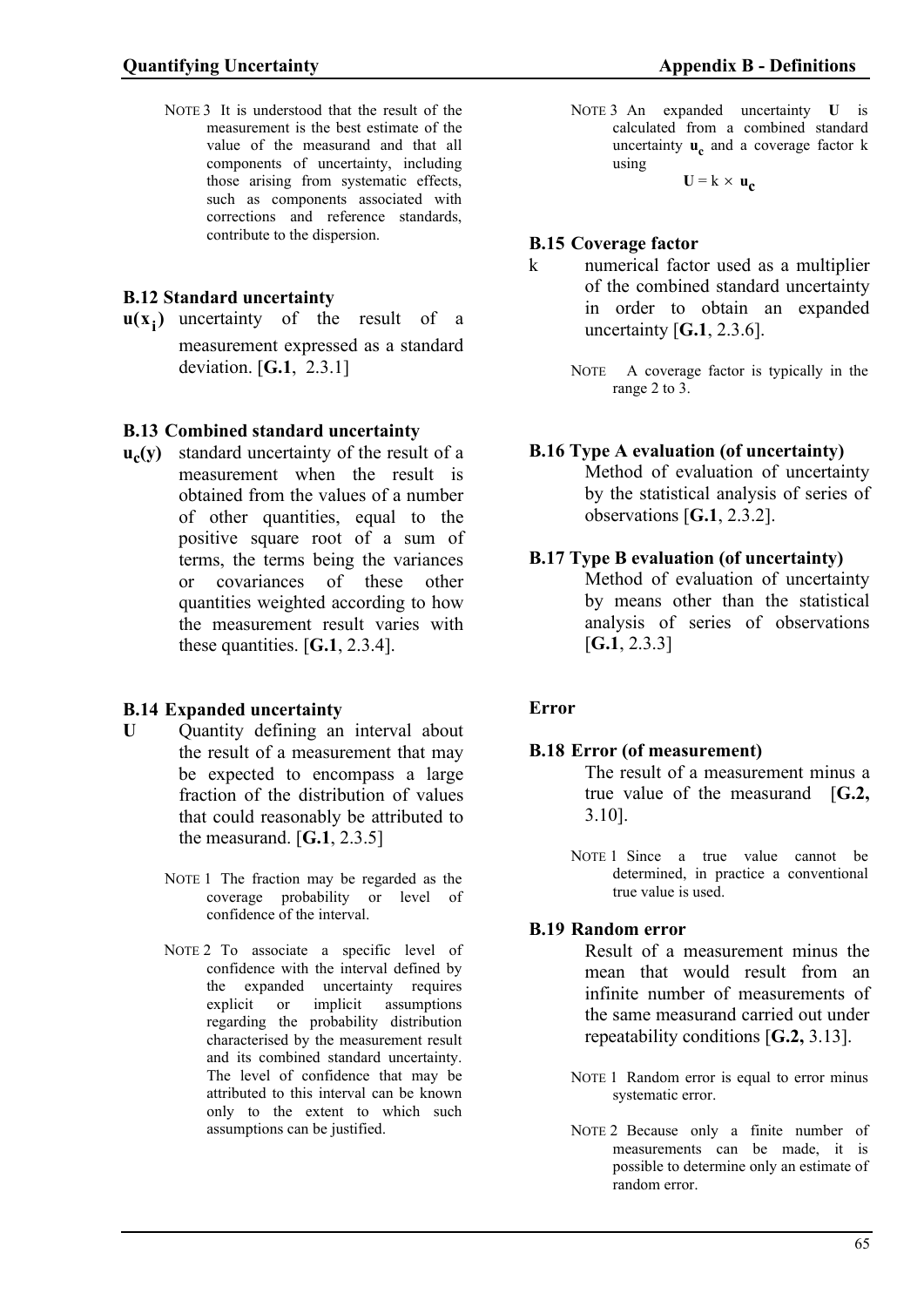#### **B.20 Systematic error**

 Mean that would result from an infinite number of measurements of the same measurand carried out under repeatability conditions minus a true value of the measurand. [**G.2,** 3.14].

- NOTE 1 Systematic error is equal to error minus random error.
- NOTE 2 Like true value, systematic error and its causes cannot be known.

### **Statistical terms**

#### **B.21 Arithmetic mean**

 $\bar{x}$  arithmetic mean value of a sample of n results.

#### *x x i*  $=\frac{i}{i}$  $\sum$ 1 n n

### **B.22 Sample Standard Deviation**

**s** an estimate of the **population standard deviation**  $\sigma$  **[B.21]** from a sample of n results.

$$
\mathbf{s} = \sqrt{\sum_{i=1}^{n} d_{i} - \overline{x}^{2}_{i}}
$$

### **B.23 Population Standard Deviation**

 $\sigma$  the standard deviation of a population using all data in that population.

$$
\sigma = \sqrt{\frac{\sum_{i=1}^{n} (x_i - \overline{x})^2}{n}}
$$

### **B.24 Standard deviation of the mean**

**s** *x* The standard deviation  $s_{\overline{x}}$  of the mean  $\bar{x}$  of n samples taken from a population is given by

$$
\mathbf{s}_{\overline{x}} = \frac{\sigma}{\sqrt{n}}
$$

 The terms "standard error" and "standard error of the mean" have also been used to describe the same quantity.

### **B.25 Relative Standard Deviation (RSD)**

**RSD** an estimate of the standard deviation of a population from a sample of n results divided by the mean of that sample.

$$
\text{RSD} = \frac{\text{s}}{x}
$$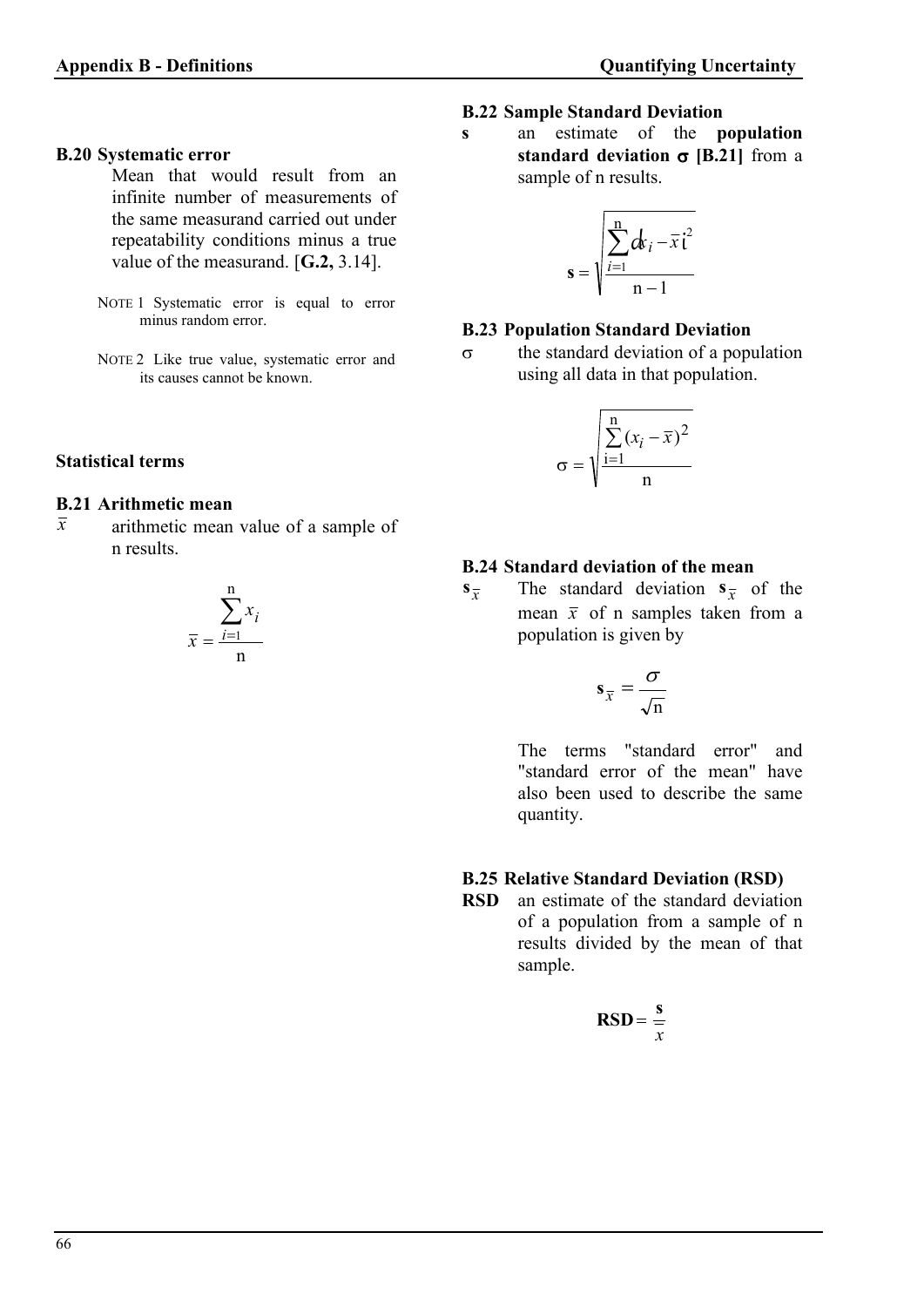# **Appendix C - Structure of Analytical Procedure**

**C.1** In order to identify the possible sources of uncertainty in an analytical procedure it is helpful to break down the analysis into a set of generic steps:

- 1. **Sampling**
- 2. **Sample preparation**
- 3. **Presentation of Certified Reference Materials to the measuring system**
- 4. **Calibration of Instrument**
- 5. **Analysis (data acquisition)**
- 6. **Data processing**
- 7. **Presentation of results**
- 8. **Interpretation of results**
- **C.2** These steps can be further broken down by contributions to the uncertainty for each. The following list, though not necessarily comprehensive, indicates the factors which should be considered.

### 1. **Sampling**

Homogeneity estimate.

Need several samples from different parts of bulk?

Is bulk medium static or flowing?

Physical state of bulk (solid, liquid, gas?) Temperature, pressure effects.

Does sampling process affect composition? *e.g.* differential adsorption in sampling system.

# 2. **Sample preparation**

Procedures for ensuring representative sub-sample. Dissolution. Extraction.

Contamination. Derivatisation (chemical effects) Dilution errors. Concentration. Control of speciation effects.

### 3. **Presentation of Certified Reference Materials to the measuring system**

Carry-over in auto analysers. Uncertainty for CRM. CRM match to sample

### 4. **Calibration of instrument**

Instrument calibration errors using a Certified Reference Material. Reference material and its uncertainty. Sample match to calibrant

### 5. **Analysis**

Operator effects, *e.g.* colour blindness, parallax, other systematic errors. Avoidance of contamination and cross contamination. Reagent purity.

Instrument parameter settings, *e.g.* myriad parameters on integrators.

### 6. **Data Processing**

Averaging. Control of rounding and truncating. Statistics. Processing algorithms (model fitting, *e.g.* least squares).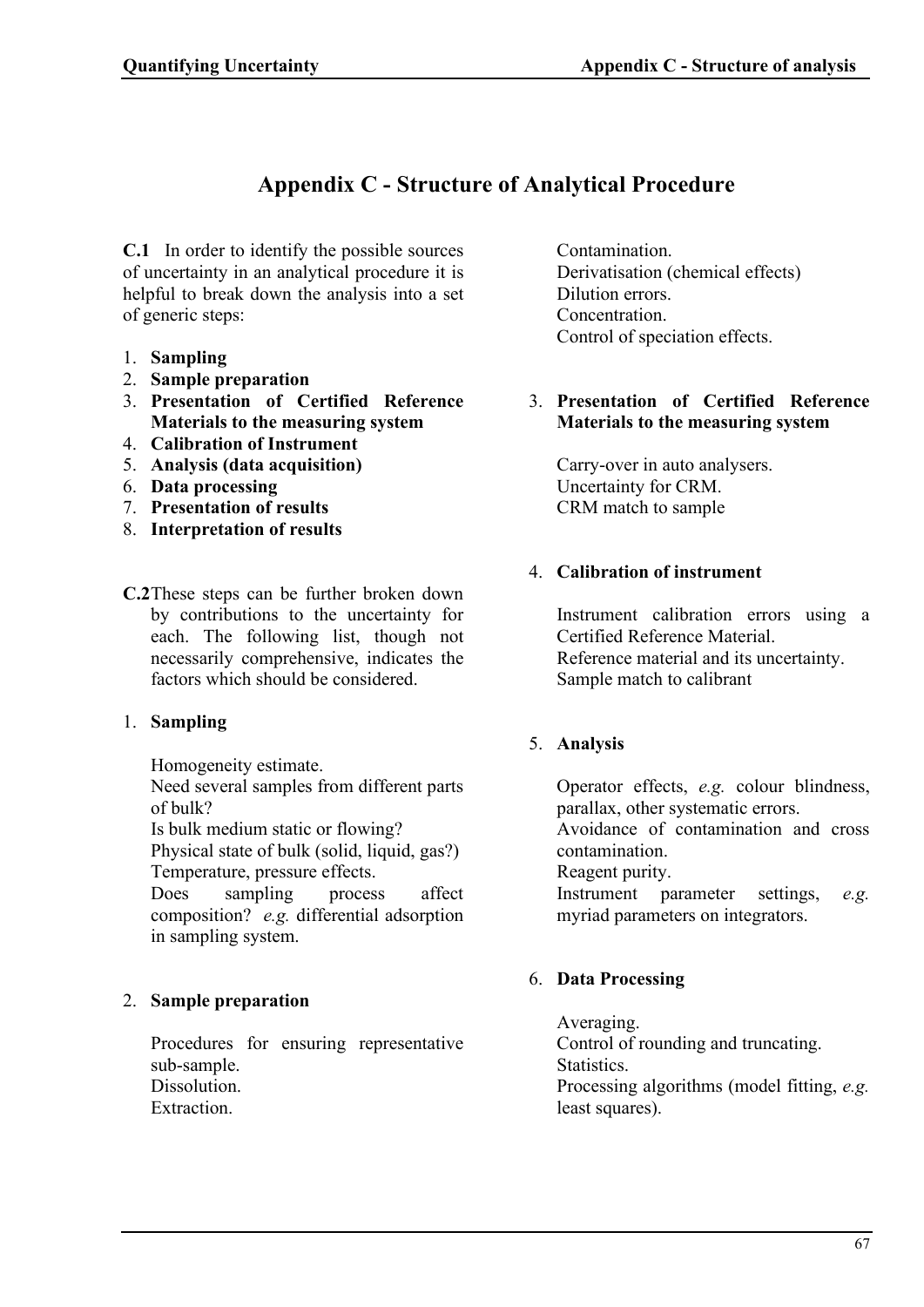### 7. **Presentation of Results**

Final result. Estimate of uncertainty. Confidence level.

## 8. **Interpretation of Results**

Against limits/bounds. Regulatory compliance. Fitness for purpose.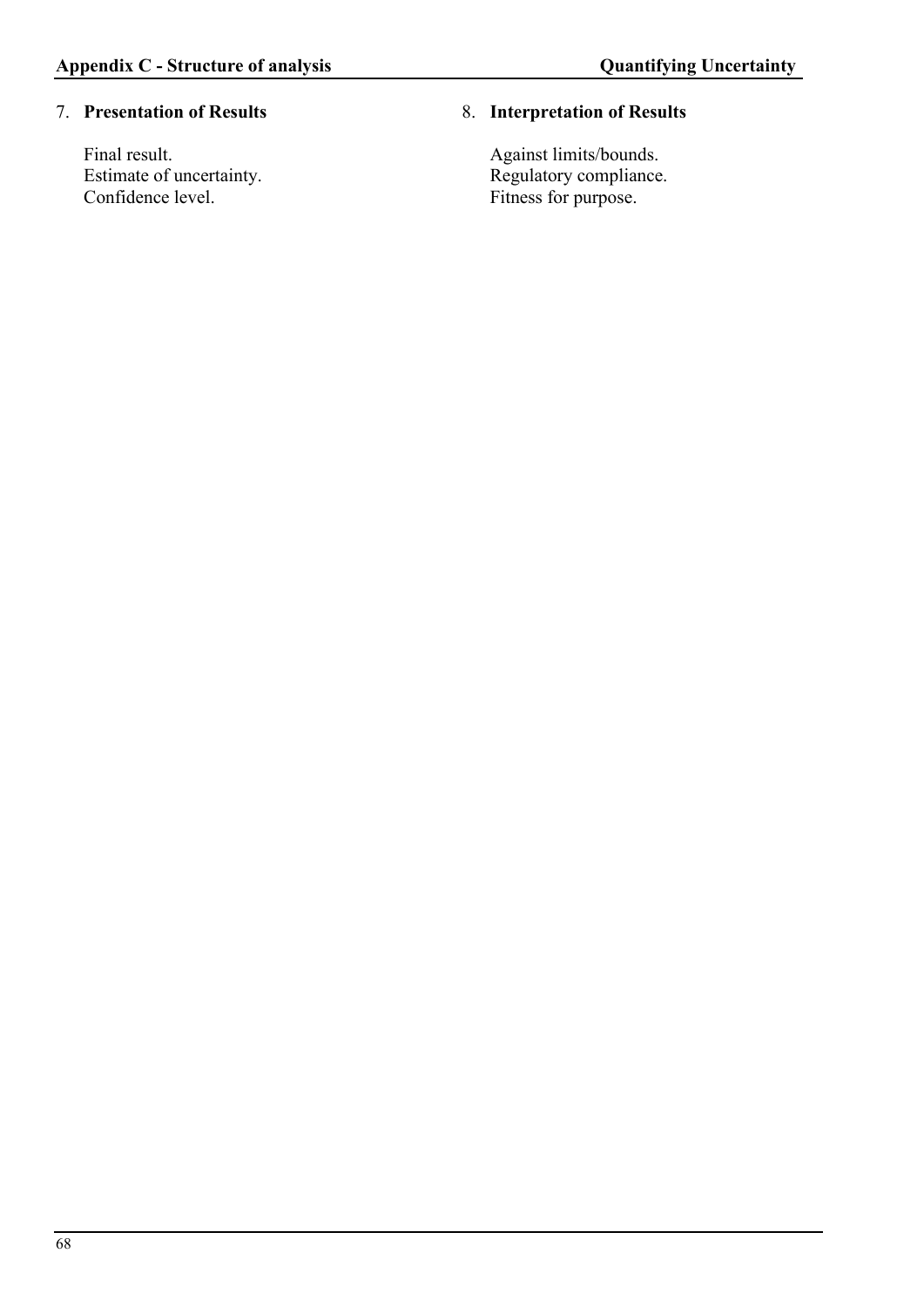# **Appendix D - Calculating Combined Uncertainty**

**D.1** Following the estimation of individual components of uncertainty, the next stage is to combine the standard uncertainties using one of the procedures described below. If the mathematical model does not correspond to one of the simplified standard forms then the general procedure, requiring the generation of partial differentials, must be employed.

**D.2** The final stage is to multiply the combined standard uncertainty by the chosen coverage factor in order to assign a confidence level to the result.

# **Combined Standard Uncertainty**

**D.3** The general relationship between the uncertainty **u**(**y**) of a value **y** and the uncertainty of the independent parameters p, q, ... on which it depends is

$$
u(y(p,q,...)) = \sqrt{\left(\frac{\partial y}{\partial p}\right)^2 \cdot (u(p))^2 + \left(\frac{\partial y}{\partial q}\right)^2 \cdot (u(q))^2 + \dots}
$$

where  $y(p,q,...)$  is a function of several parameters  $p,q,..., \partial y/\partial p$  is the partial differential of y with respect to p and so on. Each variable's contribution is just the square of the associated uncertainty expressed as a standard deviation multiplied by the square of the relevant partial differential.

**D.4** Where variables are not independent, the relationship is more complex:

$$
\mathbf{u}(\mathbf{y}(\mathbf{x}_{i,j\ldots})) = \sqrt{\sum_{i=1,n}^{n} \left(\frac{\partial y}{\partial x_i} \cdot \mathbf{u}(x_i)\right)^2 + \sum_{i,k=1,n}^{n} \left(\frac{\partial y}{\partial x_i} \cdot \frac{\partial y}{\partial x_k} \cdot \mathbf{s}(x,ik)\right)}
$$

where  $s(x,ik)$  is the covariance between  $x_i$ and  $x_k$ . In practice, the covariance is often related to the correlation coefficient **r**ik using  $\mathbf{s}(x, ik) = \mathbf{u}(x_i) \cdot \mathbf{u}(x_k) \cdot \mathbf{r}_{ik}$ 

where  $-1 \le r_{ik} \le 1$ .

**D.5** For many purposes, these expressions reduce to much simpler forms. Two simple rules for combining standard uncertainties are given here.

Rule 1

For models involving only a sum or difference of quantities, *e.g.* **y**=k*(p*+*q*+*r*+*...)* where k is a constant, the combined standard uncertainty  $\mathbf{u}_c(y)$  is given by

$$
\mathbf{u}_{\mathbf{c}}(\mathbf{y}(p,q..)) = k \cdot \sqrt{\mathbf{u}(p)^2 + \mathbf{u}(q)^2 + \dots}
$$

Rule 2

For models involving only a product or quotient, *e.g* **y**=k*(pqr...)*, where k is a constant, the combined standard uncertainty  $u_c(y)$  is given by

$$
u_c(y) = y \cdot k \cdot \sqrt{\left(\frac{u(p)}{\overline{p}}\right)^2 + \left(\frac{u(q)}{\overline{q}}\right)^2 + \dots}
$$

where  $(\mathbf{u}(p)/\overline{p})$  etc. are the uncertainties in the parameters, expressed as relative standard deviations.

NOTE Subtraction is treated in the same manner as addition, and division in the same way as multiplication.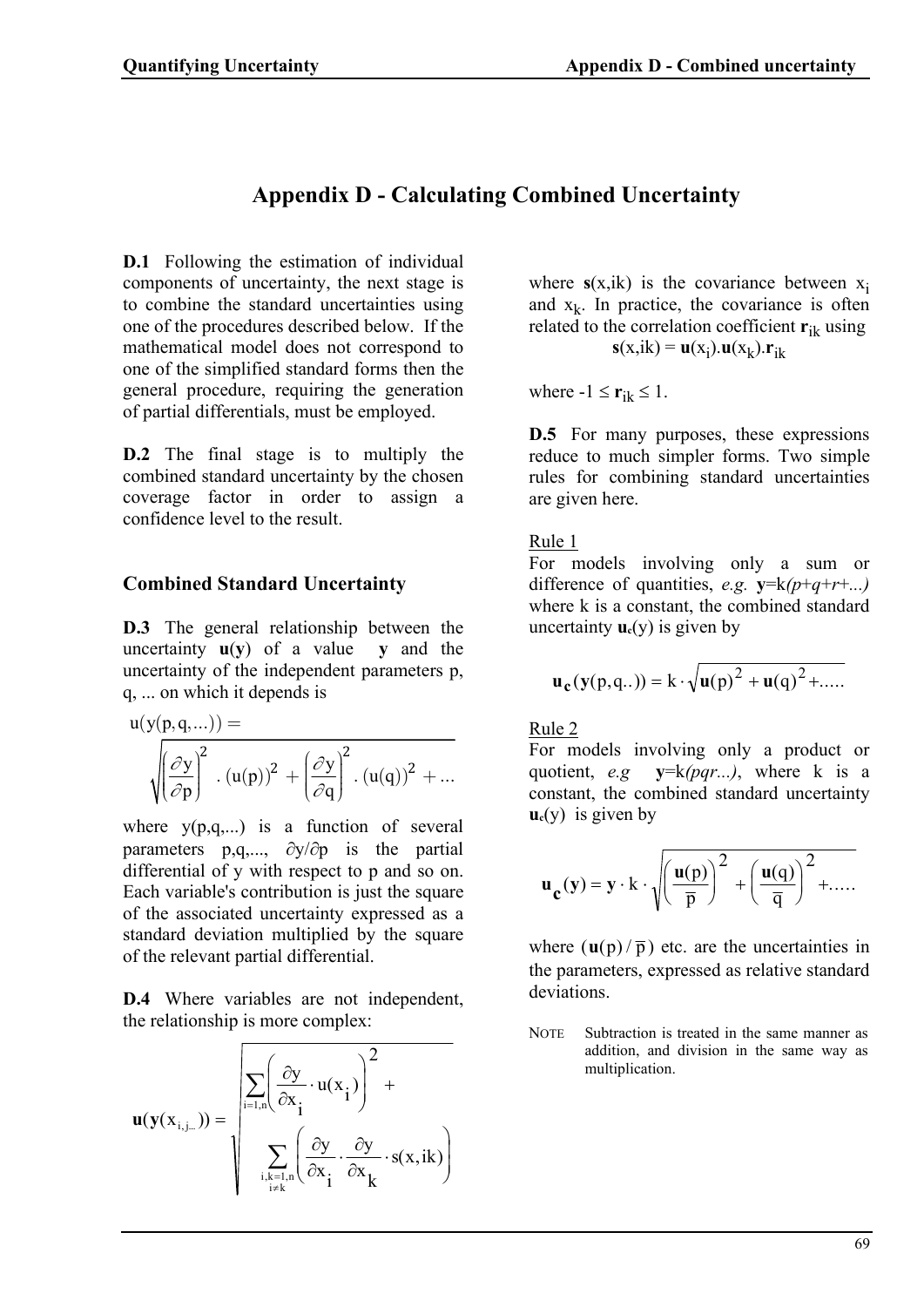**D.6** For the purposes of combining uncertainty components, it is most convenient to break the original mathematical model down to expressions which consist solely of operations covered by one of the rules above. For example, the expression

$$
\begin{array}{c}\n(o+p) \\
\hline\n\end{array}
$$

should be broken down to the two elements  $(o+p)$  and  $(q+r)$ . The interim uncertainties for each of these can then be calculated using rule 1 above; these interim uncertainties can then be combined using rule 2 to give the combined standard uncertainty.

**D.7** The following examples illustrate the use of the above rules:

Example 1

 $y = m(p-q+r)$  The values are m=1,  $p=5.02$ , *q*=6.45 and *r*=9.04 with sample standard deviations  $s_p=0.13$ ,  $s_q=0.05$  and  $s_r=0.22$ .

$$
y = 5.02 - 6.45 + 9.04 = 7.61
$$
  
 
$$
u(y) = 1 \times \sqrt{0.13^2 + 0.05^2 + 0.22^2} = 0.26
$$

NOTE Since the value of **y** is only calculated to 2 decimal places then the final uncertainty value should not be quoted to more than 3 decimal places.

Example 2

**y**= (*op/qr*) The values are *o*=2.46, *p*=4.32, *q*=6.38 and *r*=2.99, with standard uncertainties of  $u(o)=0.02$ ,  $u(p)=0.13$ ,  $u(q)=0.11$  and  $u(r)=0.07$ .

$$
y=(2.46 \times 4.32) / (6.38 \times 2.99) = 0.56
$$

$$
\mathbf{u}(y) = 0.56 \times \sqrt{\left(\frac{0.02}{2.46}\right)^2 + \left(\frac{0.13}{4.32}\right)^2 + \left(\frac{0.07}{-6.38}\right)^2 + \left(\frac{0.07}{2.99}\right)^2}
$$

 $\Rightarrow$  **u**(y) = 0.56  $\times$  0.043 = 0.024

# **Combined Expanded Uncertainty**

**D.8** Once a value for the combined standard uncertainty  $\mathbf{u}_c(y)$  has been calculated, a final stage is required in order to produce the expanded uncertainty value, which provides an interval expected to include a large fraction of the distribution of values reasonably attributable to the measurand. This is achieved by multiplying the combined standard uncertainty by the chosen coverage factor k.

**D.9** The choice of coverage factor will depend on knowledge of the use to which the result is put, experience and the degree of confidence required. The value of k will normally be in the range 2 to 3. For most purposes, the value of 2 is recommended.

**D.10** Where the distributions concerned are normal, a coverage factor of 2 gives an interval containing approximately 95% of the distribution of values.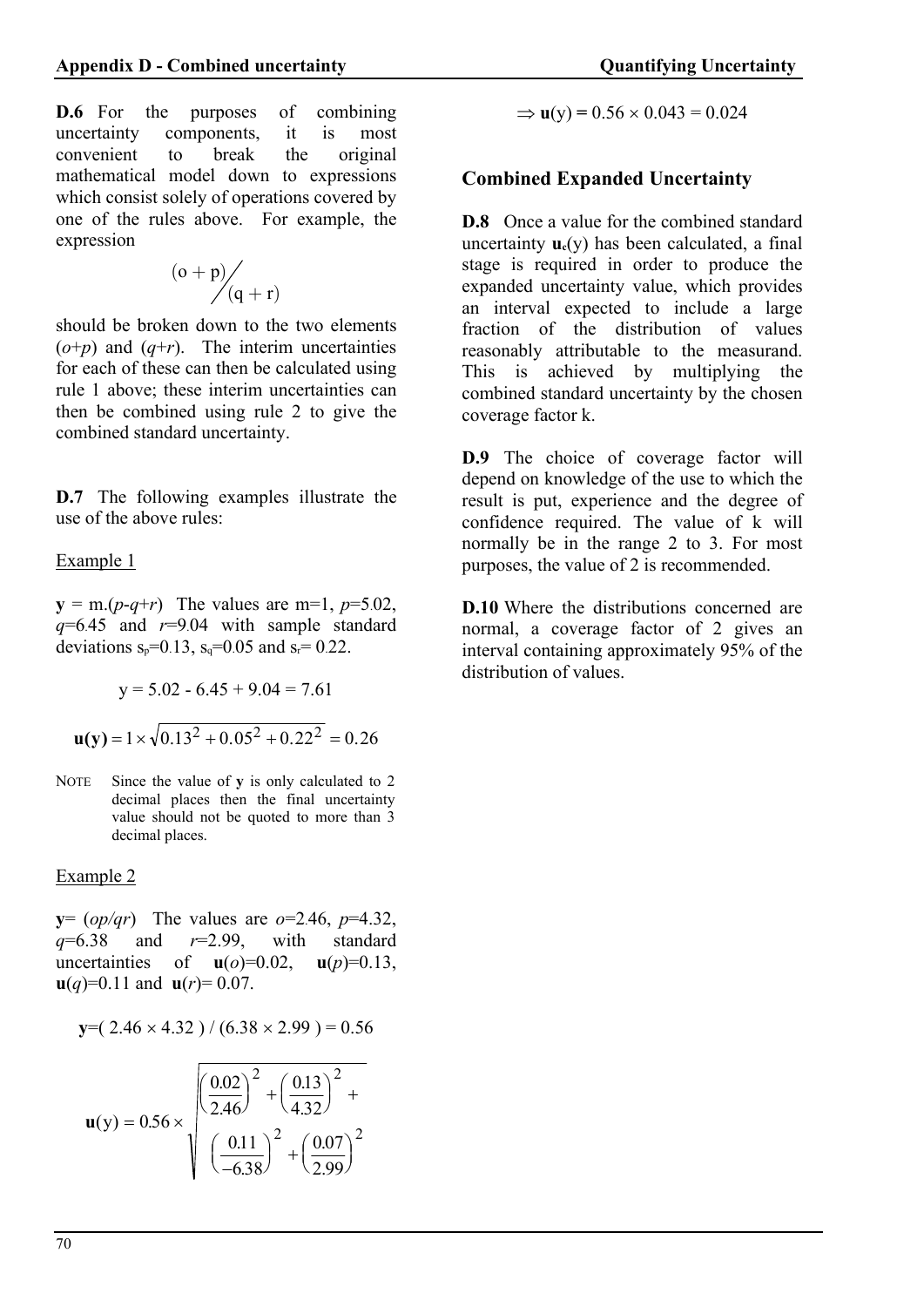**D.11** Continuing with the previous examples gives:

Example 1

For most purposes, k is chosen as 2.

$$
U = 2 \times 0.260 = \pm 0.52
$$

 $\Rightarrow$  **y** = 7.61  $\pm 0.52$ 

# Example 2

For a higher level of confidence, k is chosen as 3.

 $U = 3 \times 0.024 = 0.072$ 

 $\Rightarrow$  **y** = 0.56  $\pm$  0.072

Where the distribution about **y** is known to be normal, a coverage factor of 3 gives an interval including over 99.6% of the distribution.

**D.12** It is not recommended that a value of  $k=2$  is taken to imply a 95% confidence interval without a knowledge of the distribution concerned.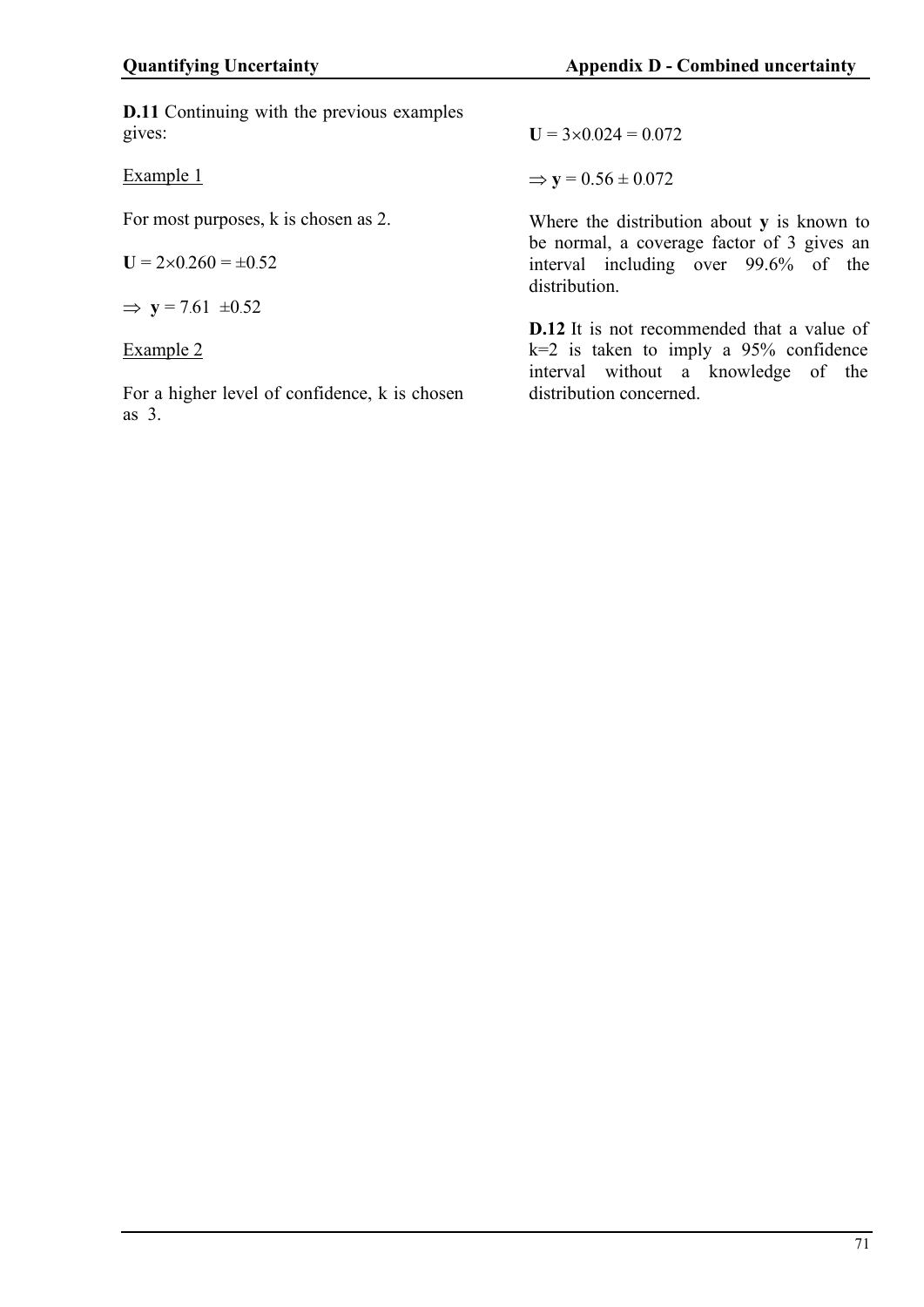# **Appendix E - Useful Statistical Procedures**

### **E.1 Choosing distribution functions**

The following table shows how to calculate a standard uncertainty from the parameters of the two most important distribution functions, and gives an indication of the circumstances in which each should be used .

#### EXAMPLE

A chemist estimates a contributory factor as not less than 7 or more than 10, but feels that the value could be anywhere in between, with no idea of whether any part of the range is more likely than another. This is a description of a rectangular distribution function with a range 2*a*=3 (semi range of *a*=1.5). Using the function below for a rectangular distribution, an estimate of the standard uncertainty can be calculated. Using the above range,  $a=1.5$ , results in a standard uncertainty of  $(1.5/\sqrt{3}) = 0.87$ .



|           | <b>Normal distribution</b>                                                                                                                                                                                                                                                    |             |
|-----------|-------------------------------------------------------------------------------------------------------------------------------------------------------------------------------------------------------------------------------------------------------------------------------|-------------|
| Form      | Use when:                                                                                                                                                                                                                                                                     | Uncertainty |
|           | • An estimate is made from repeated<br>observations of a randomly varying<br>process.                                                                                                                                                                                         | $u(x) = s$  |
| $2\sigma$ | An uncertainty is given in the form of<br>a standard deviation s or $\sigma$ , a relative<br>standard deviation $s/\overline{x}$ , or $a \mid u(x)=x.(s/\overline{x})$<br>coefficient of variance CV% without $u(x) = \frac{CV}{100} \cdot x$<br>specifying the distribution. | $u(x) = s$  |
| X         | An uncertainty is given in the form of $ u(x) = I/2$ (for<br>a 95% (or other) confidence interval I   I at 95%)<br>without specifying the distribution.                                                                                                                       |             |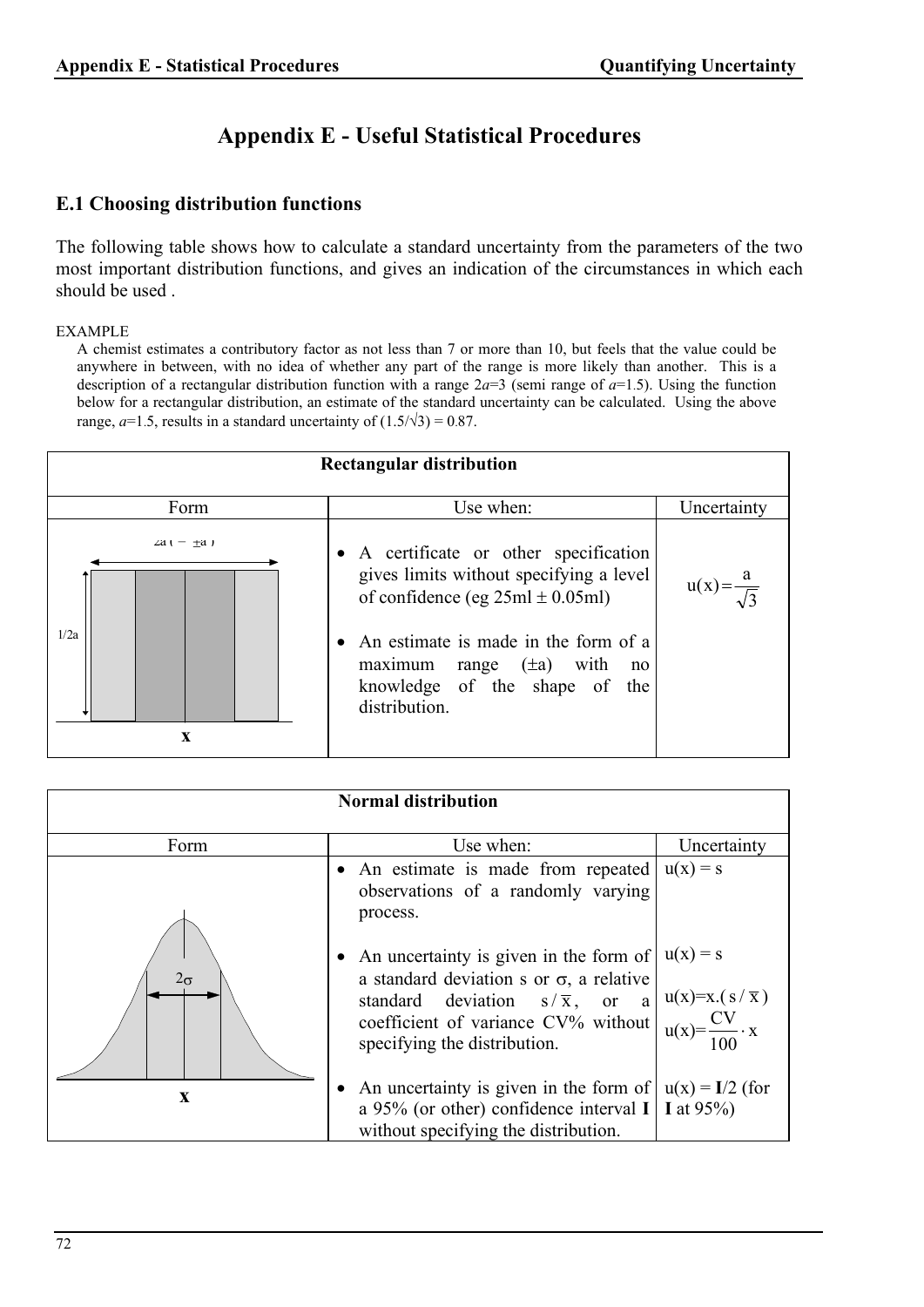# **E.2 Spreadsheet method for uncertainty calculation**

**E.2.1** A standard spreadsheet can be used to simplify the calculations shown in Appendix D. The procedure takes advantage of an approximate numerical method of differentiation, and requires knowledge only of the calculation used to derive the final result (including any necessary correction factors or influences) and of the numerical values of the parameters and their uncertainties. The description here follows that of Kragten **[G.5]**.

**E.2.2** In the expression for  $u(v(x_1, x_2...x_n))$ 

$$
\sqrt{\sum_{i=1,n}\Biggl(\frac{\partial y}{\partial x_i}\cdot u(x_i)\Biggr)^2+\sum_{i,k=1,n}\Biggl(\frac{\partial y}{\partial x_i}\cdot\frac{\partial y}{\partial x_k}\cdot s(x,ik)\Biggr)}
$$

provided that either  $y(x_1, x_2...x_n)$  is linear in  $x_i$ or  $u(x_i)$  is small compared to  $x_i$ , the partial differentials  $(\partial y/\partial x_i)$  can be approximated by:-

$$
\frac{\partial y}{\partial x_i} \approx \frac{y(x_i + \mathbf{u}(x_i)) - y(x_i)}{\mathbf{u}(x_i)}
$$

Multiplying by  $\mathbf{u}(x_i)$  to obtain the uncertainty  $u(y, x_i)$  in y due to the uncertainty in  $x_i$  gives

 $u(y,x_i) \approx y(x_1,x_2...(x_i+u(x_i)).x_n) - y(x_1,x_2...x_i..x_n)$ 

Thus  $u(y,x_i)$  is just the difference between the values of y calculated for  $[x_i + u(x_i)]$  and  $x_i$ respectively.

**E.2.3** The assumption of linearity or small values of  $u(x_i)/x_i$  will not be closely met in all cases. Nonetheless, the method does provide acceptable accuracy for practical purposes when considered against the necessary approximations made in estimating the values of  $u(x_i)$ . Reference G.5 discusses the point more fully and suggests methods of checking the validity of the assumption.

**E.2.4** The basic spreadsheet is set up as follows, assuming that the result **y** is a function of the four parameters p, q, r, and s:

- i) Enter the values of p,q, etc. and the formula for calculating y in column A of the spreadsheet. Copy column A across the following columns once for every variable in y (see Figure E2.1). It is convenient to place the values of the uncertainties  $u(p)$ ,  $u(q)$  and so on in row 1 as shown.
- ii) Add  $u(p)$  to p in cell B3,  $u(q)$  to q in cell C4 etc., as in Figure E2.2. On recalculating the spreadsheet, cell B8 then becomes  $f(p+u(p), q, r.)$  (denoted by f  $(p', q, r, ...)$  in Figures E2.2 and E2.3), cell C8 becomes  $f(p, q+u(q), r, ...)$ etc.
- iii) In row 9 enter row 8 minus A8 (for example, cell B9 becomes B8-A8). This gives the values of  $u(y,p)$  as  $u(y,p)=f$  $(p+u(p), q,r ...)$  - f  $(p,q,r)$  etc.
- iv) To obtain the standard uncertainty on y, these individual contributions are squared, added together and then the square root taken, by entering  $u(y,p)^2$  in row 10 (Figure E2.3) and putting the square root of their sum in A10. That is, cell A10 is set to the formula SQRT(SUM(B10+C10+D10+E10)) which gives the standard uncertainty on y.

**E.2.5** The contents of the cells B10, C10 etc. show the contributions of the individual uncertainty components to the uncertainty on y and hence it is easy to see which components are significant.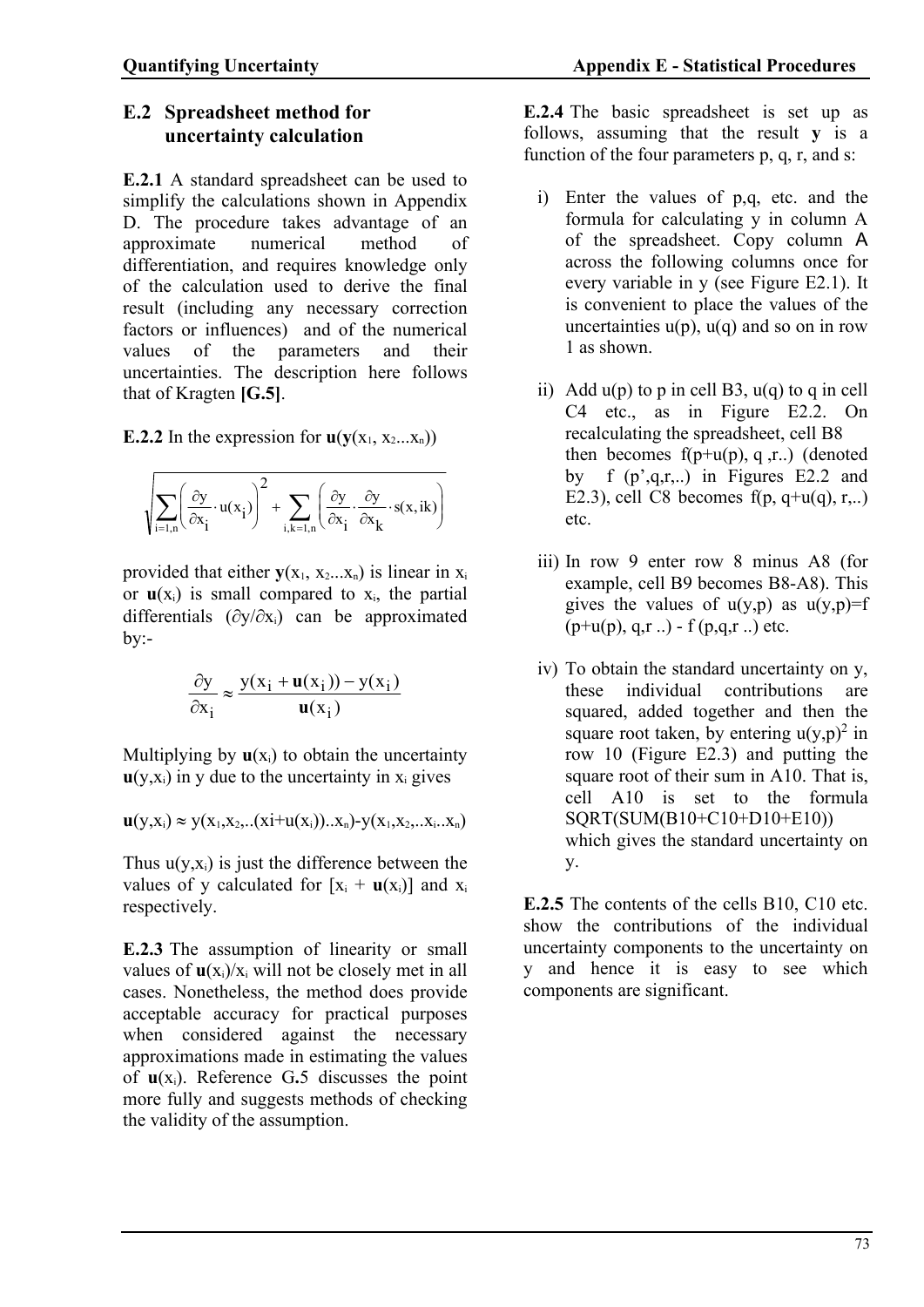**E.2.6** It is straightforward to allow updated calculations as individual parameter values change or uncertainties are refined. In step i) above, rather than copying column A directly to columns B-E, copy the values p to s by reference, that is, cells B3 to E3 all reference A3, B4 to E4 reference A4 etc. The horizontal arrows in Figure E2.1 show the referencing for row 3. Note that cells B8 to E8 should still reference the values in columns B to E respectively, as shown for column B by the vertical arrows in Figure E2.1. In step ii) above, add the references to row 1 by reference (as shown by the arrows in Figure E2.1). For example, cell B3 becomes A3+B1, cell C4 becomes A4+C1 etc. Changes to either parameters or uncertainties will then be reflected immediately in the overall result at A8 and the combined standard uncertainty at A10.

**E.2.7** If any of the variables are correlated, the necessary additional term is added to the SUM in A10. For example, if p and q are correlated, with a correlation coefficient **r**(p,q), then the extra term  $2 \times r(p,q) \times u(y,p)$  $xu(y,q)$  is added to the calculated sum before taking the square root. Correlation can therefore easily be included by adding suitable extra terms to the spreadsheet.

#### EXAMPLE:

Applying this procedure to the calculation of the uncertainty on  $C_0$  in example 2 in Appendix A gives the spreadsheet shown in Figure E2.4 The uncertainty on  $C_0$ , given in cell B19 is 0.016 in agreement with the result calculated algebraically. Examination of row 17 shows that the largest component comes from  $f_{temp}$  and the only other significant component comes from  $A_0$ .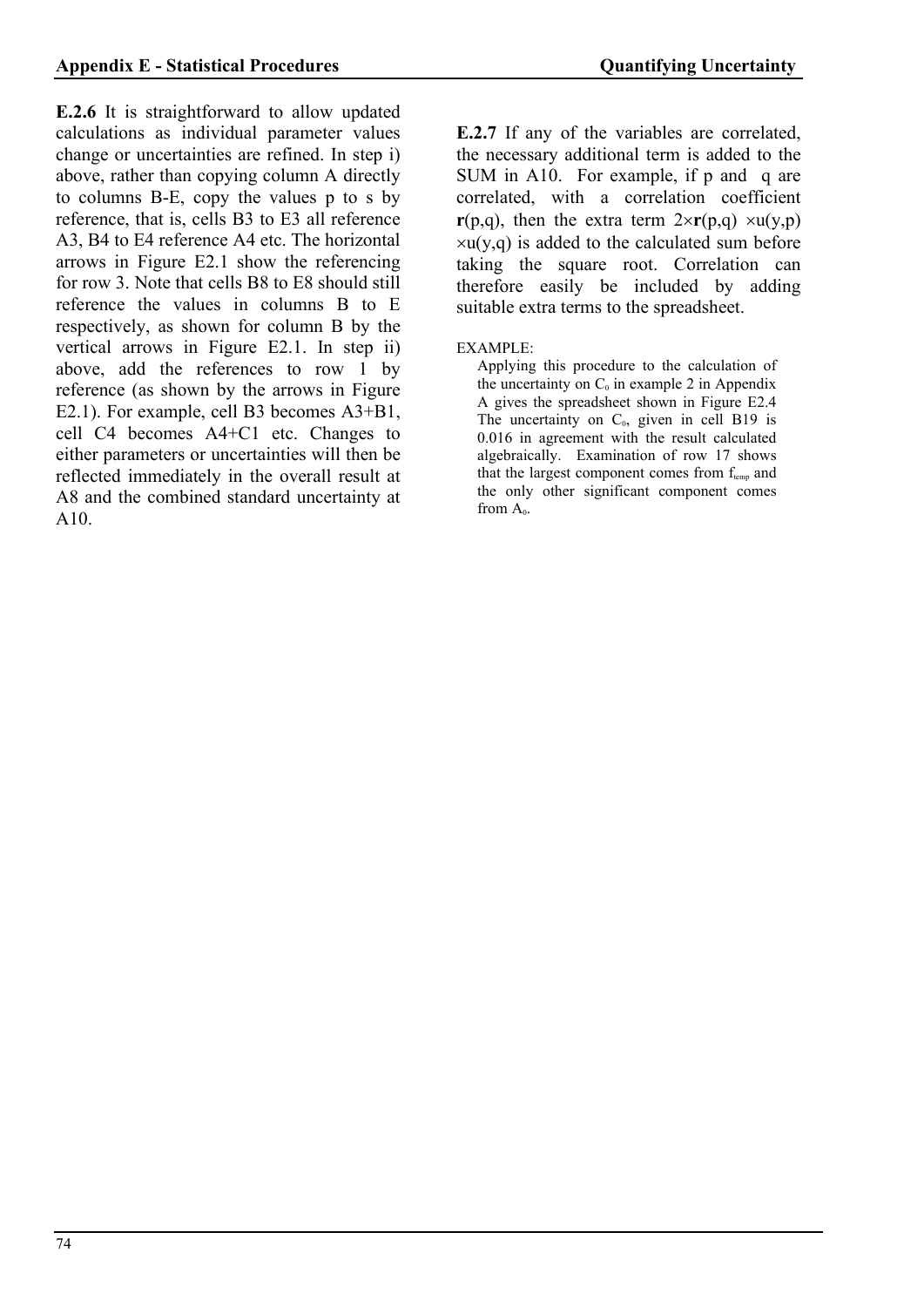|                         | <b>Figure E2.1</b> |      |                                                                          |           |             |  |  |  |  |
|-------------------------|--------------------|------|--------------------------------------------------------------------------|-----------|-------------|--|--|--|--|
|                         | A                  | B    | С                                                                        | D         | E           |  |  |  |  |
|                         |                    | u(p) | u(q)                                                                     | u(r)      | u(s)        |  |  |  |  |
| $\overline{\mathbf{2}}$ |                    |      |                                                                          |           |             |  |  |  |  |
| $\overline{\mathbf{3}}$ |                    | p    | O                                                                        | Π         | Ŋ           |  |  |  |  |
| 4                       |                    | a    | a                                                                        | Q         | O           |  |  |  |  |
| 5                       |                    |      | r                                                                        |           |             |  |  |  |  |
| $6\phantom{1}6$         | $\mathbf{s}$       | S    | $\mathbf s$                                                              | ${\bf S}$ | $\mathbf S$ |  |  |  |  |
|                         |                    |      |                                                                          |           |             |  |  |  |  |
| 8                       |                    |      | $y=f(p,q, )$   $y=f(p,q, )$   $y=f(p,q, )$   $y=f(p,q, )$   $y=f(p,q, )$ |           |             |  |  |  |  |
| 9                       |                    |      |                                                                          |           |             |  |  |  |  |
| 10                      |                    |      |                                                                          |           |             |  |  |  |  |
| 11                      |                    |      |                                                                          |           |             |  |  |  |  |

# **Figure E2.1**

## **Figure E2.2**

|                  | A            | B          | C                | D           | E.       |  |
|------------------|--------------|------------|------------------|-------------|----------|--|
|                  |              | u(p)       | u(q)             | u(r)        | u(s)     |  |
| $\boldsymbol{2}$ |              |            |                  |             |          |  |
| $\mathbf{3}$     | Ŋ            | $p+u(p)$   | p                | р           | р        |  |
| 4                | Q            |            | $q+u(q)$         | a           | a        |  |
| 5                |              | r          |                  | $r+u(r)$    |          |  |
| 6                | S            | ${\bf s}$  | S                | $\mathbf s$ | $s+u(s)$ |  |
|                  |              |            |                  |             |          |  |
| 8                | $y=f(p,q, )$ | $y=f(p',)$ | $y = f(. . q',)$ | $y = f(",)$ | y=f(s',) |  |
| 9                |              | u(y,p)     | u(y,q)           | u(y,r)      | u(y,s)   |  |
| 10               |              |            |                  |             |          |  |
| 11               |              |            |                  |             |          |  |

### **Figure E2.3**

|                | A               | B            | <u>- 9 - </u><br>C | D            | Е                   |
|----------------|-----------------|--------------|--------------------|--------------|---------------------|
| 1              |                 | u(p)         | u(q)               | u(r)         | u(s)                |
| $\mathbf{2}$   |                 |              |                    |              |                     |
| 3              | р               | $p+u(p)$     | p                  | р            | р                   |
| 4              | ิต              |              | $q+u(q)$           |              | a                   |
| 5              | r               |              | r                  | $r+u(r)$     |                     |
| 6              | ${\bf s}$       | $\mathbf s$  | ${\bf S}$          | $\mathbf{s}$ | $s+u(s)$            |
| $\overline{7}$ |                 |              |                    |              |                     |
| 8              | $y = f(p, q, )$ | $y = f(p',)$ | y=f(q',)           | y=f(r',)     | y=f(s',)            |
| 9              |                 | u(y,p)       | <u>u(y,q)</u>      | u(y,r)       | <u>u(y,s)</u>       |
| 10             | u(y)            | $u(y,p)^2$   | $u(y,q)^2$         | $u(y,r)^2$   | u(y,s) <sup>2</sup> |
| 11             |                 |              |                    |              |                     |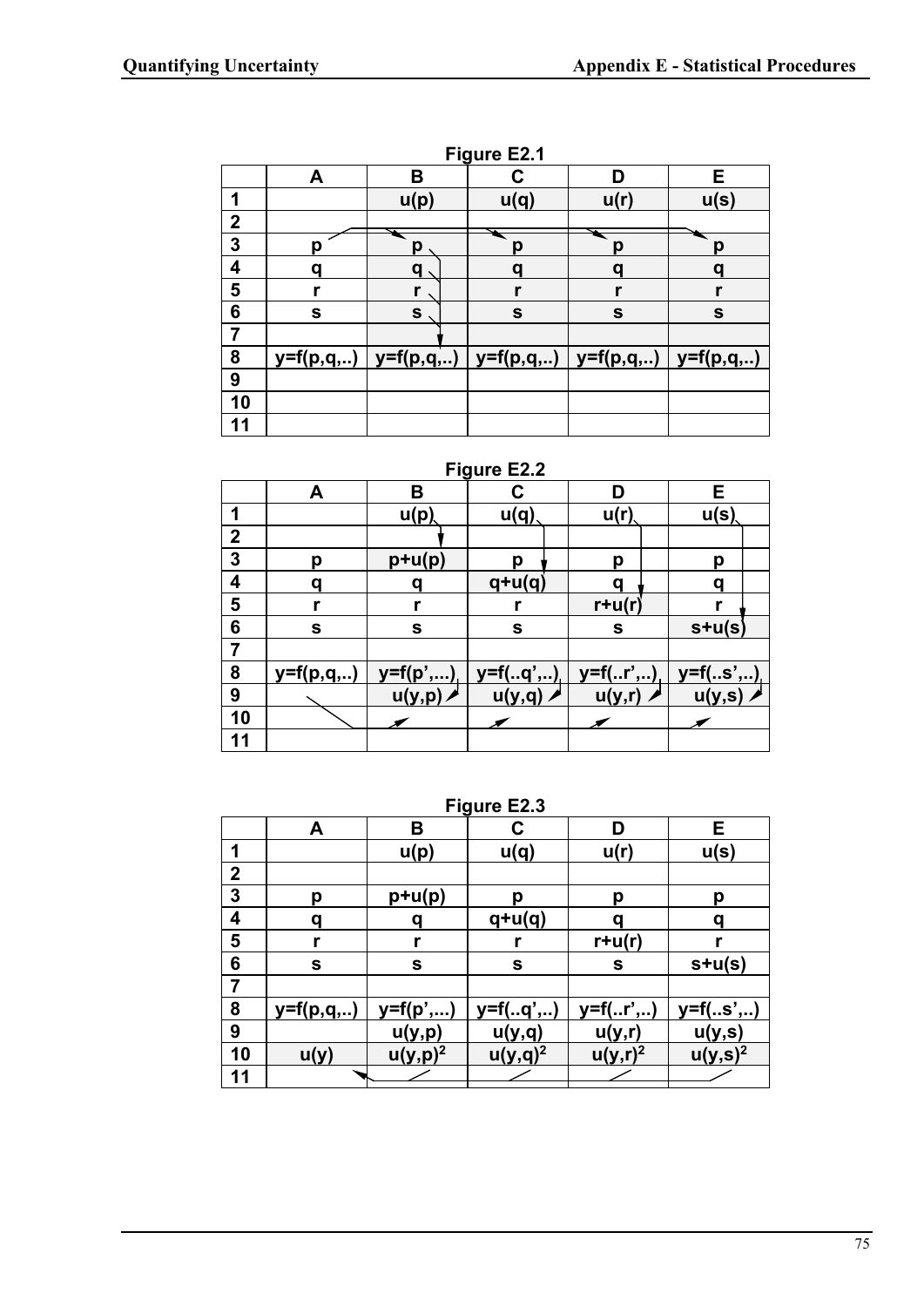|    | A      | B           | $\mathbf c$ | D          | E          | F.         | G        | н            |          | J        | K        |          |
|----|--------|-------------|-------------|------------|------------|------------|----------|--------------|----------|----------|----------|----------|
|    |        |             | A.0         | A.1        | A.2        | f.5        | C.2      | d            | f.acid   | f.time   | f.temp   | f.dil    |
|    |        | Value:      | 53          | 21.8       | 101.4      | 5          | 0.5      |              |          |          |          |          |
|    |        | Uncertainty | 0.62        | 0.39       | 0.22       | 0.0055     | 0.0017   | $\mathbf{0}$ | 0.0064   | 0.003    | 0.06     | 0.00036  |
|    |        |             |             |            |            |            |          |              |          |          |          |          |
| 5  | A.0    | 53          | 53.62       | 53         | 53         | 53         | 53       | 53           | 53       | 53       | 53       | 53       |
| 6  | A.1    | 21.8        | 21.8        | 22.19      | 21.8       | 21.8       | 21.8017  | 21.8         | 21.8     | 21.8     | 21.8     | 21.8     |
|    | A.2    | 101.4       | 101.4       | 101.4      | 101.62     | 101.4      | 101.4    | 101.4        | 101.4    | 101.4    | 101.4    | 101.4    |
| 8  | f.5    | 5           | 5           | 5          | 5          | 5.0055     | 5        | 5            | 5        | 5        | 5        | 5        |
| 9  | C.2    | 0.5         | 0.5         | 0.5        | 0.5        | 0.5        | 0.5017   | 0.5          | 0.5      | 0.5      | 0.5      | 0.5      |
| 10 | d      |             |             |            |            |            |          |              |          |          |          |          |
| 11 | f.acid |             |             |            |            | 4          |          |              | 1.0064   |          |          |          |
| 12 | f.time |             |             |            |            | 4          |          |              |          | 1.003    |          |          |
| 13 | f.temp |             |             |            |            |            |          |              |          |          | 1.06     |          |
| 14 | f.dil  |             |             |            |            | 1          |          |              |          |          |          | 1.00036  |
| 15 | C.0    | 0.257       | 0.260       | 0.256      | 0.256      | 0.257      | 0.258    | 0.257        | 0.258    | 0.258    | 0.272    | 0.257    |
| 16 |        |             | 0.00312     | $-0.00120$ | $-0.00043$ | $-0.00007$ | 0.00087  | 0.00         | 0.00085  | 0.00077  | 0.01541  | 0.00009  |
| 17 |        | 2.51E-04    | 9.71E-06    | 1.43E-06   | 1.87E-07   | 4.46E-09   | 7.53E-07 | 0.00         | 7.18E-07 | 5.93E-07 | 2.37E-04 | 8.55E-09 |
| 18 |        |             |             |            |            |            |          |              |          |          |          |          |
| 19 | u(C.0) | 0.016       |             |            |            |            |          |              |          |          |          |          |
| 20 |        |             |             |            |            |            |          |              |          |          |          |          |

**Figure E2.4 Example: Numerical calculation for example A.2**

### The concentration  $C_0$ , given by

$$
C_0 = \left[ \left( \frac{A_0 - A_1}{A_2 - A_1} \right) \cdot \left( C_2 - \frac{C_2}{f_5} \right) + \frac{C_2}{f_5} \right] \cdot d \cdot f_{acid} \cdot f_{time} \cdot f_{temp}
$$

This calculation is inserted at row 15, using the values in the column immediately above. Row 2 and Column B contain the experimental values.

The table (right) shows the remaining calculations.

NOTE: Column C is an example. For column D, cell D**6** contains the value \$D\$2+D3, with the remainder of D5:D14 set to \$D\$2 to \$L\$2 respectively

| Cell            | Formula            |
|-----------------|--------------------|
| C <sub>5</sub>  | \$C\$2+C3 (Note 1) |
| C6C14           | \$D\$2\$L\$2       |
| C <sub>16</sub> | C15-\$B\$15        |
| C <sub>17</sub> | C16*C16            |
| <b>B17</b>      | SUM(C17:L17)       |
| <b>B19</b>      | SQRT(B17)          |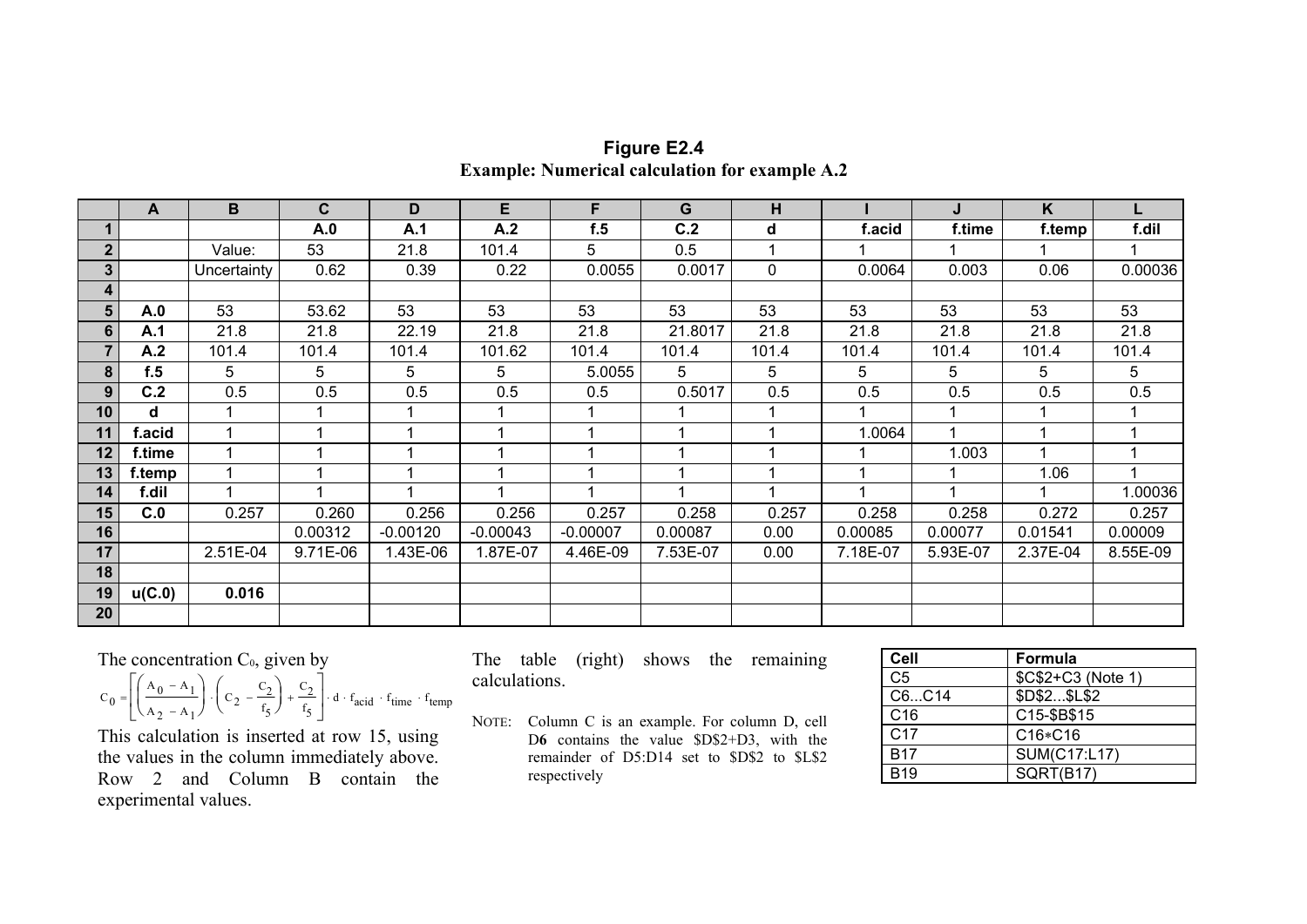# **E. 3 Uncertainties from Linear Least Squares Calibration**

**E.3.1** An analytical method or instrument is often calibrated by observing the responses, y, to different levels of the analyte, x. In most cases this relationship is taken to be linear viz.:

$$
y = mx + c\\
$$

The concentration  $x_{obs}$  of the analyte from a sample which produces an observed response yobs is then given by:-

$$
x_{\rm obs} = (y_{\rm obs} - c) / m
$$

It is usual to determine the constants m and c by least squares regression on a set of n values  $(x_i, y_i)$ .

**E.3.2** There are four main sources of uncertainty to consider in arriving at an uncertainty on the estimated concentration  $X_{obs}$ :

- Random variations in measurement of y, affecting both the reference responses y<sup>i</sup> and the measured response y<sub>obs</sub>.
- Random effects resulting in errors in the assigned reference values  $x_i$ .
- Values of  $x_i$  and  $y_i$  may be subject to a constant unknown offset e.g. arising when the values of x are obtained from serial dilution of a stock solution
- The assumption of linearity may not be valid

Of these, the most significant for normal practice are random variations in y, and methods of estimating uncertainty for this source are detailed here. The remaining sources are also considered briefly to give an indication of methods available.

**Quantifying Uncertainty Appendix E - Statistical Procedures** 

**E.3.3** The uncertainty  $u(x_{obs}, y)$  in a predicted value  $x_{obs}$  due to variability in y can be estimated in several ways:

### **From calculated variance and covariance:**

If the values of m and c, their variances var(m), var(c) and their covariance, covar(m,c), are determined by the method of least squares, the variance on x,  $var(x)$ , obtained using the formula in Appendix D and differentiating, is given by

$$
var(x) = \frac{var(y) + x^2 \cdot var(m) + 2 \cdot covar(c, m)}{m^2}
$$

and the corresponding uncertainty  $\mathbf{u}(x_{obs}, y)$  is  $\sqrt{var(x)}$ .

### **From the RMS error or the variance of residuals S.**

var(x) is approximately equal to  $S^2/m^2$ , where  $S<sup>2</sup>$  is the variance of the y values about the fitted line:

$$
S^2 = \frac{\sum (y_i - \hat{y})^2}{n-2}
$$

and  $(y_i - \hat{y}_i)$  is the residual for the i<sup>th</sup> point. S can also be calculated from the RMS error using

RMS error = 
$$
\sqrt{\frac{\sum (y_i - \hat{y})^2}{n}}
$$

it follows that S is given by

$$
S^2 = (RMS error)^2 \cdot \frac{n}{n-2}
$$

### **From the correlation coefficient r**

The correlation coefficient r together with the range  $R(y)$  of the y values can be used to obtain an approximate estimate of S using

$$
S^2 = R(y)^2 \cdot \frac{1 - r^2}{12}
$$

If using this value of S shows that  $var(x)$  is not significant compared with the other components of the uncertainty, then it is not necessary to obtain a better estimate of it. However if it is significant then a better estimate will be required.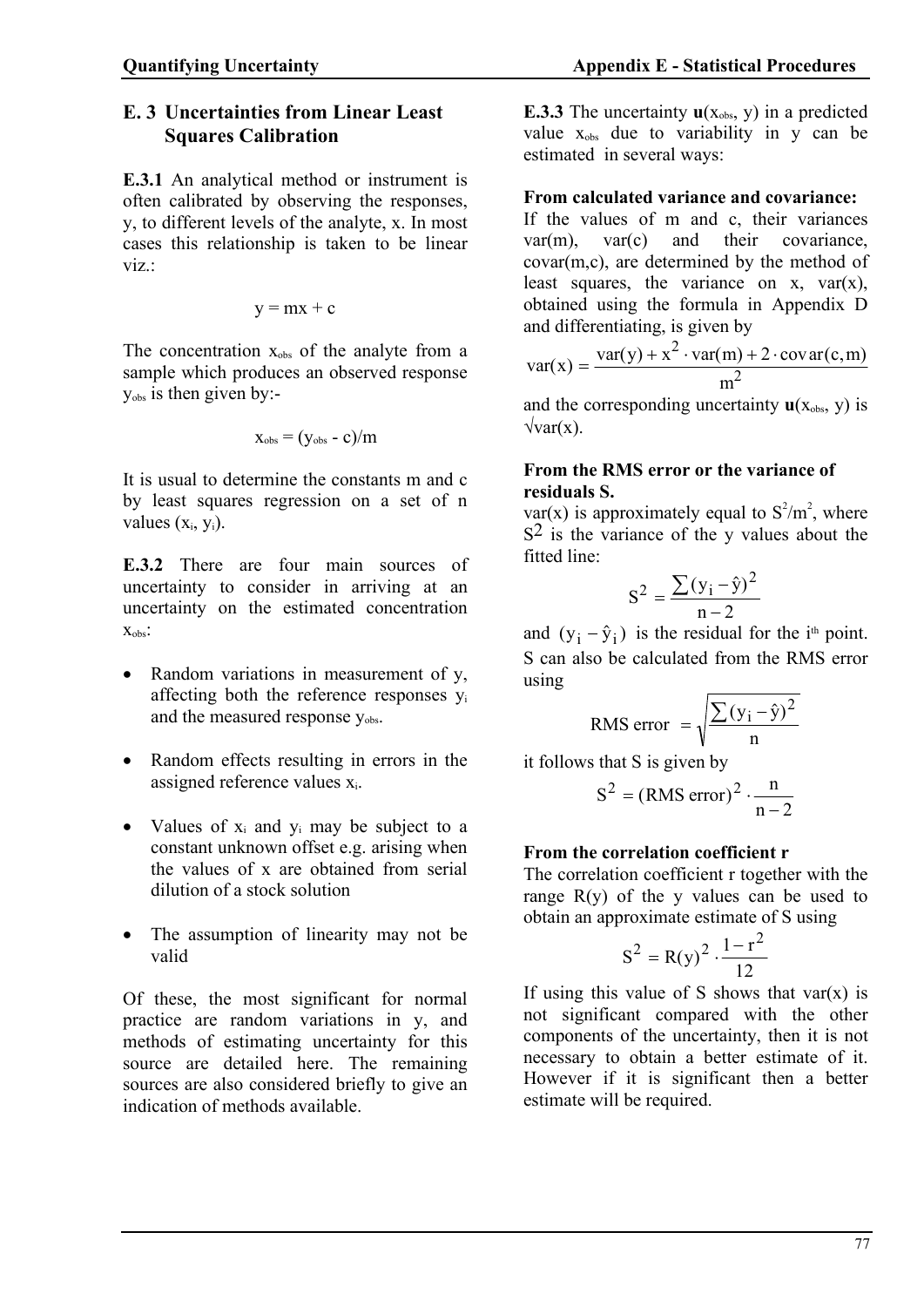#### **From the calibration data**

Given a set of data  $(x_i, y_i)$ , the uncertainty  $u(x_{obs}, y)$  in  $x_{obs}$  arising from random variability in y values is given by

$$
\mathbf{u}(\mathbf{x}_{obs}, \mathbf{y}) =
$$

$$
\sqrt{\frac{\sum(y_i - \hat{y}_i)^2}{m^2 \cdot (n-2)} \cdot \left(1 + \frac{1}{n} + \frac{(y_{obs} - \overline{y})^2}{m^2 \cdot (\sum(x_i^2) - (\sum x_i)^2/n)}\right)}
$$

where  $(y_i - \hat{y}_i)$  is the residual for the i<sup>th</sup> point, n is the number of data points in the calibration, m the calculated best fit gradient and  $(y_{obs} - \overline{y})$  the difference between  $y_{obs}$  and the mean  $\bar{y}$  of the y<sub>i</sub> values.

### **Other methods**

Some software gives the standard deviation  $s(y_c)$  on a value of y calculated from the fitted line for some new value of x and this can be used to calculate var $(x)$  since :-

$$
var(x) = [s(y_c)/m]^2
$$

If  $s(y_c)$  is not given then it can be calculated from:-

$$
s(y_c)^2 = S^2 \cdot \left[1 + \frac{1}{n} + \frac{n \cdot (x - \overline{x})^2}{D}\right]
$$

where S<sup>2</sup> is the variance of the y values about the fitted line defined above and

$$
D = n \cdot \sum (x_i^2) - (\sum x_i)^2
$$

In most cases it is sufficient to use an estimate of D obtained from the range R of the n values of x used in the calibration and then:-

$$
s(y_c)^2 = S^2 \cdot \left[1 + \frac{1}{n} + \frac{(x - \overline{x})^2 \cdot 12}{n \cdot R^2}\right]
$$

and at the extreme of the calibration range

$$
s(y_c)^2 = S^2 \cdot \left(1 + \frac{4}{n}\right)
$$

which is a sufficient approximation for most cases where the var $(x)$  is not a dominant component of the final uncertainty.

**E.3.4** The reference values  $x_i$  may each have uncertainties which propagate through to the final result. In practice, uncertainties in these values are usually small compared to uncertainties in the system responses  $y_i$ , and may be ignored. An approximate estimate of the uncertainty  $u(x_{obs}, x_i)$  in a predicted value  $x_{obs}$  due to uncertainties in  $x_i$  is

#### $u(x_{obs}, x_i) \approx u(x_i)/n$

where n is the number of  $x_i$  values used in the calibration. This expression can be used to check the significance of  $u(x<sub>obs</sub>, x<sub>i</sub>)$ .

**E.3.5** The uncertainty arising from the assumption of a linear relationship between y and x is not normally large enough to require an additional estimate. Providing the residuals show that there is no significant systematic deviation from this assumed relationship, the uncertainty arising from this assumption (in addition to that covered by the resulting increase in y variance) can be taken to be negligible. If the residuals show a systematic trend then it may be necessary to include higher terms in the calibration function. Methods of calculating  $var(x)$  in these cases are given in standard texts. It is also possible to make a judgement based on the size of the systematic trend.

**E.3.6** The values of x and y may be subject to a constant unknown offset (e.g. arising when the values of x are obtained from serial dilution of a stock solution which has an uncertainty on its certified value) If the standard uncertainties on y and x from these effects are **u**(y,const) and **u**(x,const), then the uncertainty on the interpolated value  $x_{obs}$  is given by:-

$$
\mathbf{u}(\mathbf{x}_{\text{obs}})^2 =
$$

$$
\mathbf{u}(x, const)^2 + (\mathbf{u}(y, const)/m)^2 + \text{var}(x)
$$

**E.3.7** The overall uncertainty arising from calculation from a linear calibration can then be calculated in the normal way from the four components above.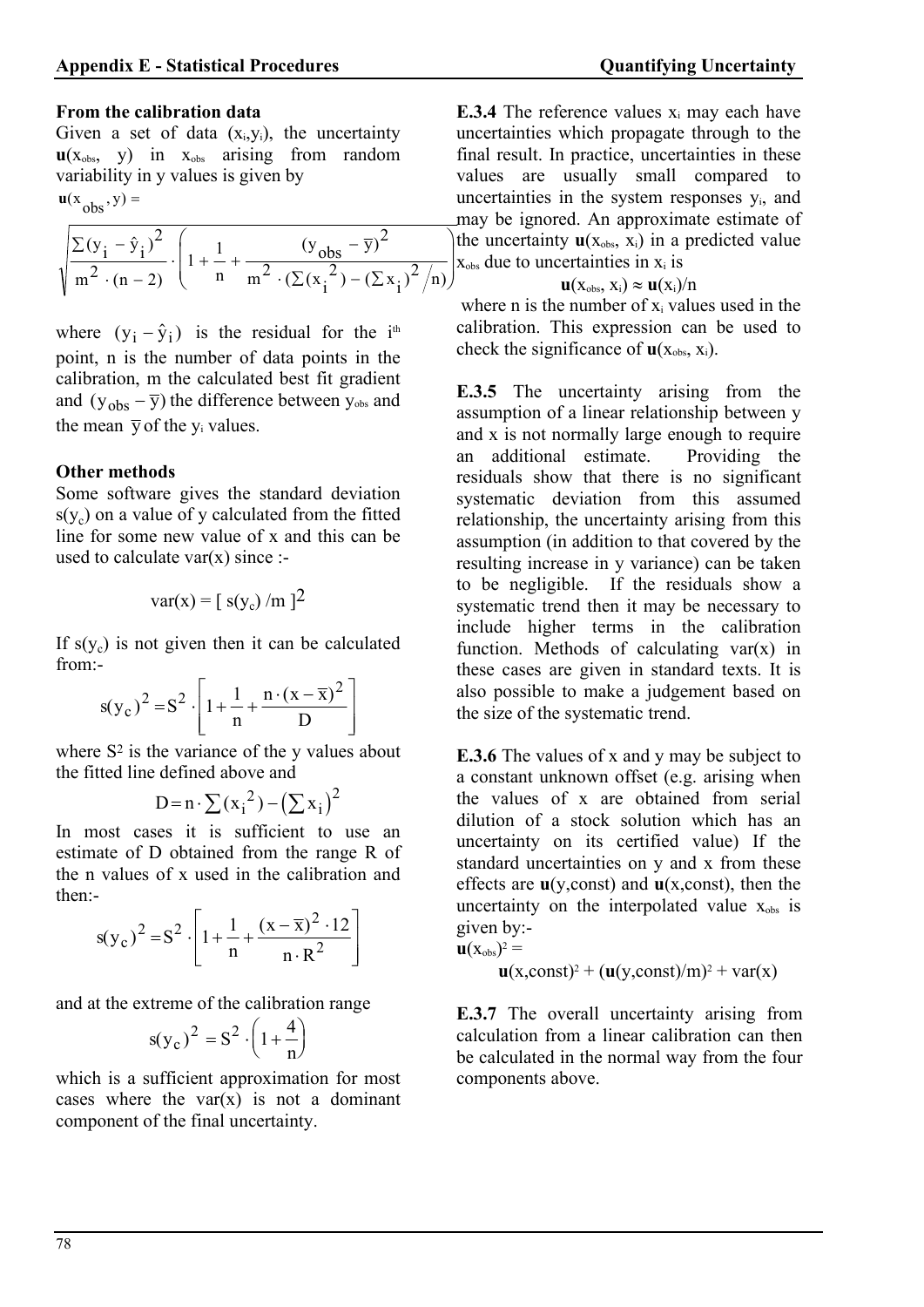# **Appendix F - Common sources and values of uncertainty**

The following tables summarise typical examples of uncertainty components from among those found in the EURACHEM document. The tables give:

- The particular measurand or experimental procedure (determining mass, volume etc)
- The main components and sources of uncertainty in each case
- A suggested method of determining the uncertainty arising from each source.
- An example of a typical case, taken from the body of the document
- A reference to the body of the document where possible.

The tables are intended only to summarise the examples and to indicate general methods of estimating uncertainties in analysis. They are not intended to be comprehensive, nor should the values given be used directly without independent justification. The values may, however, help in deciding whether a particular component is significant.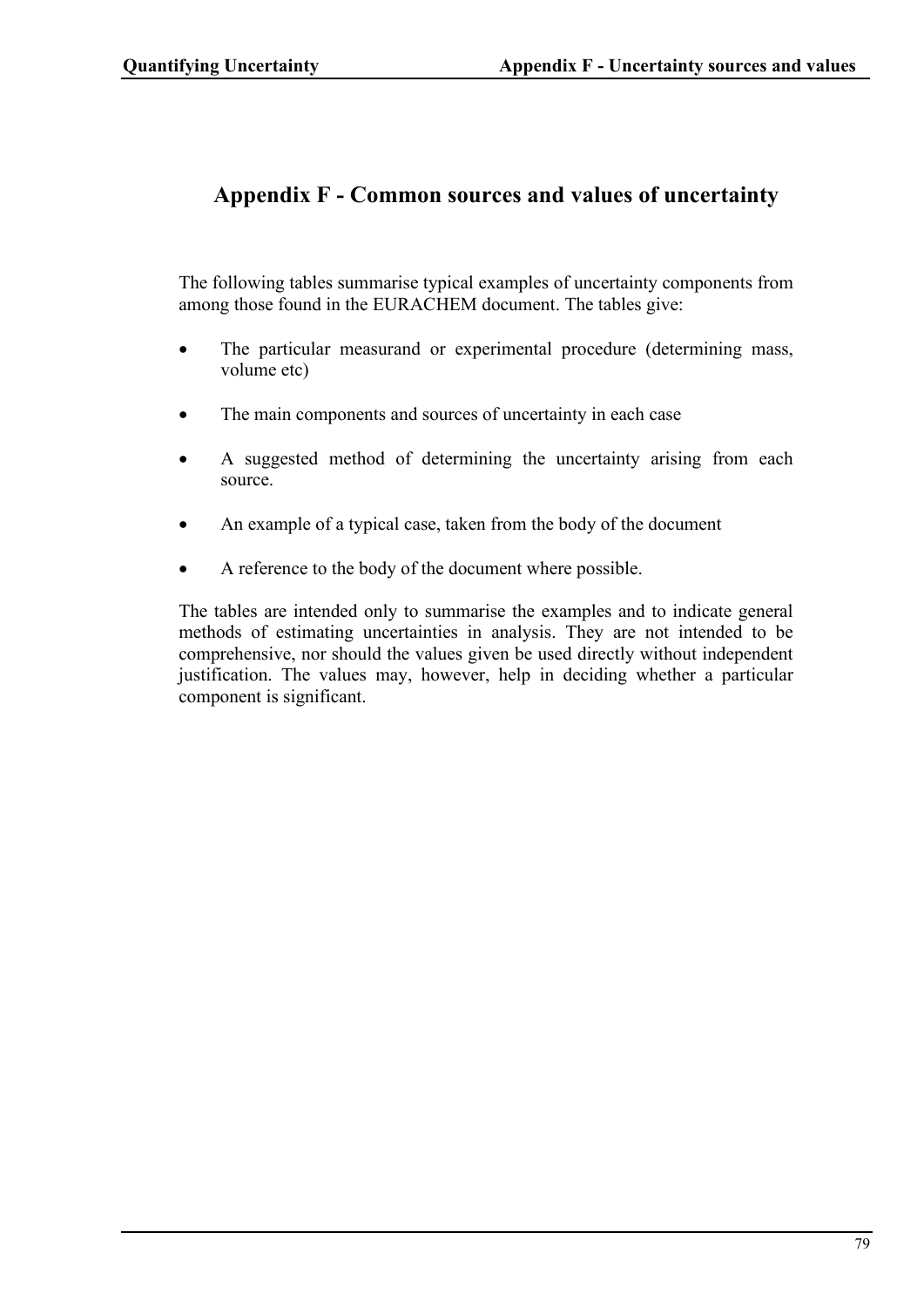| <b>Determination</b> | Uncertainty                | Cause                    | <b>Method of determination</b>                  | <b>Typical values</b> |                      | <b>Example</b>     |
|----------------------|----------------------------|--------------------------|-------------------------------------------------|-----------------------|----------------------|--------------------|
|                      | <b>Components</b>          |                          |                                                 | <b>Example</b>        | Value                |                    |
| Mass (absolute)      | <b>Balance calibration</b> | Limited accuracy in      | Stated on calibration                           | 4-figure              | $0.5/\sqrt{3} = 0.3$ | Example 3 table    |
|                      | uncertainty                | calibration              | certificate, converted to<br>standard deviation | balance               | mg                   | OPT1.1             |
|                      | Linearity                  |                          | i) Experiment, with range of                    |                       | ca. 0.5x last        |                    |
|                      |                            |                          | certified weights                               |                       | significant          |                    |
|                      |                            |                          | ii) Manufacturer's                              |                       | digit                |                    |
|                      |                            |                          | specification                                   |                       |                      |                    |
|                      | Daily drift                | Various                  | Standard deviation of long                      |                       | ca. 0.5x last        | Example 3 table    |
|                      |                            |                          | term check weighings.                           |                       | significant          | OPT1.3             |
|                      |                            |                          | Calculate as RSD if necessary.                  |                       | digit.               |                    |
|                      | Run to run variation       | Various                  | Standard deviation of                           |                       | ca. 0.5x last        | Example 3 table    |
|                      |                            |                          | successive sample or check                      |                       | significant          | OPT <sub>1.1</sub> |
|                      |                            |                          | weighings                                       |                       | digit.               |                    |
|                      | <b>TOTAL</b>               | Combination of above     | Combine above as standard                       | 4-figure              | $0.5 \text{ mg}$     | Example 3.ii)      |
|                      | specification              |                          | deviations                                      | balance               |                      |                    |
|                      | uncertainty                |                          |                                                 |                       |                      |                    |
|                      | Calibration                | The mismatch causes a    | To<br>calculate<br>correct,                     | $100$ g water         | $+0.1g$              |                    |
|                      | weight/sample              | difference in the effect | atmospheric buoyancy effect                     |                       |                      |                    |
|                      | density mismatch           | of atmospheric           | and subtract buoyancy effect                    | 10 g Nickel           | $< 1$ mg             |                    |
|                      |                            | buoyancy.                | on calibration weight.                          |                       |                      |                    |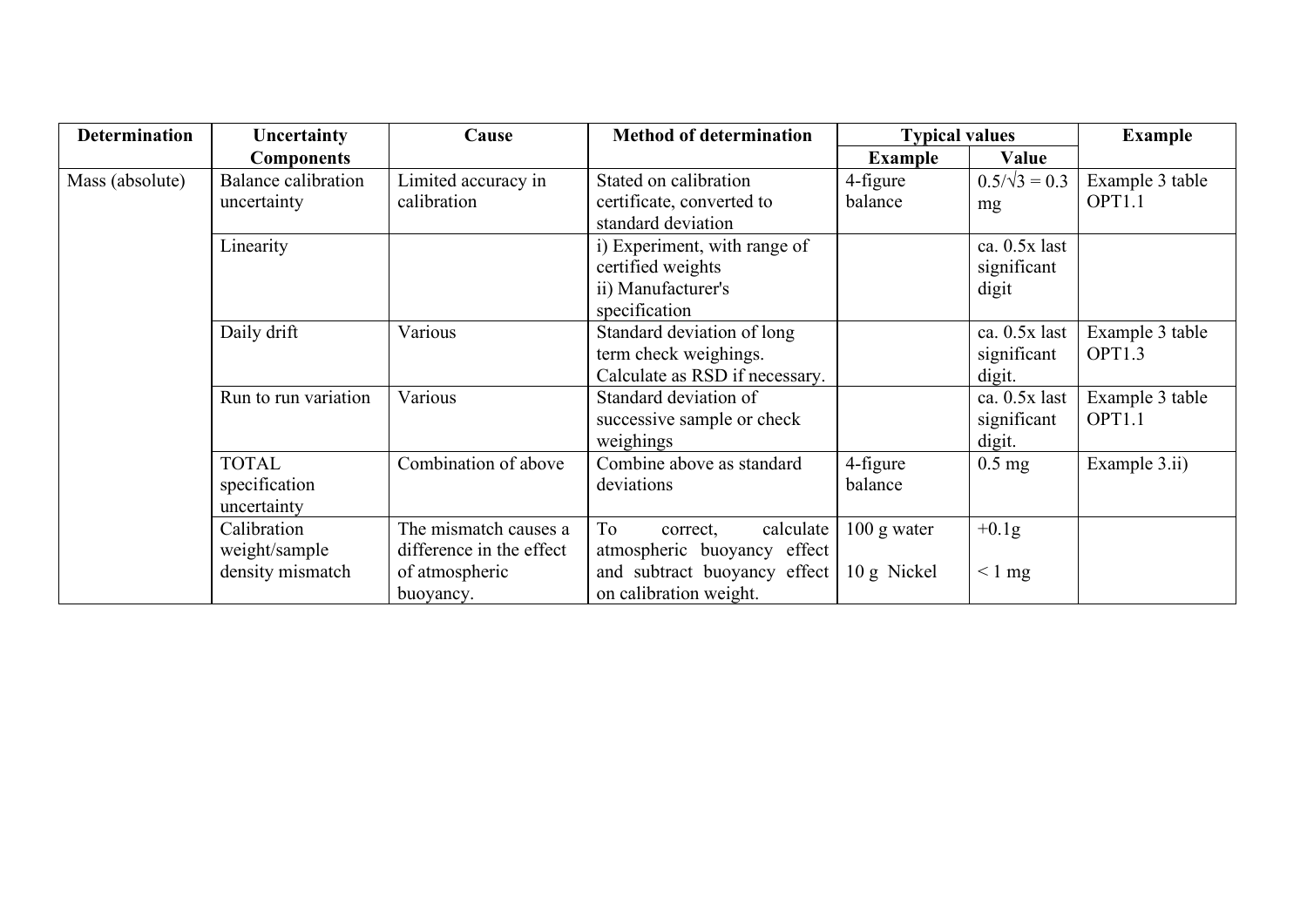| <b>Determination</b> | Uncertainty              | Cause                | <b>Method of determination</b> | <b>Typical values</b> |                                             | <b>Example</b>    |
|----------------------|--------------------------|----------------------|--------------------------------|-----------------------|---------------------------------------------|-------------------|
|                      | <b>Components</b>        |                      |                                | <b>Example</b>        | Value                                       |                   |
| Mass                 | Run to run variation     | Various              | Standard deviation of          | 2-Figure              | $10g$ check                                 | Example 3 table   |
| (by difference)      |                          |                      | successive sample or check     | Balance               | weight:                                     | OPT1.1; Example   |
|                      |                          |                      | weighings                      |                       | $s=0.03g$                                   | 3.ii)             |
|                      | <b>Balance Linearity</b> |                      | i) Experiment, with range of   | 4-figure              | QC shows                                    |                   |
|                      |                          |                      | certified weights              | balance               | $s = 0.07mg$                                |                   |
|                      |                          |                      | ii) Manufacturer's             |                       | for range of                                |                   |
|                      |                          |                      | specification                  |                       | weights                                     |                   |
|                      | TOTAL:                   | Combination of above | Combine above as standard      | 4-figure              |                                             | Example 1, step 1 |
|                      |                          |                      | deviations                     | balance: Run-         | $ 0.07^2 + \frac{0.1}{1}$<br>$\lambda$ 1.96 |                   |
|                      |                          |                      |                                | to-run: $s=$          | $=0.087mg$                                  |                   |
|                      |                          |                      |                                | $0.07$ mg. Spec       |                                             |                   |
|                      |                          |                      |                                | $= \pm 0.1$ mg at     |                                             |                   |
|                      |                          |                      |                                | 95%                   |                                             |                   |
|                      |                          |                      |                                | confidence            |                                             |                   |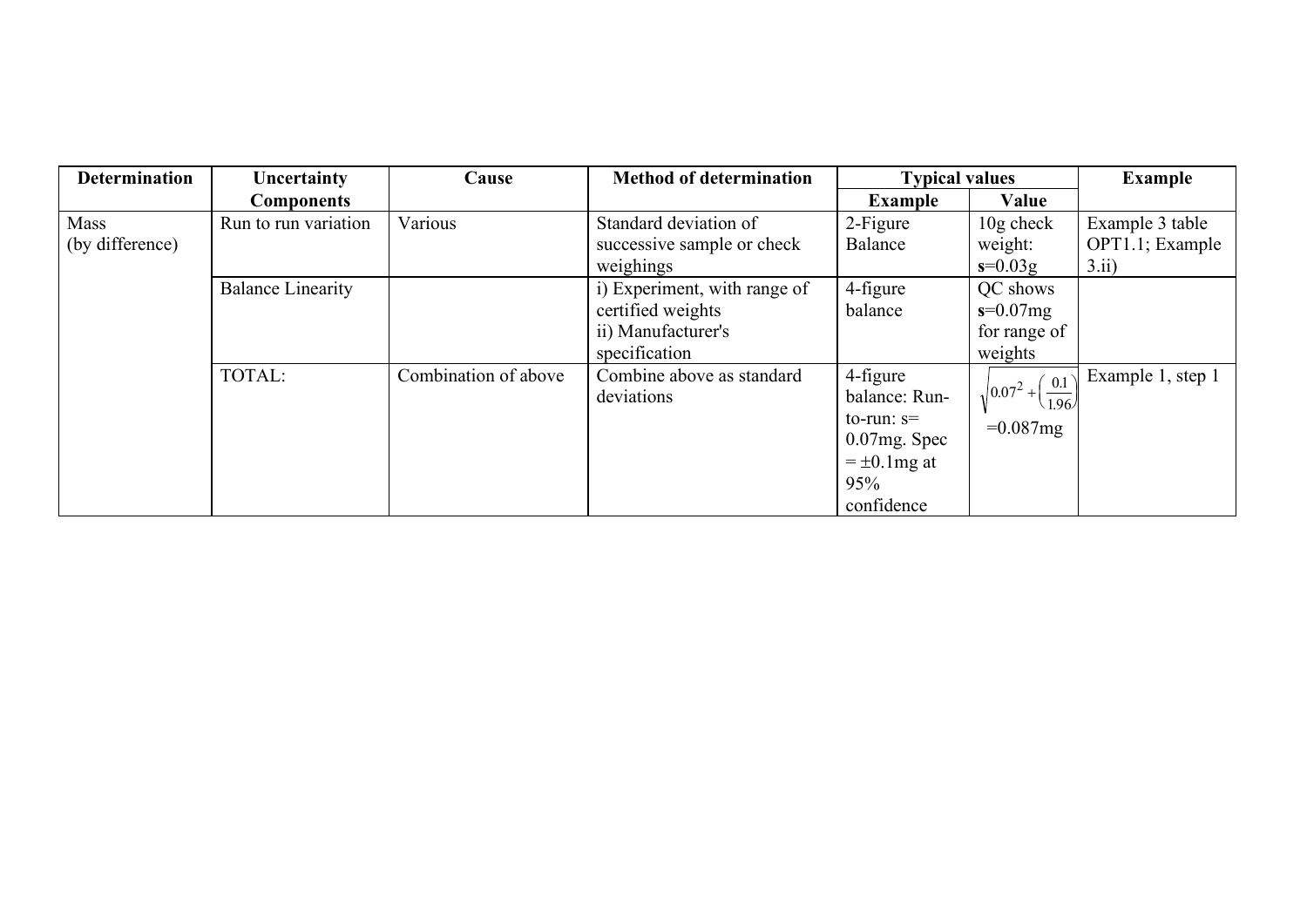| <b>Determination</b> | Uncertainty                | Cause                                                                                                                                | <b>Method of determination</b>                                                                                                                                                                                                                                                                                                                 | <b>Typical values</b> |                                                                                                 | <b>Example</b>                                                                      |
|----------------------|----------------------------|--------------------------------------------------------------------------------------------------------------------------------------|------------------------------------------------------------------------------------------------------------------------------------------------------------------------------------------------------------------------------------------------------------------------------------------------------------------------------------------------|-----------------------|-------------------------------------------------------------------------------------------------|-------------------------------------------------------------------------------------|
|                      | <b>Components</b>          |                                                                                                                                      |                                                                                                                                                                                                                                                                                                                                                | <b>Example</b>        | Value                                                                                           |                                                                                     |
| Volume (liquid)      | Calibration<br>uncertainty | Limited accuracy in<br>calibration                                                                                                   | Stated on manufacturer's<br>specification, converted to<br>standard deviation.<br>For ASTM class A glassware<br>of volume V, the limit is<br>approximately $V^{0.6/200}$                                                                                                                                                                       | 10 ml (Grade<br>A)    | $0.02 / \sqrt{3} =$<br>$0.01$ ml                                                                | Example 1,<br>section 2                                                             |
|                      | Temperature                | Temperature variation<br>from the calibration<br>temperature causes a<br>difference in the<br>volume at the standard<br>temperature. | $\Delta T \cdot \alpha/2 \cdot \sqrt{3}$ gives the relative<br>standard deviation, where $\Delta T$<br>is the possible temperature<br>range and $\alpha$ the coefficient of<br>volume expansion of the<br>liquid. $\alpha$ is approximately 2<br>$x10^{-4}$ K <sup>-1</sup> for water and 1 x 10 <sup>-1</sup><br>$3 K-1$ for organic liquids. | 100 ml water          | $0.03$ ml for<br>operating<br>within $3^{\circ}$ C<br>of the stated<br>operating<br>temperature | Example 1,<br>section $2$ ;                                                         |
|                      | Run to run variation       | Various                                                                                                                              | Standard deviation of<br>successive check deliveries<br>(found by weighing)                                                                                                                                                                                                                                                                    | 25 ml pipette         | Replicate<br>fill/weigh:<br>$s =$<br>$0.0092$ ml                                                | Example 1,<br>section 2 (Steps 5)<br>& 6); Example 3,<br>part vi) and table<br>A3.4 |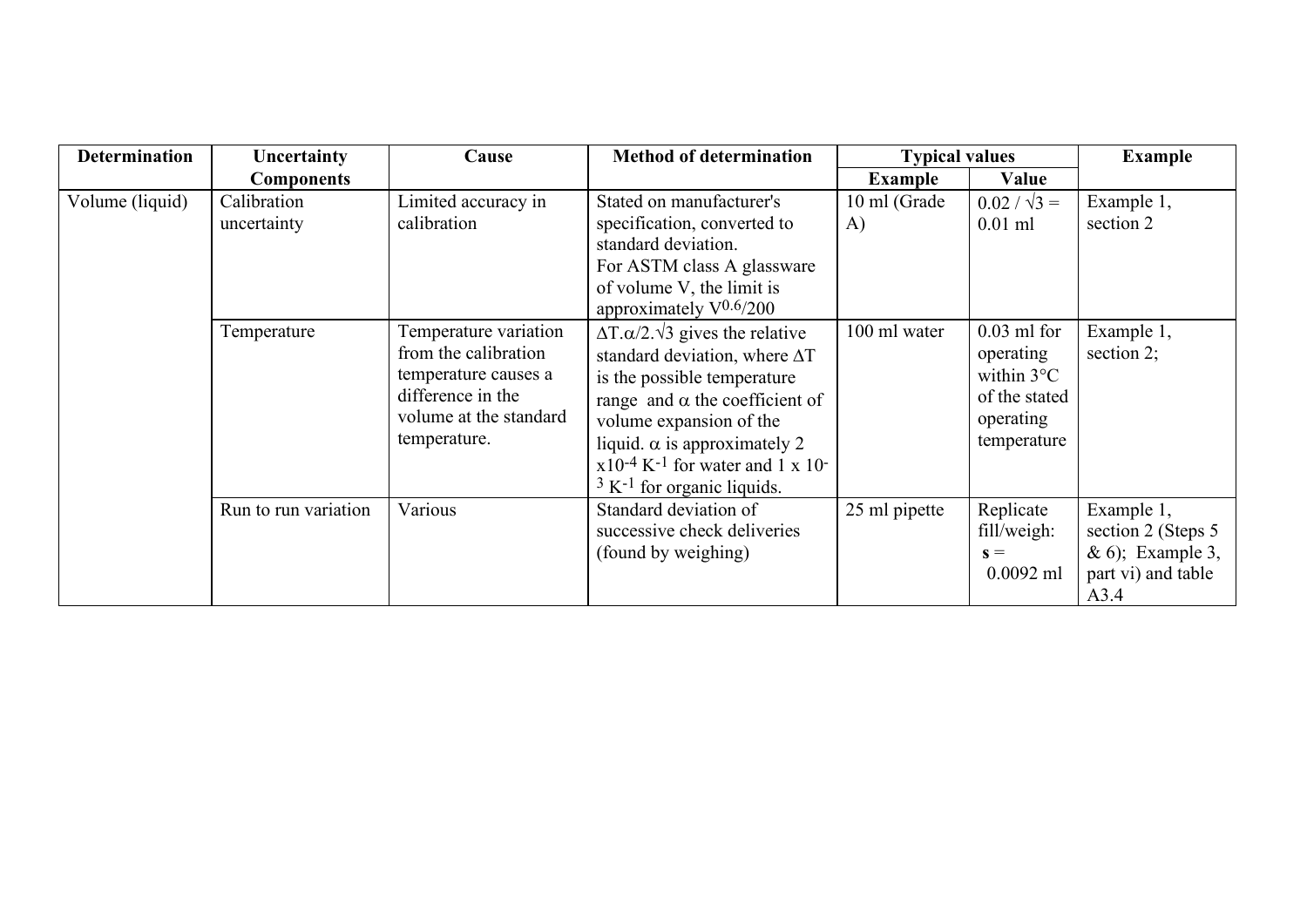| <b>Determination</b>                   | Uncertainty                                           | Cause                                                                                                                              | <b>Method of determination</b>                                                                                                                                                                                                                                                                                                                                                      | <b>Typical values</b>                                                                       |                                                                                             | <b>Example</b>                    |
|----------------------------------------|-------------------------------------------------------|------------------------------------------------------------------------------------------------------------------------------------|-------------------------------------------------------------------------------------------------------------------------------------------------------------------------------------------------------------------------------------------------------------------------------------------------------------------------------------------------------------------------------------|---------------------------------------------------------------------------------------------|---------------------------------------------------------------------------------------------|-----------------------------------|
|                                        | <b>Components</b>                                     |                                                                                                                                    |                                                                                                                                                                                                                                                                                                                                                                                     | <b>Example</b>                                                                              | Value                                                                                       |                                   |
| Reference<br>material<br>concentration | Purity                                                | Impurities reduce the<br>amount of reference<br>material present.<br>Reactive impurities may<br>interfere with the<br>measurement. | Stated on manufacturer's<br>certificate. Reference<br>certificates usually give<br>unqualified limits; these<br>should accordingly be treated<br>as rectangular distributions<br>and divided by $\sqrt{3}$ . Note:<br>where the nature of the<br>impurities is not stated,<br>additional allowance or checks<br>may need to be made to<br>establish limits for interference<br>etc. | Reference<br>potassium<br>hydrogen<br>phthalate<br>certified as<br>99.9±0.1%                | $0.1/\sqrt{3} =$<br>0.06%                                                                   | Example 1, sec 2,<br>Purity $P_a$ |
|                                        | Concentration<br>(certified)                          | Certified uncertainty in<br>reference material<br>concentration.                                                                   | Stated on manufacturer's<br>certificate. Reference<br>certificates usually give<br>unqualified limits; these<br>should accordingly be treated<br>as rectangular distributions<br>and divided by $\sqrt{3}$ .                                                                                                                                                                        | Cadmium<br>acetate in 4%<br>acetic acid.<br>Certified as<br>$1000\pm2$ mg.l <sup>-1</sup> . | $2/\sqrt{3} = 1.2$<br>$mg.l^{-1}$<br>$(0.0012$ as<br>RSD)                                   | Example 2, sec<br>4,5.            |
|                                        | Concentration (made<br>up from certified<br>material) | Combination of<br>uncertainties in<br>reference values and<br>intermediate steps                                                   | Combine values for prior steps<br>as RSD throughout.                                                                                                                                                                                                                                                                                                                                | Cadmium<br>acetate after<br>three dilutions<br>from $1000$ to<br>$0.5 \text{ mg.}1^{-1}$    | $ 0.0012^2 +$<br>$ 0.0017^2 +$<br>$10.0021^{2} +$<br>$ 0.0017^{2} $<br>$= 0.0034$<br>as RSD | Example 2, sec<br>4,5             |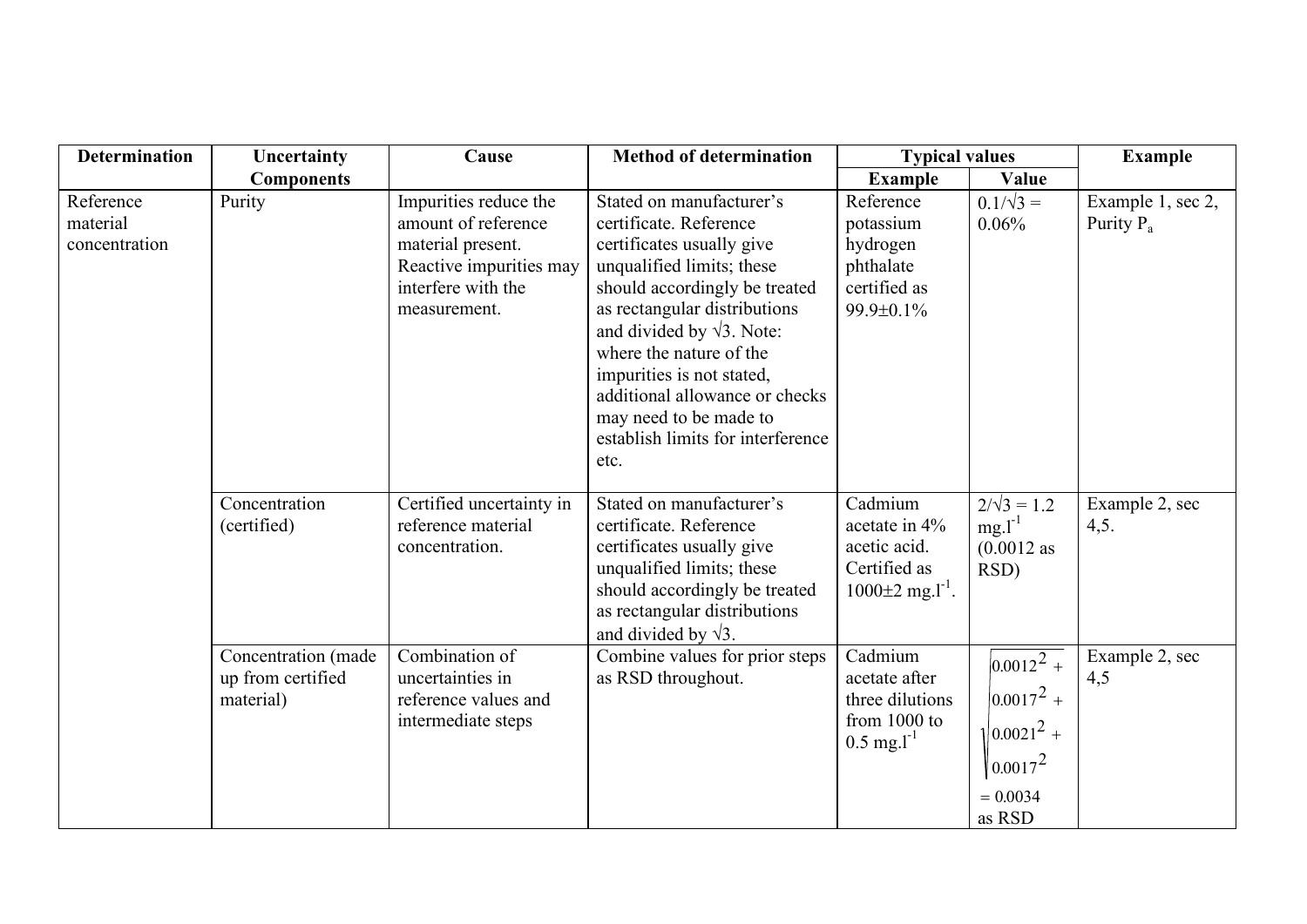| <b>Determination</b> | Uncertainty                                                                                                                                                                                          | Cause                                                                                                                                                                                                                                          | <b>Method of determination</b>                                                                                                                                            | <b>Typical values</b>                                                |                                                                                                                     | <b>Example</b>         |
|----------------------|------------------------------------------------------------------------------------------------------------------------------------------------------------------------------------------------------|------------------------------------------------------------------------------------------------------------------------------------------------------------------------------------------------------------------------------------------------|---------------------------------------------------------------------------------------------------------------------------------------------------------------------------|----------------------------------------------------------------------|---------------------------------------------------------------------------------------------------------------------|------------------------|
|                      | <b>Components</b>                                                                                                                                                                                    |                                                                                                                                                                                                                                                |                                                                                                                                                                           | <b>Example</b>                                                       | Value                                                                                                               |                        |
| Absorbance           | Instrument<br>calibration<br>Note: this component<br>relates to absorbance<br>reading versus<br>reference<br>absorbance, not to<br>the calibration of<br>concentration against<br>absorbance reading | Limited accuracy in<br>calibration.                                                                                                                                                                                                            | Stated on calibration<br>certificate as limits, converted<br>to standard deviation                                                                                        |                                                                      |                                                                                                                     |                        |
|                      | Run to run variation                                                                                                                                                                                 | Various                                                                                                                                                                                                                                        | Standard deviation of replicate<br>determinations, or QA<br>performance.                                                                                                  | Mean of 7 AA<br>absorbance<br>readings with<br>$s=1.63$              | $1.63/\sqrt{7}$ =<br>0.62                                                                                           | Example 2, sec 6.      |
| Sampling             | Homogeneity                                                                                                                                                                                          | Sub-sampling from<br>inhomogeneous<br>material will not<br>generally represent the<br>bulk exactly.<br>Note: random sampling<br>will generally result in<br>zero bias. It may be<br>necessary to check that<br>sampling is actually<br>random. | i) Standard deviation of<br>separate sub-sample results (if<br>the inhomogeneity is large<br>relative to analytical<br>accuracy).<br>ii) Estimated standard<br>deviation. | Sampling from<br>bread of<br>assumed two-<br>valued<br>inhomogeneity | For 15<br>portions<br>from 72<br>contaminat-<br>ed and 360<br>uncontam-<br>inated bulk<br>portions:<br>$RSD = 0.58$ | Example 3, sec<br>A3.6 |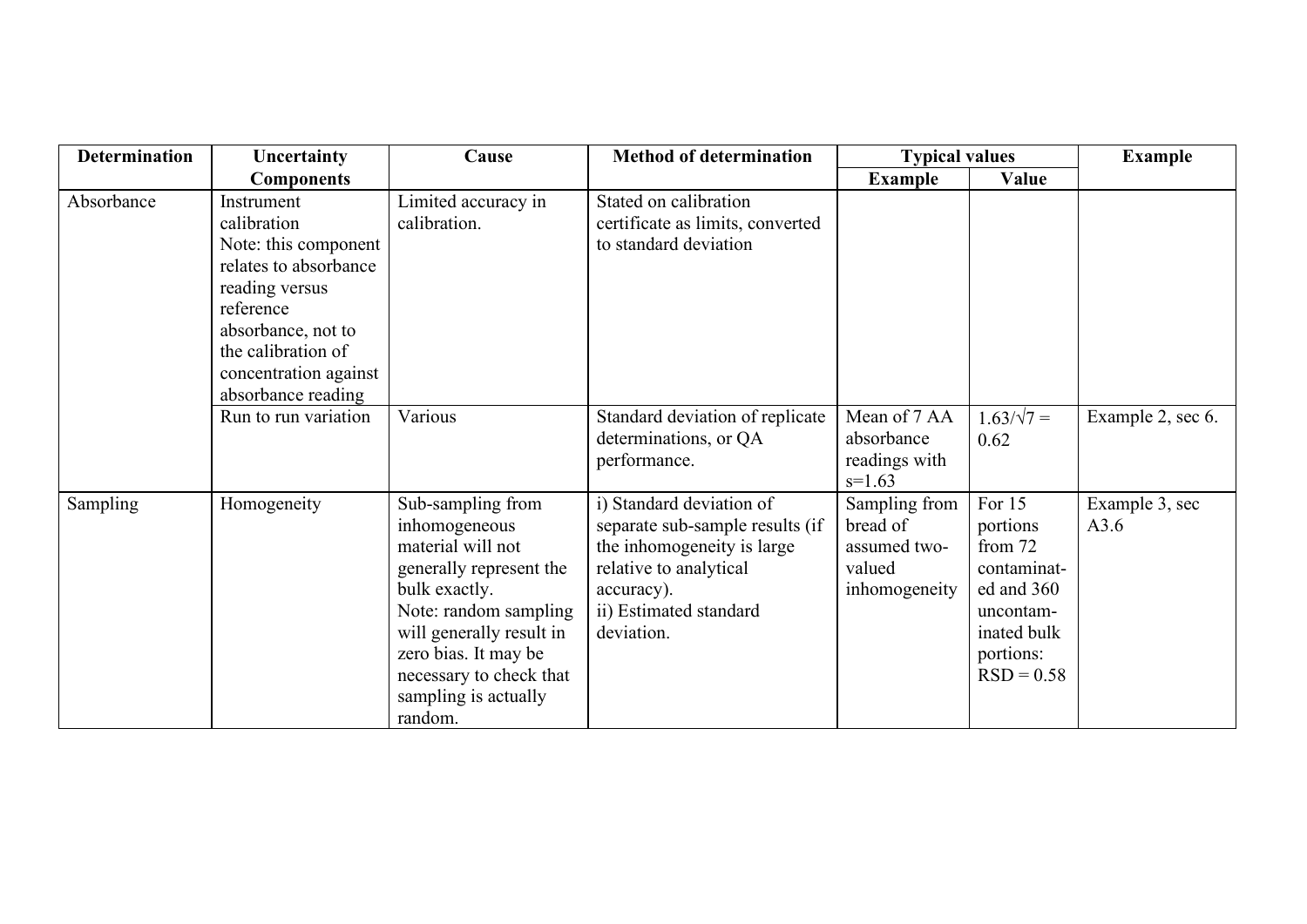| <b>Determination</b>   | Uncertainty                         | Cause                                                                    | <b>Method of determination</b>                                                                                                                                                                                                                                                                                       | <b>Typical values</b>                                                                    |                                                   | <b>Example</b>      |
|------------------------|-------------------------------------|--------------------------------------------------------------------------|----------------------------------------------------------------------------------------------------------------------------------------------------------------------------------------------------------------------------------------------------------------------------------------------------------------------|------------------------------------------------------------------------------------------|---------------------------------------------------|---------------------|
|                        | <b>Components</b>                   |                                                                          |                                                                                                                                                                                                                                                                                                                      | <b>Example</b>                                                                           | Value                                             |                     |
| Extraction<br>recovery | Mean recovery                       | Extraction is rarely<br>complete and may add<br>or include interferents. | Recovery calculated as<br>percentage recovery from<br>comparable reference material<br>or representative spiking.<br>Uncertainty obtained from<br>standard deviation of mean of<br>recovery experiments.<br>Note: recovery may also be<br>calculated directly from<br>previously measured partition<br>coefficients. | Recovery of<br>pesticide from<br>bread; 42<br>experiments,<br>mean $90\%$ ,<br>$s = 28%$ | $28/\sqrt{42}$<br>4.3% (0.048)<br>as RSD)         | Example 3, sec iii) |
|                        | Run to run variation<br>in recovery | Various                                                                  | Standard deviation of replicate<br>experiments.                                                                                                                                                                                                                                                                      | Recovery of<br>pesticides from<br>bread from<br>paired<br>replicate data.                | $0.31$ as<br>RSD. See<br>text for<br>calculation. | Example 3, sec iii) |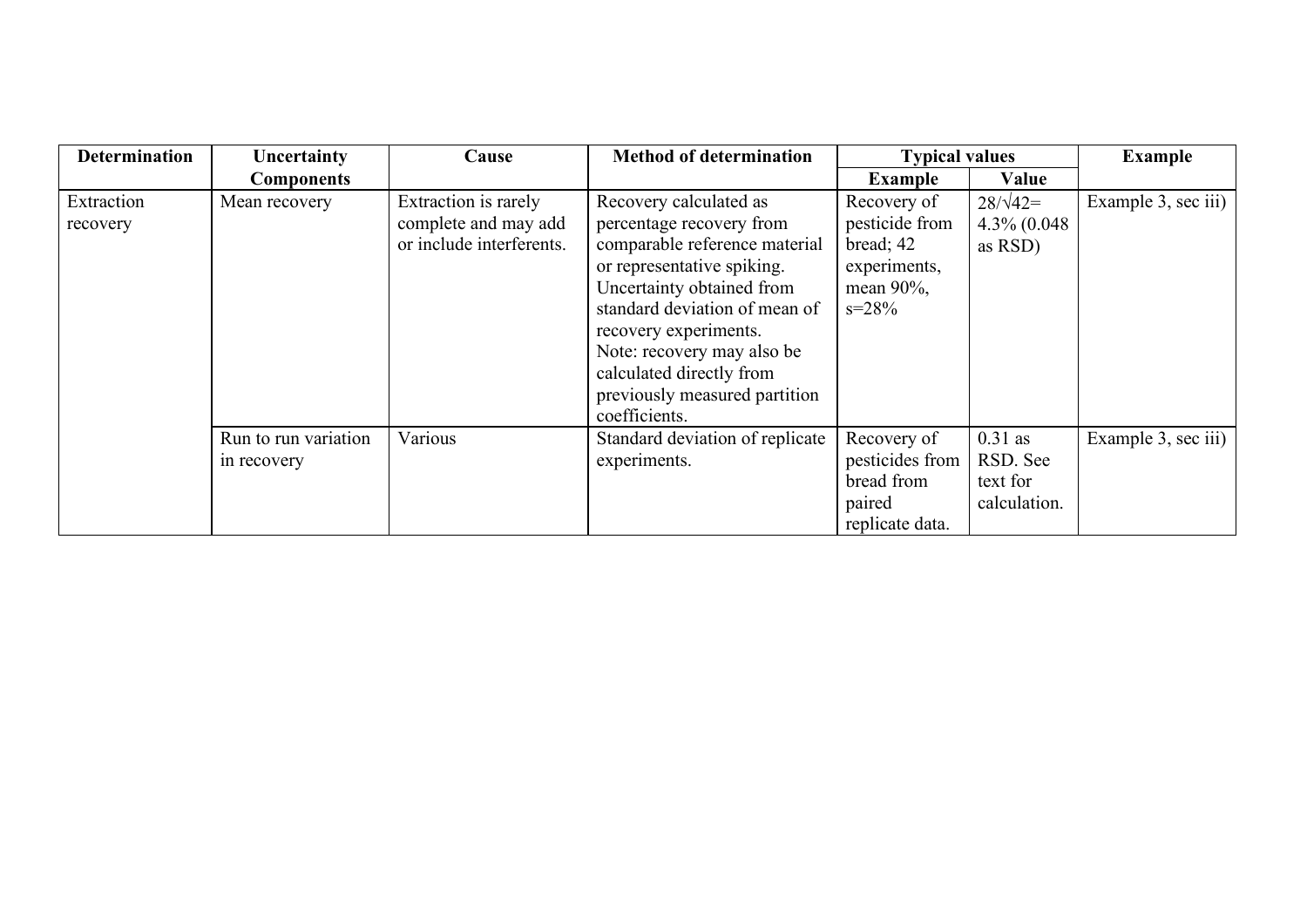# **Appendix G - Bibliography**

- **G.1**. Guide To The Expression Of Uncertainty In Measurement. ISO, Geneva, Switzerland 1993. (ISBN 92-67-10188-9)
- **G.2**. International Vocabulary of basic and general standard terms in Metrology. ISO, Geneva, Switzerland 1993 (ISBN 92-67-10175-1)
- **G.3**. ISO 3534 1993. Statistics Vocabulary and Symbols. ISO, Geneva, Switzerland 1993
- **G.4**. I.J.Good, "Degree of Belief" 1982, in Encyclopaedia of Statistical Sciences, Vol. 2, Wiley, New York .
- **G.5**. J. Kragten, "Calculating standard deviations and confidence intervals with a universally applicable spreadsheet technique", *Analyst*, **119**, 2161-2166 (1994)
- **G.6**. British Standard BS 6748: 1986. Limits of metal release from ceramic ware, glassware, glass ceramic ware and vitreous enamel ware.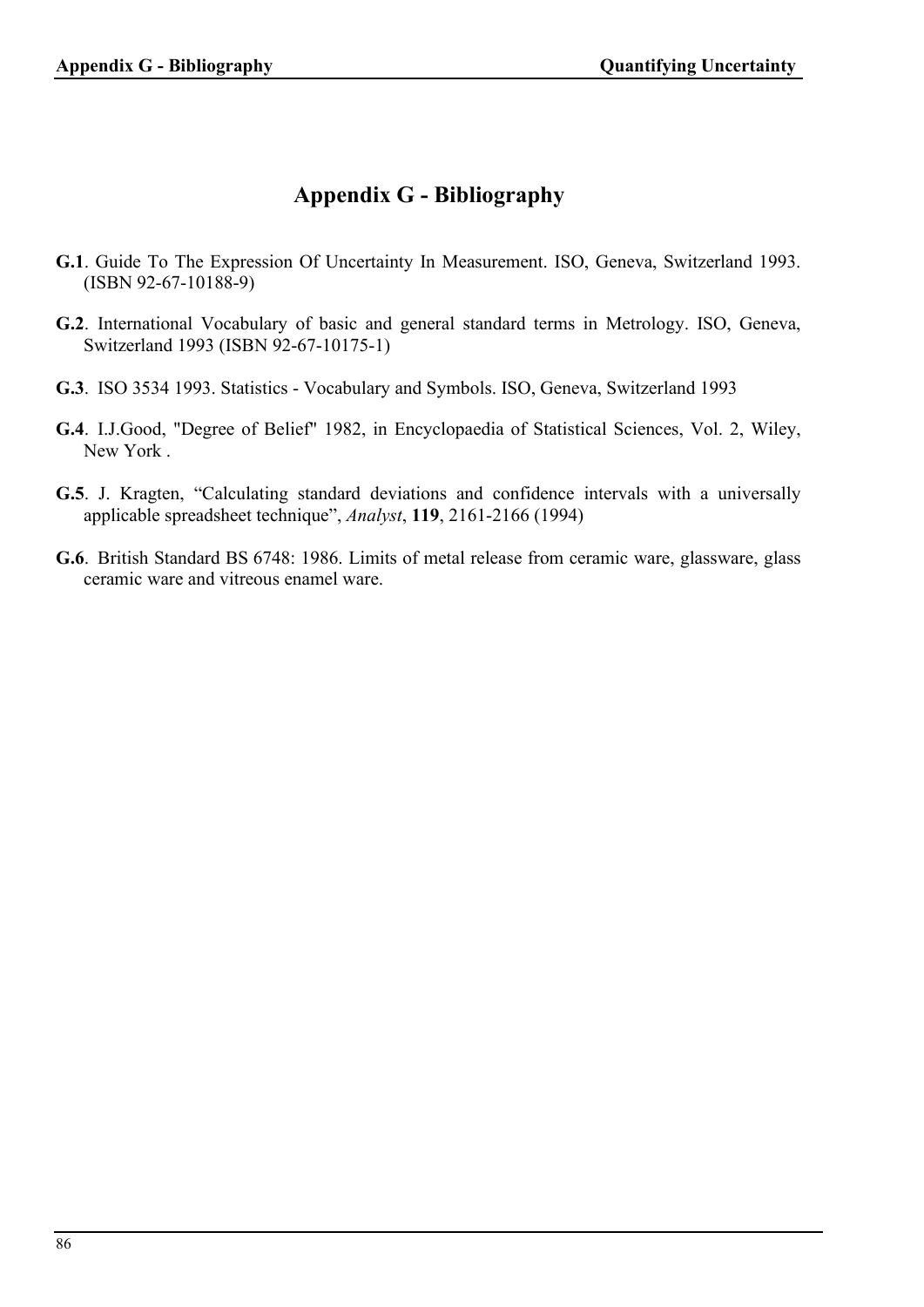# **Index**

accuracy, 5, 63 accuracy of measurement, 63 arithmetic mean, 7, 66

calibration, 8, 43, 44 calibration certificate(s), 13 combined expanded uncertainty, 70 combined standard uncertainty, 4, 69 combined uncertainty, 49, 69 computational effects, 11 contamination, 11 conventional true value, 63 correction factor, 45 coverage factor, 4, 70

determinand, 32 distribution functions, 72

expanded uncertainty, 4, 70

homogeneity, 45

influence quantities, 7, 64 inhomogeneity, 45, 50, 51 instrument bias, 10

measurand, 2, 6, 64, 65 measurement, 5, 64, 65 measurement conditions, 10 measurement error(s), 65 measurement procedure, 5, 64 measurement uncertainty, 1 measurement, result of, 64 method of measurement, 5

operator bias, 11

population standard deviation, 66 precision, 63

quantity, 5

random, 7 random effect(s), 11 random error(s), 7, 66 rectangular distribution(s), 27, 72 reference material(s), 12 relative standard deviation(s), 49 repeatability, 46 results, 1

sample effect(s), 10 sample standard deviation, 27, 66 spiking, 15 spurious error(s), 8 standard deviation, 7, 16 standard error of the mean, 66 standard error(s), 66 systematic, 7 systematic error(s), 66

true value, 3, 63, 65

uncertainty component, 16 uncertainty estimate, 16 uncertainty of measurement, 23, 64

value, 5